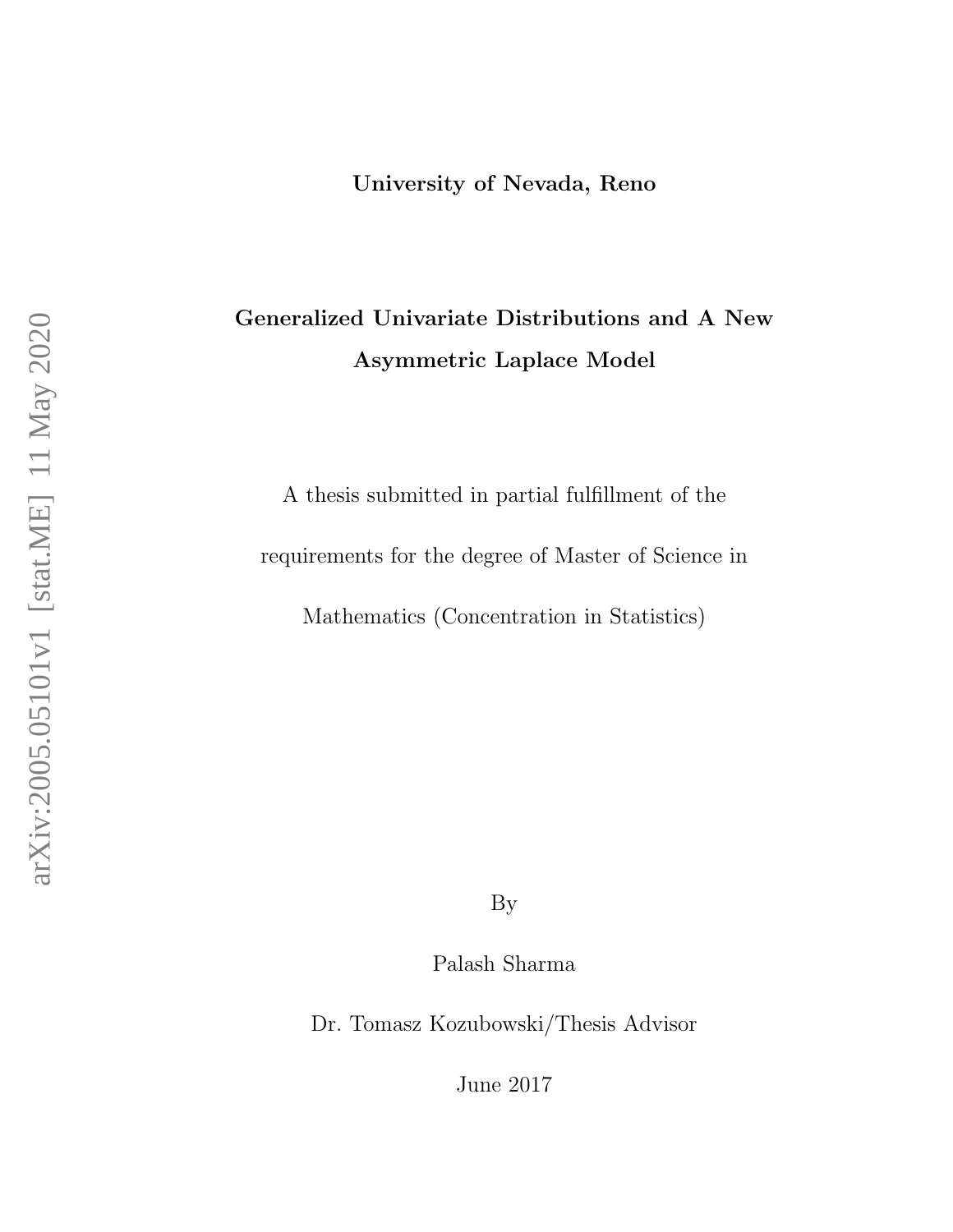$\odot$  2017

#### Palash Sharma

#### ALL RIGHTS RESERVED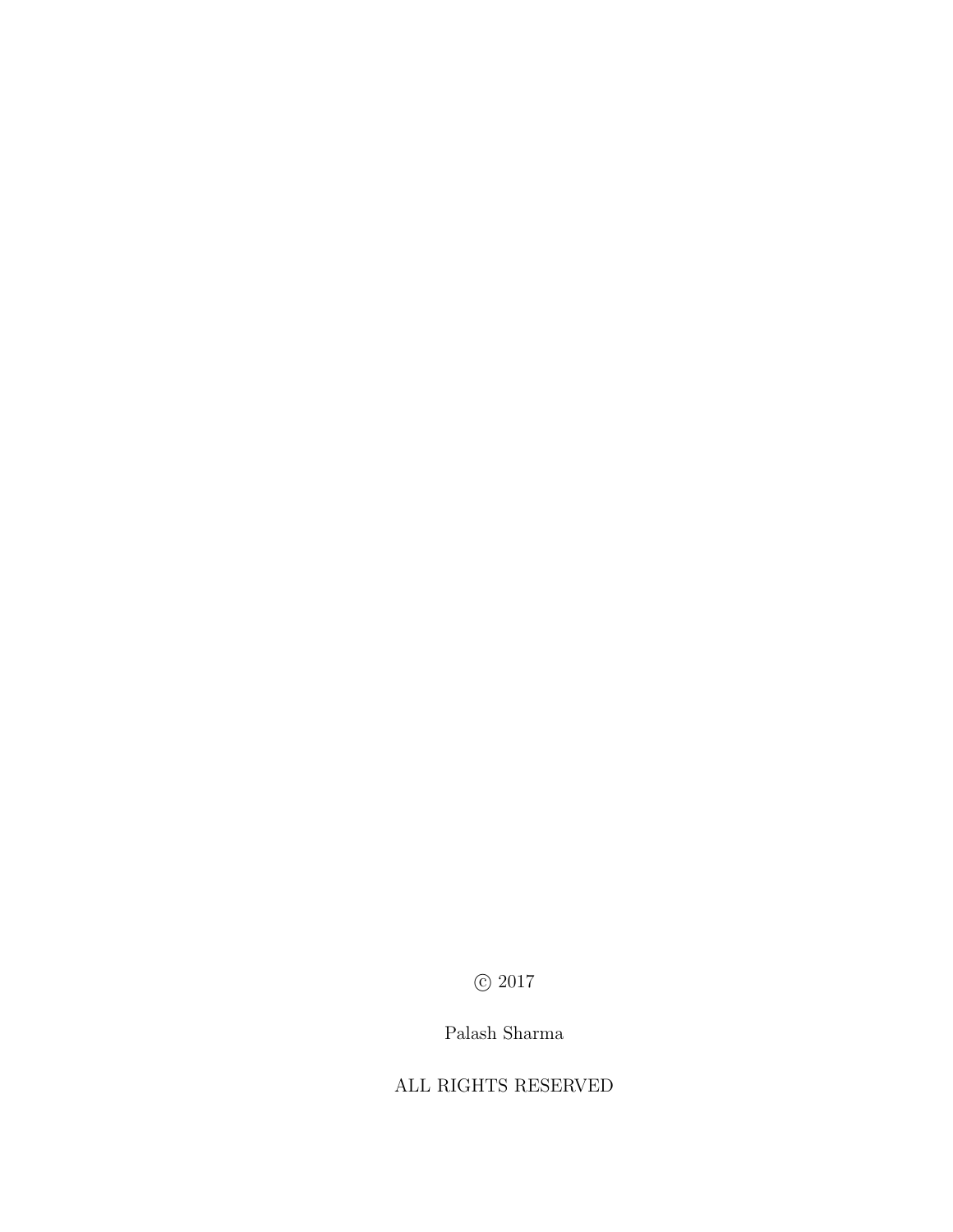

### THE GRADUATE SCHOOL

We recommend that the thesis prepared under our supervision by

### Palash Sharma

entitled

## Generalized Univariate Distributions and A New Asymmetric Laplace Model

be accepted in partial fulfillment of the

requirements for the degree of

## MASTER OF SCIENCE

Tomasz J. Kozubowski, Ph.D., Advisor

Anna Panorska, Ph.D., Committee Member

Minggen Lu, Ph.D., Graduate School Representative

David Zeh, Ph.D., Dean, Graduate School

June,  $1^{st}$  2017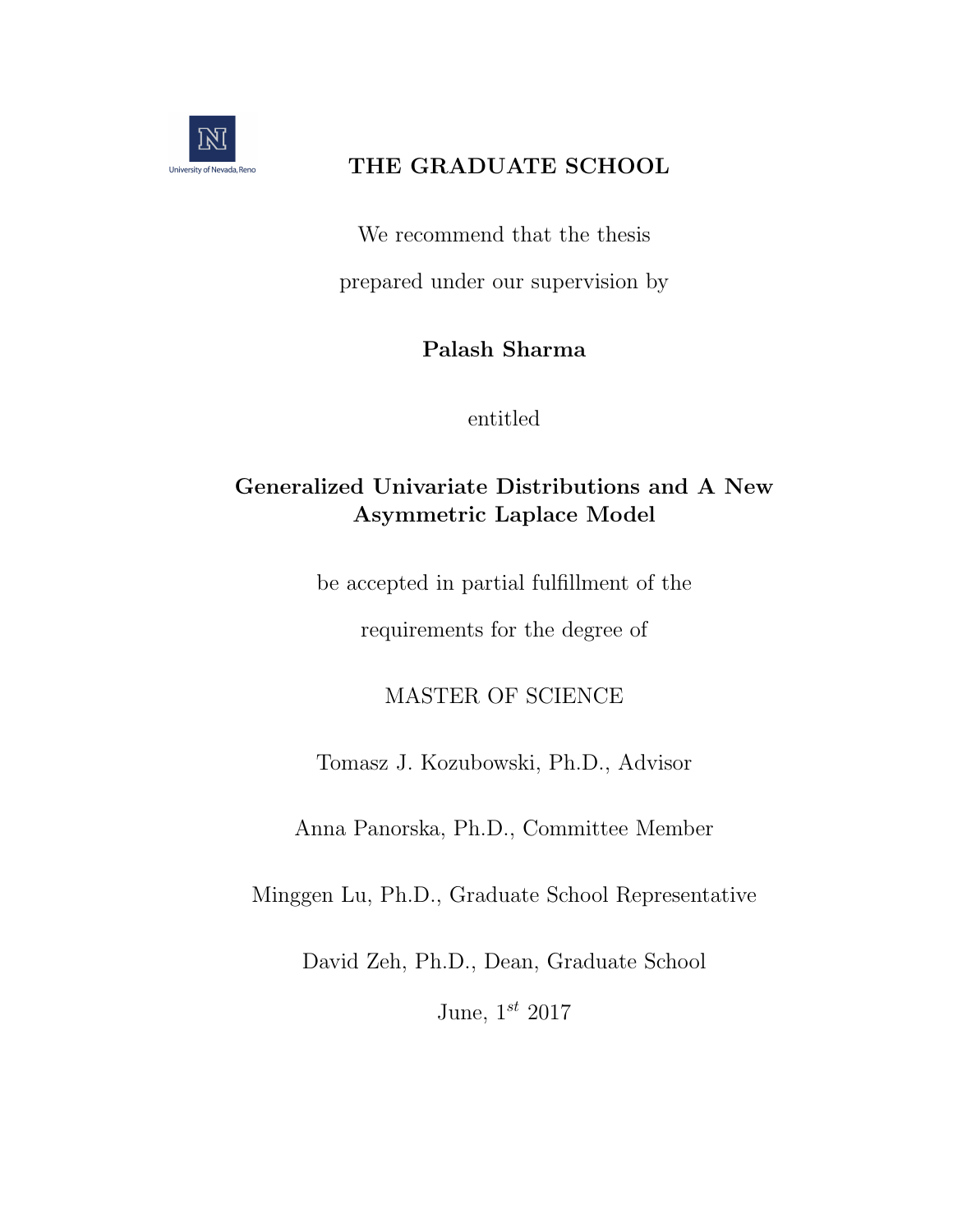#### ABSTRACT

### Generalized Univariate Distributions and A New Asymmetric Laplace Model

By

#### Palash Sharma

This work provides a survey of general class of distributions generated from the mixture of the beta random variables. We provide an extensive review of the literature, concerning generating new distributions via the inverse CDF transformation. In particular, we accounted for beta generated and Kumaraswamy generated families of distributions. We provide a brief summary of each of their families of distributions. We also propose a new asymmetric mixture distribution, which is an alternative to beta generated distributions. We provide basic properties of this new class of distributions generated from the Laplace model. We also address the issue of parameter estimation of this new skew generalized Laplace model.

Keywords: Beta distribution, Kumaraswamy distribution, Laplace distribution, Moments, estimation.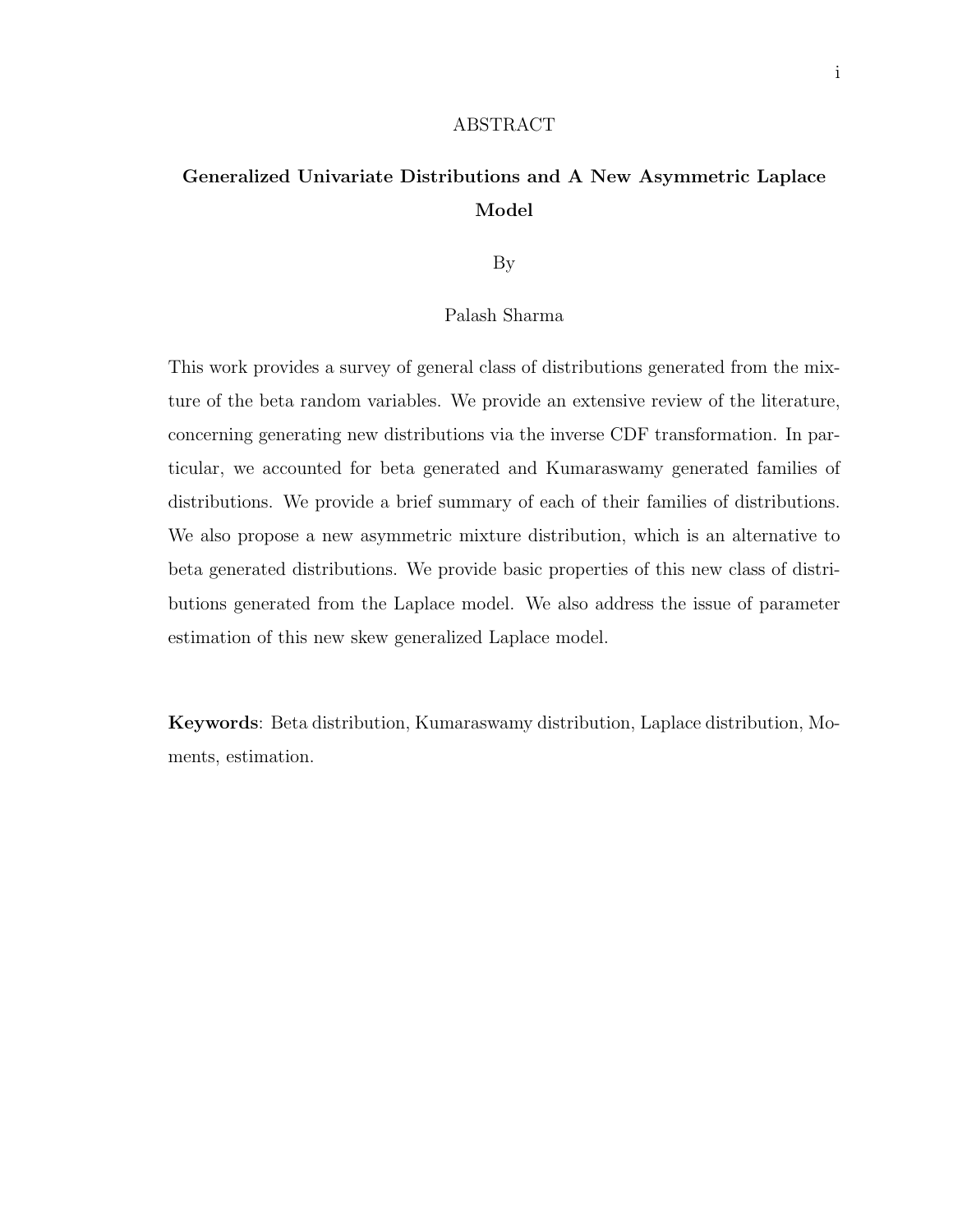#### ACKNOWLEDGMENTS

At first, I would like to thank my honorable thesis advisor, Professor Tomasz J. Kozubowski, who showed me a great interest in the field of statistics and probability theory. Professor Kozubowski not only helped me to complete the thesis but also encouraged me, supported me, guided me with great patience, which accelerated me to complete my graduate study in the department of Mathematics and Statistics at University of Nevada, Reno (UNR). I am really grateful to him. I am also very grateful to the graduate school representative, Dr. Minggen Lu, for his great support. A special thanks also goes to Professor Anna K. Panorska, who not only gave me the best suggestion but also carefully helped me academically to complete my graduate study at University of Nevada,Reno. I also would like to acknowledge my parent's support and encouragement. Moreover, I am very much thankful to all of the faculty members, graduate students, and staffs of the department of Mathematics and Statistics at University of Nevada, Reno.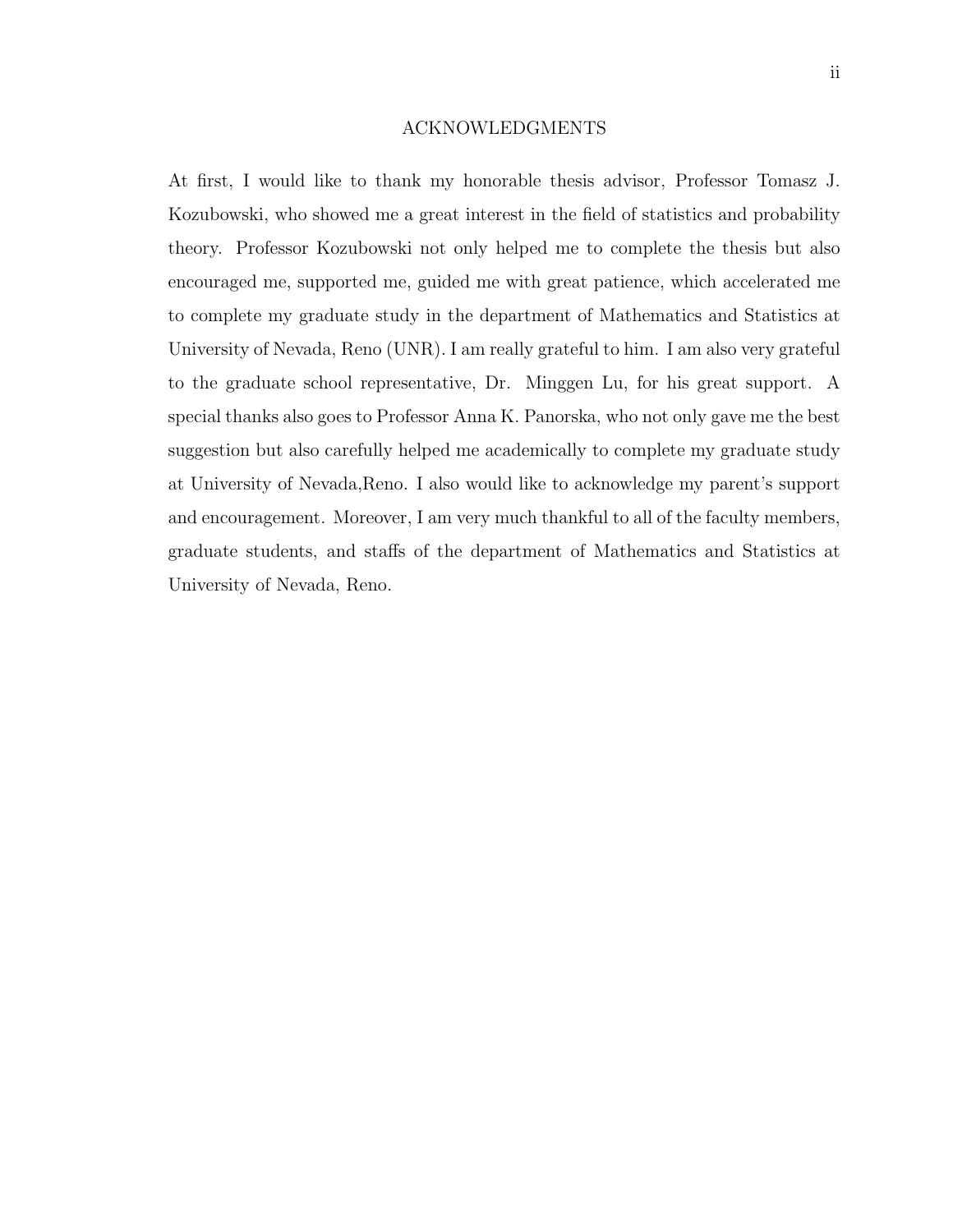# <span id="page-5-0"></span>TABLE OF CONTENTS

|    |                                                          |                                                    | $\mathbf{1}$   |
|----|----------------------------------------------------------|----------------------------------------------------|----------------|
|    |                                                          |                                                    | ii             |
|    |                                                          |                                                    |                |
|    | vii                                                      |                                                    |                |
|    | Chapter                                                  |                                                    |                |
|    |                                                          | 1. Introduction                                    | $\mathbf{1}$   |
| 2. | Generalized Distributions Via Inverse CDF Transformation |                                                    | $\overline{5}$ |
|    |                                                          | 2.1. Basic Properties of Generalized Distributions | $\overline{5}$ |
| 3. |                                                          | Generalized Beta Family of Distributions           | 10             |
|    | 3.1.                                                     |                                                    | 11             |
|    | 3.2.                                                     |                                                    | 12             |
|    | 3.3.                                                     |                                                    | 13             |
|    | 3.4.                                                     |                                                    | 14             |
|    | 3.5.                                                     |                                                    | 15             |
|    | 3.6.                                                     |                                                    | 16             |
|    | 3.7.                                                     |                                                    | 17             |
|    | 3.8.                                                     |                                                    | 19             |
|    | 3.9.                                                     |                                                    | 20             |
|    |                                                          |                                                    | 21             |
|    |                                                          |                                                    | 22             |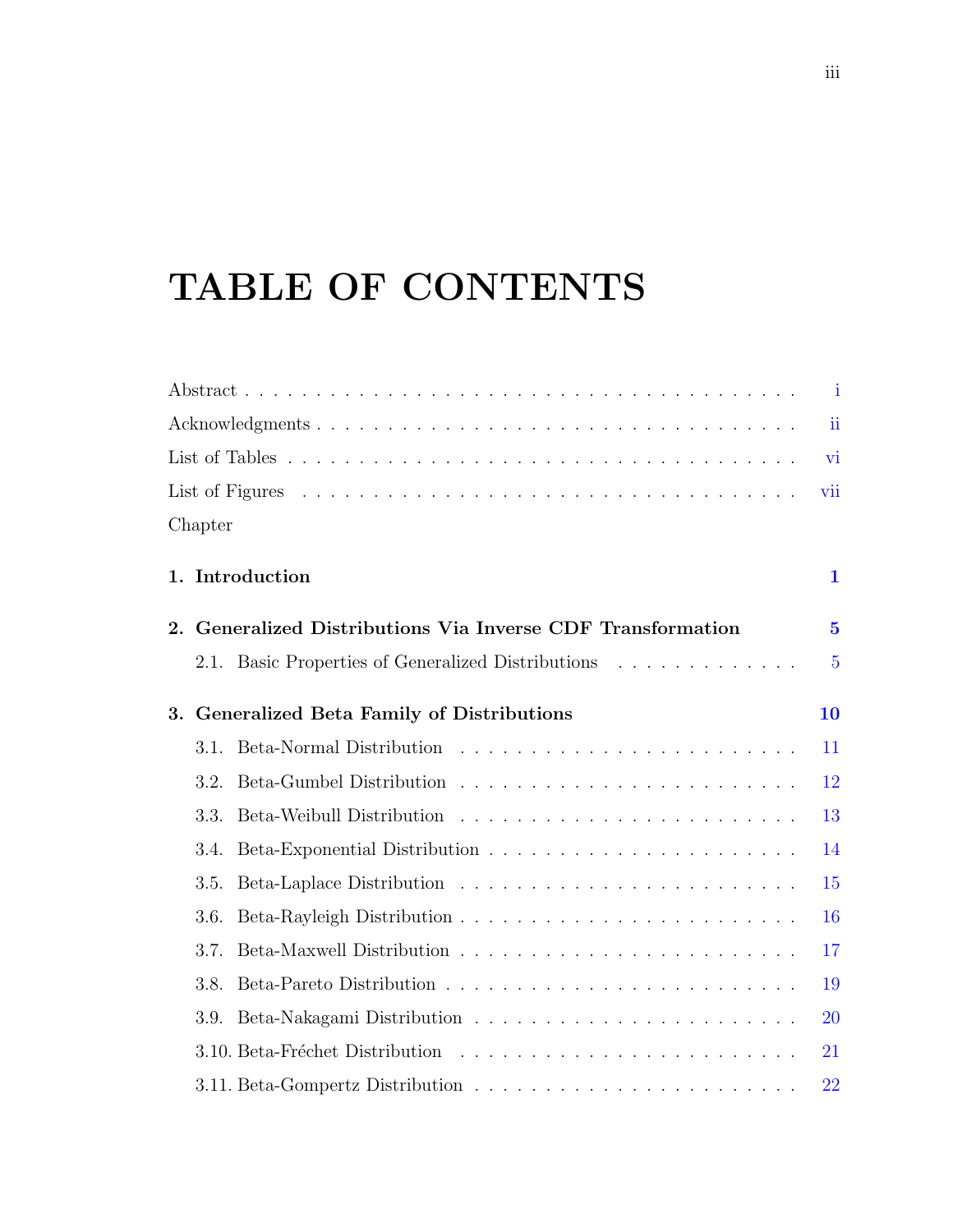|    |      |                                                                                     | 23 |
|----|------|-------------------------------------------------------------------------------------|----|
|    |      |                                                                                     | 24 |
|    |      |                                                                                     | 25 |
|    |      |                                                                                     | 26 |
|    |      |                                                                                     | 27 |
|    |      |                                                                                     | 28 |
|    |      |                                                                                     | 29 |
|    |      |                                                                                     | 30 |
|    |      |                                                                                     | 31 |
| 4. |      | <b>Generalized Kumaraswamy Family of Distributions</b>                              | 34 |
|    | 4.1. | Kumaraswamy Generalized Half Normal Distribution                                    | 35 |
|    | 4.2. | The Kumaraswamy-Gumbel Distribution                                                 | 36 |
|    | 4.3. | The Kumaraswamy Weibull Distribution                                                | 37 |
|    | 4.4. | The Kumaraswamy Laplace Distribution                                                | 38 |
|    | 4.5. | The Kumaraswamy Lindley Distribution                                                | 39 |
|    | 4.6. | The Kumaraswamy Burr Type-III Distribution                                          | 40 |
|    | 4.7. | The Kumaraswamy-Log Logistic Distribution                                           | 41 |
|    | 4.8. | The Kumaraswamy Gompertz Distribution                                               | 42 |
|    | 4.9. | The Kumaraswamy Birnbaum Saunders Distribution                                      | 43 |
|    |      | 4.10. The Kumaraswamy-Kumaraswamy Distribution                                      | 44 |
|    |      | 4.11. The Kumaraswamy Burr XII Distribution                                         | 45 |
|    |      | 4.12. The Kumaraswamy Half Cauchy Distribution                                      | 46 |
| 5. |      | A New Generalized Asymmetric Laplace Distribution                                   | 49 |
|    | 5.1. | A New Asymmetric Laplace Distribution                                               | 52 |
|    | 5.2. | Special Cases of the $BML$ Model $\ldots \ldots \ldots \ldots \ldots \ldots \ldots$ | 60 |
|    | 5.3. |                                                                                     | 61 |
|    | 5.4. | Moment Generating Function and Moments                                              | 62 |
|    | 5.5. |                                                                                     | 66 |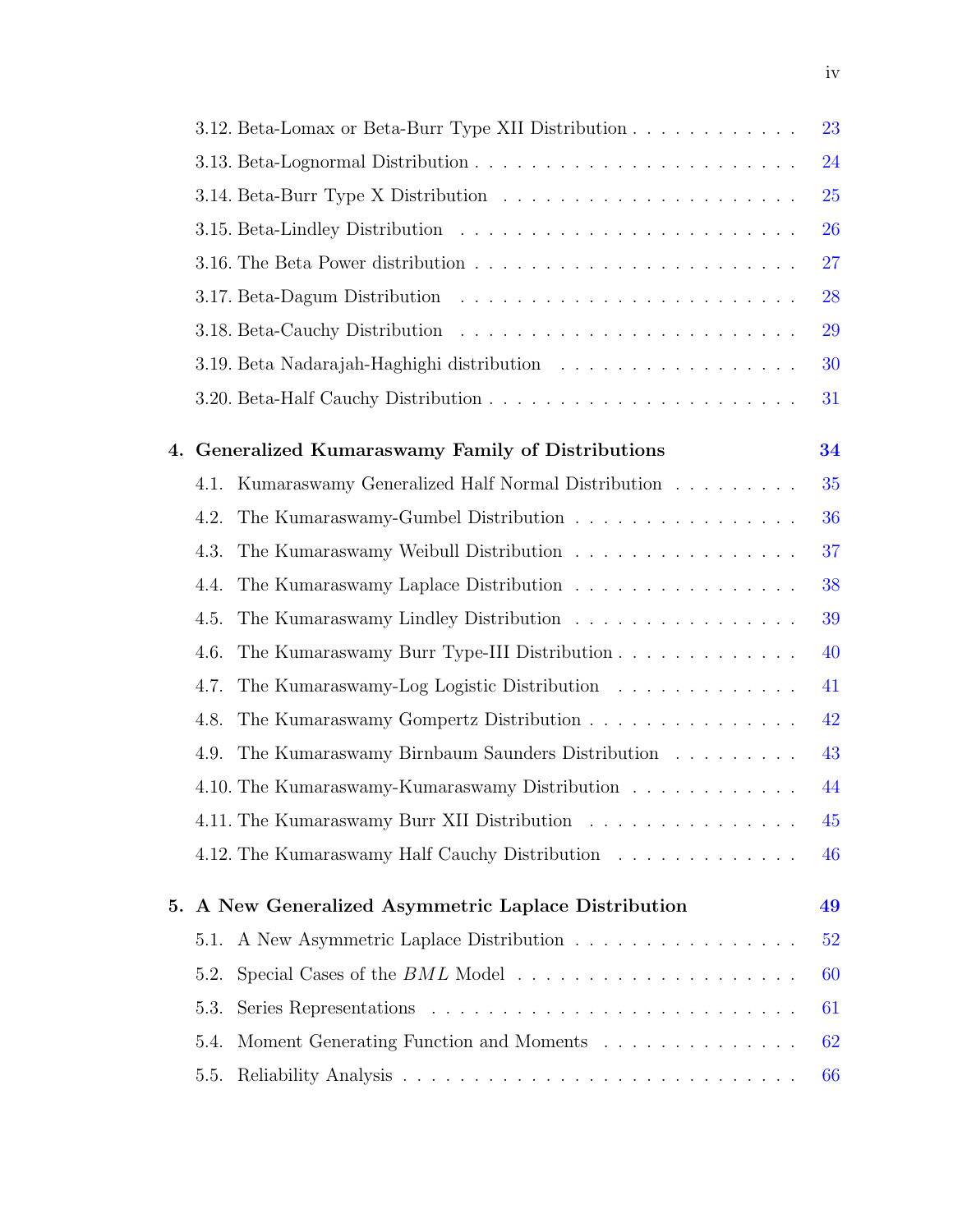| Appendices |  |
|------------|--|

| A. R code used in this thesis paper                                            | 93  |
|--------------------------------------------------------------------------------|-----|
| A.1. Plot the probability density of beta-mixture Laplace distribution using   |     |
|                                                                                | 93  |
| A.2. Plot the probability density of beta-mixture Laplace distribution using   |     |
|                                                                                | 94  |
| A.3. Plot the probability density of beta-mixture Laplace distribution using   |     |
|                                                                                | 95  |
| A.4. Plot the cumulative distribution function of beta-mixture Laplace dis-    |     |
| tribution using different P values. see figure $(5.4) \ldots \ldots \ldots$    | 96  |
| A.5. Plot the cumulative distribution function of beta-mixture Laplace dis-    |     |
| tribution using different $\alpha$ values. see figure $(5.5)$                  | 97  |
| A.6. Plot the cumulative distribution function of beta-mixture Laplace dis-    |     |
| tribution using different $\beta$ values. see figure $(5.6)$                   | 98  |
| A.7. Plot the hazard rate function of beta- mixture Laplace distribution       |     |
|                                                                                | 99  |
| A.8. Simulation study and random number generator. see table $(5.1)$ - $(5.4)$ | 100 |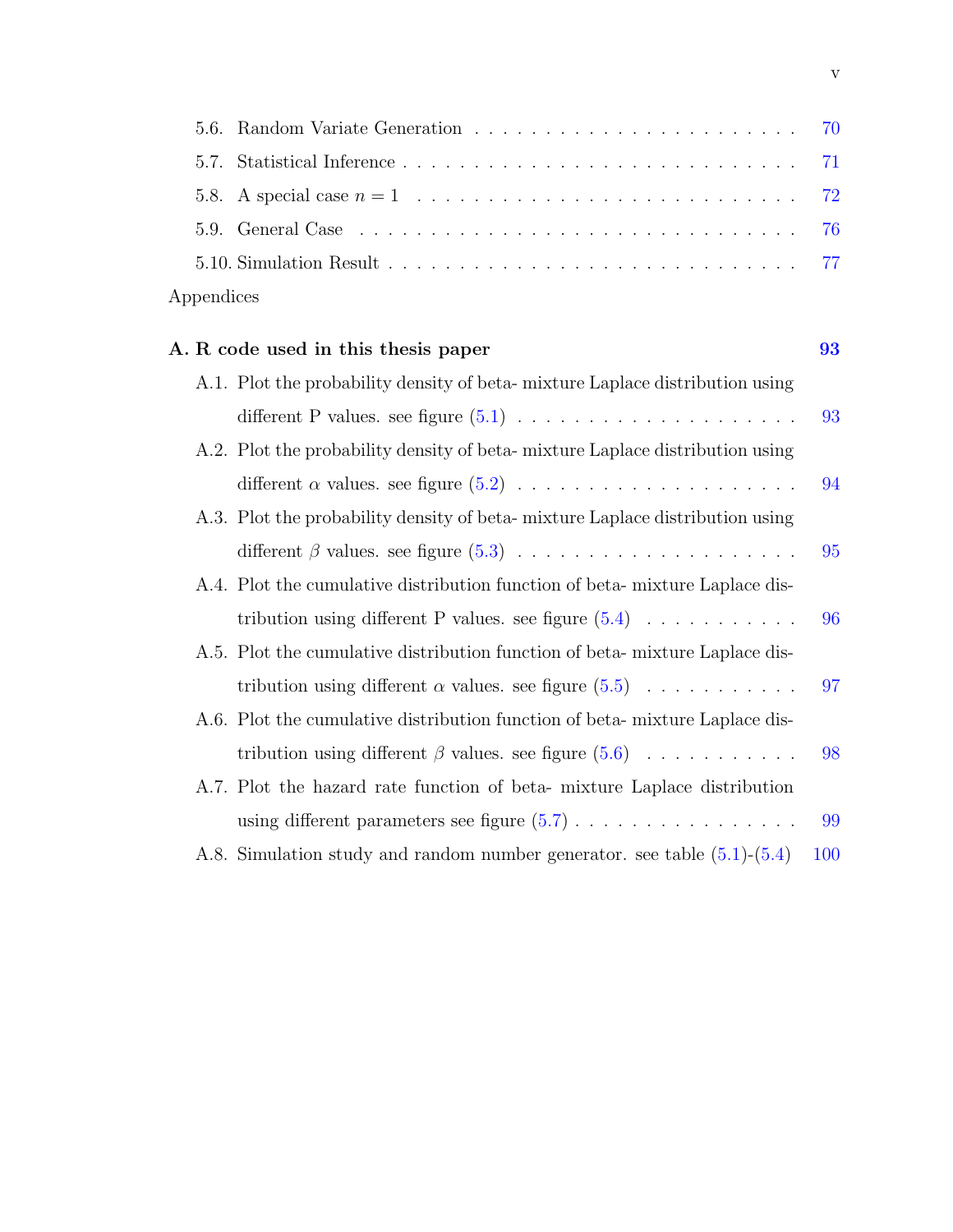# <span id="page-8-0"></span>LIST OF TABLES

#### Table

| 3.1. Summary of the literatures related to be a generated family of distri-                 |    |
|---------------------------------------------------------------------------------------------|----|
|                                                                                             | 32 |
|                                                                                             | 33 |
| 4.1. Summary of the literatures related to Kumaraswamy generated family                     |    |
|                                                                                             | 48 |
| 5.1. Estimated parameters of <i>BML</i> distribution for $\alpha, \beta \geq 1$             | 77 |
| 5.2. Estimated parameters of <i>BML</i> distribution for $\alpha > 1$ and $0 < \beta < 1$ . | 78 |
| 5.3. Estimated parameters of BML distribution for $0 < \alpha < 1$ and $\beta > 1$ .        | 78 |
| 5.4. Estimated parameters of <i>BML</i> distribution for $\alpha, \beta < 1$                | 78 |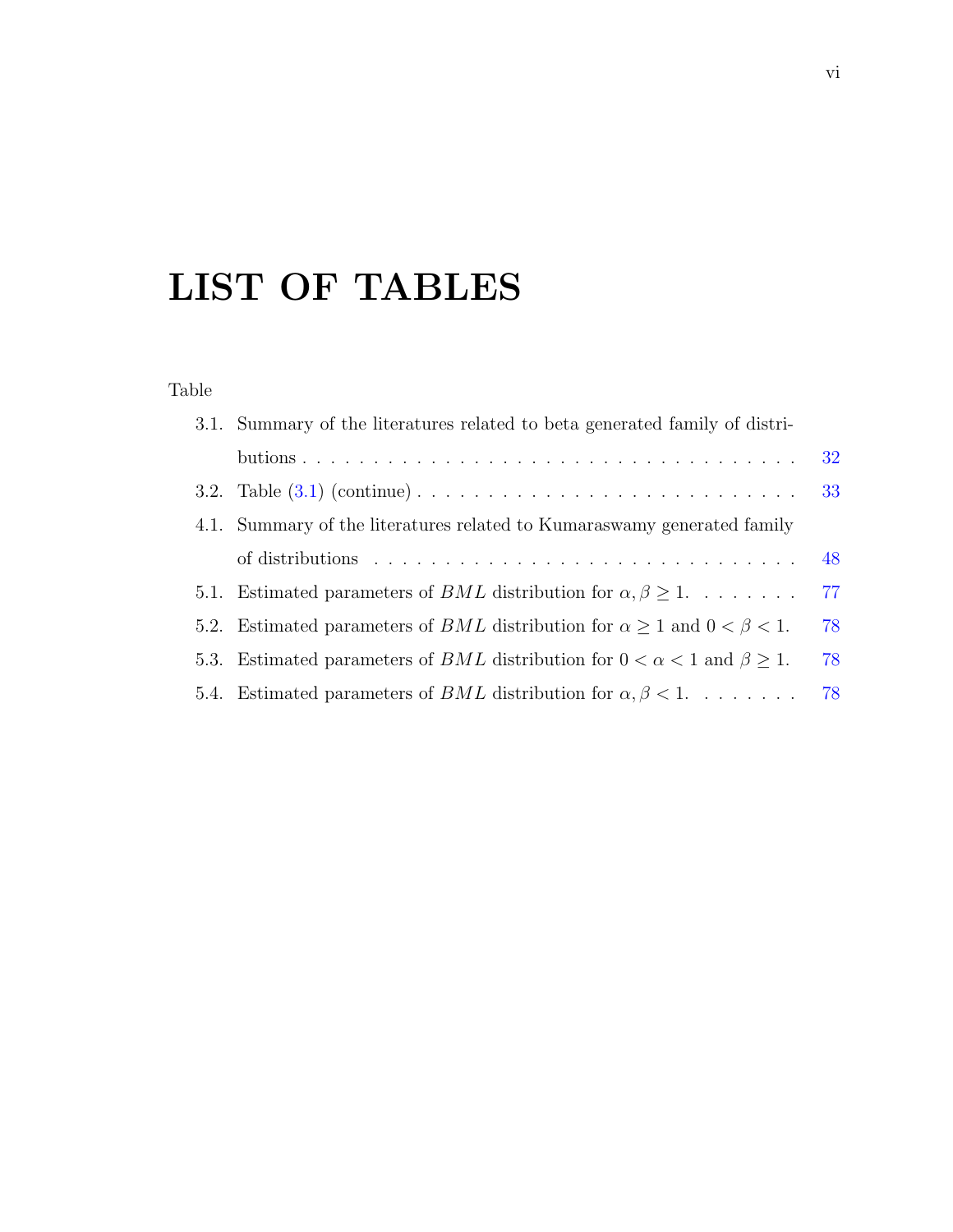# LIST OF FIGURES

## Figure

|      | 5.1. Selected PDFs of <i>BML</i> distributions with $\alpha = 2, \beta = 3$ , and selected         |     |
|------|----------------------------------------------------------------------------------------------------|-----|
|      | values of $p. \ldots \ldots \ldots \ldots \ldots \ldots \ldots \ldots \ldots \ldots \ldots$        | 54  |
|      | 5.2. Selected PDFs of <i>BML</i> distributions with $\beta = 5$ , $p = .7$ , and selected          |     |
|      |                                                                                                    | 55  |
| 5.3. | Selected PDFs of <i>BML</i> distributions with $\alpha = 2, p = .7$ , and selected                 |     |
|      |                                                                                                    | 56  |
|      | 5.4. Selected CDFs of <i>BML</i> distributions with $\alpha = 2, \beta = 5$ , and selected         |     |
|      | values of $p. \ldots \ldots \ldots \ldots \ldots \ldots \ldots \ldots \ldots \ldots \ldots \ldots$ | 57  |
|      | 5.5. Selected CDFs of <i>BML</i> distributions with $\beta = 5$ , $p = .7$ , and selected          |     |
|      |                                                                                                    | 58  |
| 5.6. | Selected CDFs of <i>BML</i> distributions with $\alpha = 2, p = .7$ , and selected                 |     |
|      |                                                                                                    | 59  |
|      | 5.7. $h(x)$ of BML distribution with $\alpha = 2$ , $p = 0.7$ , and selected values of $\beta$ .   | -67 |
|      | 5.8. $h(x)$ of BML distribution with $\beta = 0.8, p = 0.7$ , and selected values                  |     |
|      |                                                                                                    | 68  |
| 5.9. | Selected graphs of $h(x)$ for BML distribution with selected parameters. 69                        |     |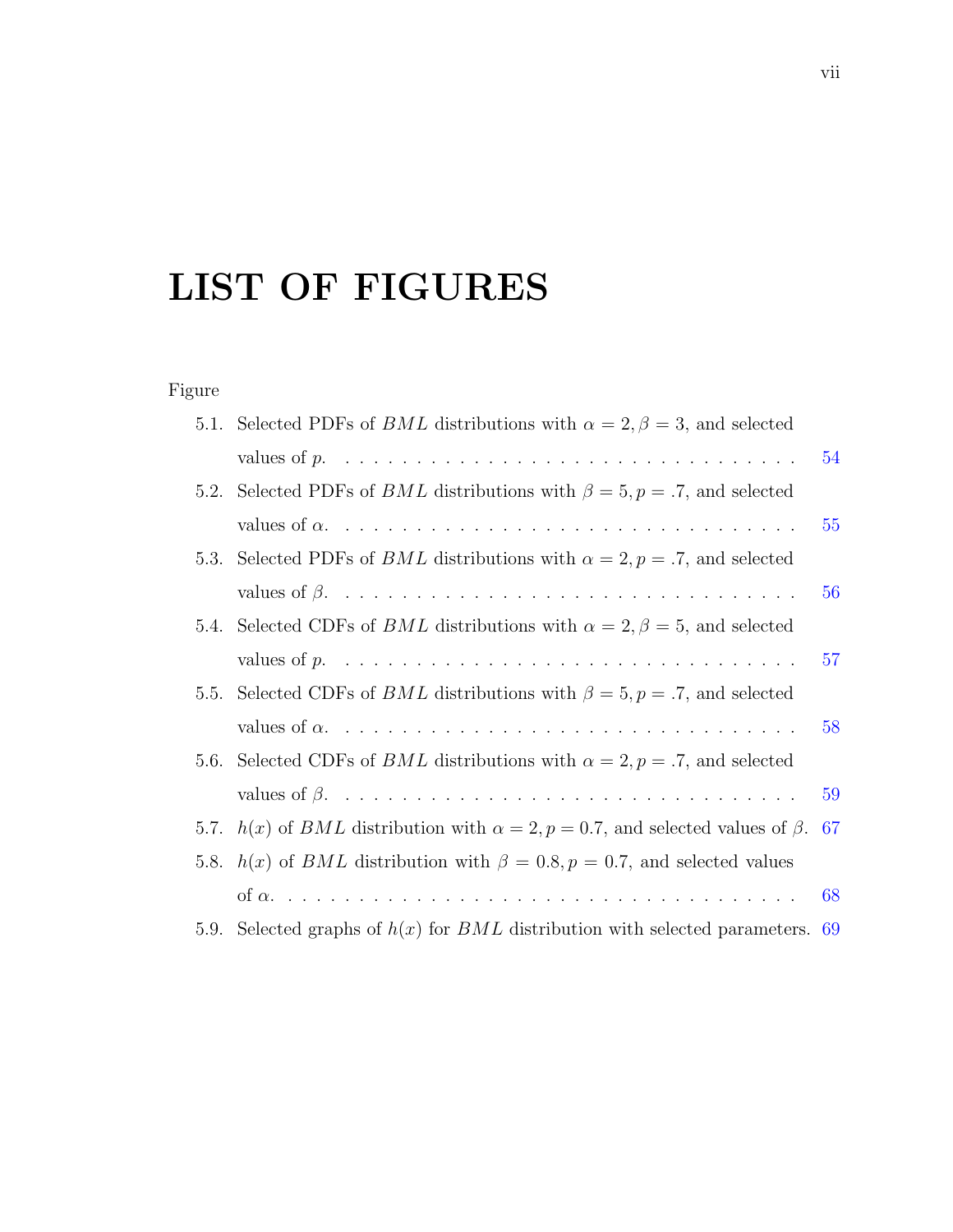# <span id="page-10-0"></span>CHAPTER 1

## Introduction

This thesis work offers a survey of recently developed families of probability distributions, which provide more flexibility in modeling data. The generalized distributions we shall review are obtained from standard probability distributions and a generating mechanism connected with a probability distribution on a unit interval, as described below.

Let X be a continuous random variable with the cumulative distribution function (CDF)  $F(x)$  and the probability density function (PDF)  $f(x)$ . Then, X admits the well known representation,

<span id="page-10-1"></span>
$$
X \stackrel{d}{=} F^{-1}(U),\tag{1.1}
$$

known as the *Probability Integral Transform Theorem*. The quantity  $U$  in [\(1.1\)](#page-10-1) has a standard uniform distribution. Following this idea, one can generalize the distribution of X by defined a new random variable via

<span id="page-10-2"></span>
$$
Y = F^{-1}(T),
$$
\n(1.2)

where T has a distribution on  $(0, 1)$  which is not necessarily a uniform distribution. The generalized PDF and CDF of Y will be denoted as  $g(y)$  and  $G(Y)$  respectively. Thus, we obtain a generalization of X via a generating mechanism connected with the random variable  $T$  on  $(0, 1)$ . If  $T$  is a uniform random variable, then the generalization coincides with  $X$ . Such generalizations appeared in the literature in recent years, particularly with  $T$  having beta, Kumaraswamy or truncated exponential dis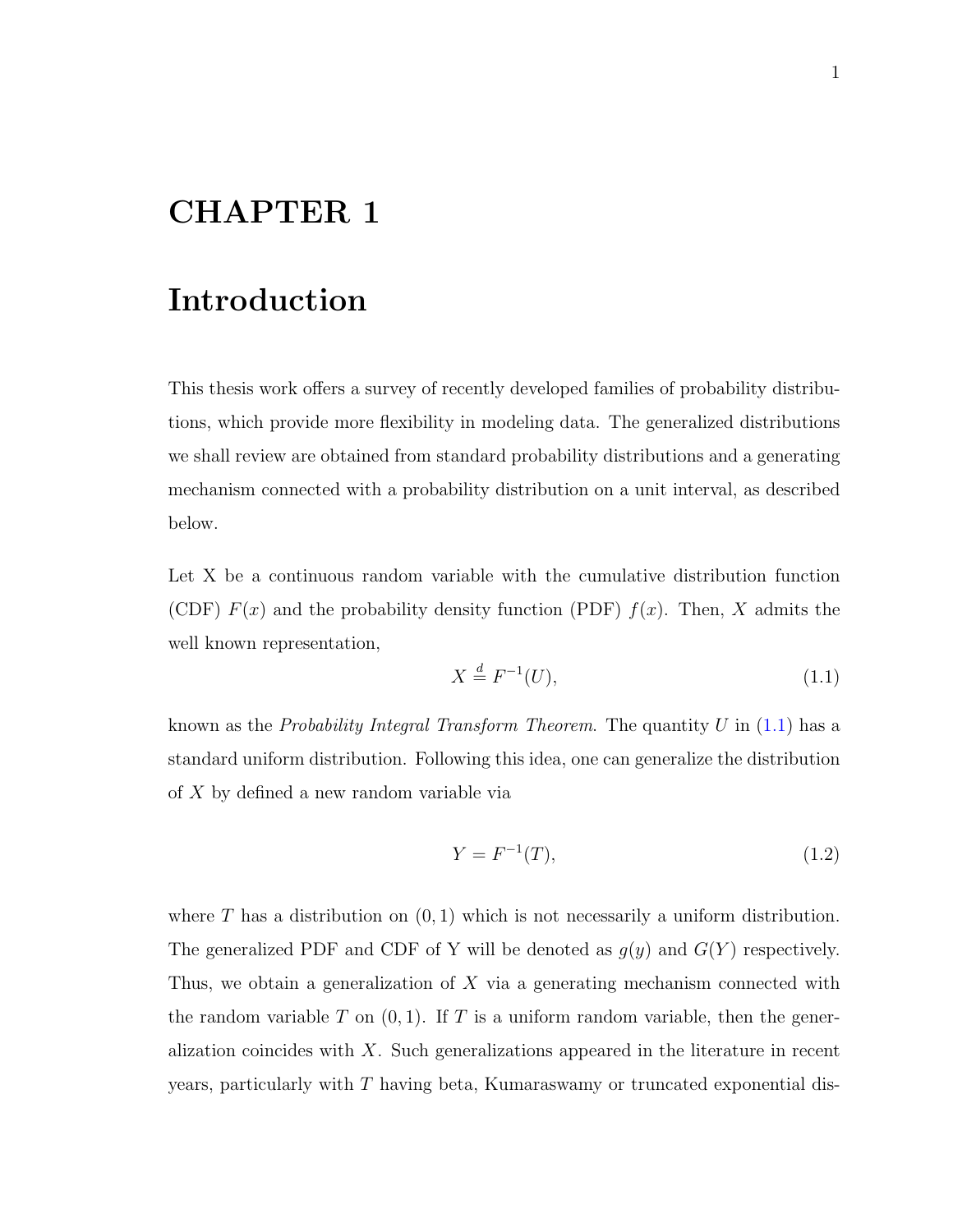tributions. Indeed, numerous new classes of distributions were obtained via [\(1.2\)](#page-10-2), which generalize many standard distributions, such as normal, exponential, Weibull, Pareto, among many others. The particular two schemes used in this connection are based upon two specific probability distributions of  $T$ : the beta distribution and the Kumaraswamy distribution. One of the aims of this thesis is to review both of these schemes and gather information regarding specific distributions that are scattered in the literature.

Beta distribution is perhaps the most well-known and widely used continuous probability distribution on finite domain. It is most conveniently defined through its PDF, which is of the form

<span id="page-11-0"></span>
$$
h(x) = \frac{1}{B(\alpha, \beta)} x^{\alpha - 1} (1 - x)^{\beta - 1}, \ x \in (0, 1), \tag{1.3}
$$

where  $\alpha > 0$  and  $\beta > 0$  are two shape parameters, while

<span id="page-11-2"></span>
$$
B(\alpha, \beta) = \frac{\Gamma(\alpha)\Gamma(\beta)}{\Gamma(\alpha + \beta)}, \ \alpha, \ \beta > 0,
$$
\n(1.4)

is the beta function. The corresponding cumulative distribution function (CDF) generally does not admit a closed form, and is expressed through the incomplete beta function ratio,

$$
H(x) = I_x(\alpha, \beta) = \frac{1}{B(\alpha, \beta)} \int_0^x t^{\alpha - 1} (1 - t)^{\beta - 1} dt, \ x \in [0, 1], \tag{1.5}
$$

see Chapter 25 of Johnson et al. (1995). Since, as we should see in Chapter 2, the CDF of the generalized random variable  $Y$  in  $(1.2)$  is given by

<span id="page-11-1"></span>
$$
G(x) = H(F(x)),\tag{1.6}
$$

the beta generated family of distributions, popularized by Eugene et al. (2002), will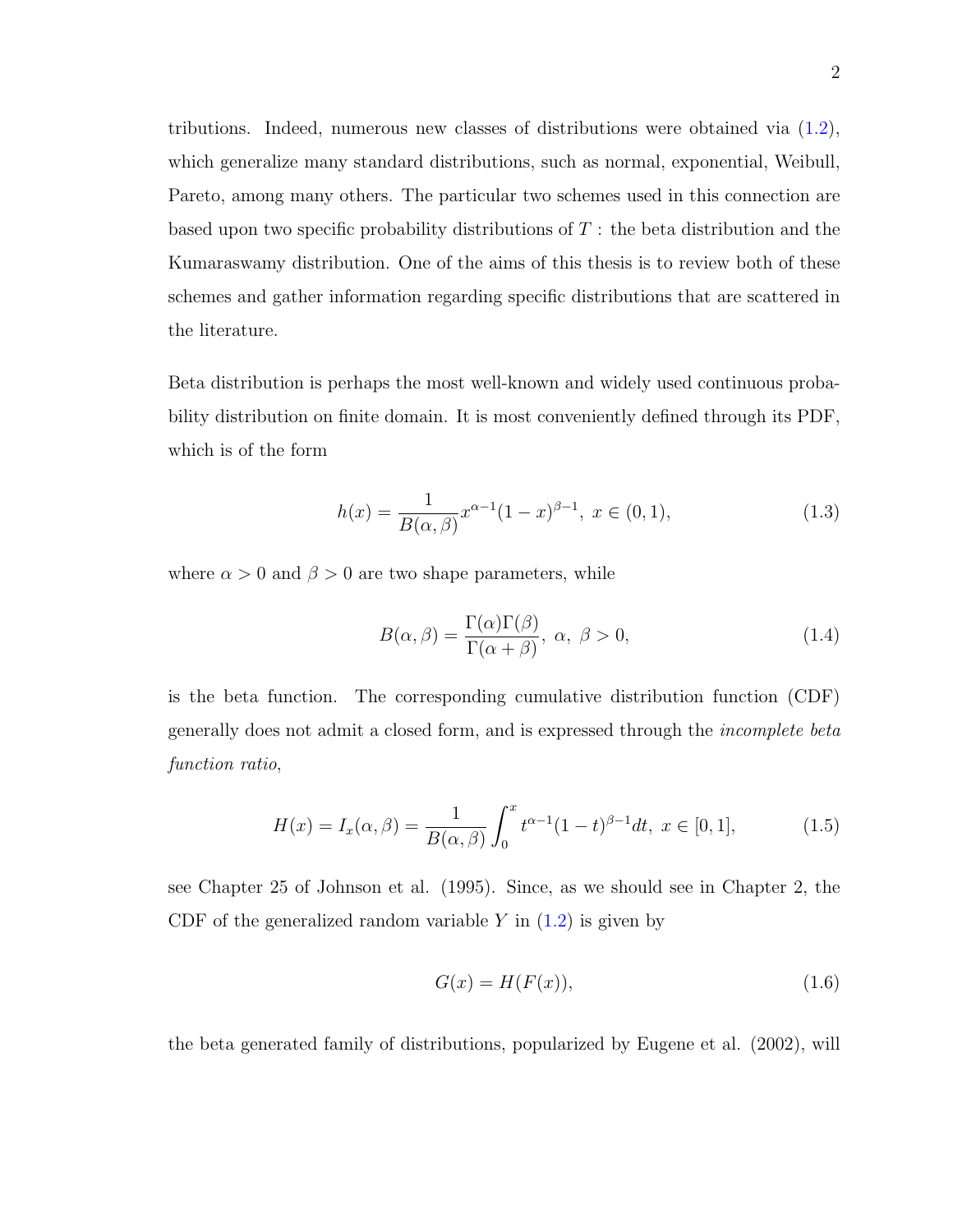be of the form

<span id="page-12-0"></span>
$$
G(x) = \int_0^{F(x)} h(t)dt,
$$
\n(1.7)

where  $h(t)$  is the PDF of the beta random variable [\(1.3\)](#page-11-0) and  $F(x)$  is the base CDF. The PDF corresponding to [\(1.7\)](#page-12-0) is given by

$$
g(x) = \frac{1}{B(\alpha, \beta)} f(x) [F(x)]^{\alpha - 1} [1 - F(x)]^{\beta - 1},
$$
\n(1.8)

where  $f(\cdot)$  is the PDF of the based distribution  $F(\cdot)$ . The beta generated method provides a convenient way to generate new distributions, and many distributions were obtained using this scheme, as we shall see in Chapter 3. These beta generating distributions shall be termed as BG distributions.

Another popular method of generating new classes of distributions, which we shall review in Chapter 4, is connected with  $T$  in  $(1.2)$  having the so called Kumaraswamy distribution, given by the CDF

$$
H(x) = 1 - (1 - x^a)^b, \ x \in [0, 1], \tag{1.9}
$$

where  $a, b > 0$  are two shape parameters (see, Kumaraswamy, 1980). The corresponding PDF is of the form

$$
h(x) = ab x^{\alpha - 1} (1 - x)^{\beta - 1}, \ x \in (0, 1).
$$
 (1.10)

Among several advantages of this model over the beta distribution, discussed in Jones (2009), is the fact that no special functions are required to describe its CDF. Consequently, the Kumaraswamy generalized distributions obtained via [\(1.2\)](#page-10-2) and popularized by Cordeiro and de Castro (2011), generally do not require special functions to describe their CDFs, given by

$$
G(x) = 1 - [1 - Fa(x)]b, \t(1.11)
$$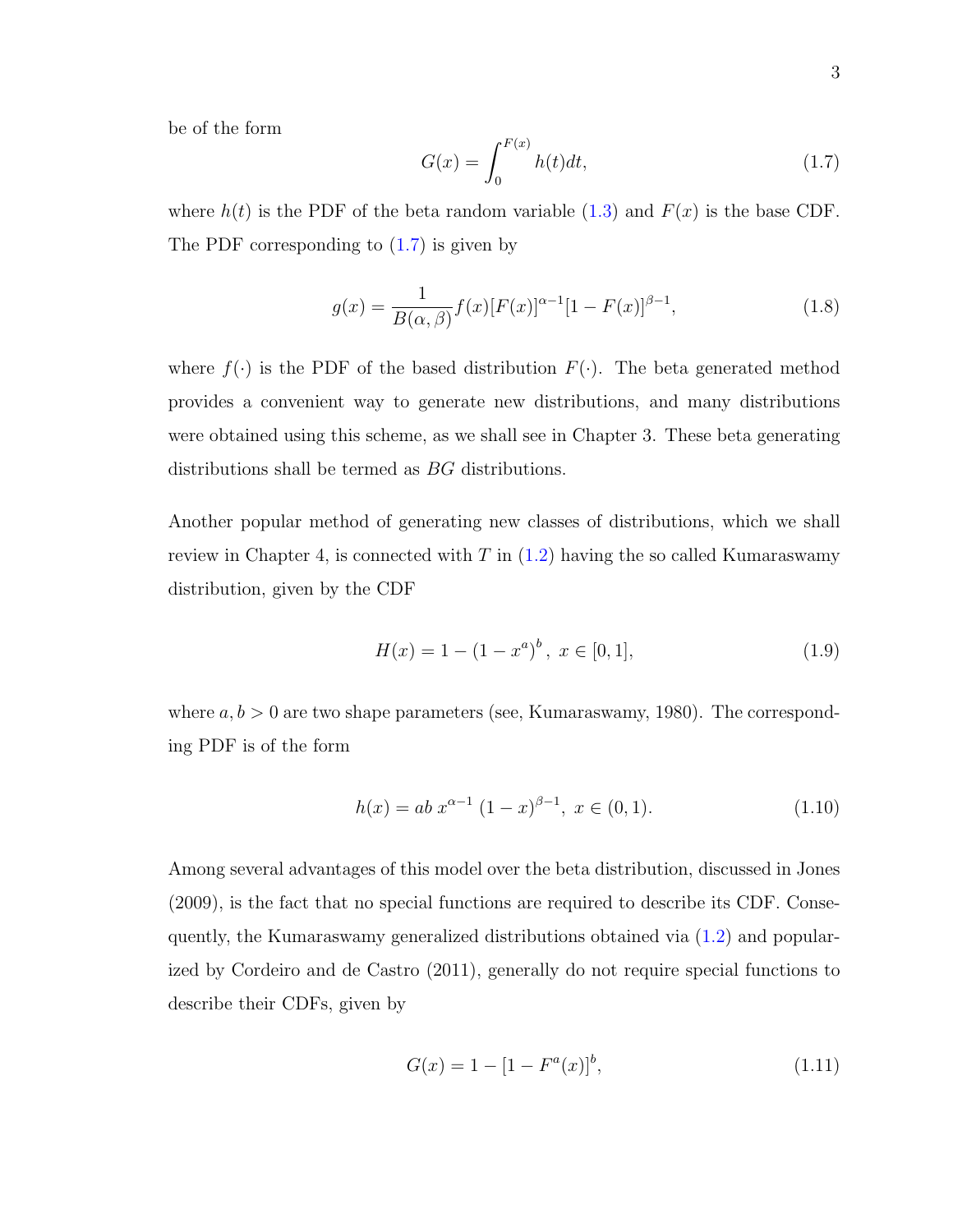where  $a > 0$  and  $b > 0$ . The corresponding PDF will then be of the form

$$
g(x) = ab f(x)F^{a-1}(x) [1 - F^{a}(x)]^{b-1},
$$
\n(1.12)

where  $f(\cdot)$  is the PDF of the based distribution  $F(\cdot)$ . The Kumaraswamy generated method provides a convenient way to generate new family of distributions as we shall see in Chapter 4. These Kumaraswamy generated distributions shall be termed as  $Kum - G$  distributions.

Our thesis is organized as follows. In Chapter 2, we review the general method discussed above for generating new classes of distributions via the inverse CDF transformation. In Chapter 3, we present numerous beta generated family of distributions. Then, in Chapter 4, we present Kumaraswamy generated family of distributions. Finally, in Chapter 5, we present a new scheme, where the generator T is a mixture of two special beta distributions. We discuss general properties of the obtained families, and focus on one particular case involving a new generalized asymmetric Laplace distribution.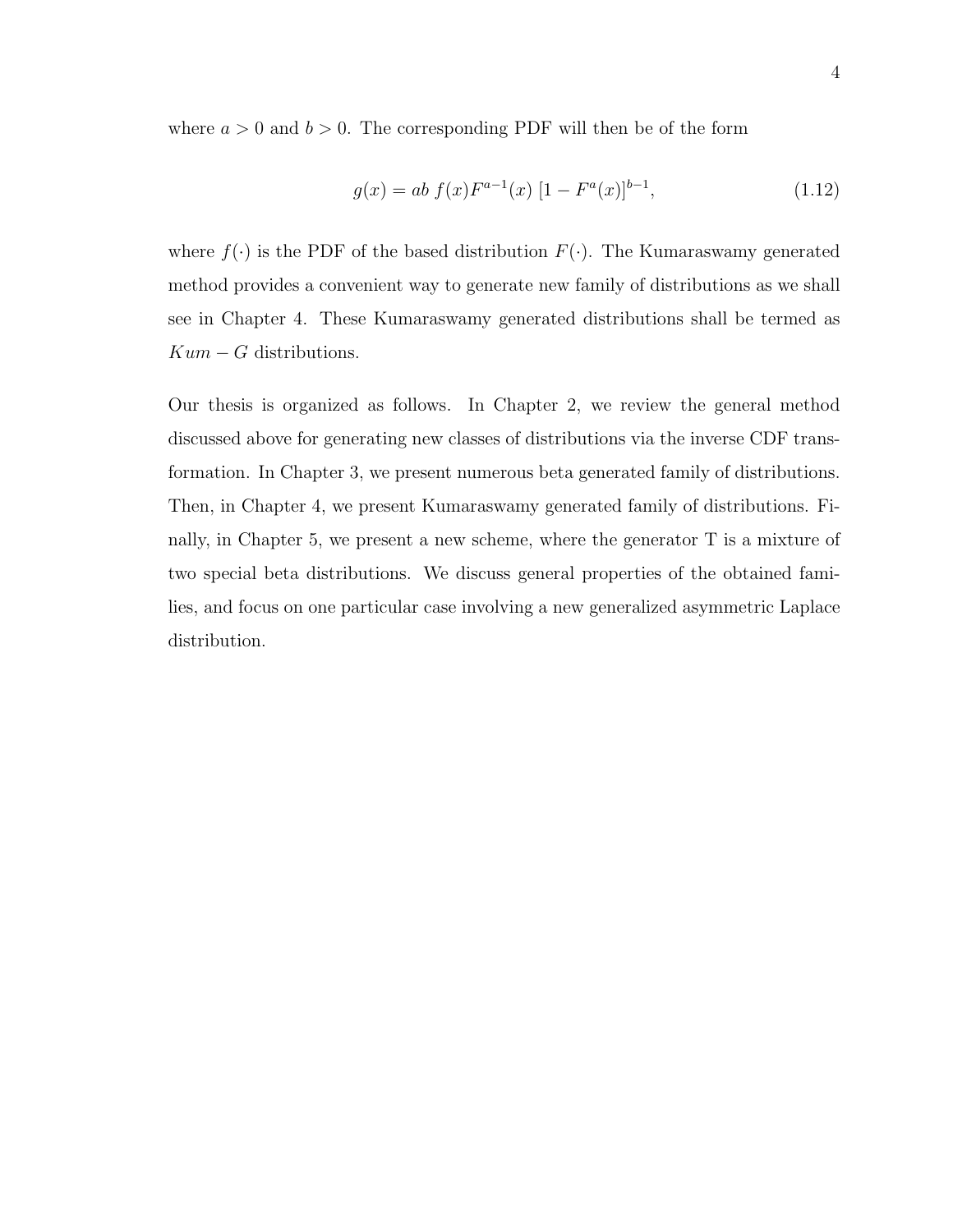# <span id="page-14-0"></span>CHAPTER 2

# Generalized Distributions Via Inverse CDF Transformation

Let X be a continuous random variable with CDF  $F(X)$  and PDF  $f(x)$ . Then, a new distribution can be defined as

<span id="page-14-2"></span>
$$
Y = F^{-1}(T),
$$
\n(2.1)

where T is a random variable on  $(0, 1)$  with the CDF  $H(\cdot)$ . This general scheme was discussed in Ferreira and Steel (2006), with the view towards obtaining skew generalizations of symmetric  $F(\cdot)$ .

We present several properties of this construction, assuming that the base CDF  $F(\cdot)$ is continuous and increasing on the support of the distribution and the distribution of the generating T is absolutely continuous with PDF  $h(.)$ .

#### <span id="page-14-1"></span>2.1 Basic Properties of Generalized Distributions

We start with the following, fundamental results.

**Proposition 2.1.** In the above notation, the CDF of Y in  $(2.1)$  is given by

$$
G(y) = H(F(y)),\tag{2.2}
$$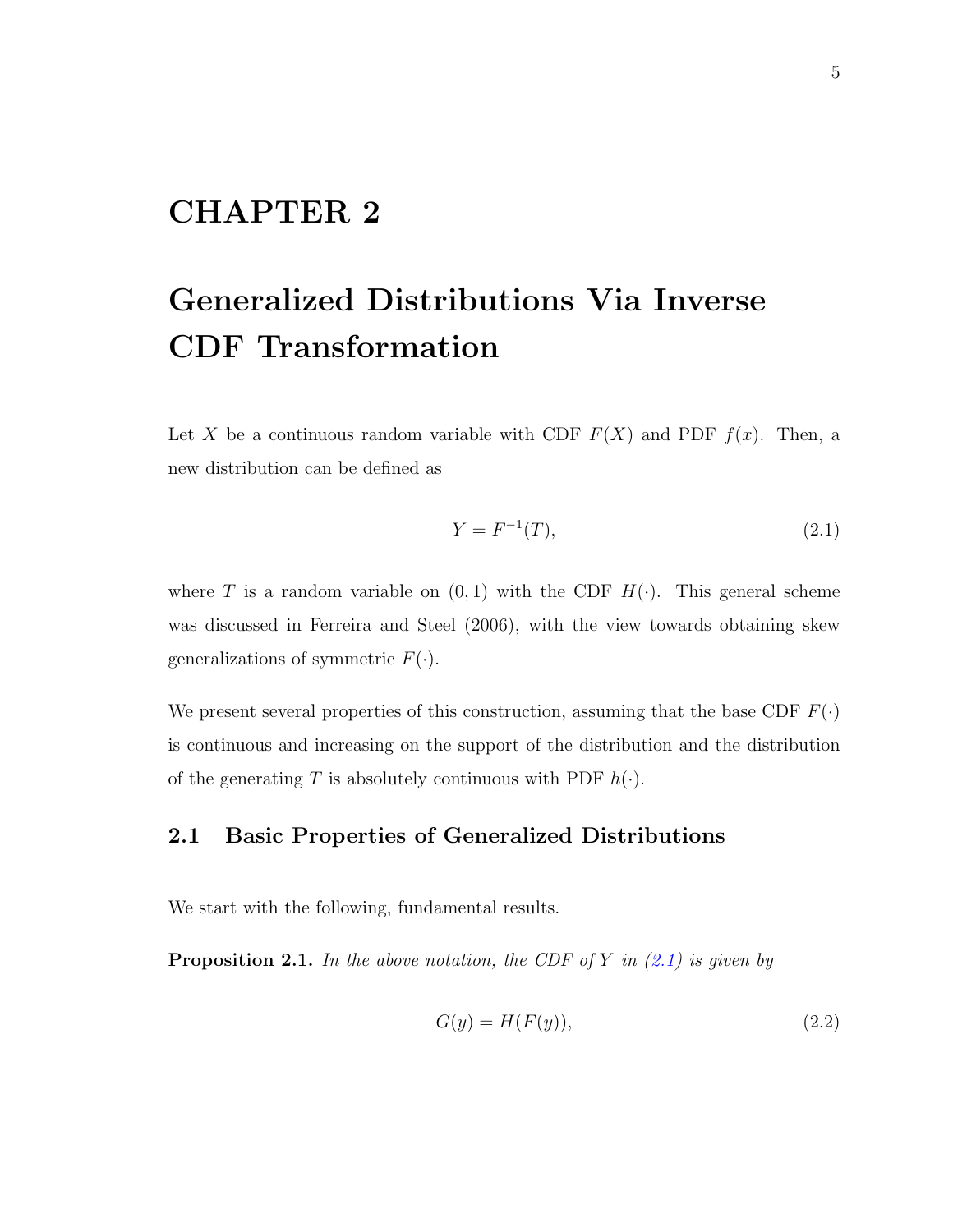while the PDF of Y in  $(2.1)$  is

$$
g(y) = h(F(y))f(y),\tag{2.3}
$$

where  $f(y)$  is the PDF corresponding to F.

The above result easily follows when we note that  $G(y) = Pr(Y \le y) = Pr(F^{-1}(T) \le$  $y$ ) =  $Pr(T \leq F(y)) = H(F(y))$ . The PDF of Y, is obtained by straightforward differentiation,  $g(y) = h(F(y))f(y)$ . The following result, discussed in Ferreira and Steel (2006), is straightforward to establish as well.

**Proposition 2.2.** If  $F$  is a symmetric distribution about zero and  $H$  is a symmetric distribution on  $(0,1)$  about  $1/2$ , then the generalized distribution G is also symmetric about 0.

Indeed, assume that X is a continuous random variable with PDF and CDF  $f(x)$  and  $F(x)$ , respectively. Since F is symmetric about zero, we have  $f(x) = f(-x)$ . Also, we know that H is symmetric on  $(0, 1)$ , so that  $h(t) = h(1-t)$  for  $t \in (0, 1)$ .

We need to show that generalized distribution is also symmetric, i.e.  $g(x) = g(-x)$ .

Since  $g(x) = h(F(x))f(x)$ , we have  $g(-x) = h(F(-x))f(-x)$ . But X is a symmetric random variable, so that  $Pr(X \leq -x) = 1 - Pr(X \leq x)$ , which means that  $F(-x) =$  $1 - F(x)$ .

Thus,  $g(-x) = h(1 - F(x))f(x) = h(F(x))f(x) = g(x)$ . It follows that the generalized distribution  $G$  is also a symmetric distribution about 0, which concludes the argument.

Remark: If we want to generalize a symmetric distribution into a skew one via [\(1.2\)](#page-10-2), we need to take an asymmetric generator T.

The third result taken from Ferreira and Steel (2006) as well, concerns modality of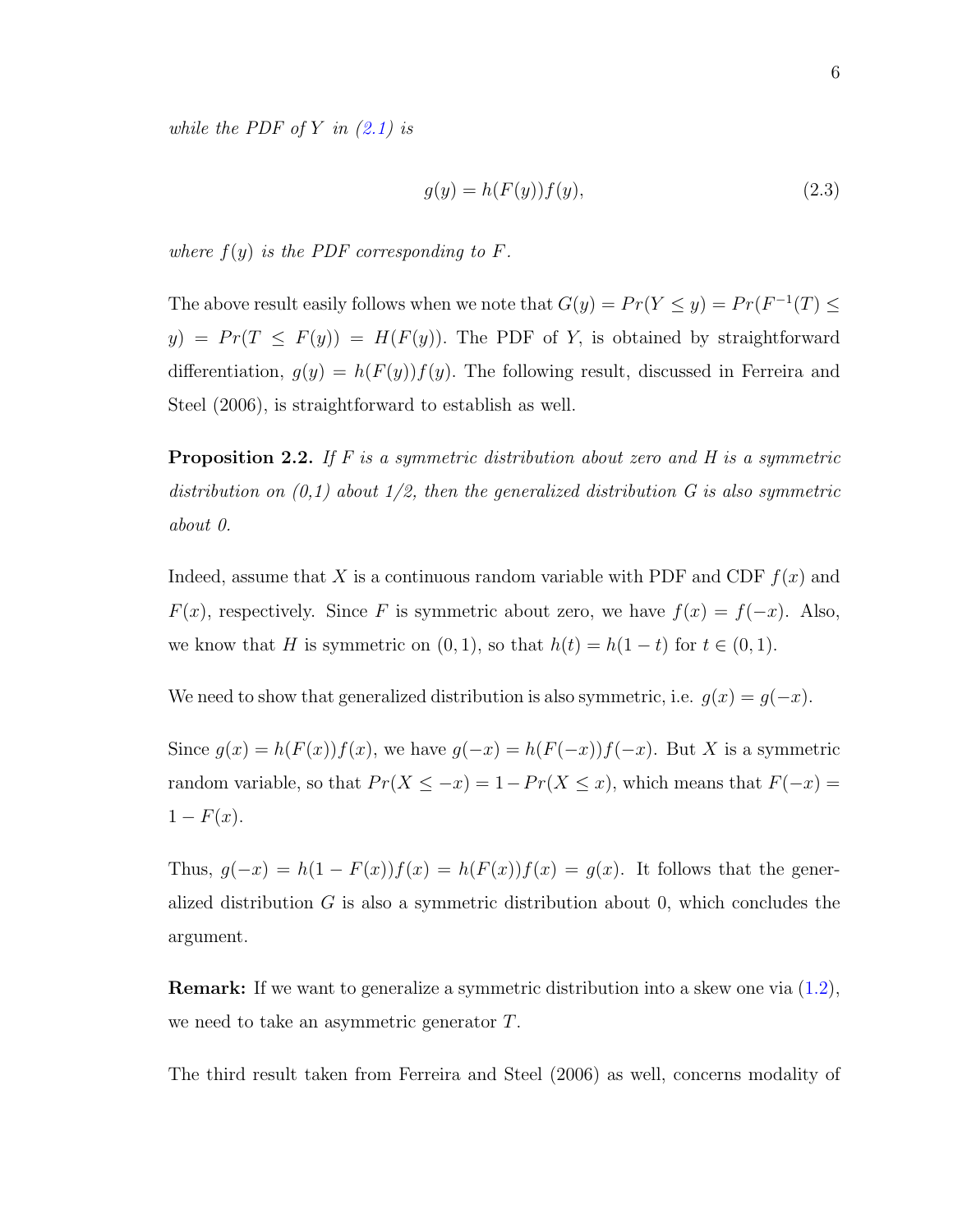the generalized distribution.

**Proposition 2.3.** If F has a symmetric and unimodal distribution with the mode  $y_0$ , and if H is unimodal distribution with the mode at  $1/2$ , then generalized distribution G is also unimodal and its mode is at  $y_0$ .

As discussed in the above paper, this property is useful is case of mode preserving skewing mechanisms. The unique mode of the generalized distribution G equals to that of the distribution of  $F$ . This mode is unaffected by its degree of skewness and helps modeling because the location parameter or regression function can be interpreted as the mode. A choice of  $H$  with a unique mode at  $1/2$  will ensure that.

The next result, taken from Ferreira and Steel (2006) as well, discuss the existence of moments.

**Proposition 2.4.** If limits of  $h(x)$  when x tends to 0 and 1 are finite and nonzero, then the moment existence of G is equal to that of F.

While all of the above properties were discussed in Ferreira and Steel (2006), the following facts appear to be new and play an important role in the theory of generalized distributions defined by [\(1.2\)](#page-10-2).

Namely, we shall consider the effect of mixing on the generalized distribution obtained by  $(1.2)$ , or equivalently through  $(1.6)$ .

Let  $T_1, T_2, \cdots, T_n$  be n random variables on  $(0, 1)$ , with respect to CDFs  $H_1, H_2, \cdots, H_n$ and PDFs  $h_1, h_2, \dots, h_n$ . Next, define a new CDF via

<span id="page-16-0"></span>
$$
H(x) = \sum_{i=1}^{n} p_i H_i(x) , \qquad (2.4)
$$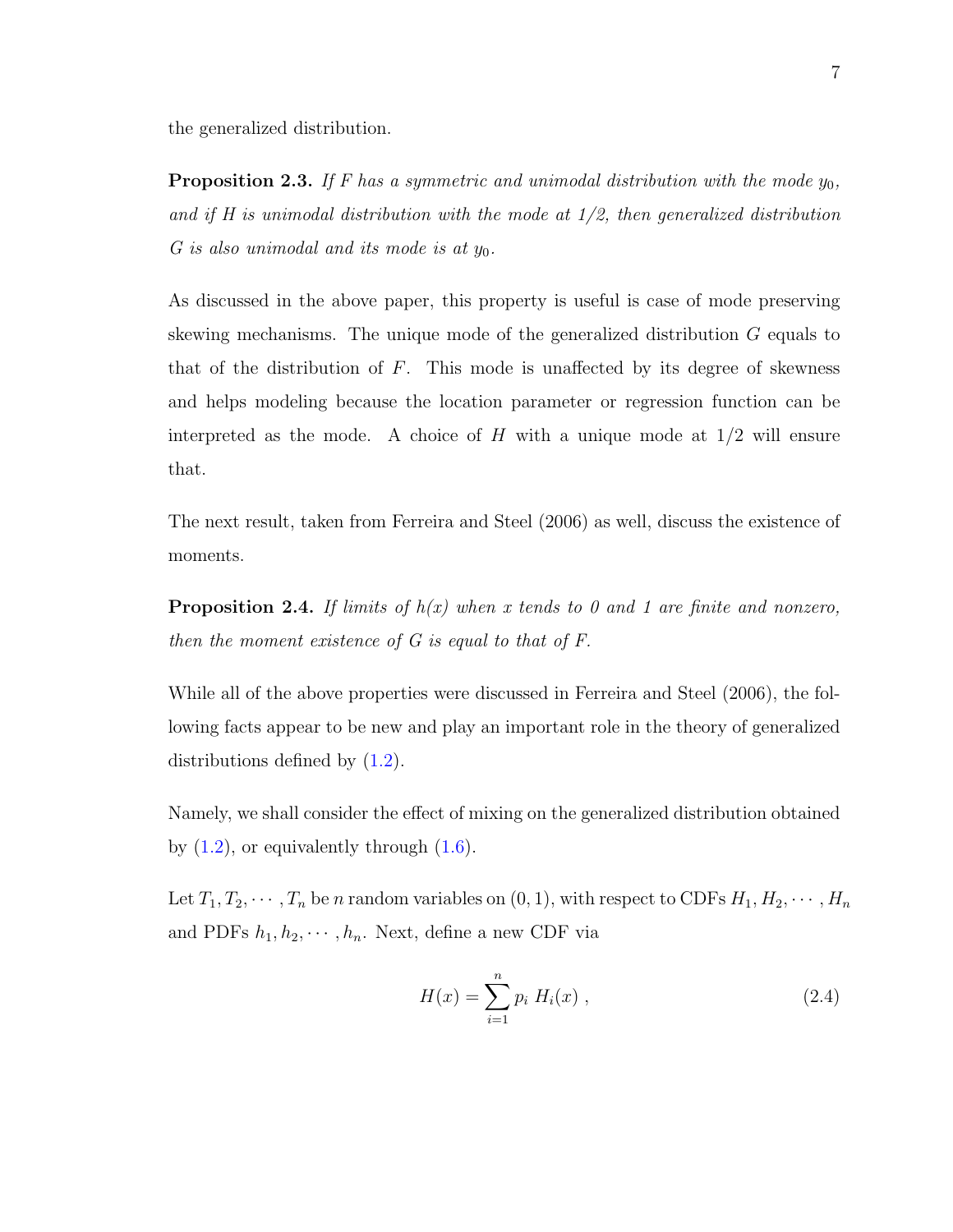where  $p_i > 0$  and

$$
\sum_{i=1}^{n} p_i = 1 \tag{2.5}
$$

called a mixture of the  $\{H_i\}$ . With this set-up, we now consider generalized distributions based on a given CDF F obtained via  $(1.6)$  through each of the  $\{H_i\}$ , that is we obtain n new generalizations of  $F$  as follows :

<span id="page-17-1"></span>
$$
G_i(y) = H_i(F(y)), \ i = 1, \cdots, n. \tag{2.6}
$$

On the other hand, we can also generalize F via  $(1.6)$  using a random variable T with the CDF  $H$  given by  $(2.4)$ . In this case, the generalized CDF will be of the form

<span id="page-17-0"></span>
$$
G(y) = H(F(y)).
$$
\n
$$
(2.7)
$$

However, when we take into account the structure of  $H$  provide by  $(2.4)$ , we can write the CDF  $G$  is  $(2.7)$  as follows :

$$
G(y) = \sum_{i=1}^{n} p_i H_i(F(y)) .
$$
 (2.8)

When we now recall the relation  $(2.6)$ , we consider that

<span id="page-17-2"></span>
$$
G(y) = \sum_{i=1}^{n} p_i G_i(y) .
$$
 (2.9)

In other words, the operations of obtaining a generalized version of  $F$  via  $(1.6)$  form a given generator  $T \sim H$  and the operation of mixing, commute. That is a generalized distributions obtained from T that is a mixture, is also a mixture of generalized distributions, with the same weights. We formulate this results below.

**Proposition 2.5.** Let  $T_1, T_2, \cdots, T_n$  be n random variables on  $(0, 1)$ , with CDFs  $H_1, H_2, \cdots, H_n$ , and define a new random variable T to be a mixture of the  $\{T_i\}$ , where the CDF of T is given by  $(2.4) - (2.9)$  $(2.4) - (2.9)$  $(2.4) - (2.9)$ . Then, a generalization of F obtained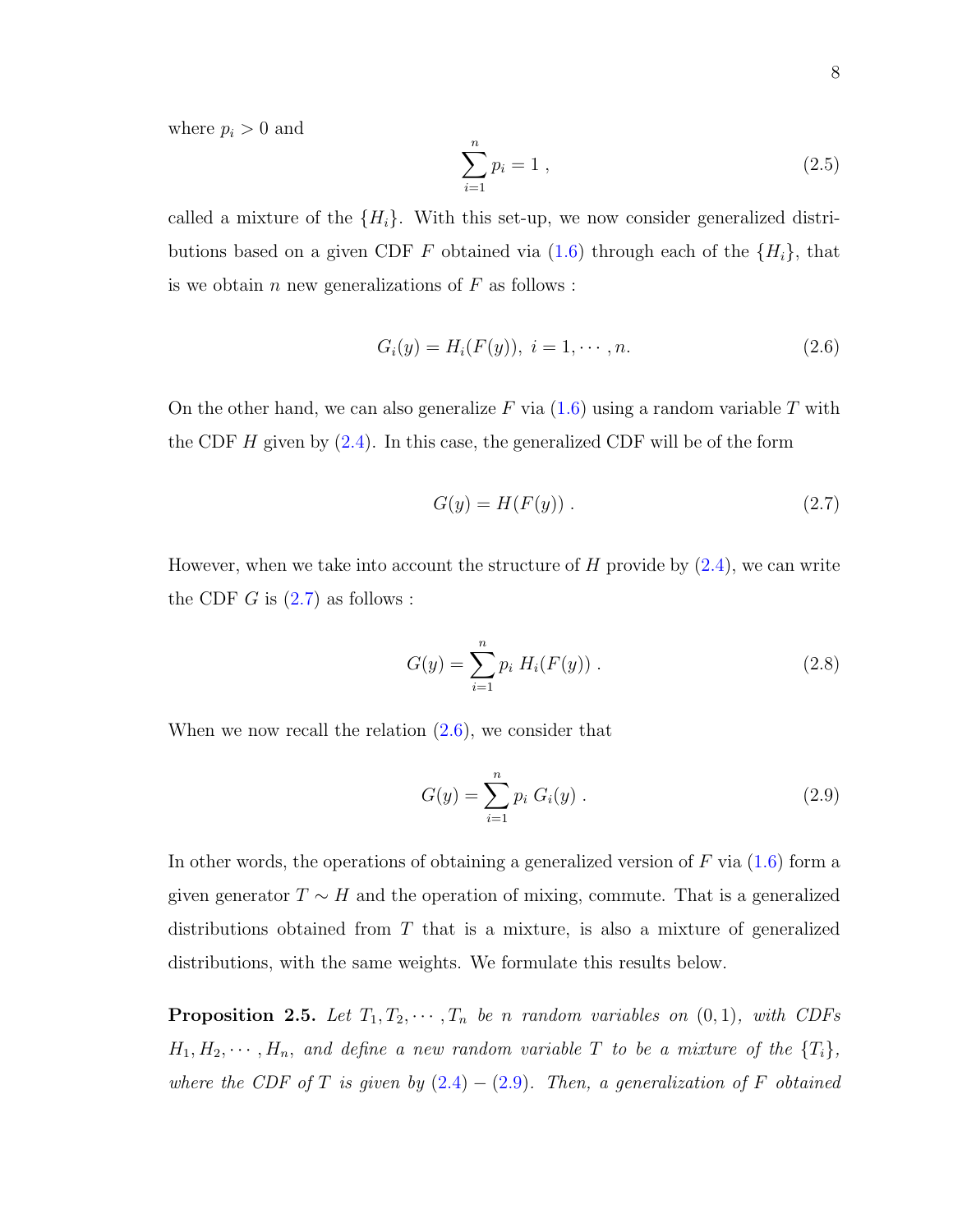via (1.[6\)](#page-11-1) through  $T \sim H$  is a mixture of  $Y_i \sim G_i$ , where each  $Y_i$  is a generalized version of  $X \sim F$  obtained via [\(1.6\)](#page-11-1) through  $T_i \sim H_i$ .

This result implies that one can generate new classes of generalized distributions via mixing two or more given families of generalized distributions. We shall follow this approach in Chapter 5, where we develop a new skew Laplace model by this method.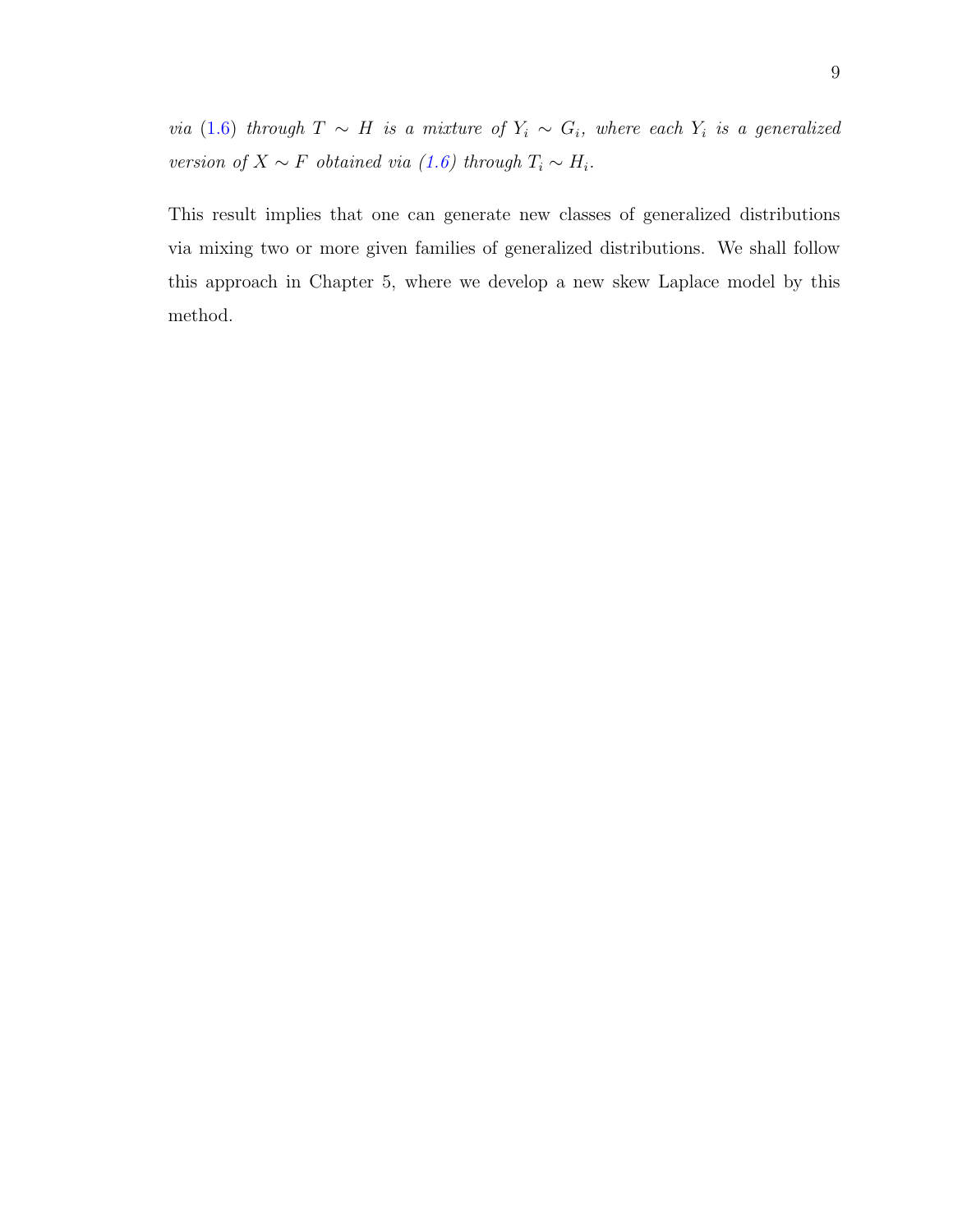# <span id="page-19-0"></span>CHAPTER 3

# Generalized Beta Family of Distributions

As discussed in the introduction, beta distribution is a continuous probability distribution with two positive shape parameters,  $\alpha$  and  $\beta$ . It is the conjugate prior of the binomial distribution. It is also a natural extension of the uniform distribution. One of the attractive features of beta distribution is that one is able to rescale and shift the beta distribution to create a new distributions with a wide range of shapes and, as a result, it has been used for a variety of applications. The PDF and the CDF of beta distribution are

$$
h(x) = \frac{1}{B(\alpha, \beta)} x^{\alpha - 1} (1 - x)^{\beta - 1}, \ 0 < x < 1, \ \alpha > 0, \ \beta > 0 \,, \tag{3.1}
$$

and

$$
H(x) = \frac{1}{B(\alpha, \beta)} \int_0^x t^{\alpha - 1} (1 - t)^{\beta - 1} dt, \ 0 < t < 1, \ \alpha > 0, \ \beta > 0 \;, \tag{3.2}
$$

respectively, where  $B(\alpha, \beta)$  is defined by [\(1.4\)](#page-11-2). The CDF for beta generalized distributions, as discussed in Eugene et al. (2002), is of the form

<span id="page-19-1"></span>
$$
G(x) = \frac{1}{B(\alpha, \beta)} \int_0^{F(x)} t^{\alpha - 1} (1 - t)^{\beta - 1} dt.
$$
 (3.3)

The corresponding PDF, obtained by taking the derivative in [\(3.3\)](#page-19-1), can be expressed as follows :

<span id="page-19-2"></span>
$$
g(x) = \frac{f(x)}{B(\alpha, \beta)} F(x)^{\alpha - 1} [1 - F(x)]^{\beta - 1},
$$
\n(3.4)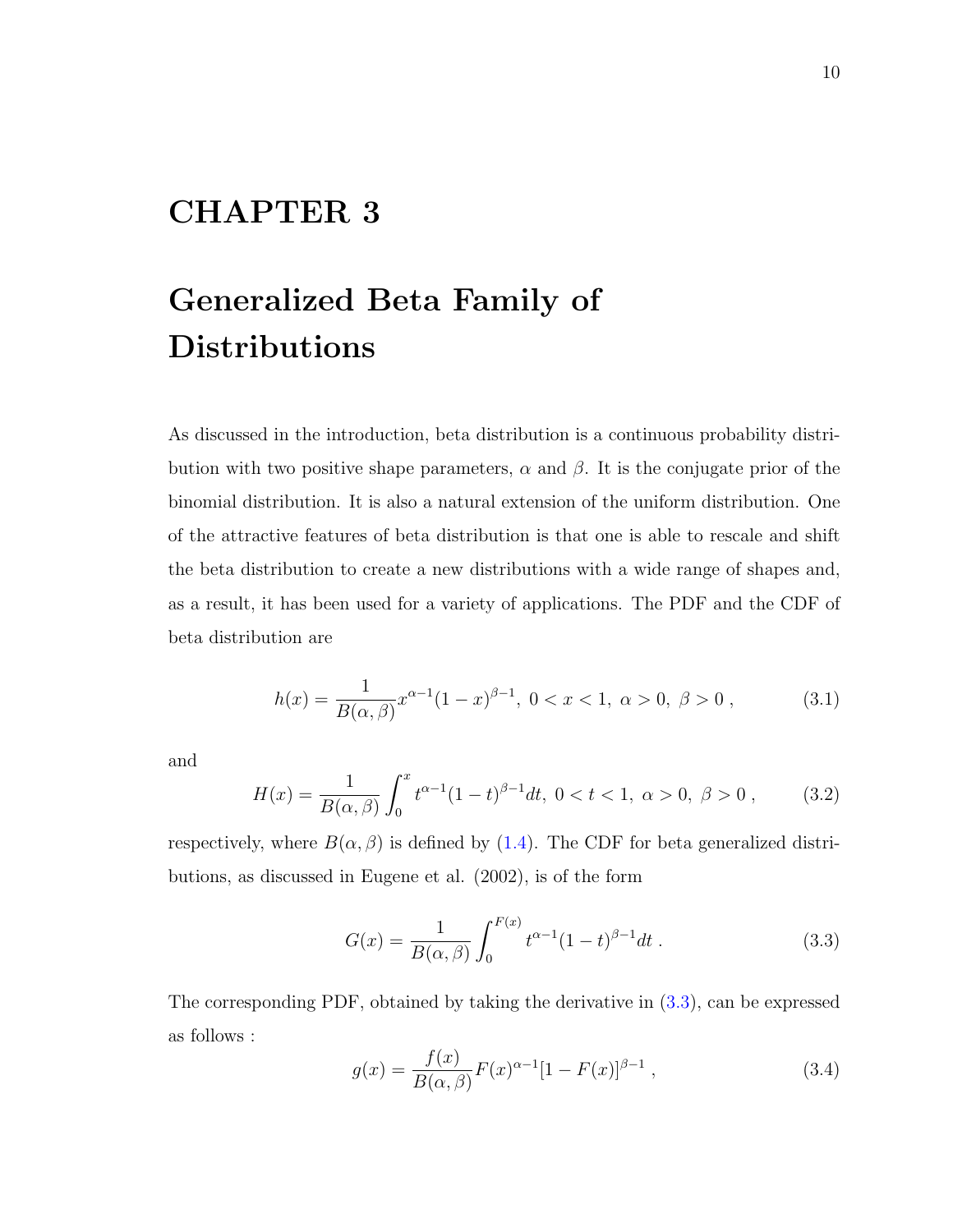where  $f(x)$  is the density function of the parent distribution  $F(\cdot)$ . The above work by Eugene et al. (2002) introduced this general family that triggered other authors to consider generalized distributions with some statistical applications. We will now review major contributions to this area and present relevant results from the literature.

#### <span id="page-20-0"></span>3.1 Beta-Normal Distribution

The normal distribution is perhaps the most widely used continuous probability distribution in statistics, with numerous applications across many areas. In turn, the betanormal distribution provides more flexibility in modeling symmetric, heavy-tailed distributions, in addition to skewed and bimodal distributions.

Beta-normal distribution was studied by Eugene et al. (2002) [see also Famoye et al., 2004; Gupta and Nadarajah 2004; Jones 2004; Régo et al., 2012. The PDF of beta-normal distribution can be expressed as

$$
g(x) = \frac{\Gamma(\alpha + \beta)}{\Gamma(\alpha)\,\Gamma(\beta)} \left[ \Phi\left(\frac{x - \mu}{\sigma}\right) \right]^{\alpha - 1} \left[ 1 - \Phi\left(\frac{x - \mu}{\sigma}\right) \right]^{\beta - 1} \sigma^{-1} \Phi\left(\frac{x - \mu}{\sigma}\right), \ x \in R \tag{3.5}
$$

where

$$
\Phi(x) = \frac{1}{\sqrt{2\pi}} e^{-\frac{x^2}{2}}, \quad x \in R ,
$$
\n(3.6)

is the standard normal PDF while

$$
\Phi(x) = \frac{1}{\sqrt{2\pi}} \int_{-\infty}^{x} e^{-\frac{t^2}{2}} dt, \quad x \in R ,
$$
\n(3.7)

is the standard normal CDF. For more details on this distribution please see the above references.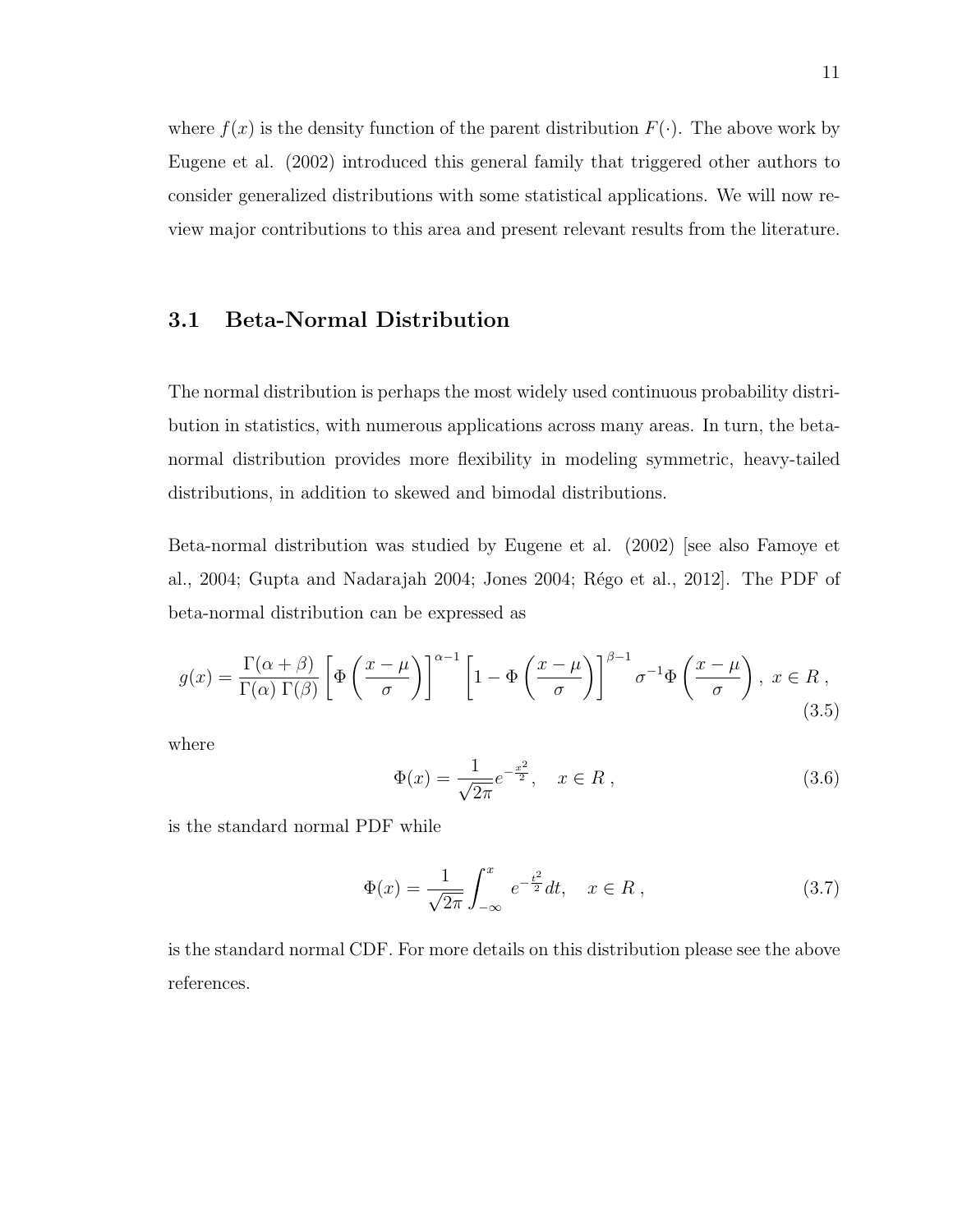#### <span id="page-21-0"></span>3.2 Beta-Gumbel Distribution

Gumbel distribution is widely used in hydrological engineering design, where it has been used in modeling flood events. The beta Gumbel distribution provides more general and flexible framework for statistical analysis.

The CDF of Gumbel distribution, also known as the extreme value distribution of the Type I, can be expressed as

$$
F(x) = e^{-e^{(-\frac{x-\mu}{\sigma})}}, \ -\infty < x < \infty \,, \tag{3.8}
$$

where  $\mu \in R$  and  $\sigma > 0$ . The PDF of Gumbel distribution is of the form

$$
f(x) = \frac{1}{\sigma} e^{-u - e^{-u}}, \ x \in R,
$$
\n(3.9)

where  $u = \frac{x-\mu}{\sigma}$  $\frac{-\mu}{\sigma}$ . According to Nadarajah and Kotz (2004), the PDF of beta Gumbel distribution is given by

$$
g(x) = \frac{1}{\sigma B(\alpha, \beta)} u e^{-\alpha u} [1 - e^{-u}]^{\beta - 1}, \ -\infty < x < \infty \tag{3.10}
$$

The CDF of beta-Gumbel distribution is given by

$$
G(x) = I_{exp(-\mu)}(\alpha, \beta)
$$
  
= 
$$
\sum_{i=\alpha}^{n} {n \choose i} \{1 - e^{-\mu}\}^{n-i} e^{-i\mu}.
$$
 (3.11)

The  $n^{th}$  moment of X can be expressed as

$$
E(X^n) = \frac{\Gamma(\alpha + \beta)\Gamma(n+1)\mu^n}{\Gamma(\alpha)} \sum_{k=0}^n \sum_{l=0}^\infty \frac{(-1)^{k+1} \left(\frac{\sigma}{\mu}\right)^k}{k!l!\Gamma(n-k+1)\Gamma(\beta-1)} a_{(k,l)},
$$
(3.12)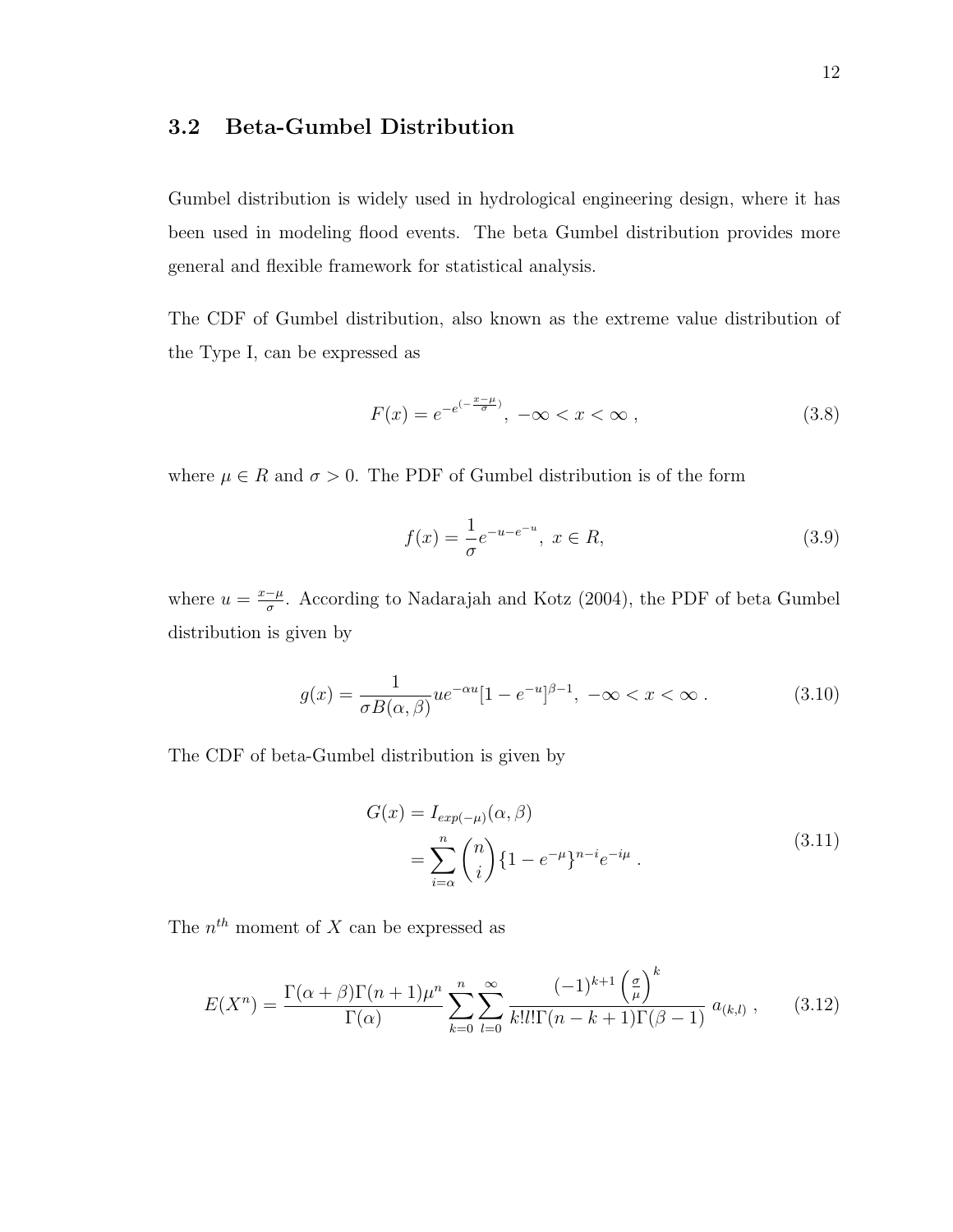where

$$
a_{(k,l)} = \left(\frac{\partial}{\partial \delta}\right)^k [(\alpha+l)^{\delta} \Gamma(\delta)]|_{\delta=1}.
$$

In Particular, the mean can be written as

$$
E(X) = \frac{\Gamma(\alpha + \beta)}{\Gamma(\alpha)} \sum_{0}^{\infty} \frac{(-1)^{l} \{\mu + C\sigma + \sigma(l + \alpha)\}}{l!(l + a)\Gamma(\beta - 1)}.
$$
 (3.13)

<span id="page-22-0"></span>More information on this model can be found in Nadarajah and Kotz (2004).

#### 3.3 Beta-Weibull Distribution

While Weibull distribution has been widely used for modeling data in reliability and the sciences, the beta Weibull generalized class of distributions provides more general and flexible framework for statistical analysis.

The PDF of Weibull distribution is given by

$$
f(x) = c\lambda^{c} x^{c-1} e^{-(\lambda x)^{c}}, \ x > 0.
$$
 (3.14)

The CDF of a Weibull distribution with parameters c and  $\lambda$ , is given by

$$
F(x) = 1 - e^{-(\lambda x)^c}, \ x > 0.
$$
 (3.15)

According to Famoya et al. (2005) [ see also Lee et al., 2007 ; Cordeiro et al., 2011], the PDF of beta Weibull distribution is given by

$$
g(x) = \frac{c\lambda^{c}}{B(\alpha, \beta)} x^{c-1} e^{-\beta(\lambda x)^{c}} [1 - e^{-(\lambda x)^{c}}]^{\alpha - 1}, \ x > 0.
$$
 (3.16)

In turn, the CDF of beta Weibull distribution can be expressed as

$$
G(x) = I_{1-e^{-(\lambda x)^c}}(\alpha, \beta), \ x > 0 ,
$$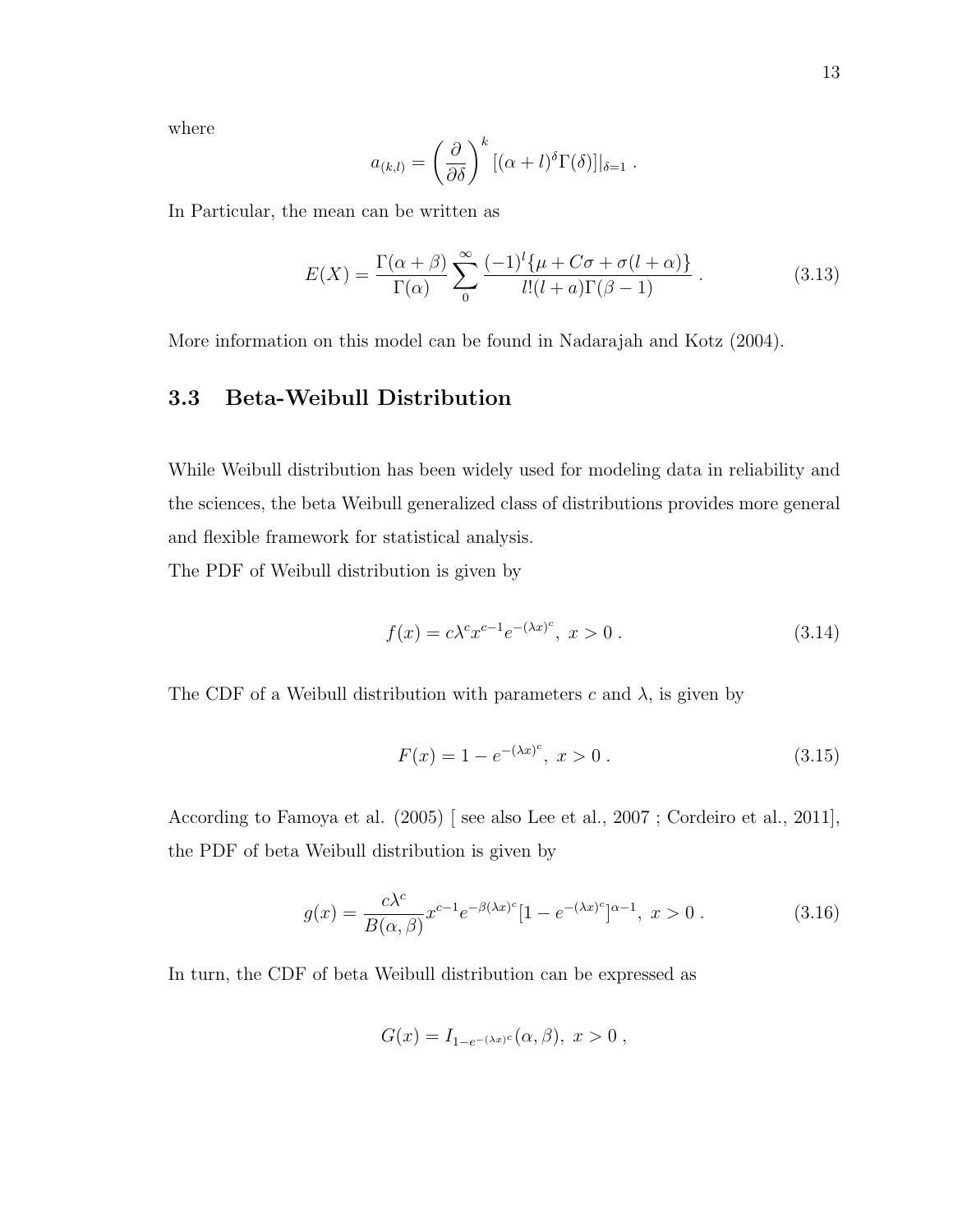which for non-integer values of  $\alpha$  can be written as

$$
G(x) = \frac{1}{B(\alpha, \beta)} \sum_{i=0}^{\infty} \frac{(-1)^i \Gamma(\alpha)}{\Gamma(\alpha - i) i! (\beta + i)} \{1 - e^{-(\beta + i)(\lambda x)^c} \}
$$
  
= 
$$
\frac{\Gamma(\alpha + \beta)}{\Gamma(\beta)} \sum_{i=0}^{\infty} \frac{(-1)^i}{\Gamma(\alpha - i) i! (\beta + i)} \{1 - e^{-(\beta + i)(\lambda x)^c} \}, \ x > 0.
$$
 (3.17)

The  $r^{th}$  moment of X, for positive real non-integer  $\alpha$ , can be written as

$$
E(X^r) = \frac{\Gamma(\alpha)\Gamma(\frac{r}{c}+1)}{\lambda^r B(\alpha,\beta)} \sum_{i=0}^{\infty} \frac{(-1)^i}{\Gamma(\alpha-i)i!(\beta+i)^{\frac{r}{c}+1}}.
$$
(3.18)

If  $\alpha > 0$  is an integer, then we have

$$
E(X^r) = \frac{\Gamma(\frac{r}{c} + 1)}{\lambda^r B(\alpha, \beta)} \sum_{i=0}^{\alpha - 1} {\alpha - 1 \choose i} \frac{(-1)^i}{(\beta + i)^{\frac{r}{c} + 1}}.
$$
 (3.19)

<span id="page-23-0"></span>More information regarding this distribution can be found in the above references.

#### 3.4 Beta-Exponential Distribution

Beta-exponential distribution is a generalization of the exponential distribution, which is one of the most widely used continuous distributions on the positive half line. For example, in queuing theory, the service times of agents are often modeled by the exponential distribution. In hydrology, beta-exponential distribution is used to analyze extreme values such as daily rainfall and river discharge volumes.

According to Nadarajah and Kotz (2006), the PDF of beta-exponential distribution is given by

$$
g(x) = \frac{\lambda}{B(\alpha, \beta)} e^{-\beta \lambda x} \left(1 - e^{-\lambda x}\right)^{\alpha - 1}, \ x > 0. \tag{3.20}
$$

The CDF of beta-exponential distribution is given by

$$
G(x) = I_{1-e^{-\lambda x}}(\alpha, \beta).
$$
\n(3.21)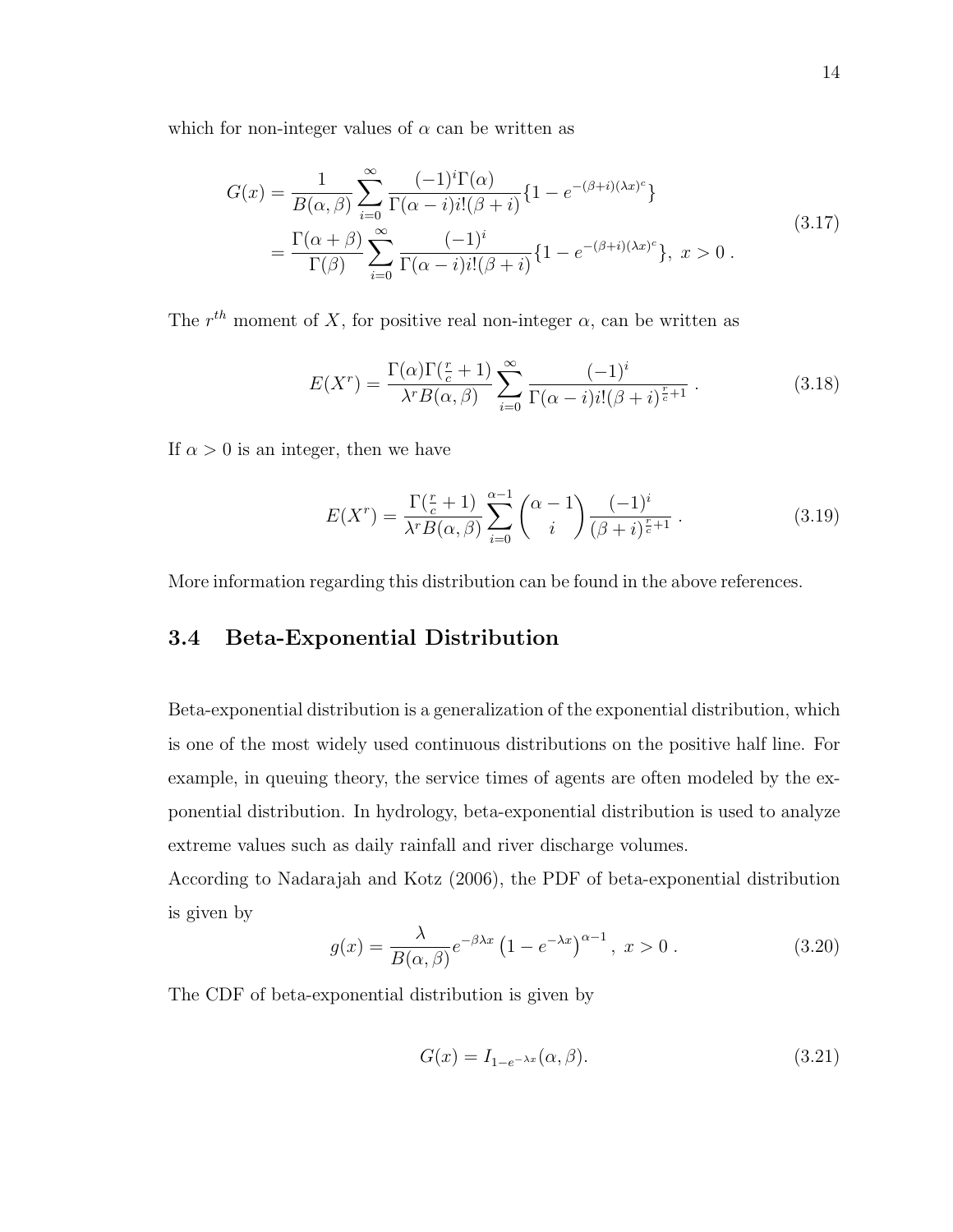Its moment generating function, defined by  $M(t) = E(e^{tX})$ , is given by

$$
M(t) = \frac{\lambda}{B(\alpha, \beta)} \int_0^\infty e^{(t-\beta\lambda)x} \{1 - e^{-\lambda x}\}^{\alpha - 1} dx,\tag{3.22}
$$

by substituting  $y = e^{-\lambda x}$ , the integral on the right can be reduced to

$$
\frac{1}{\lambda} \int_0^1 y^{\beta - \frac{t}{\lambda - 1}} (1 - y)^{\alpha - 1} dy = \frac{1}{\lambda} B(\beta - \frac{t}{\lambda}, \alpha) ,
$$

so that

$$
M(t) = \frac{B(\beta - \frac{t}{\lambda}, \alpha)}{B(\alpha, \beta)}.
$$
\n(3.23)

The  $n^{th}$  moment of X can be written as

$$
E(X^n) = \frac{(-1)^n}{\lambda^n B(\alpha, \beta)} \frac{\partial^n}{\partial p^n} B(\alpha, 1 + p - \alpha)|_{p = \alpha + \beta - 1}.
$$
 (3.24)

<span id="page-24-0"></span>For more information on this model, see Nadarajah and Kotz, (2006).

#### 3.5 Beta-Laplace Distribution

The Laplace distribution has numerous applications across many fields of science and engineering (see, e.g., Kotz et al., 2001). It is also used in Bayesian regression analysis as a Laplacian prior. On the other hand, beta Laplace distribution offers more flexibility compared with standard Laplace distribution.

A random variable X has Laplace distribution with location parameter  $\mu$  and scale parameter  $\sigma > 0$ , if its PDF is given by

$$
f(x) = \frac{1}{2\sigma} e^{\left|\frac{x-\mu}{\sigma}\right|}, \quad -\infty < x < \infty. \tag{3.25}
$$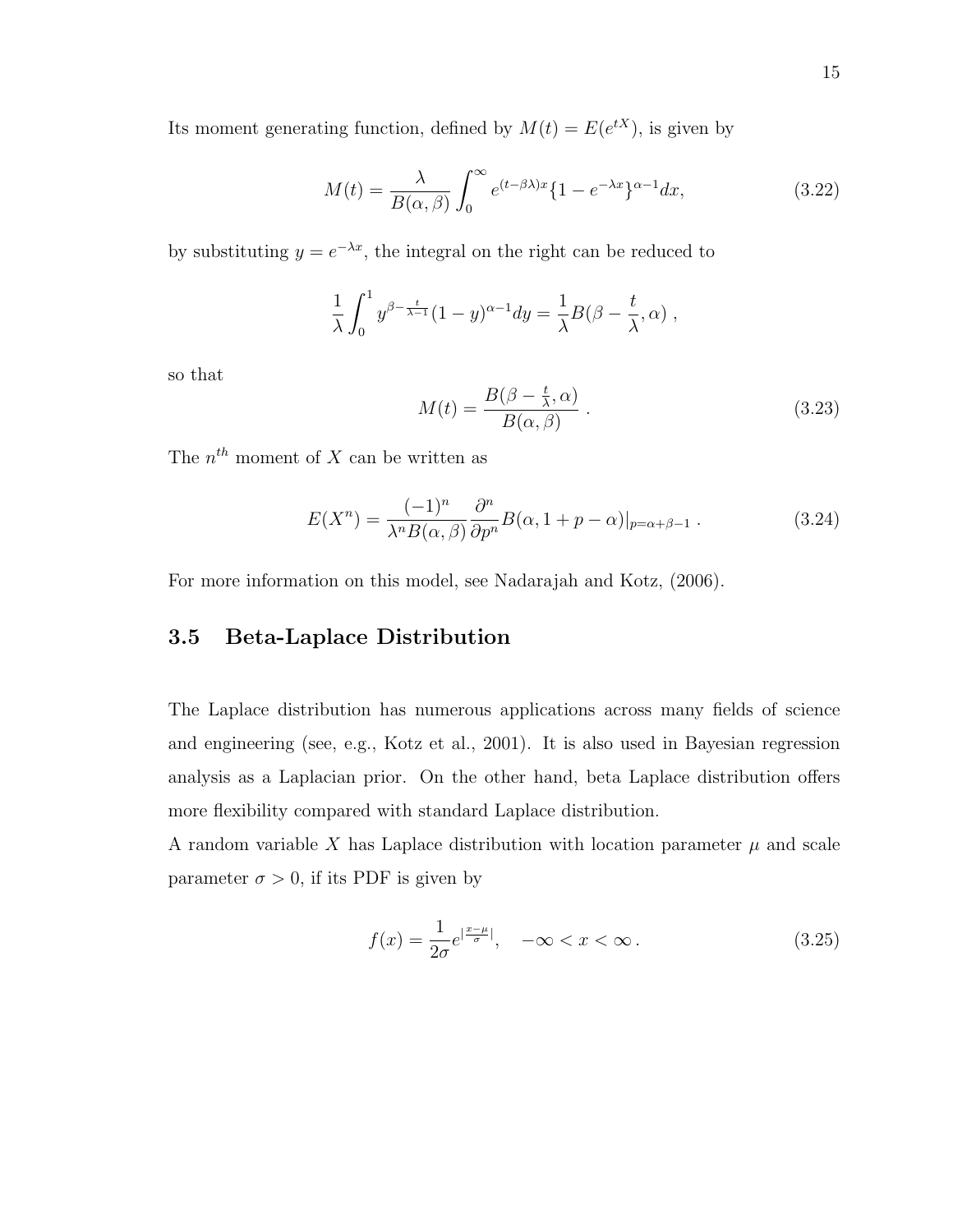In the standard case  $\mu = 0$  and  $\sigma = 1$ , the CDF can be expressed as

$$
F(x) = \begin{cases} \frac{1}{2}e^x, & x < 0\\ 1 - \frac{1}{2}e^{-x}, & x \ge 0. \end{cases}
$$
 (3.26)

The standard beta-Laplace distribution, first described in Kozubowski and Nadarajah (2008) and subsequently studied by Cordeiro and Lemonte (2011), can be described by its CDF as follows :

$$
G(x) = \begin{cases} I_{\frac{1}{2}e^x}(\alpha, \beta), & x < 0 \\ I_{1-\frac{1}{2}e^{-x}}(\alpha, \beta), & x \ge 0. \end{cases}
$$
(3.27)

The corresponding PDF is given by

$$
g(x) = \begin{cases} \frac{1}{2^{\alpha}B(\alpha,\beta)}e^{-|x|}e^{-|x|(\alpha-1)}(1-e^{-\frac{|x|}{2}})^{\beta-1}, & x < 0\\ \frac{1}{2^{\beta}B(\alpha,\beta)}e^{-|x|}e^{-|x|(\beta-1)}(1-e^{-\frac{|x|}{2}})^{\alpha-1}, & x < 0. \end{cases}
$$
(3.28)

<span id="page-25-0"></span>More information regarding this distribution can be found in the above references.

#### 3.6 Beta-Rayleigh Distribution

Rayleigh distribution is vastly used in modeling of lifetime data as well as in reliability analysis. The PDF of Rayleigh distribution is given by

$$
f(x) = \frac{x}{\sigma^2} e^{-\frac{1}{2}(\frac{x}{\sigma})^2}, \ x \ge 0,
$$
\n(3.29)

where  $\sigma > 0$  is a scale parameter. In turn, the CDF of Rayleigh distribution is given by

$$
F(x) = 1 - e^{-\frac{1}{2}(\frac{x}{\sigma})^2}, \ x \ge 0.
$$
 (3.30)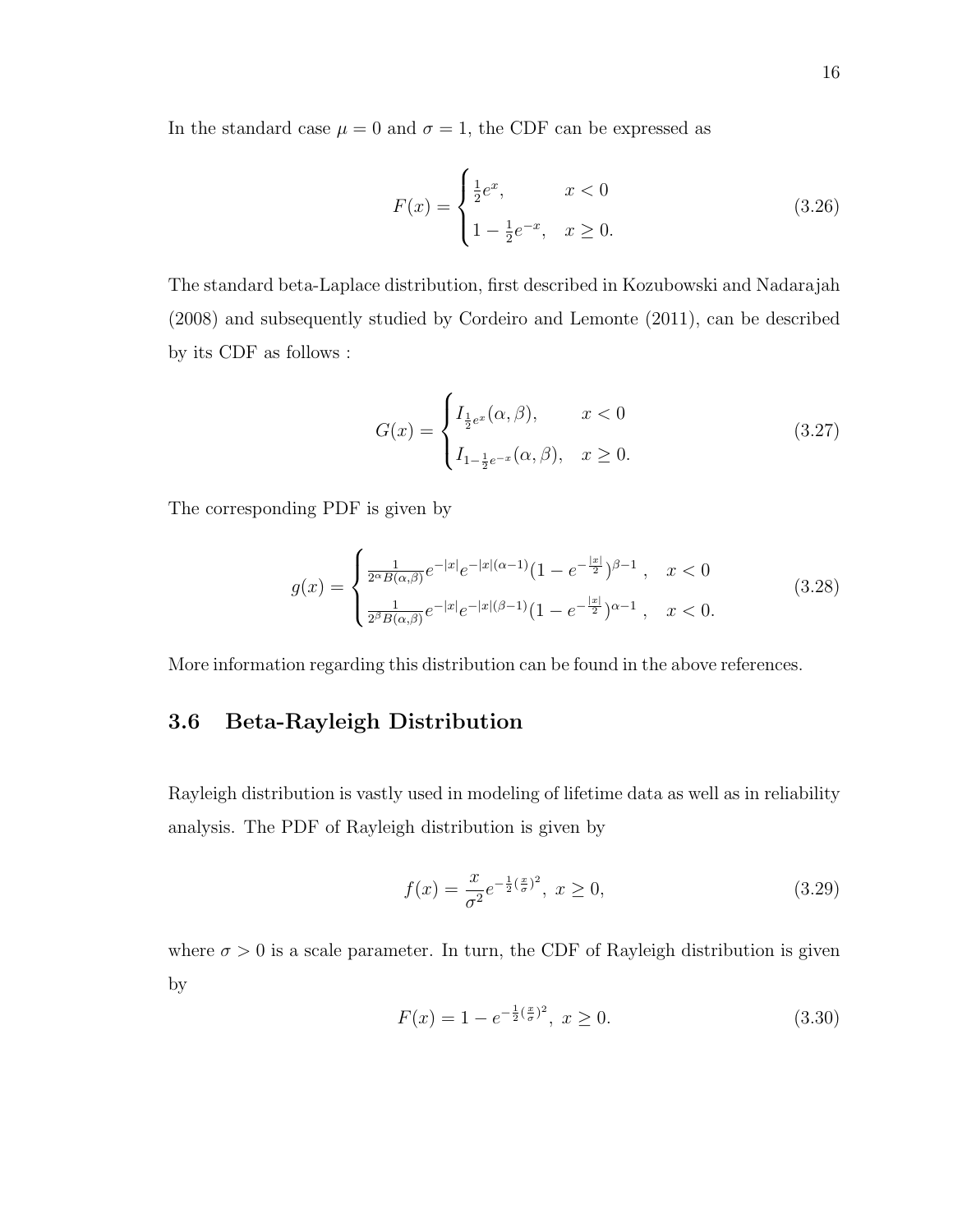The beta-Rayleigh distribution was studied in Cordeiro et al. (2013). The PDF of beta-Rayleigh distribution can be expressed as

$$
g(x) = \frac{x}{\sigma^2 B(\alpha, \beta)} e^{-\frac{1}{2}(\frac{x}{\sigma})^2 \beta} (1 - e^{-\frac{1}{2}(\frac{x}{\sigma})^2})^{\alpha - 1}, \ x \ge 0.
$$
 (3.31)

The CDF of beta-Rayleigh distribution is given by

$$
G(x) = 1 - \frac{e^{-\frac{\alpha}{2}(\frac{x}{\sigma})^2}}{\alpha B(\alpha, \beta)}{}_2F_1(\alpha, 1-\beta; 1+\alpha; e^{-\frac{\alpha}{2}(\frac{x}{\sigma})^2}), \ x \ge 0,
$$
 (3.32)

where  ${}_2F_1(\alpha, 1-\beta; 1+\alpha; e^{-\frac{\alpha}{2}(\frac{x}{\sigma})^2})$  is the Gauss Hypergeometric special function. The  $n<sup>th</sup>$  moment of a random variable X with beta-Rayleigh distribution is given by √

$$
E[X^{n}] = \frac{(\sigma\sqrt{2})^{n}(\frac{n}{2})!}{B(\alpha,\beta)} \sum_{k=0}^{\infty} (-1)^{k} {\binom{\alpha-1}{k}} \frac{1}{(\beta+k)^{\frac{n}{2}+1}}.
$$
 (3.33)

<span id="page-26-0"></span>More information on this distribution can be found in the above literature.

#### 3.7 Beta-Maxwell Distribution

The Maxwell distribution, also known as the Maxwell-Boltzmann distribution, is a continuous probability distribution with applications in physics and chemistry. This distribution is commonly used in statistical mechanics to determine the speeds of molecules. On the other hand, beta Maxwell distribution has similar type of applications and offers more flexibility.

The PDF of Maxwell distribution can be described as

$$
f(x) = \sqrt{\frac{2}{\pi}} \frac{x^2 e^{-\frac{x^2}{2a^2}}}{a^3}, \quad 0 \le x < \infty,
$$
 (3.34)

where  $a > 0$  is a scale parameter. The CDF of Maxwell distribution is

$$
F(x) = \frac{2\gamma(\frac{3}{2}, \frac{x^2}{2a^2})}{\sqrt{\pi}}, \quad 0 \le x < \infty,
$$
\n(3.35)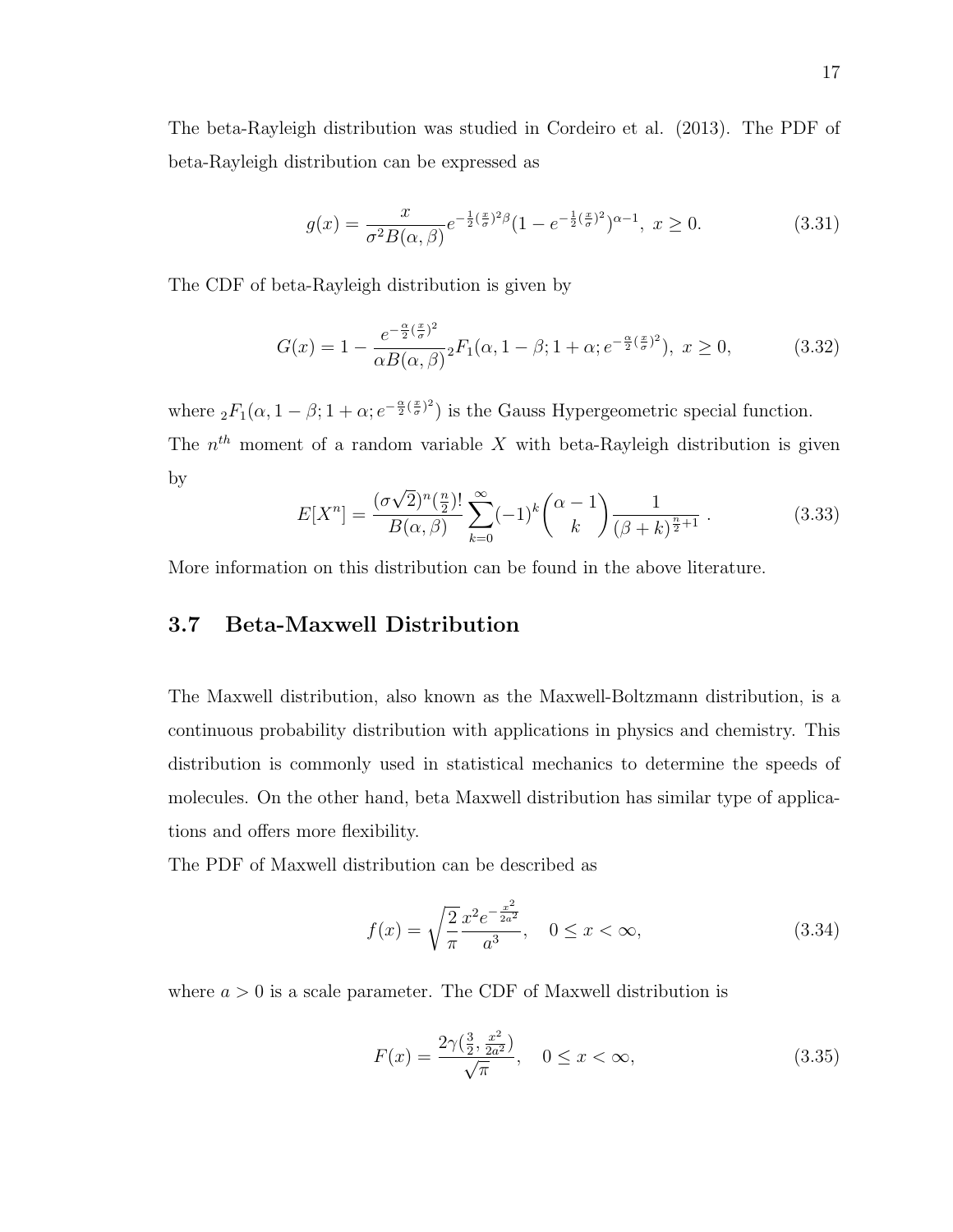where  $\gamma(a, b)$  is the lower incomplete gamma function, defined as

$$
\gamma(a,b) = \int_0^b t^{a-1} e^{-t} dt.
$$

In applications, where the random variable  $X$  denotes the speed of a molecule while  $a = \sqrt{\frac{KT}{m}}$  where K is the Boltzmann constant, T is the temperature, and m is the mass of a molecule.

According to Amusan (2010), the PDF of beta-Maxwell distribution can be written as

$$
g(x) = \frac{1}{B(\alpha, \beta)} \left[ \frac{2}{\sqrt{\pi}} \gamma \left( \frac{3}{2}, \frac{x^2}{2a^2} \right) \right]^{a-1} \left[ 1 - \frac{2}{\sqrt{\pi}} \gamma \left( \frac{3}{2}, \frac{x^2}{2a^2} \right) \right]^{\beta - 1} \sqrt{\frac{2}{\pi}} \frac{x^2 e^{-\frac{x^2}{2a^2}}}{a^3} . \tag{3.36}
$$

Given that  $X \sim BM(\alpha, \beta, a)$ , its CDF can be expressed as

$$
G(x) = \int_0^x \frac{1}{B(\alpha, \beta)} \left[ \frac{2}{\sqrt{\pi}} \gamma \left( \frac{3}{2}, \frac{x^2}{2a^2} \right) \right]^{a-1} \left[ 1 - \frac{2}{\sqrt{\pi}} \gamma \left( \frac{3}{2}, \frac{x^2}{2a^2} \right) \right]^{\beta - 1} \sqrt{\frac{2}{\pi}} \frac{x^2 e^{-\frac{x^2}{2a^2}}}{a^3},
$$
(3.37)

which, with a substitution of

$$
z = \frac{2}{\sqrt{\pi}} \gamma \left(\frac{3}{2}, \frac{t^2}{2a^2}\right),
$$

and

$$
\frac{dz}{dt} = \sqrt{\frac{2}{\pi}} \frac{x^2 e^{-\frac{x^2}{2a^2}}}{a^3},
$$

can simplified as follows :

$$
G(x) = \int_0^A \frac{1}{B(\alpha, \beta) z^{\alpha - 1(1 - z)^{\beta - 1}}} dz = \frac{B(A; \alpha, \beta)}{B(\alpha, \beta)},
$$
(3.38)

where  $B(A; \alpha, \beta)$  is an incomplete beta function with

$$
A = \frac{2}{\sqrt{\pi}} \gamma(\frac{3}{2}, \frac{t^2}{2a^2}).
$$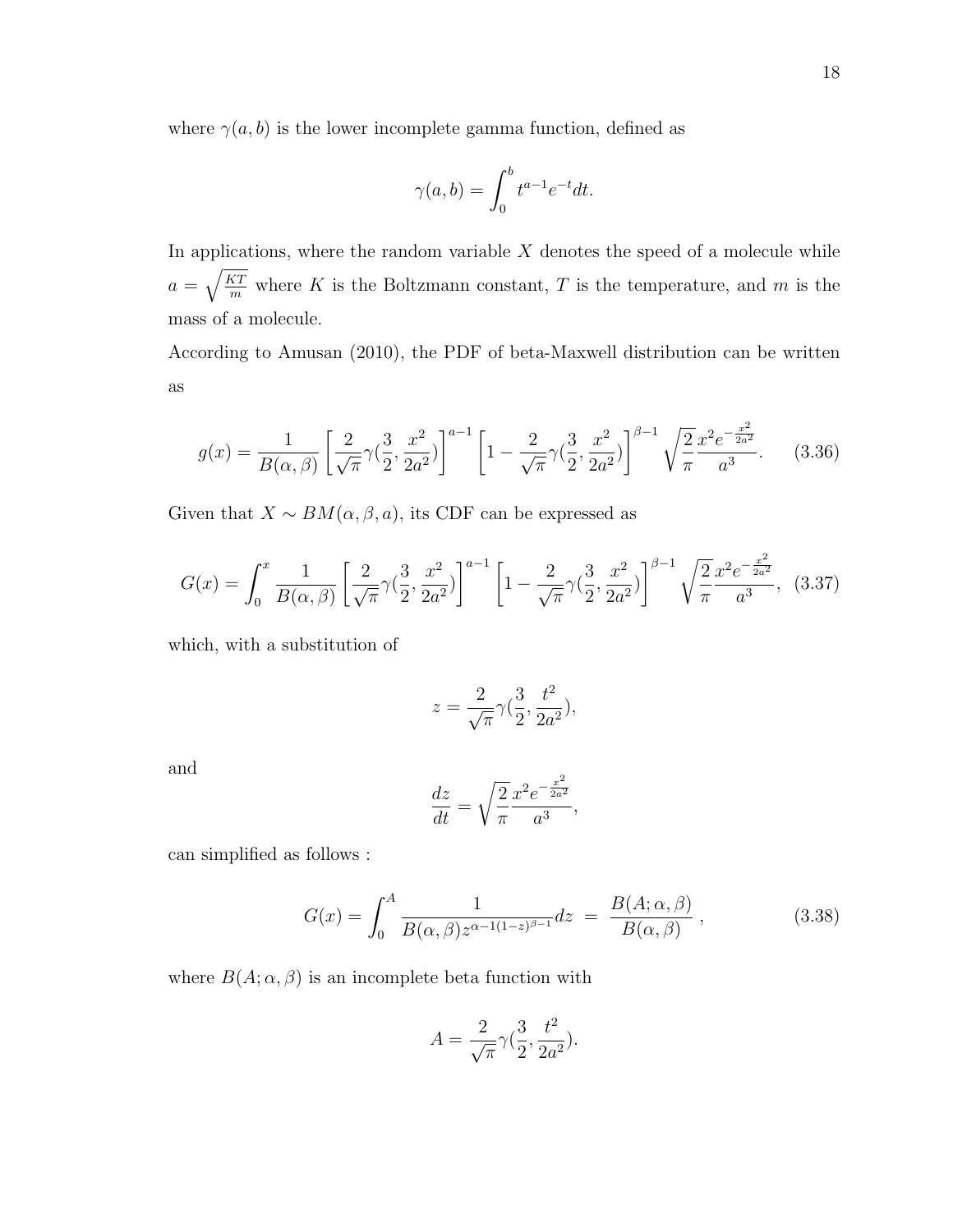The well known relationship between the incomplete beta function and series enables us to express the CDF alternatively as

$$
G(x) = \frac{A^{\alpha}}{B(\alpha, \beta)} \left\{ \frac{1}{\alpha} + \frac{1 - \beta}{\alpha + 1} A + \dots + \frac{(1 - \beta)(2 - \beta) \cdots (n - \beta) A^n}{n! (\alpha + n)} \right\}.
$$
 (3.39)

<span id="page-28-0"></span>More information on this distribution can be found in the above literature.

#### 3.8 Beta-Pareto Distribution

Pareto distribution is widely applied across numerous areas of applications to account for heavy tailed data with outliers.

One version of Pareto CDF can be expressed as follows :

$$
F(x) = 1 - \left(\frac{x}{\theta}\right)^{-k}, \quad x \ge \theta > 0,
$$
\n
$$
(3.40)
$$

where  $k > 0$  is a tail parameter. According to Akinsete et al. (2008), the PDF of beta-Pareto distribution is given by

$$
g(x) = \frac{k}{\theta B(\alpha, \beta)} \left\{ 1 - \left(\frac{x}{\theta}\right)^{-k} \right\}^{\alpha - 1} \left\{ \frac{t}{\theta} \right\}^{-k\beta - 1}, \quad x \ge \theta > 0,
$$
 (3.41)

where  $\alpha, \beta, \theta, k > 0$ . The CDF of beta-Pareto random variable is given by

$$
G(x) = 1 - \frac{z^{\beta}}{B(\alpha, \beta)} \left\{ \frac{1}{\beta} + \frac{1 - \alpha}{\beta + 1} z + \dots + \frac{(1 - \alpha)(2 - \alpha) \cdots (n - \alpha)}{n!(\beta + n)} z^{n} + \dots \right\}.
$$
\n(3.42)

General moments for the beta-Pareto distribution are given by

$$
E\left(\frac{X}{\theta}\right)^r = \frac{k}{\theta B(\alpha,\beta)} \int_{\theta}^{\infty} \left\{1 - \left(\frac{x}{\theta}\right)^{-k}\right\}^{\alpha-1} \left\{\frac{t}{\theta}\right\}^{-k\beta+r-1}.
$$
 (3.43)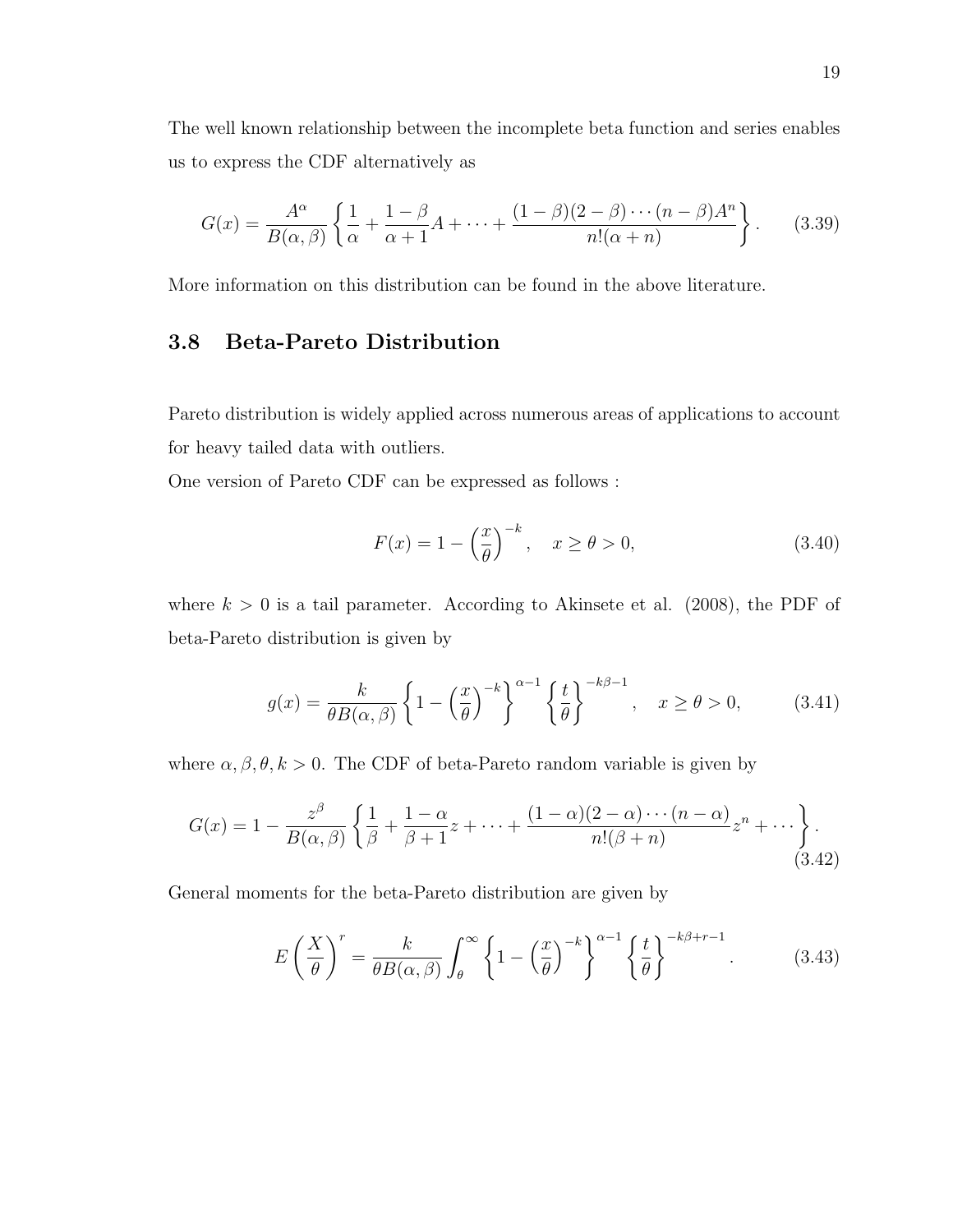In particular, the mean of beta-Pareto distribution may be expressed as

$$
E(X) = \theta \left\{ \frac{B(\alpha, \beta - \frac{1}{k})}{B(\alpha, \beta)} \right\}
$$
  
= 
$$
\frac{\theta \Gamma(\alpha + \beta)}{\Gamma(\beta)} \frac{\Gamma(\beta - \frac{1}{k})}{\Gamma(\alpha + \beta - \frac{1}{k})}.
$$
 (3.44)

<span id="page-29-0"></span>See Akinsete et al. (2008) for more information regarding this distribution.

#### 3.9 Beta-Nakagami Distribution

Nakagami distribution is a popular model in engineering. A random variable  $X$  has the Nakagami distribution if its PDF is as follows :

$$
f(x) = \frac{2\mu^{\mu}x^{2\mu - 1}e^{-\frac{\mu x^{2}}{\omega}}}{\Gamma(\mu)\omega^{\mu}}, \ x > 0,
$$
\n(3.45)

where  $\mu$  ( $\mu > 0$ ) is a shape parameter and  $\omega$  ( $\omega > 0$ ) is a scale parameter. The CDF of Nakagami distribution is

<span id="page-29-1"></span>
$$
F(x) = \frac{2\mu^{\mu}}{\Gamma(\mu)\omega^{\mu}} \int_0^x \left[\frac{\omega y}{\mu}\right]^{\frac{2\mu - 1}{2}} \frac{e^{-y}\omega dy}{2\left(\frac{\omega y}{\mu}\right)^{\frac{1}{2}}\mu}, \quad x > 0,
$$
\n(3.46)

where  $\mu \geq 0.5$ ,  $\omega > 0$ ,  $x > 0$ . The beta Nakagami distribution was first studied by Shittu and Adepoju (2013). Its PDF is of the form

$$
g(x) = \frac{\Gamma(\alpha + \beta)}{\Gamma(\alpha)\Gamma(\beta)} F(x)^{\alpha - 1} (1 - F(x))^{\beta - 1} f(x), \ x > 0,
$$
\n(3.47)

with  $F(x)$  as in [\(3.46\)](#page-29-1). As shown in Shittu and Adepoju (2013), we have

$$
F(x) = \frac{\gamma(\mu, \frac{\mu x^2}{\omega})}{\Gamma(\mu)},
$$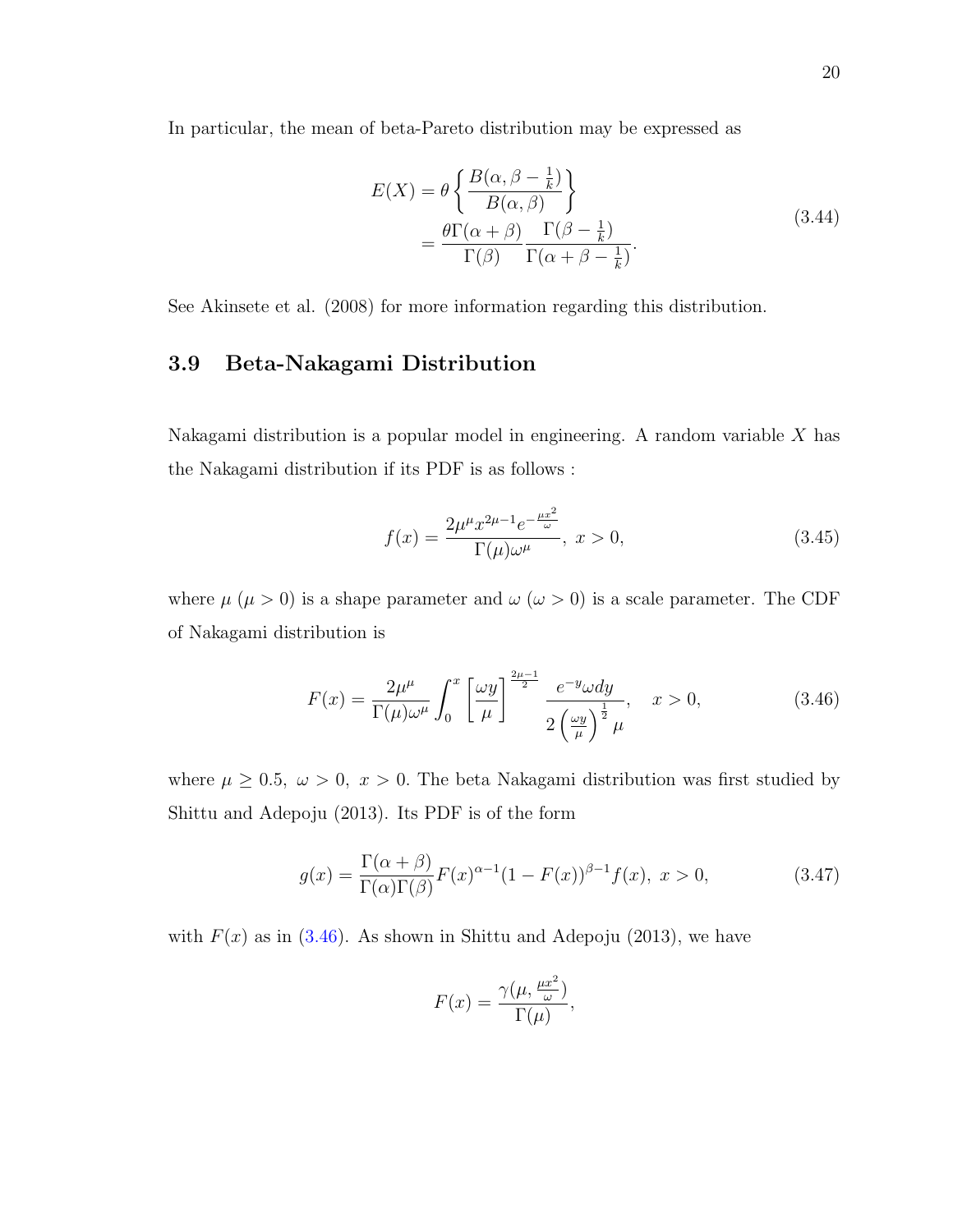where

$$
\gamma(\mu, y) = \int_0^y t^{\mu - 1} e^{-t} dt,
$$

is the incomplete gamma function. In turn, the CDF becomes

$$
G(x) = \int_0^x \frac{\Gamma(\alpha+\beta)}{\Gamma(\alpha)\Gamma(\beta)} \frac{\gamma(\mu, \frac{\mu x^2}{\omega})}{\Gamma(\mu)}^{\alpha-1} \left[1 - \frac{\gamma(\mu, \frac{\mu x^2}{\omega})}{\Gamma(\mu)}\right]^{\beta-1} \frac{2\mu^{\mu} x^{2\mu-2} e^{-\frac{\mu x^2}{\omega}}}{\Gamma(\mu)\omega^{\mu}} dx \ . \tag{3.48}
$$

According to Jones (2004), the above expression can be written as

$$
G(x) = \frac{F(x)^{\alpha}}{B(\alpha,\beta)} \left\{ \frac{1}{\alpha} + \frac{1-\beta}{\alpha+1} F(x) + \dots + \frac{(1-\beta)(2-\beta)\cdots(n-\beta)F(x)^n}{n!(\alpha+n)} + \dots \right\}.
$$
\n(3.49)

<span id="page-30-0"></span>More information on this model can be found in the above literature.

#### 3.10 Beta-Fréchet Distribution

The Fréchet distribution has been widely used for modeling wind speeds and track race records, earthquakes, floods, rainfall, sea currents analysis. The beta Fréchet distribution provides more general and flexible framework for statistical analysis of positive data.

A random variable  $X$  has Fréchet distribution, if it has the PDF is given by

$$
f(x) = \lambda \sigma^{\lambda} x^{-(\lambda+1)} e^{-\left(\frac{\sigma}{x}\right)^{\lambda}}, \quad x > 0,
$$
\n(3.50)

where  $\sigma > 0$  is a scale parameter and  $\lambda > 0$  is a shape parameter. The corresponding CDF of Fréchet distribution can be written as

$$
F(x) = e^{-(\frac{\sigma}{x})^{\lambda}}, \quad x > 0.
$$
\n
$$
(3.51)
$$

Barreto Souza et al. (2008) [see also Nadarajah and Gupta, 2004], studied beta-Fréchet distribution with parameters  $\alpha > 0, \beta > 0, \sigma > 0$  and  $\lambda > 0$ , which is given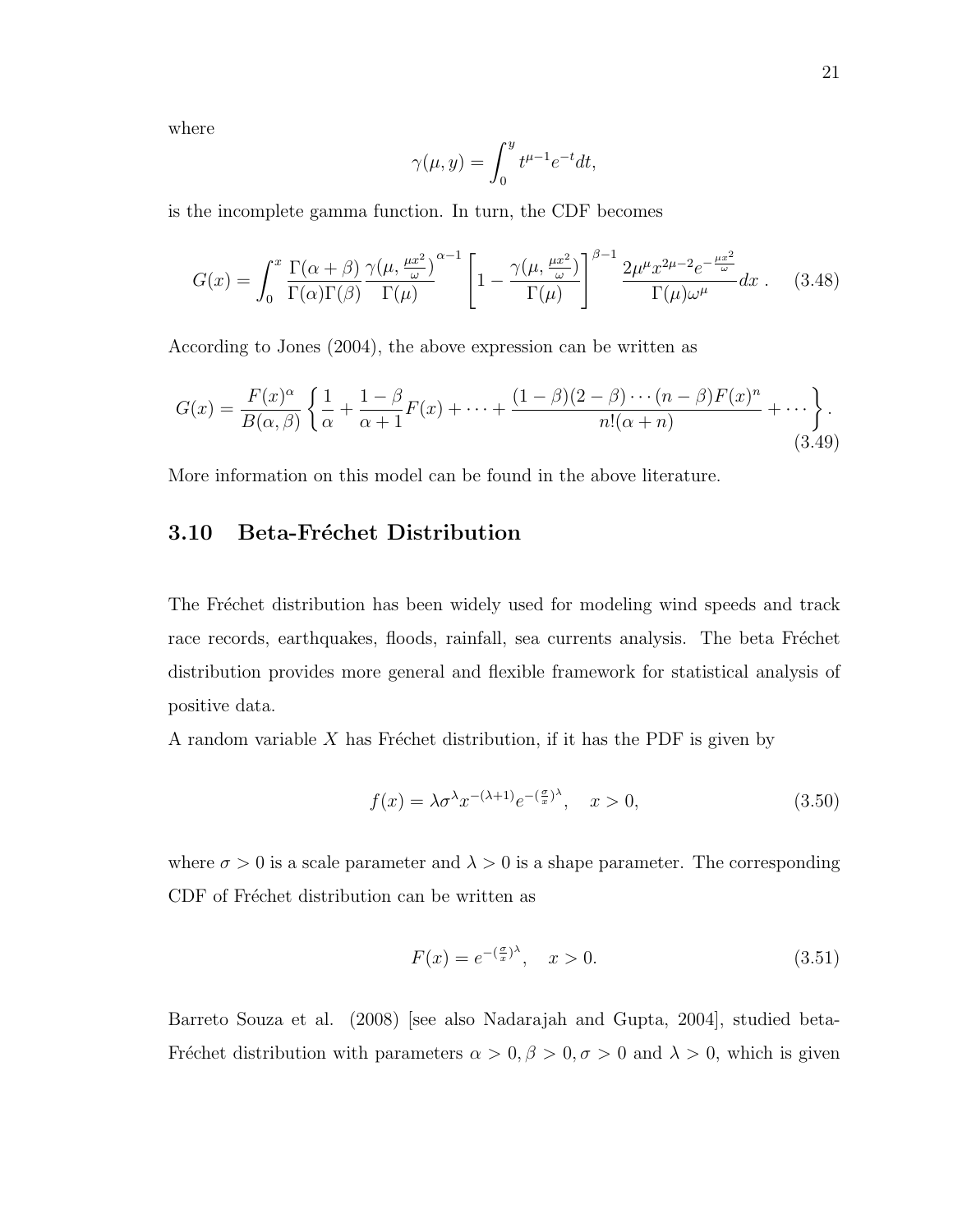by the CDF

$$
G(x) = I_{e^{-(\frac{\sigma}{x})^{\lambda}}}(\alpha, \beta) = \frac{1}{B(\alpha, \beta)} \int_0^{e^{-(\frac{\sigma}{x})^{\lambda}}} x^{\alpha-1} (1-x)^{\beta-1}, \quad x > 0.
$$
 (3.52)

The corresponding PDF of this distribution is

$$
g(x) = \frac{\lambda(\sigma)^{\lambda}}{B(\alpha,\beta)} x^{-(\lambda+1)} e^{-\alpha(\frac{\sigma}{x})^{\lambda}} (1 - e^{-(\frac{\sigma}{x})^{\lambda}})^{\beta - 1}, \quad x > 0.
$$
 (3.53)

The hazard function for this distribution can be written as

$$
h(x) = \frac{\lambda \sigma^{\lambda} x^{-(\lambda+1)} e^{-\alpha(\frac{\sigma}{x})^{\lambda}} (1 - e^{-(\frac{\sigma}{x})^{\lambda}})^{\beta - 1}}{B(\alpha, \beta) \{1 - I_{e^{-(\frac{\sigma}{x})^{\lambda}}}(\alpha, \beta)\}}, \quad x > 0.
$$
 (3.54)

More detailed information on this distribution can be found in the above literatures.

#### <span id="page-31-0"></span>3.11 Beta-Gompertz Distribution

Gompertz distribution is an extreme value distribution that can be skewed to the right or to the left. This distribution is often used in lifetime data analysis as well as in actuarial science. In turn, beta Gompertz distribution offers lot more flexibility. A random variable X has Gompertz distribution if its PDF is of the form

$$
f(x) = \theta e^{\gamma x} e^{\frac{-\theta}{\gamma}(e^{\gamma x} - 1)}, \quad x > 0,
$$
\n(3.55)

where  $\theta > 0$  and  $\gamma > 0$ . The corresponding CDF becomes

$$
F(x) = 1 - e^{\frac{-\theta}{\gamma}(e^{\gamma x} - 1)}, \quad x > 0.
$$
\n(3.56)

A four parameter beta-Gompertz distribution based on this model was studied by Jafari et al. (2014). The CDF of this distribution can be written in the following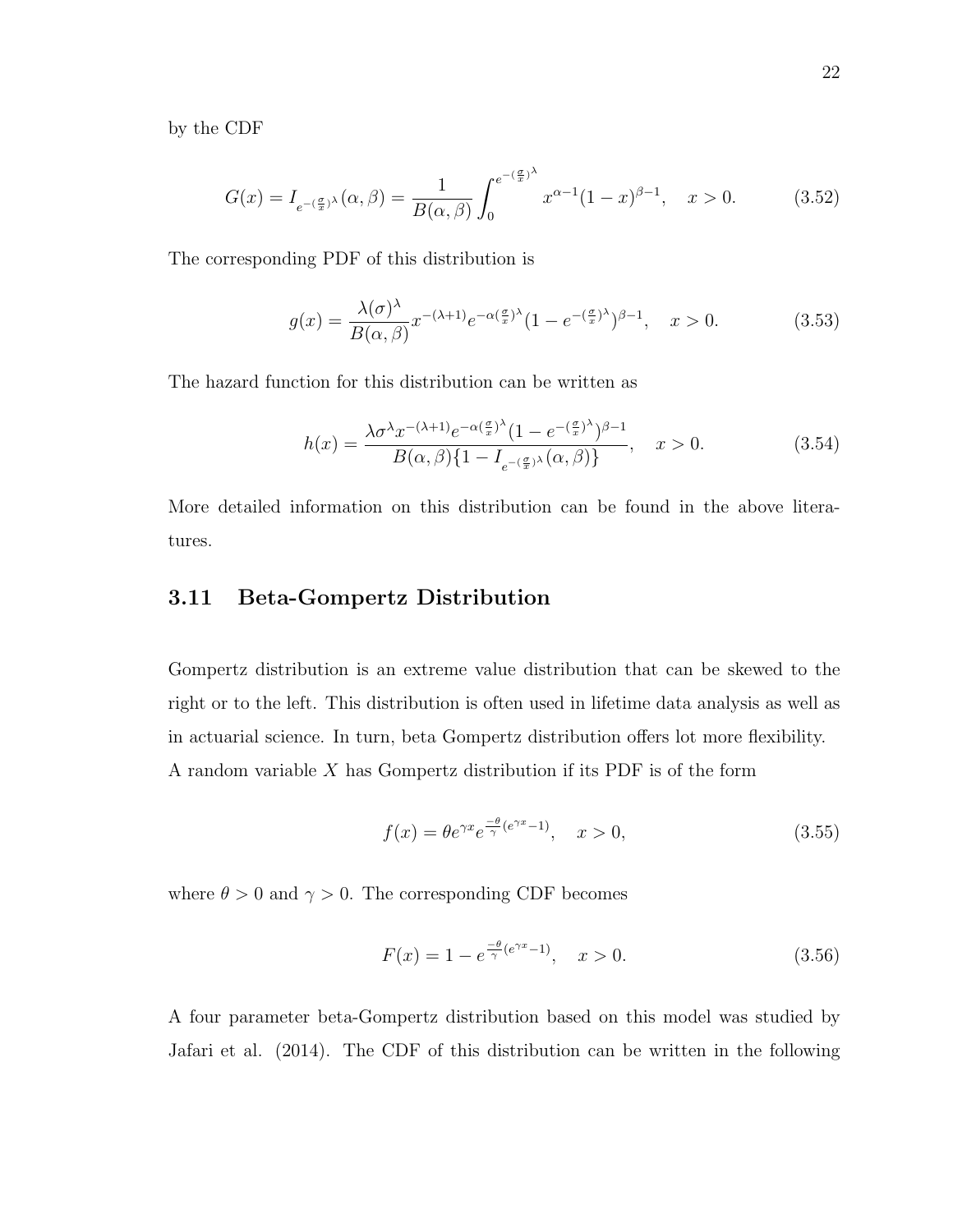form

$$
G(x) = I_{F(x)}(\alpha, \beta), \quad x > 0,
$$
\n(3.57)

with the corresponding PDF

$$
g(x) = \frac{\theta e^{\gamma x} e^{\frac{-\beta \theta}{\gamma} (e^{\gamma x} - 1)}}{B(\alpha, \beta)} [1 - e^{\frac{-\theta}{\gamma} (e^{\gamma x} - 1)}]^{\alpha - 1}, \quad x > 0.
$$
 (3.58)

<span id="page-32-0"></span>We refer to the above literature for more detailed information.

#### 3.12 Beta-Lomax or Beta-Burr Type XII Distribution

Lomax (1954) proposed Pareto Type II distribution, also known as Lomax Distribution, and used it for modeling business failure life time data analysis. The beta Lomax distribution is also widely applicable in reliability and life testing problems. The PDF of Lomax distribution with parameters  $\alpha, \lambda, \mu$  can be written as

$$
f(x) = \frac{\gamma}{\lambda} \left[ 1 + \frac{x - \mu}{\lambda} \right]^{-(\gamma + 1)}, \quad x \ge \mu,
$$
\n(3.59)

where  $\gamma$  ( $\gamma > 0$ ) is a shape parameter and  $\lambda$  ( $\lambda > 0$ ) is a scale parameter. The CDF associated with this distribution is of the form

$$
F(x) = 1 - \left\{1 + \frac{x - \mu}{\lambda}\right\}^{-\gamma}, \quad x \ge \mu.
$$
 (3.60)

A five-parameter beta Lomax distribution was described by Javanshiri and Maadooliat  $(2014)$  [see also Rajab et al., 2013]. According to  $(3.3)$  -  $(3.4)$ , the PDF of this distribution becomes

$$
g(x) = \frac{\gamma}{\lambda B(\alpha, \beta)} \left[ 1 - \left\{ 1 + \frac{x - \mu}{\lambda} \right\}^{-\gamma} \right]^{\alpha - 1} \left[ 1 + \frac{x - \mu}{\lambda} \right]^{-(\gamma \beta + 1)}, \quad x \ge \mu. \tag{3.61}
$$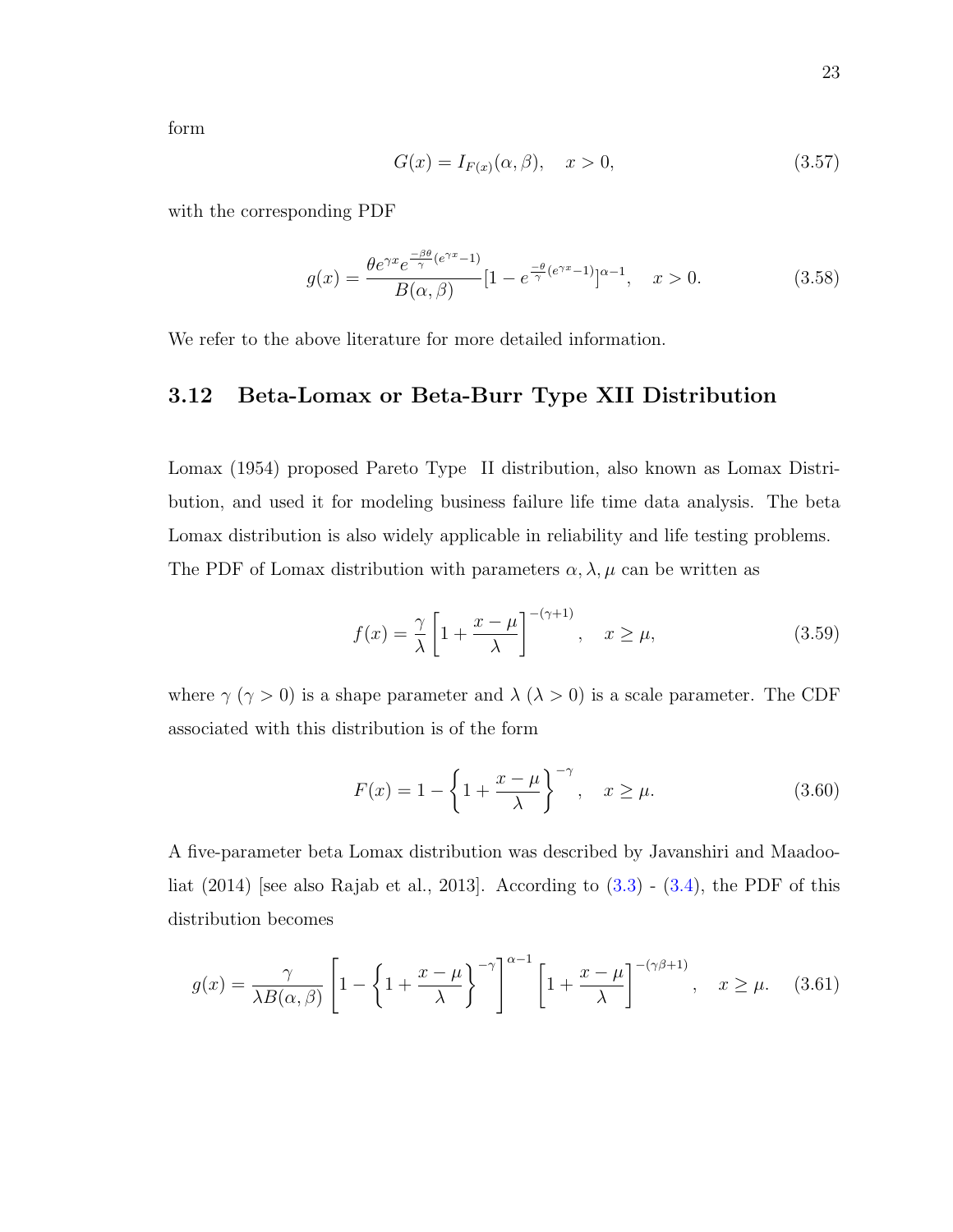In case of integer-valued parametrs  $\alpha$ , the CDF corresponding to the proposed fiveparameters beta Lomax distribution can be expressed as

$$
G(x) = \frac{\gamma}{B(\alpha,\beta)} \sum_{i=0}^{\alpha-1} (-1)^i {\binom{\gamma-1}{i}} \frac{1}{\gamma\beta + i\gamma} \left[ 1 - \left\{ 1 + \frac{x-\mu}{\lambda} \right\}^{-(\gamma\beta + i\gamma)} \right], \quad x \ge \mu.
$$
\n(3.62)

The hazard rate function of this distribution is of the form

$$
\gamma(x) = \frac{\frac{\gamma}{\lambda B(\alpha,\beta)}[1 - \left\{1 + \left(\frac{x-\mu}{\lambda}\right)\right\}^{-\gamma}]^{\alpha-1}[1 + \left(\frac{x-\mu}{\lambda}\right)]^{-(\gamma\beta+1)}}{1 - \frac{\gamma}{B(\alpha,\beta)}\sum_{i=0}^{\alpha-1}(-1)^i {\gamma-1 \choose i} \frac{1}{\gamma\beta+i\gamma}[1 - \left\{1 + \frac{x-\mu}{\lambda}\right\}^{-(\gamma\beta+i\gamma)}]}.
$$
(3.63)

<span id="page-33-0"></span>See the above reference for more detailed information related to this distribution.

#### 3.13 Beta-Lognormal Distribution

The lognormal distribution is quite flexible for analyzing positive data, and is particularly useful for modeling asymmetric data. The PDF of lognormal distribution is defined as follows :

$$
f(x) = \frac{1}{\sigma x \sqrt{2\pi}} e^{-\frac{(\ln x - \mu)^2}{2\sigma^2}}, \quad x > 0.
$$
 (3.64)

The CDF of lognormal distribution becomes

$$
F(x) = \Phi\left[\frac{\ln(x) - \mu}{\sigma}\right], \quad x > 0,
$$
\n(3.65)

where

$$
\Phi(x) = \frac{1}{\sqrt{2\pi}} \int_{-\infty}^{x} e^{-t^2/2} dt,
$$

is the CDF of the standard normal distribution. The corresponding beta-lognormal distribution was studied by Castellares et al. (2011). Its PDF is given by,

$$
g(x) = \frac{1}{B(\alpha, \beta)\sigma x \sqrt{2\pi}} e^{-\frac{(\ln x - \mu)^2}{2\sigma^2}} \Phi\left(\frac{\ln x - \mu}{\sigma}\right)^{\alpha - 1} \left[1 - \Phi\left(\frac{\ln x - \mu}{\sigma}\right)\right]^{\beta - 1}, \quad x > 0,
$$
\n(3.66)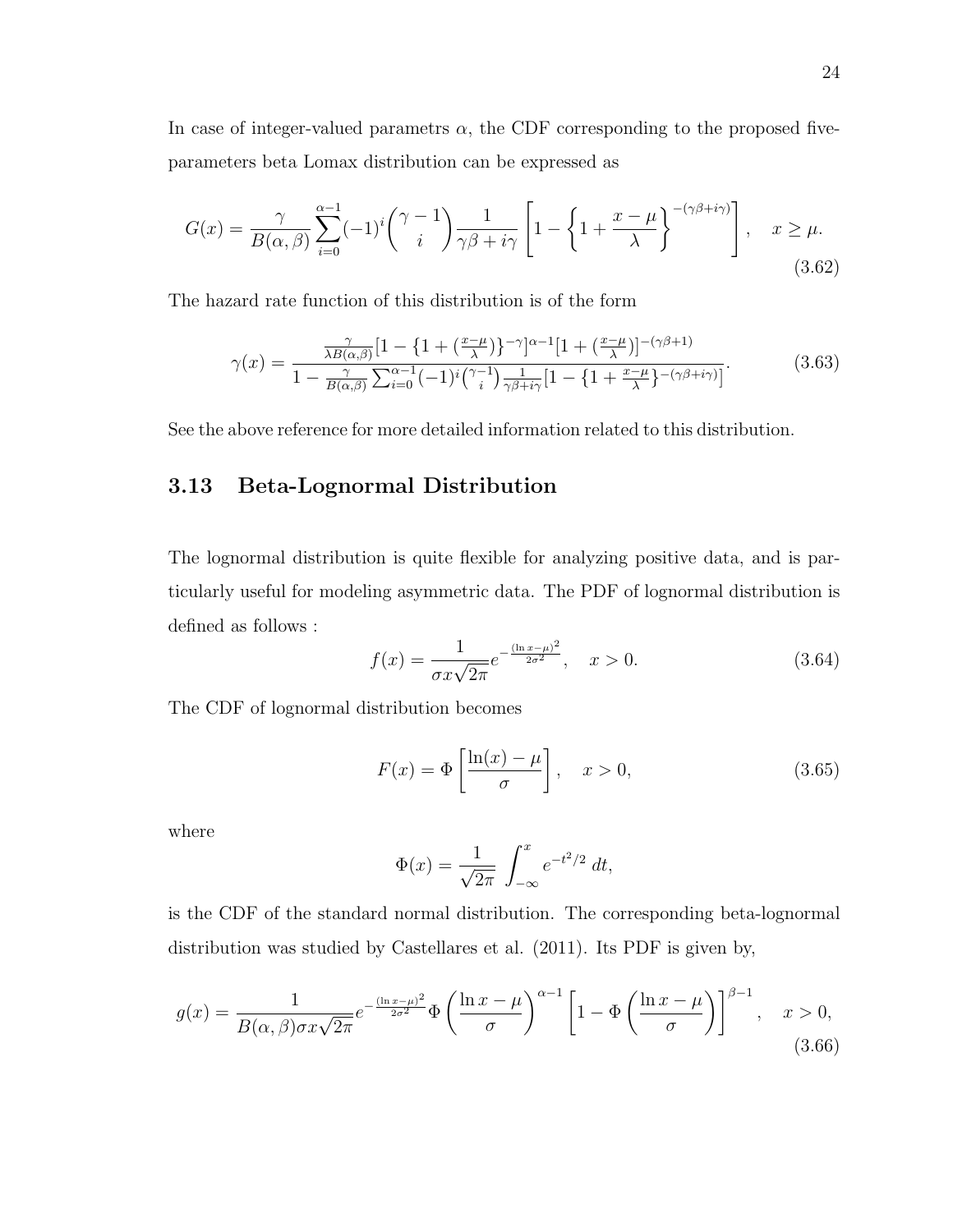with  $\Phi$  as above. The CDF can be expressed as

$$
G(x) = I_{\Phi\left(\frac{\ln x - \mu}{\sigma}\right)}(\alpha, \beta),\tag{3.67}
$$

and the hazard function of the four-parameter beta-lognormal distribution is

$$
h(x) = \frac{e^{-\frac{(\ln x - \mu)^2}{2\sigma^2}} \Phi(\frac{\ln x - \mu}{\sigma})^{\alpha - 1} [1 - \Phi(\frac{\ln x - \mu}{\sigma})]^{\beta - 1}}{B(\alpha, \beta) \sigma x \sqrt{2\pi} (1 - I_{\Phi(\frac{\ln x - \mu}{\sigma})}(\alpha, \beta))}.
$$
(3.68)

<span id="page-34-0"></span>More information regarding this distribution can be found in Castellares et al. (2011).

#### 3.14 Beta-Burr Type X Distribution

The Burr type X distribution has been used in reliability analysis as well as modeling for life time of random phenomena, health, agriculture, and biology. The PDF of beta-Burr Type  $X$  distribution can be written as

$$
f(x) = 2\theta\lambda^2 x e^{-(\lambda x)^2} [1 - e^{-(\lambda x)}]^{\theta - 1}, \quad x > 0.
$$
 (3.69)

The CDF of Burr-Type X distribution is

$$
F(x) = [1 - e^{-(\lambda x)^2}]^{\theta}, \quad x > 0.
$$
 (3.70)

The beta-Burr Type X distribution was first studied by Merovci et all. (2016). The PDF of beta-Burr Type  $X$  is of the form

$$
g(x) = \frac{2\theta\lambda^2 x}{B(\alpha, \beta)} \left\{ [1 - e^{-(\lambda x)^2}] \right\}^{\theta\alpha - 1} \left\{ 1 - [1 - e^{-(\lambda x)^2}]^\theta \right\}^{\beta - 1} e^{-(\lambda x)^2}, \quad x > 0. \tag{3.71}
$$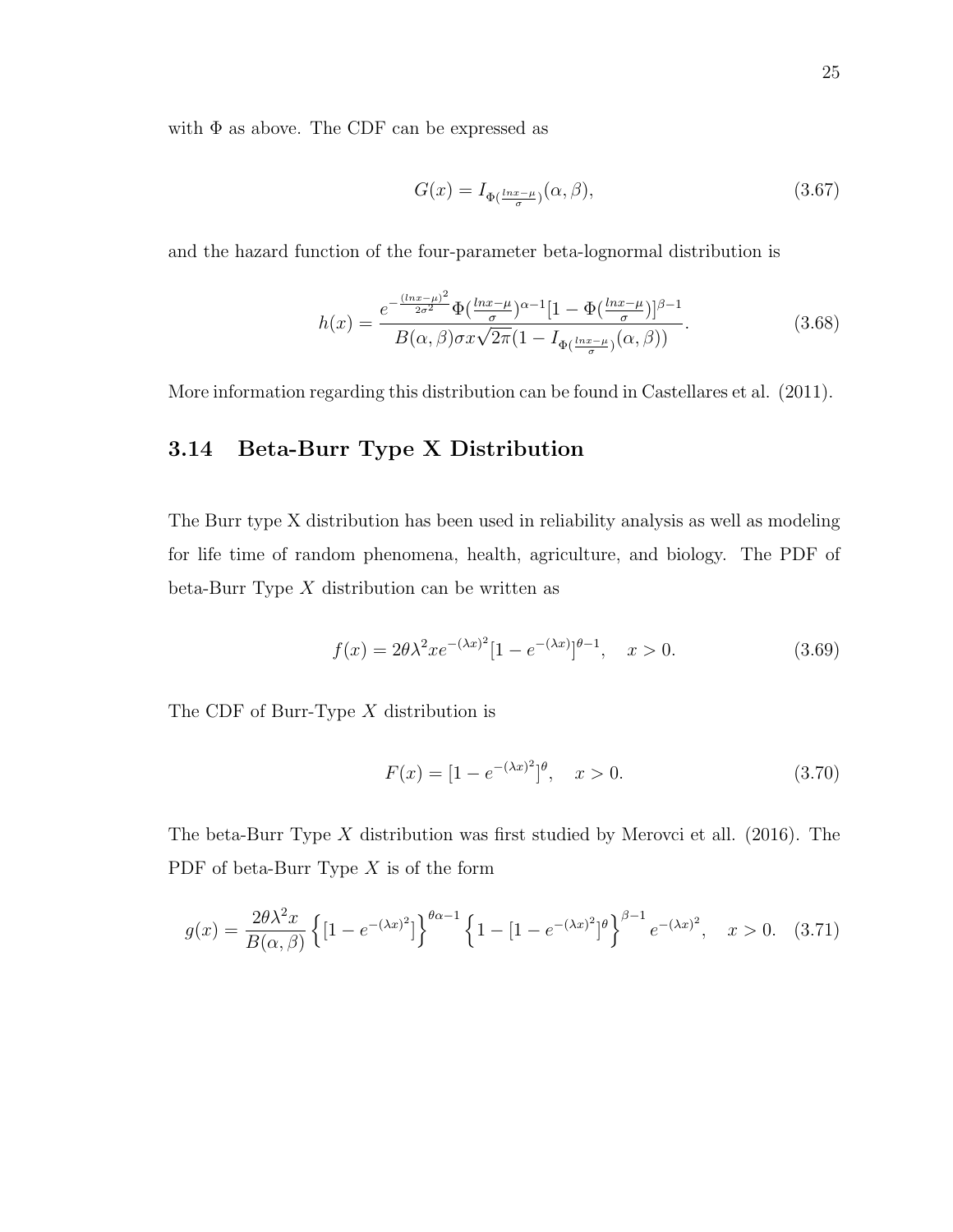where  $\alpha > 0$ ,  $\beta > 0$ ,  $\lambda, \theta > 0$ . The CDF of beta-Burr Type X distribution becomes

$$
G(x) = I_{[1-e^{-(\lambda x)^2}]^\theta}(\alpha, \beta) = \frac{1}{B(\alpha, \beta)} \int_0^{[1-e^{-(\lambda x)^2}]^\theta} x^{\alpha-1} (1-x)^{\beta-1} dx, \quad x > 0. \tag{3.72}
$$

The hazard rate function, defined as the ratio of the density to its survival function, is given by

$$
h(x) = \frac{2\theta\lambda^2 x e^{-(\lambda x)^2}}{B(\alpha, \beta) \left[1 - I_{\left[1 - e^{-(\lambda x)^2}\right]^\theta}(\alpha, \beta)\right]} \left\{1 - e^{-(\lambda x)^2}\right\}^{\theta\alpha - 1} \left\{1 - \left[e^{-(\lambda x)^2}\right]^\theta\right\}^{\beta - 1}.
$$
\n(3.73)

<span id="page-35-0"></span>More information can be found on the reference mentioned above.

#### 3.15 Beta-Lindley Distribution

Lindley distribution is often used to describe the lifetime of a system or a component. It is widely used in biology, engineering, and medicine. The PDF of Lindley distribution can be expressed as

$$
f(x) = \frac{\theta^2}{\theta + 1} (1 + x)e^{-\theta x}, \quad x > 0,
$$
\n(3.74)

where  $\theta > 0$  is a scale parameter. The corresponding CDF is of the form

$$
F(x) = 1 - \frac{\theta + 1 + \theta x}{\theta + 1} e^{-\theta x}, \quad x > 0.
$$
 (3.75)

The beta-Lindley distribution was studied in Merovci and Sharma (2011) [see also Mostafaee et al., 2015]. According to [\(3.3\)](#page-19-1)-[\(3.4\)](#page-19-2), the CDF of beta Lindley distribution is given by

$$
G(x) = I_{1 - \frac{\theta + 1 + \theta x}{\theta + 1} e^{-\theta x}}(\alpha, \beta), \quad x > 0,
$$
\n(3.76)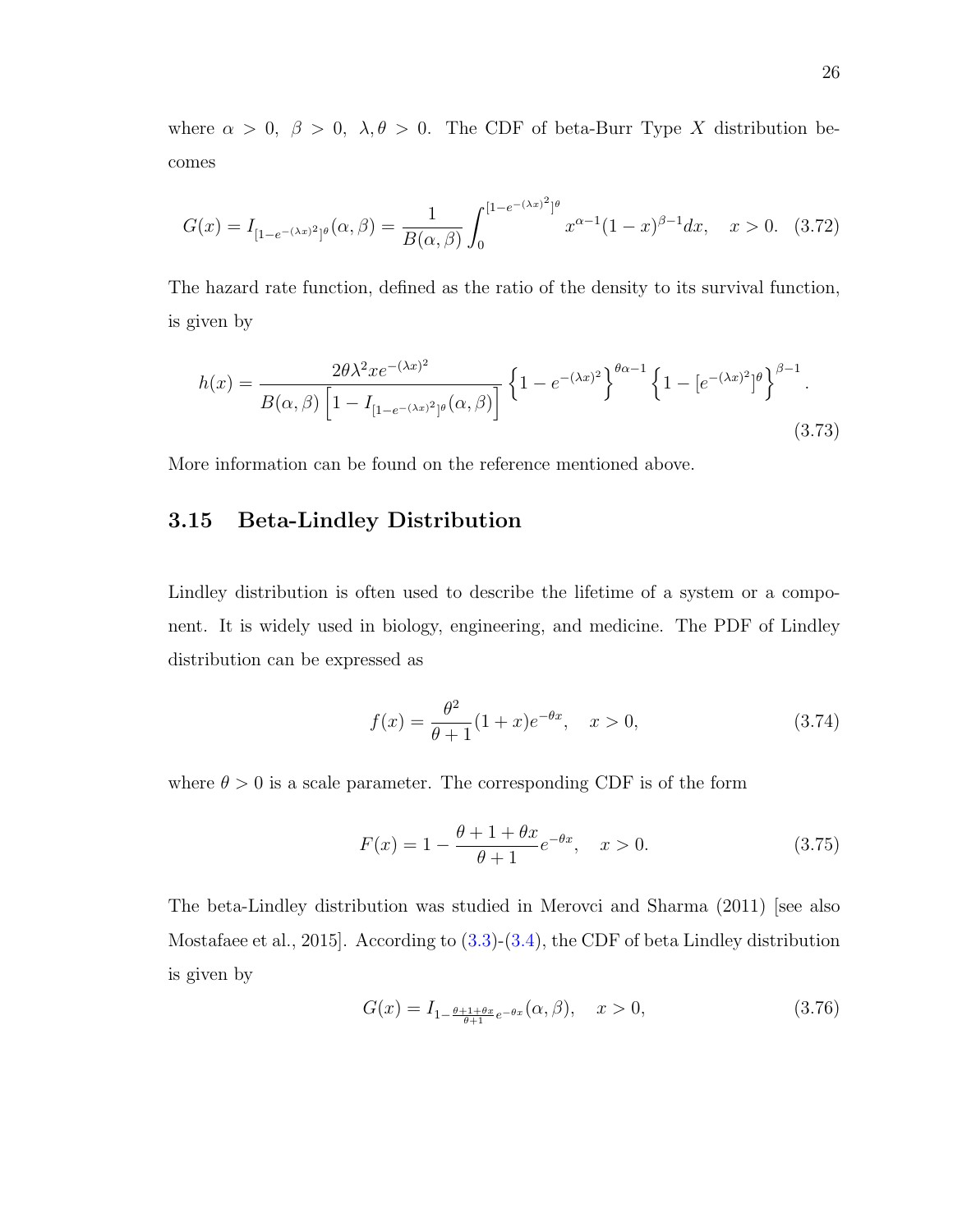while the PDF of this distribution can be written as

$$
g(x) = \frac{f(x)}{B(\alpha, \beta)} \left[ 1 - \frac{\theta + 1 + \theta x}{\theta + 1} e^{-\theta x} \right]^{\alpha - 1} \left\{ \frac{\theta + 1 + \theta x}{\theta + 1} e^{-\theta x} \right\}^{\beta - 1}, \quad x > 0, \quad (3.77)
$$

with  $f(x)$  as in [\(3.74\)](#page-35-0). The hazard rate function of the beta-Lindley distribution, is defined for  $x > 0$ , is of the form

$$
h(x) = \frac{\theta^2(\theta+1)^{-1}(1+x)e^{-\beta\theta x}}{B(\alpha,\beta) - I_{1-\frac{\theta+1+\theta x}{\theta+1}e^{-\theta x}}(\alpha,\beta)} \left[1 - (1+\frac{\theta x}{\theta+1})e^{-\theta x}\right]^{\alpha-1} \left(1 + \frac{\theta x}{\theta+1}\right)^{\beta-1}.
$$
\n(3.78)

More information about this model can be found in Merovci and Sharma (2011) and Mostafaee et al. (2015).

#### 3.16 The Beta Power distribution

The PDF of Power distribution is defined as follow :

<span id="page-36-0"></span>
$$
f(x) = ab^{a}x^{a-1}, \quad 0 < x < \frac{1}{b},\tag{3.79}
$$

This is a special case of beta distribution. The CDF of power distribution can be expressed as

<span id="page-36-1"></span>
$$
F(x) = (bx)^a, \quad 0 \le x \le \frac{1}{b}, \tag{3.80}
$$

where  $a > 0$  is a shape parameter and  $b > 0$  is a scale parameter.

When we use equation  $(3.79)$ - $(3.80)$ , in  $(3.3)$ - $(3.4)$  we obtain the beta power distribution studied by Cordeiro and Brito (2012) [see also McDonald and Richards, 1987]. Thus, the PDF of beta-power distribution becomes

$$
g(x) = \frac{ab(bx)^{\alpha a - 1}[1 - (bx)^a]^{\beta - 1}}{B(\alpha, \beta)}, \quad 0 < x < \frac{1}{b},\tag{3.81}
$$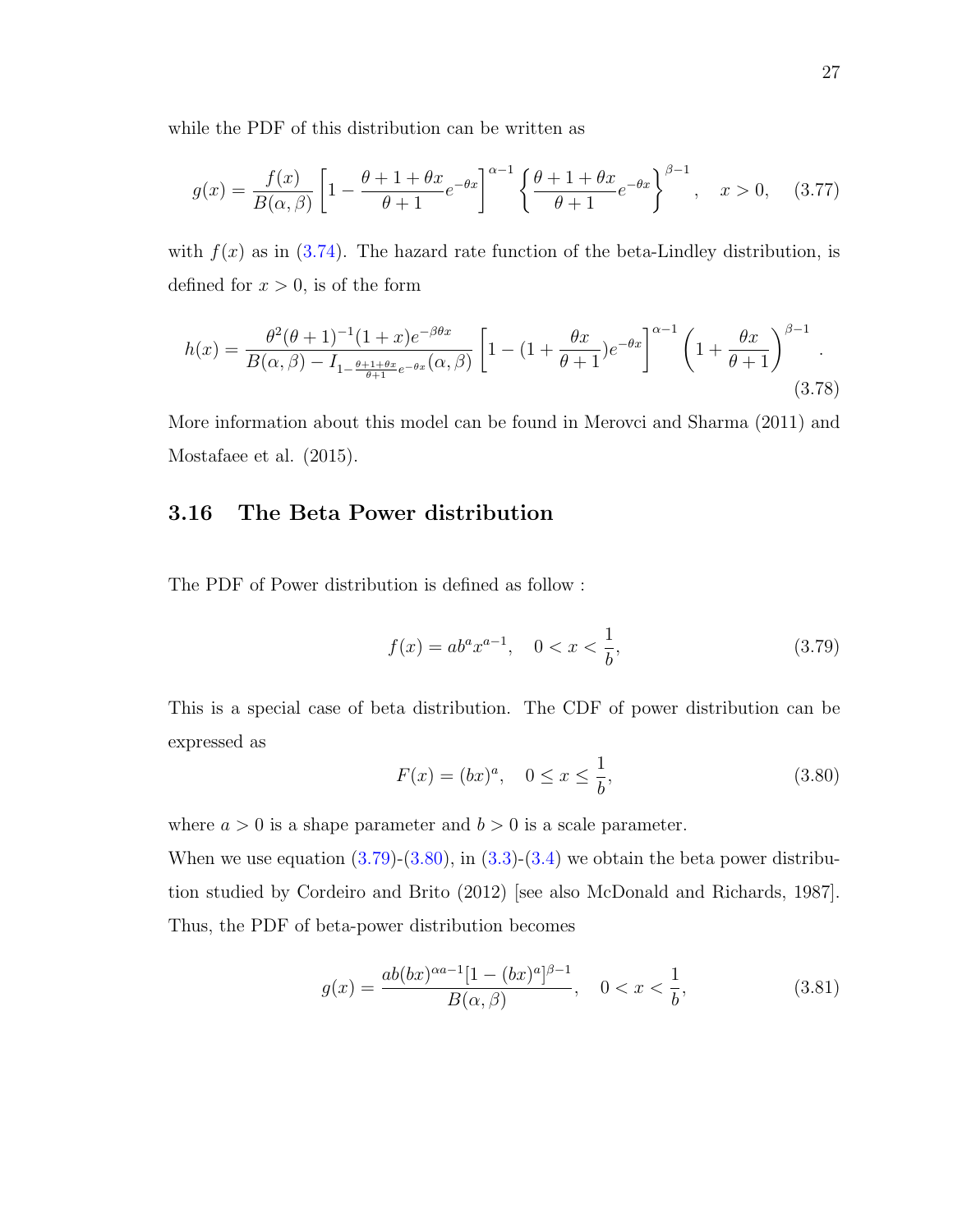while the CDF can be expressed as

$$
G(x) = I_{(bx)^a}(\alpha, \beta)
$$
  
= 
$$
\frac{1}{B(\alpha, \beta)} \int_0^{(bx)^a} x^{\alpha-1} (1-x)^{\beta-1} dx
$$
  
= 
$$
\frac{(bx)^{\alpha a}}{\alpha B(\alpha, \beta)} {}_2F_1(\alpha, 1-\beta, \alpha+1; (bx)^a).
$$
 (3.82)

The corresponding hazard rate function, described in Cordeiro and Brito (2012), takes on the form

$$
h(x) = \frac{ab(bx)^{\alpha a - 1}[1 - (bx)^a]^{\beta - 1}}{B(\alpha, \beta)[1 - I_{(bx)^a}(\alpha, \beta)]}.
$$
\n(3.83)

As shown by Cordeiro and Brito (2012), the  $r^{th}$  moments (about zero) admits the representation

$$
EX^r = \frac{a\Gamma(\alpha+\beta)}{b^r\Gamma(\alpha)} \sum_{j=0}^{\infty} (-1)^j [\Gamma(\beta-j)[r + a(\alpha+j)]j!]^{-1},
$$
\n(3.84)

and simplify to

$$
EX^{r} = \frac{B(\alpha + \frac{r}{a}, \beta)}{b^{r} B(\alpha, \beta)}.
$$
\n(3.85)

We refer to Cordeiro and Brito (2012) for further information regarding this distribution.

### 3.17 Beta-Dagum Distribution

The PDF of Dagum distribution is defined as follows :

$$
f(x) = \gamma \lambda \delta x^{-(\delta+1)} (1 + \lambda x^{-\delta})^{-(\gamma+1)}, \quad x > 0,
$$
\n(3.86)

where  $\lambda$  is a scale parameter and  $\gamma$ ,  $\delta$  ( $\gamma$ ,  $\delta > 0$ ) are shape parameters. The corresponding CDF of this distribution is given by

<span id="page-37-0"></span>
$$
F(x) = (1 + \lambda x^{-\delta})^{-\gamma}, \quad x > 0.
$$
 (3.87)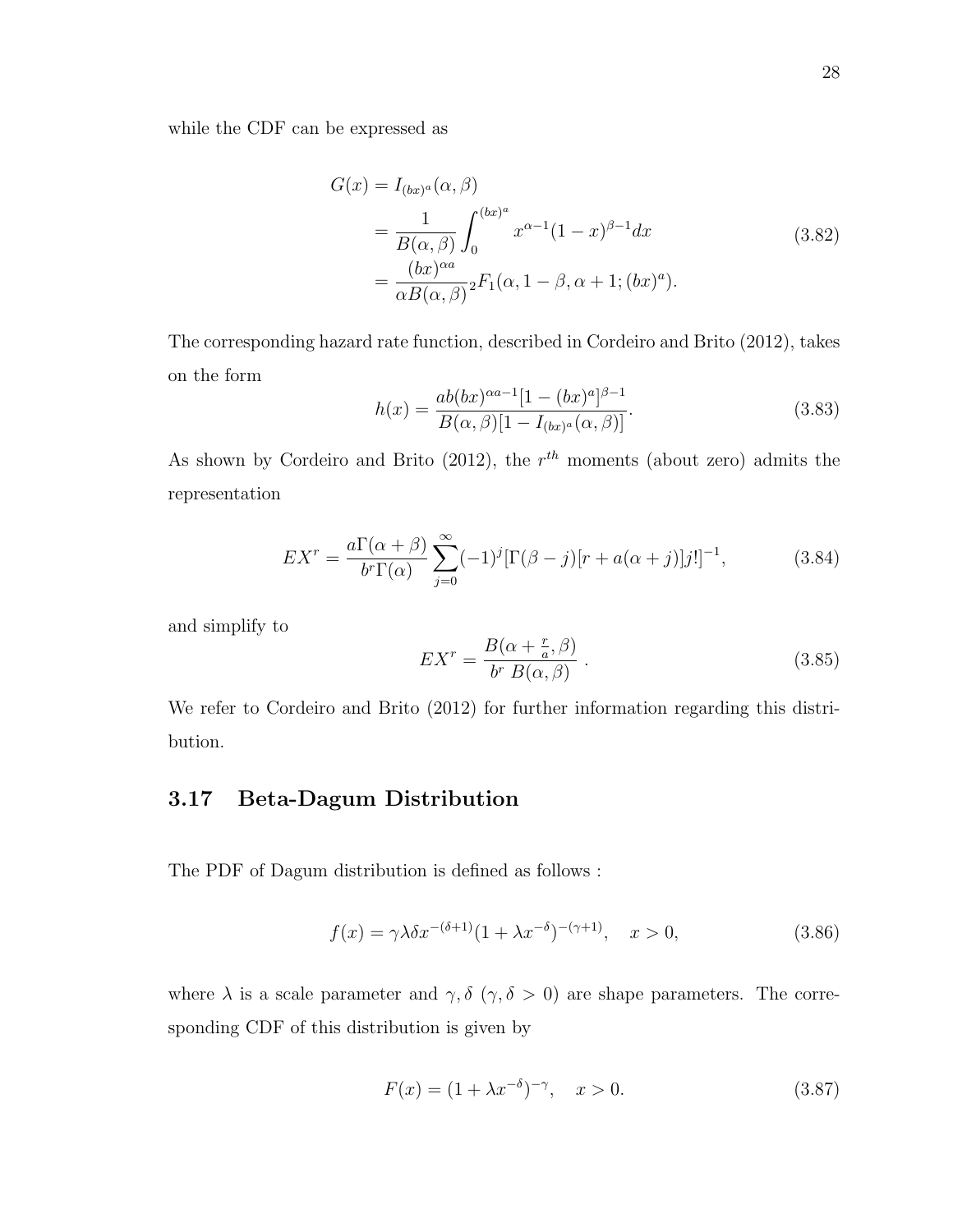A model of the form [\(3.3\)](#page-19-0)-[\(3.4\)](#page-19-1) based on the above Dagum distribution was proposed by Domma and Condino (2013). The resulting CDF of beta-Dagum distribution can be written as

$$
G(x) = \sum_{j=0}^{\infty} \frac{\Gamma(\alpha+\beta)(-1)^j}{\Gamma(\alpha)\Gamma(\beta-j)j!(\alpha+j)} F(x)^{\alpha+j},
$$
\n(3.88)

with  $F(x)$  as in [\(3.87\)](#page-37-0). The PDF of beta-Dagum distribution can be written as

$$
g(x) = \frac{1}{B(\alpha, \beta)} [(1 + \lambda x^{-\delta})]^{-\gamma \alpha - 1} [1 - (1 + \lambda x^{-\delta})^{-\gamma}]^{\beta - 1} \gamma \lambda \delta x^{-(\delta + 1)}.
$$
 (3.89)

More information on the distribution can be found in Domma and Condino (2013).

#### 3.18 Beta-Cauchy Distribution

The PDF of Cauchy distribution is of the form

$$
f(x) = \frac{1}{\lambda \pi [1 + \left(\frac{x-\theta}{\lambda}\right)^2]}, \quad -\infty < x < \infty,\tag{3.90}
$$

where  $\theta > 0$  is a location parameter and  $\lambda > 0$  is a scale parameter. The corresponding CDF becomes

$$
F(x) = \frac{1}{2} + \frac{1}{\pi} \tan^{-1} \left( \frac{x - \theta}{\lambda} \right), \quad -\infty < x < \infty. \tag{3.91}
$$

A distribution of the form  $(3.3)-(3.4)$  $(3.3)-(3.4)$  based on the above Cauchy distribution was studied by Alshawarbeh et al. (2012). The PDF of beta-Cauchy distribution can be written as

$$
g(x) = \frac{\lambda}{\pi B(\alpha, \beta)} \left[ \frac{1}{2} + \frac{1}{\pi} \tan^{-1} \left( \frac{x - \theta}{\lambda} \right) \right]^{\alpha - 1} \left[ \frac{1}{2} - \frac{1}{\pi} \tan^{-1} \left( \frac{x - \theta}{\lambda} \right) \right]^{\beta - 1} \frac{1}{\lambda^2 + (x - \theta)^2},\tag{3.92}
$$

where the parameters  $\alpha$  and  $\beta$  are shape parameters,  $\theta$  is a location parameter, and  $\lambda$  is a scale parameter, with  $0 < \alpha, \beta, \lambda < \infty$  and  $-\infty < \theta < \infty$ . More information regarding this distribution can be found in the above literature.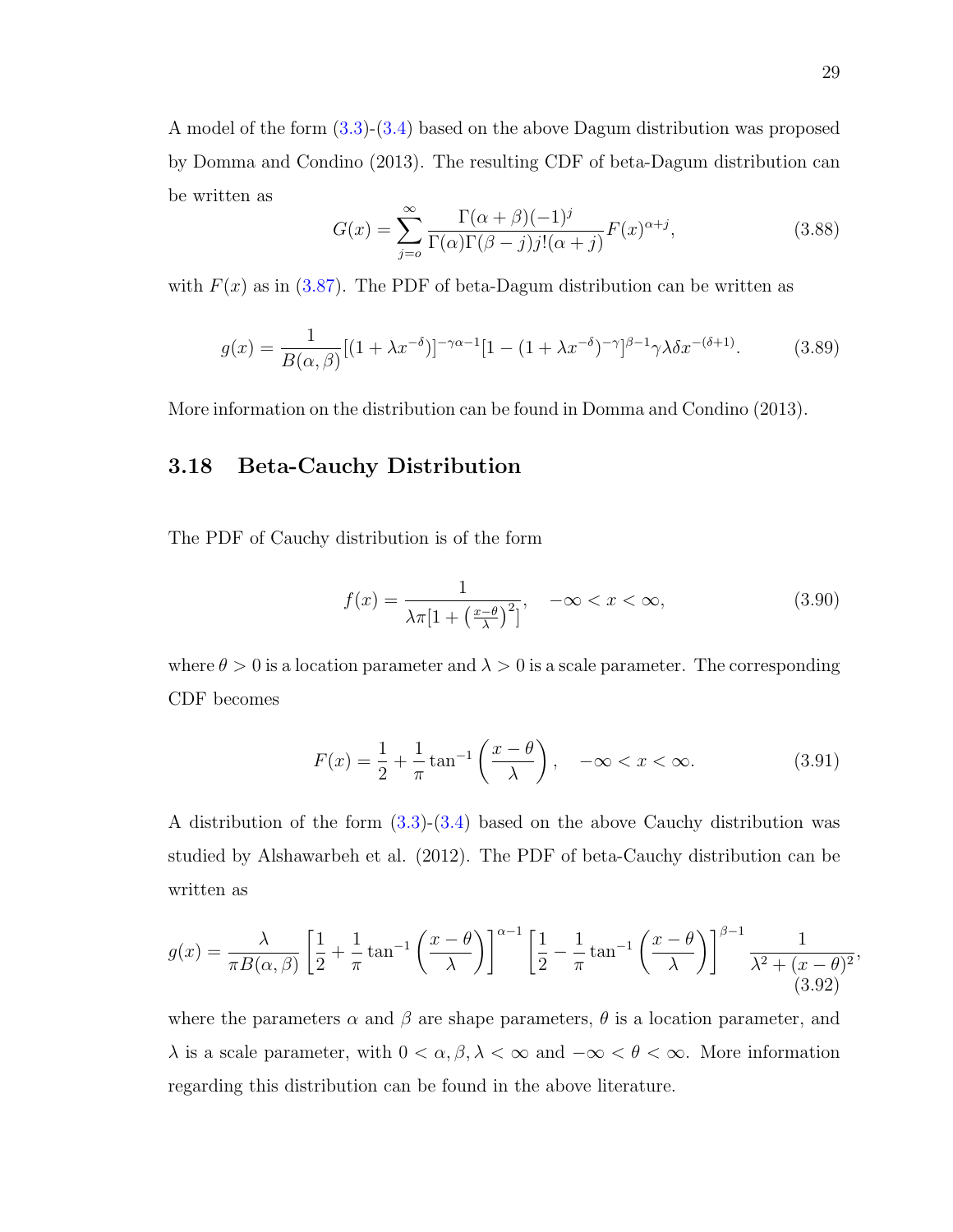## 3.19 Beta Nadarajah-Haghighi distribution

The CDF of Nadaraja-Haghighi distribution can be written as

$$
F(x) = 1 - e^{(1 - (1 + \lambda x)^{\sigma})}, \quad x > 0,
$$
\n(3.93)

where  $\lambda > 0$  is a scale parameter and  $\sigma > 0$  is a shape parameter. The corresponding PDF can be expressed as

$$
f(x) = \sigma \lambda (1 + \lambda x)^{\sigma - 1} e^{[1 - (1 + \lambda x)^{\sigma}]}, \quad x > 0.
$$
 (3.94)

The beta-Nadarajah-Haghighi distribution based on this distribution was proposed by Dias et al. (2016). Its CDF is given by

$$
G(x) = I_{1-e^{(1-(1+\lambda x)^{\sigma})}}(\alpha, \beta), \quad x > 0,
$$
\n(3.95)

while the corresponding PDF becomes

$$
g(x) = \frac{\sigma \lambda}{B(\alpha, \beta)} \left(1 + \lambda x\right)^{\sigma - 1} \left[1 - e^{\left(1 - \left(1 + \lambda x\right)^{\sigma}\right)}\right]^{\alpha - 1} \left[e^{\left(1 - \left(1 + \lambda x\right)^{\sigma}\right)}\right]^{\beta}, \quad x > 0. \tag{3.96}
$$

The hazard rate function can be written as

$$
h(x) = \frac{\sigma \lambda}{B(\alpha, \beta) - I_{1 - e^{(1 - (1 + \lambda x)^{\sigma})}}(\alpha, \beta)} (1 + \lambda x)^{\sigma - 1} \left[ 1 - e^{(1 - (1 + \lambda x)^{\sigma})} \right]^{\alpha - 1} \left[ e^{(1 - (1 + \lambda x)^{\sigma})} \right]^{\beta}.
$$
\n(3.97)

See Dies et al. (2016) for more details.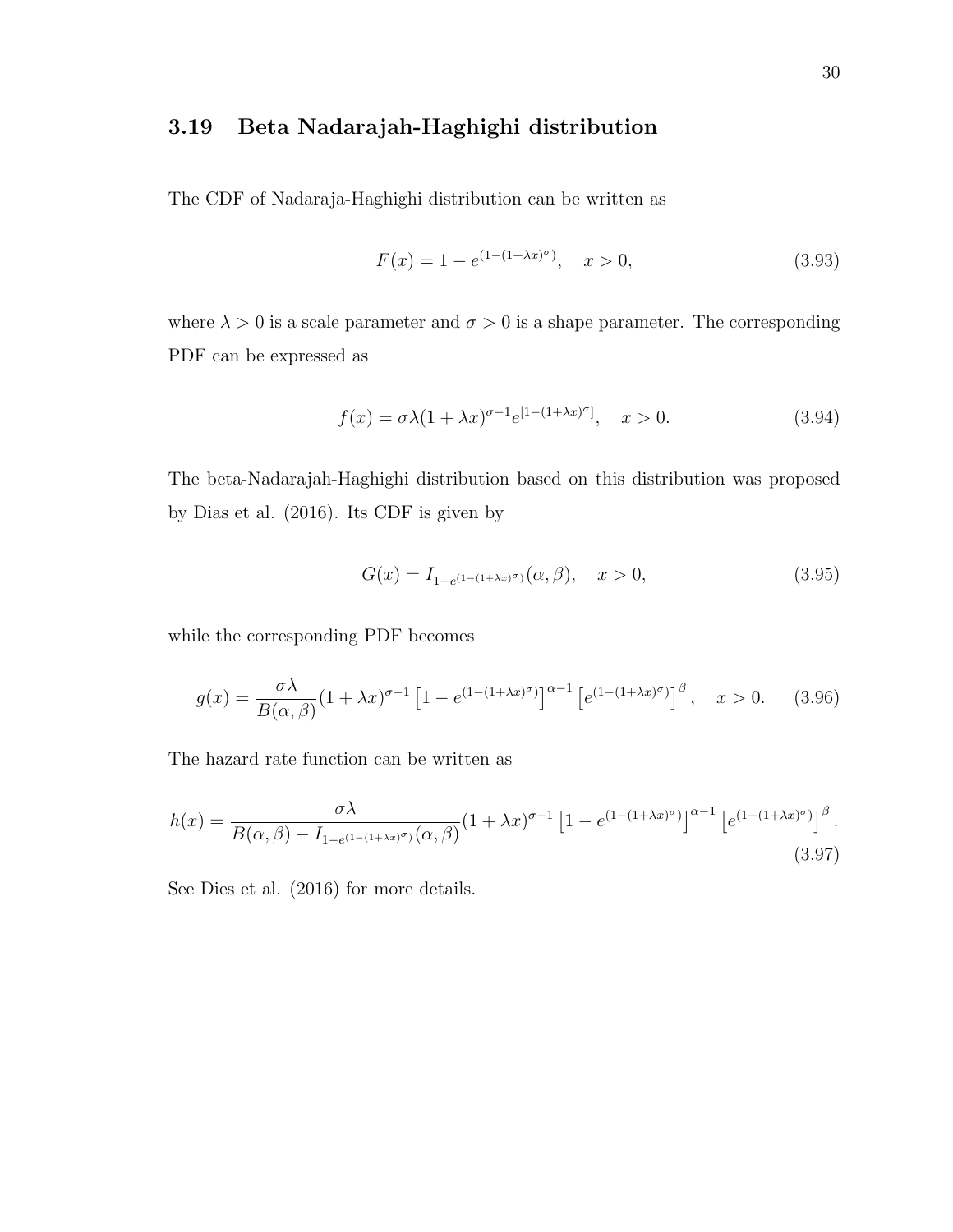#### 3.20 Beta-Half Cauchy Distribution

The half Cauchy distribution is derived from the Cauchy distribution by taking only positive values. Its CDF is given by

$$
F(x) = \frac{2}{\pi} \tan^{-1} \left( \frac{x}{\phi} \right), \quad x > 0,
$$
 (3.98)

where  $\Phi > 0$  is a scale parameter. The corresponding PDF can be written as

$$
f(x) = \frac{2}{\pi \phi} \left[ 1 + \left(\frac{x}{\phi}\right)^2 \right]^{-1}, \quad x > 0.
$$
 (3.99)

The beta-half Cauchy distribution was studied in Cordeiro and Lemonte (2011). According to  $(3.3)-(3.4)$  $(3.3)-(3.4)$ , the PDF of this distribution can be expressed as

$$
g(x) = \frac{2^{\alpha}}{\phi \pi^{\alpha} B(\alpha, \beta)} \left[ 1 + \left(\frac{x}{\phi}\right)^2 \right]^{-1} \left[ \tan^{-1} \left(\frac{x}{\phi}\right) \right]^{\alpha - 1} \left\{ 1 - \frac{2}{\pi} \tan^{-1} \left(\frac{x}{\phi}\right) \right\}^{\beta - 1} . \tag{3.100}
$$

The CDF and the hazard rate function of beta-half Cauchy distribution are given by,

$$
G(x) = I_{\frac{2}{\pi}\tan^{-1}(\frac{x}{\phi})}(\alpha, \beta), \quad x > 0,
$$
\n(3.101)

and

$$
h(x) = \frac{2^{\alpha}}{\phi \pi^{\alpha} B(\alpha, \beta)} \frac{[\tan^{-1}(\frac{x}{\phi})]^{\alpha - 1} [1 - \frac{2}{\pi} \tan^{-1}(\frac{x}{\phi})]^{\beta - 1}}{[1 + (\frac{x}{\phi})^2] [1 - I_{\frac{2}{\pi} \tan^{-1}(\frac{x}{\phi})}(\alpha, \beta)]}, \quad x > 0,
$$
 (3.102)

respectively. See the above reference for more detailed information.

This concludes our account of beta-generated probability distributions. The literature related to this consideration is summarized in Table [\(3.1\)](#page-41-0)-[\(3.2\)](#page-42-0).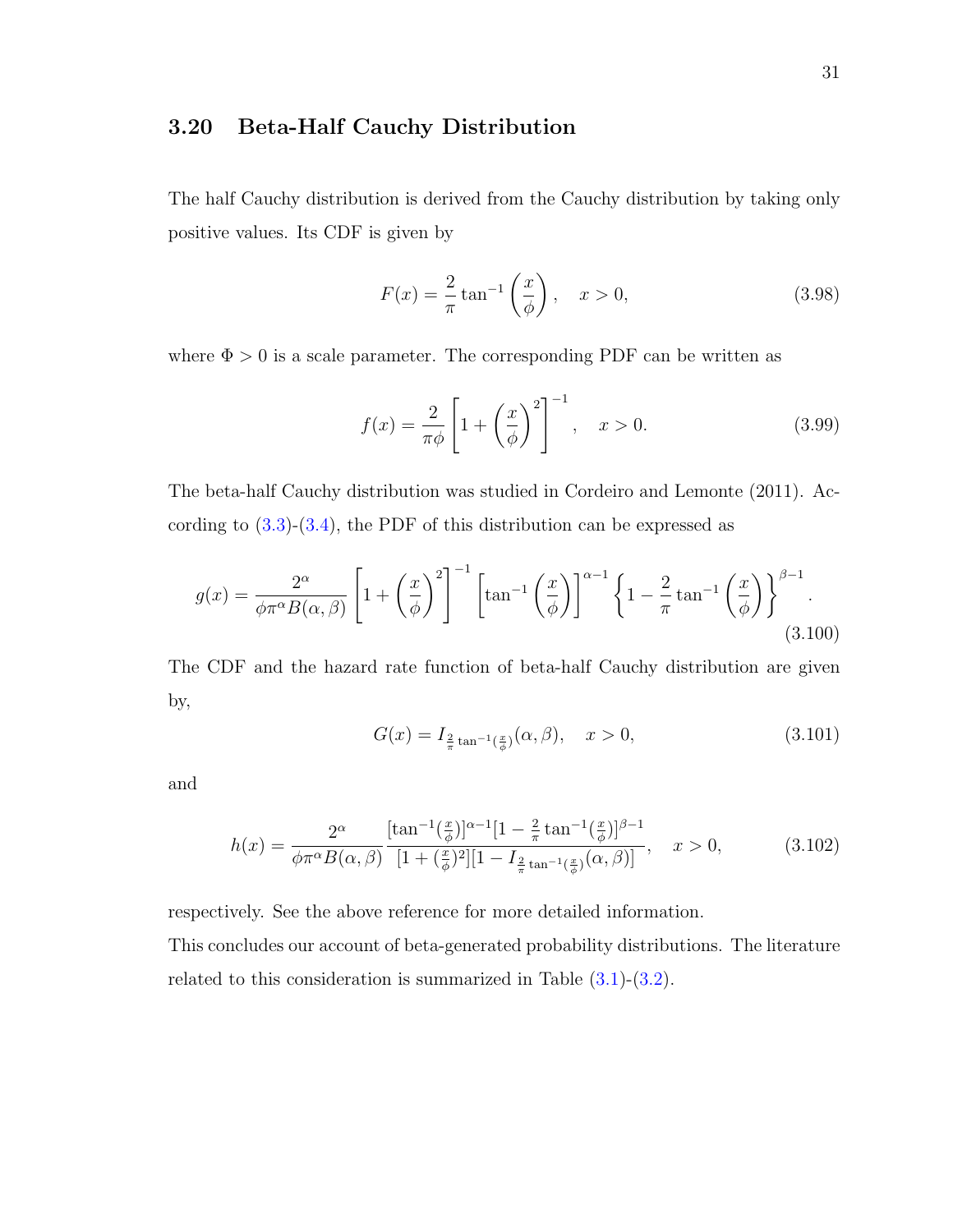| Number           | Name of distribution                           | $\text{Author}(s)$ name                              |
|------------------|------------------------------------------------|------------------------------------------------------|
| $\mathbf{1}$     | Beta normal                                    | Eugene et al. $(2002)$                               |
|                  |                                                | Famoye et al. $(2004)$                               |
|                  |                                                | Gupta and Nadarajah (2004)                           |
|                  |                                                | Jones $(2004)$                                       |
|                  |                                                | Régo et al. $(2012)$                                 |
| $\boldsymbol{2}$ | Beta exponential                               | Nadarajah and Kotz (2006)                            |
| $\boldsymbol{3}$ | Beta gamma                                     | Kong et al. $(2007)$                                 |
| $\overline{4}$   | Beta Gumbel                                    | Nadarajah and Kotz (2004)                            |
| $\overline{5}$   | Beta Fréchet                                   | Nadarajah and Gupta (2004)                           |
|                  |                                                | Barreto-Souza et al. (2011)                          |
| 6                | Beta Weibull                                   | Famoye et al. (2005)                                 |
|                  |                                                | Lee et al. $(2007)$                                  |
|                  |                                                | Mahmoud and Mandouh (2012)                           |
| 7                | Beta Bessel                                    | Gupta and Nadarajah (2006)                           |
| 8                | Beta Pareto                                    | Akinsete et al. (2008)                               |
| 9                | Beta Rayleigh                                  | Akinsete and Lowe (2009)                             |
| 10               | Beta Laplace                                   | Kozubowski and Nadarajah (2008)                      |
|                  |                                                | Cordeiro and Lemonte (2011)                          |
| 11               | Beta generalized logistic-IV                   | Morais et al. $(2013)$                               |
| 12               | Beta modifid Weibull                           | Silva et al. $(2010)$                                |
|                  |                                                | Nadarajah et al. (2012)                              |
| 13               | Beta generalized half-normal                   | Pescim et al. $(2010)$                               |
| 14               | Beta generalized exponential                   | Barreto-Souza et al. (2010)                          |
| 15<br>16         | Beta Maxwell                                   | Amusan $(2010)$                                      |
| 17               | Beta hyperbolic secant<br>Beta inverse Weibull | Fischer and Vaughan (2010)<br>Hanook et al. $(2013)$ |
| 18               | Beta Cauchy                                    | Alshawarbeh et al. (2012)                            |
| 19               | Beta half-Cauchy                               | Cordeiro and Lemonte (2011)                          |
| 20               | Beta Burr XII                                  | Parana et al. (2011)                                 |
| 21               | Beta generalized Pareto                        | Mahmoudi (2011)                                      |
|                  |                                                | Nassar and Nada $(2011)$                             |
| 22               | Beta Birnbaum-Sanders                          | Cordeiro and Lemonte (2011)                          |
| 23               | Beta skew-normal                               | Mameli $(2012)$                                      |
| 24               | Beta exponential-geometric                     | Bidram $(2012)$                                      |
| 25               | Beta Moyal                                     | Cordeiro et al. $(2012)$                             |
| 26               | Beta generalized Weibull                       | Singla et al. $(2012)$                               |
| 27               | Beta exponentiated Pareto                      | Zea et al. $(2012)$                                  |
| 28               | Beta power distribution                        | Cordeiro and Brito (2012)                            |
| 29               | Beta linear failure rate                       | Jafari and Mahmoudi (2012)                           |
| $30\,$           | Beta extended Weibull                          | Cordeiro et al. $(2012)$                             |
| 31               | Beta truncated Pareto                          | Lourenzutti et al. (2012)                            |
| $32\,$           | Beta Weibull-geometric                         | Cordeiro et al. $(2013)$                             |
|                  |                                                | Bidram et al. $(2013)$                               |

<span id="page-41-0"></span>Table 3.1: Summary of the literatures related to beta generated family of distributions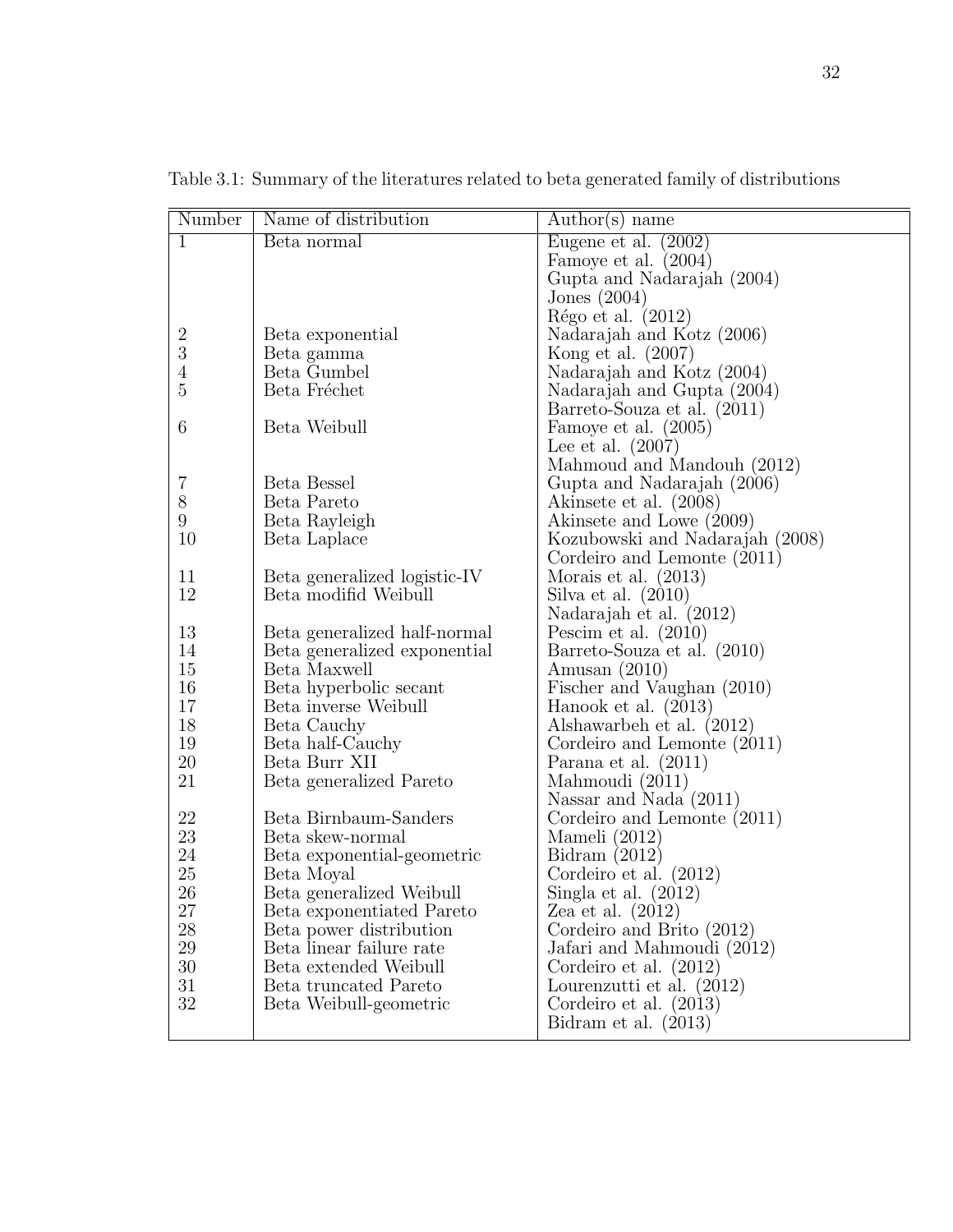<span id="page-42-0"></span>Number | Name of distribution | Author(s) name 33 Beta generalized gamma Cordeiro et al. (2013) 34 Beta log-normal Castellars et al. (2013)<br>35 Beta generalized Rayleigh Cordeiro et al. (2013) Beta generalized Rayleigh | Cordeiro et al. (2013) 36 Beta generalized logistic Morais et al. (2013)<br>37 Beta exponentiated Weibull Cordeiro et al. (2013) Beta exponentiated Weibull 38 Beta Nakagami Shittu and Adepoju (2013)<br>39 Beta Burr III Gomes et al. (2013) Beta Burr III Gomes et al. (2013)<br>Beta Dagum Domma and Condin 40 Beta Dagum Domma and Condino (2013) 41 Beta Stoppa<br>
42 Beta inverse Ravleigh Leão et al. (201 42 Beta inverse Rayleigh [Leão et al. (2013)<br>43 Beta generalized inverse Weibull [Baharith et al. (20 43 Beta generalized inverse Weibull | Baharith et al. (2014)<br>44 Beta extended half-normal | Cordeiro et al. (2014) Beta extended half-normal 45 Beta log-logistic Lemonte (2014) 46 Beta Lindley Merovci and Sharma (2014) 47 Beta-Fisher Snedecor Adepoju et al. (2015) 48 Beta Nadarajah-Haghighi Dias et al. (2016) 49 Beta-Gompertz Jafari et al. (2014) 50 Beta-weighted Weibull Idowu et al. (2013) 51 Beta Gompertz Mekaham Chukwu and Ogunde (2015)<br>52 beta-geometric Weinberg and Gladen (1986) beta-geometric Veinberg and Gladen (1986) Oluyede et al. (2016) 53 Beta Lomax Rajab et al. (2013) Javanshiri and Maadooliat (2014) 54 beta Burr type X Merovci et al. (2016)

Table 3.2: Table [\(3.1\)](#page-41-0) (continue)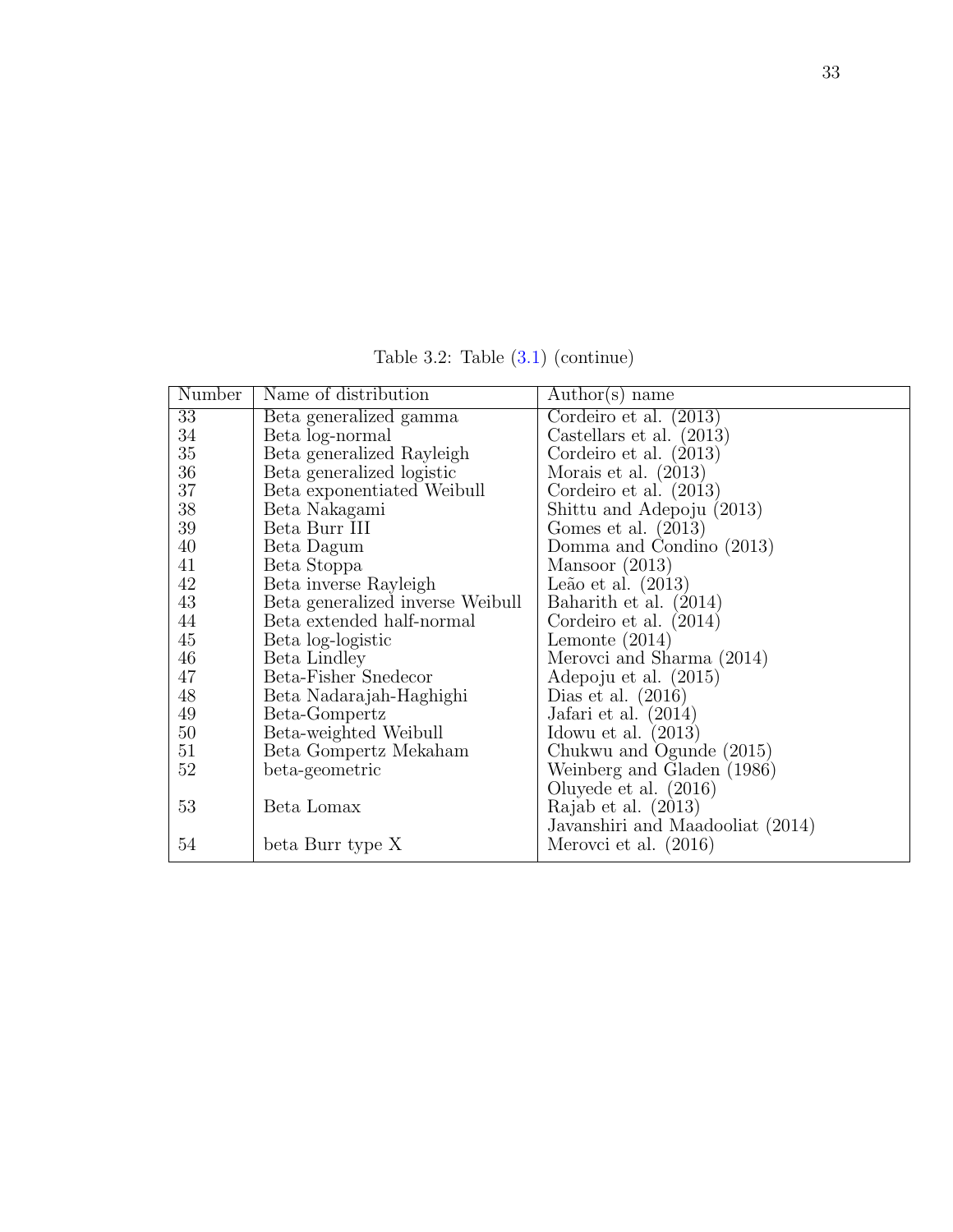# CHAPTER 4

# Generalized Kumaraswamy Family of Distributions

Kumaraswamy  $(1980)$  introduced a two-parameter family of distributions on  $(0, 1)$ , that new bears his name. The CDF of Kumaraswamy distribution is defined as

$$
H(x) = 1 - (1 - xa)b, \ x \in (0, 1), \tag{4.1}
$$

where  $a > 0$  and  $b > 0$  are shape parameters. As discused in Jones (2009), this distribution compares rather favorably in terms of simplicity with the beta CDF, which is given by the incomplete beta function ratio. The PDF of this distribution is given by

<span id="page-43-0"></span>
$$
h(x) = ab x^{a-1} (1 - x^a)^{b-1}, \ x \in (0, 1).
$$
 (4.2)

The Kumaraswamy PDF [\(4.2\)](#page-43-0) has very similar basic shapes to that of beta distribution:  $a > 1$  and  $b > 1$  (unimodal),  $a < 1$  and  $b < 1$  (uni-antimodal),  $a > 1$  and  $b \le 1$ (increasing),  $a \le 1$  and  $b > 1$  (decreasing),  $a = b = 1$  (constant).

According to Jones (2009), Kumaraswamy distribution has several advantages over the beta distribution. Normalizing constant of the Kumaraswamy distribution is very simple. Also, explicit formula for the distribution function is simple. This distribution has simple formula for random number generation, explicit formula for moments of order statistics and L-moments.

For an arbitrary baseline CDF  $F(x)$ , the CDF  $G(x)$  of the Kumaraswamy-generalized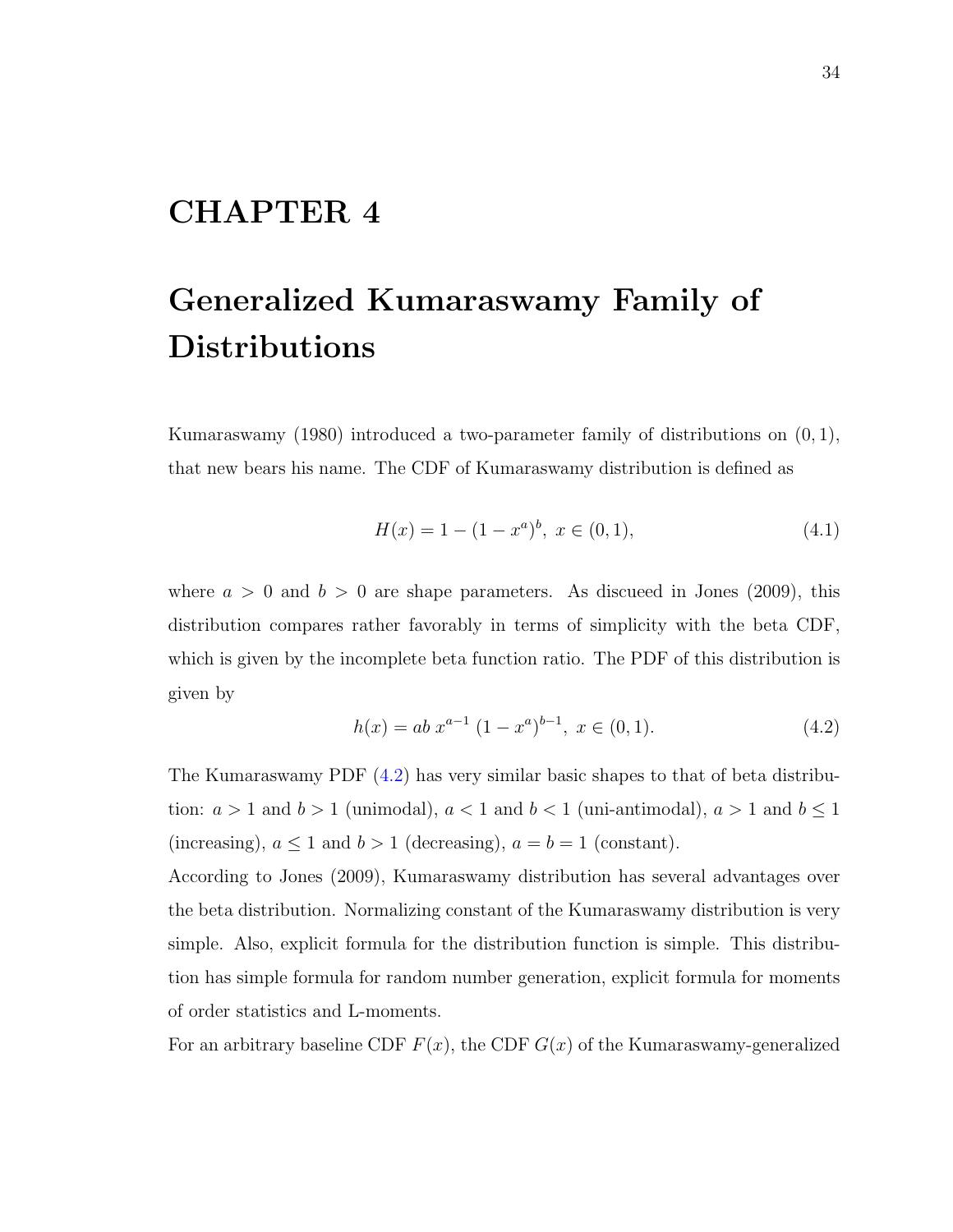distribution is defined by

$$
G(x) = 1 - [1 - Fa(x)]b.
$$
 (4.3)

If the distribution  $F$  is continuous with the PDF  $f$ , the density of the generalized distribution takes the form

$$
g(x) = abf(x)F^{a-1}(x)[1 - F^{a}(x)]^{b-1},
$$
\n(4.4)

where  $a > 0$  and  $b > 0$  are two shape parameters. If X is a random variable with the above PDF, we shall write  $X \sim Kum - G(a, b)$ . Many such generalized distributions have been introduced in the literature in recent years. We review few of them below.

#### 4.1 Kumaraswamy Generalized Half Normal Distribution

The PDF of half normal distribution with shape parameter  $\alpha > 0$  and scale parameters  $\theta > 0$  is of the form

$$
f(x) = \sqrt{\frac{2}{\pi}} \left(\frac{\alpha}{x}\right) \left(\frac{x}{\theta}\right)^{\alpha} e^{-\frac{1}{2}\left(\frac{x}{\theta}\right)^{2\alpha}}, \quad x > 0.
$$
 (4.5)

The corresponding CDF can be written in terms of error function

<span id="page-44-0"></span>
$$
F(x) = 2\Phi\left(\frac{x}{\theta}\right)^{\alpha} - 1 = erf\left(\frac{\left(\frac{x}{\theta}\right)^{\alpha}}{\sqrt{2}}\right), \quad x > 0,
$$
\n(4.6)

where

$$
\Phi(x) = \frac{1}{2} \left[ 1 + erf\left(\frac{x}{\sqrt{2}}\right) \right],\tag{4.7}
$$

is the standard normal CDF and

$$
er f(x) = \frac{2}{\sqrt{\pi}} \int_0^x e^{-t^2} dt,
$$
\n(4.8)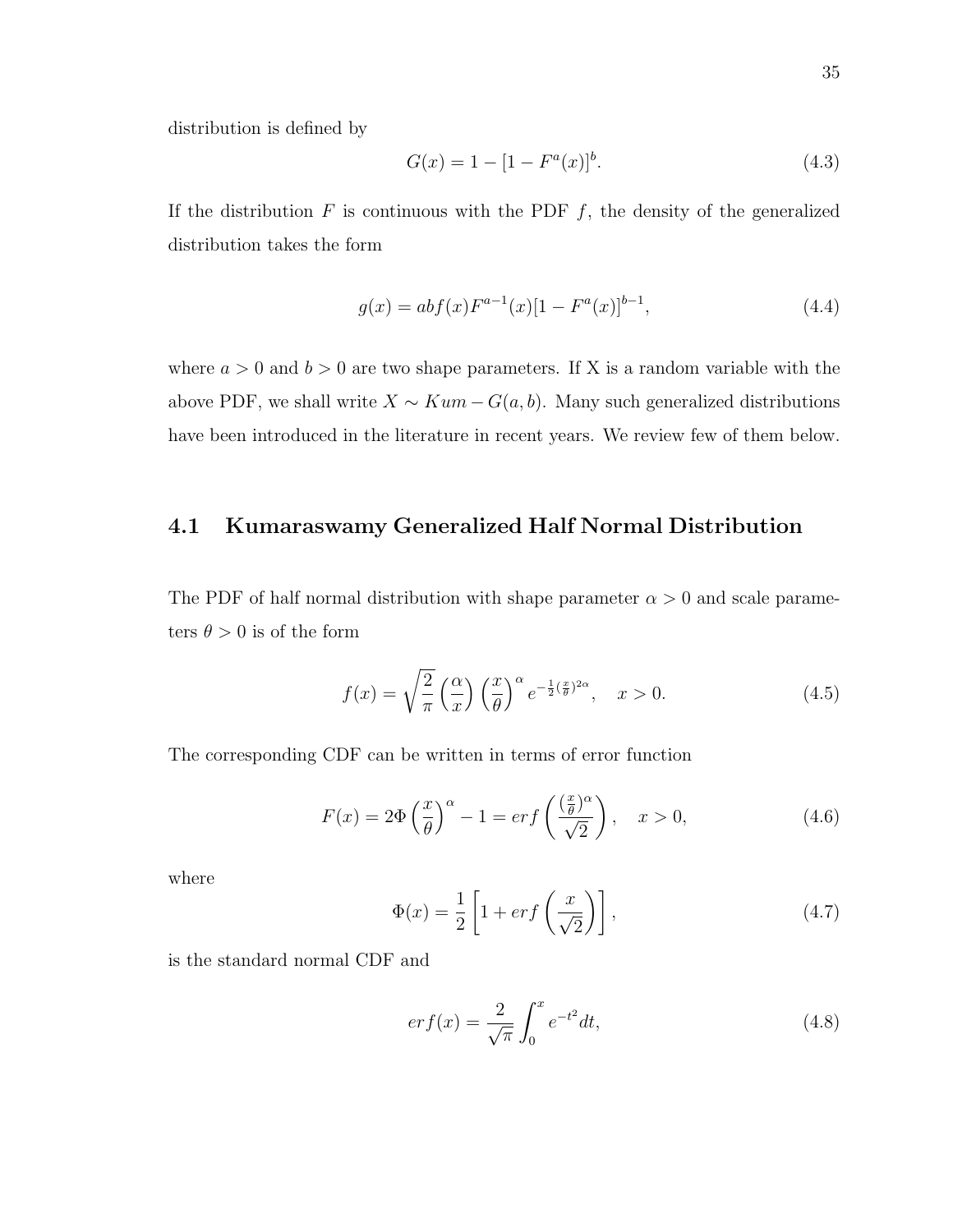is the error special function. The Kumaraswamy generalized half normal distribution was studied by Cordeiro et al. (2012). This is four parameter family of distributions, given by the PDF

$$
g(x) = \sqrt{\frac{2}{\pi}} \left(\frac{\alpha}{x}\right) \left(\frac{x}{\theta}\right)^{\alpha} e^{-\frac{1}{2}\left(\frac{x}{\theta}\right)^{2\alpha}} \left[2\Phi\left[\left(\frac{x}{\theta}\right)^{\alpha}\right] - 1\right]^{a-1} \left[1 - \left(2\Phi\left[\left(\frac{x}{\theta}\right)^{\alpha}\right] - 1\right)^{a}\right]^{b-1},\tag{4.9}
$$

where  $x > 0$ ,  $\alpha > 0$ ,  $\theta > 0$ ,  $a > 0$ ,  $b > 0$ . This distribution is denoted by  $Kw$  −  $GHN(\alpha, \theta, a, b)$ . The CDF of Kumaraswamy generalized half normal distribution is given by

$$
G(x) = 1 - \left[1 - erf\left(\frac{\left(\frac{x}{\theta}\right)^{\alpha}}{\sqrt{2}}\right)^{a}\right]^{b},\tag{4.10}
$$

where  $erf(\cdot)$  is the error function [\(4.6\)](#page-44-0). The hazard function is of the form

$$
h(x) = \frac{\sqrt{\frac{2}{\pi}} \left(\frac{\alpha}{x}\right) \left(\frac{x}{\theta}\right)^{\alpha} e^{-\frac{1}{2}\left(\frac{x}{\theta}\right)^{2\alpha}} \left[2\phi \left[\left(\frac{x}{\theta}\right)^{\alpha}\right] - 1\right]^{a-1} \left[1 - \left(2\phi \left[\left(\frac{x}{\theta}\right)^{\alpha}\right] - 1\right)^{a}\right]^{b-1}}{1 - \left[1 - \left(2\phi \left[\left(\frac{x}{\theta}\right)^{\alpha}\right] - 1\right)^{a}\right]^b}, \quad x > 0.
$$
\n(4.11)

Further, by setting  $u = \left(\frac{x}{\theta}\right)$  $\left(\frac{x}{\theta}\right)^{\alpha}$ , the *n*<sup>th</sup> moment of X can be written as

$$
E(X^n) = \theta^n \sqrt{\frac{2}{\pi}} \sum_{k=0}^{\infty} t_k I\left(\frac{n}{\alpha}, k\right),\tag{4.12}
$$

where

$$
I\left(\frac{n}{\alpha},k\right) = \int_0^\infty u^{\frac{n}{\alpha}} e^{-\frac{u^2}{2}} \left[ erf\left(\frac{u}{\sqrt{2}}\right) \right] du.
$$

More information regarding this distribution can be found on the reference mentioned above.

# 4.2 The Kumaraswamy-Gumbel Distribution

The CDF of Gumbel distribution can be expressed as

$$
F(x) = e^{-u(x)}, \quad -\infty < x < \infty,\tag{4.13}
$$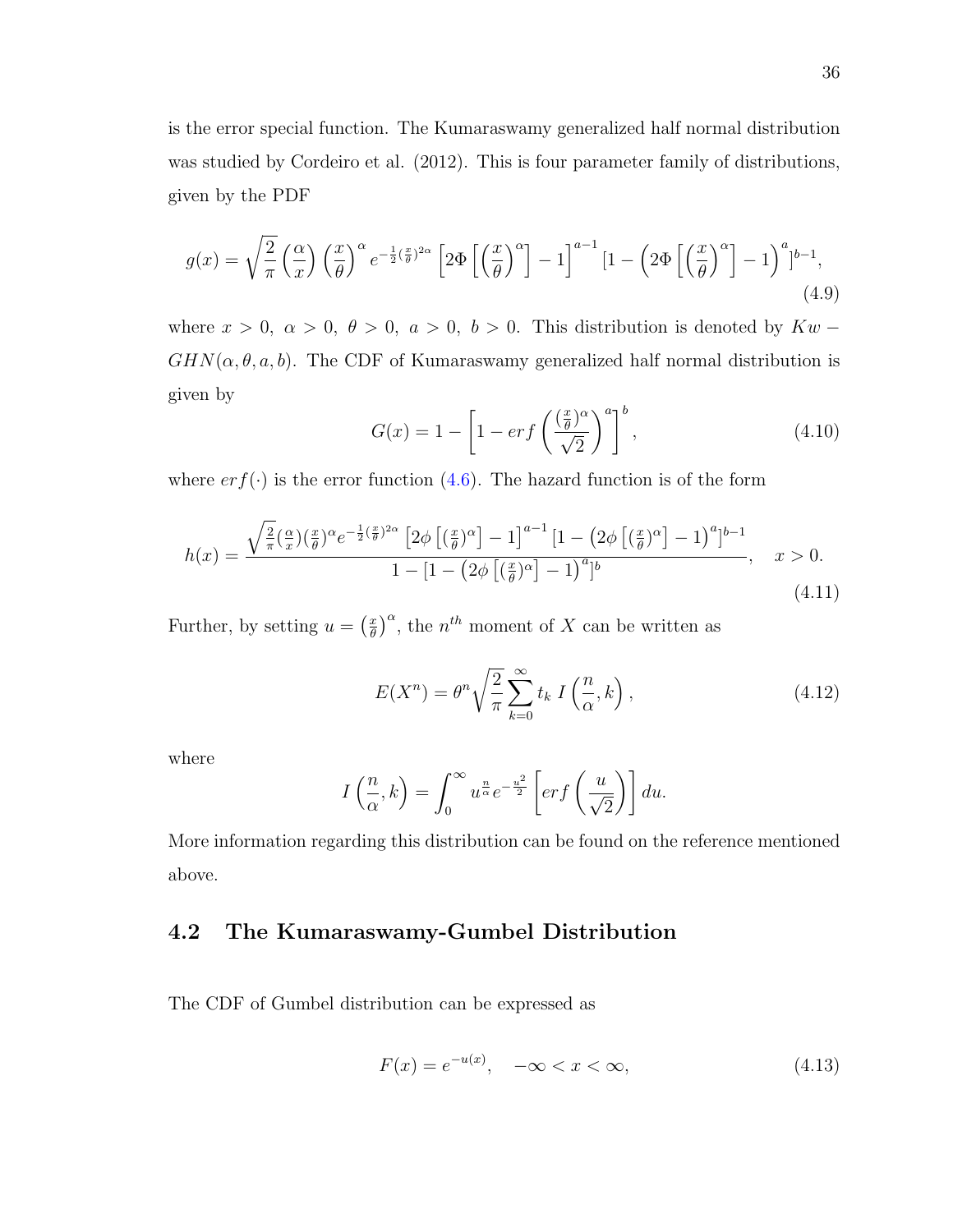where

<span id="page-46-0"></span>
$$
u(x) = e^{-\left(\frac{x-\mu}{\sigma}\right)}, \quad -\infty < x < \infty,\tag{4.14}
$$

and  $\mu \in R$ ,  $\sigma > 0$  are location and scale parameters, respectively. The PDF of Gumbel distribution is

$$
f(x) = \sigma^{-1} u e^{-u(x)}, \quad -\infty < x < \infty. \tag{4.15}
$$

According to Cordeiro et al. (2012), the PDF of the Kumaraswamy Gumbel distribution is given by

$$
g(x) = ab\sigma^{-1}ue^{-au}[1 - e^{-au}]^{b-1}, \quad -\infty < x < \infty,\tag{4.16}
$$

with  $u(x)$  as in [\(4.14\)](#page-46-0). The CDF of the Kumaraswamy Gumbel distribution is given by

$$
G(x) = 1 - [1 - e^{-au}]^b, \quad -\infty < x < \infty. \tag{4.17}
$$

The hazard rate function of Kumaraswamy Gumbel distribution is defined by

$$
h(x) = \frac{abue^{-au}}{\sigma[1 - e^{-au}]}, \quad -\infty < x < \infty,\tag{4.18}
$$

where  $u(x)$  is given by [\(4.14\)](#page-46-0). The  $n<sup>th</sup>$  moment of X can be expressed as

$$
E(X^{n}) = a\Gamma(b+1)\sum_{k=0}^{\infty} \frac{(-1)^{k}}{\Gamma(b-k)k!} \int_{0}^{\infty} [\mu - \sigma \log(u)]^{n} e^{-(k+1)au} du.
$$
 (4.19)

More information on this model can be found in Cordeiro et al. (2012).

### 4.3 The Kumaraswamy Weibull Distribution

The PDF of Weibull distribution is given by

$$
f(x) = c \lambda^c x^{c-1} e^{-(\lambda x)^c}, \quad x > 0,
$$
\n(4.20)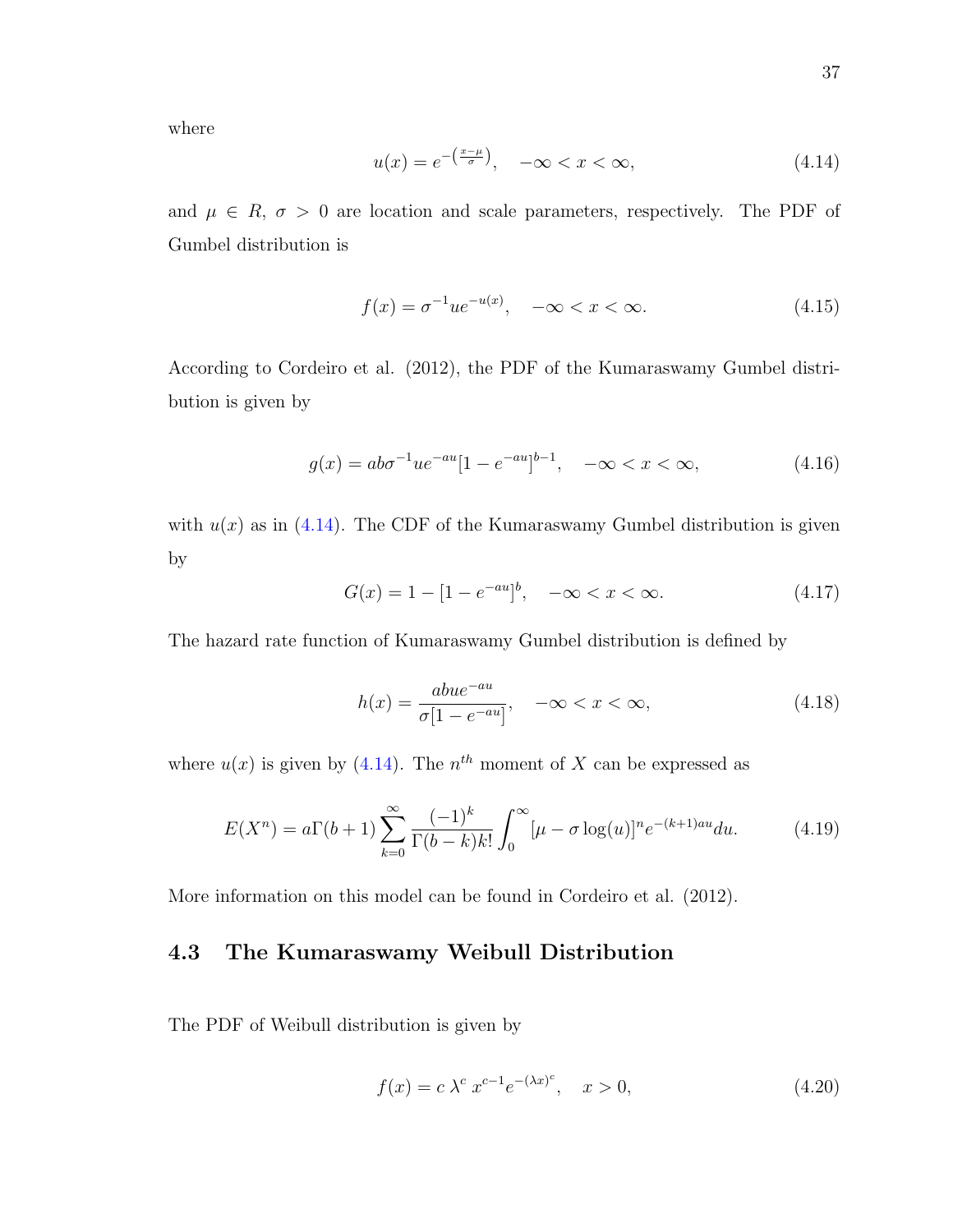where  $\lambda > 0$  is a scale parameter and  $c > 0$  is a shape parameter. The CDF is given by

$$
F(x) = 1 - e^{-(\lambda x)^c}, \quad x > 0.
$$
 (4.21)

The proposed PDF of the Kumaraswamy-Weibull distribution, given by Cordeiro et al. (2010) can be written as

$$
g(x) = ab \ c \lambda^c x^{c-1} e^{-(\lambda x)^c} [1 - e^{-(\lambda x)^c}]^{a-1} (1 - [1 - e^{-(\lambda x)^c}]^{a-1})^{b-1}, \quad x > 0. \tag{4.22}
$$

The CDF of this distribution is

$$
G(x) = 1 - (1 - [1 - e^{(-\lambda x)^c}]^a)^b.
$$
\n(4.23)

The associated hazard rate function is

$$
h(x) = \frac{abc\lambda^c x^{c-1} e^{(-\lambda x)^c} [1 - e^{(-\lambda x)^c}]^{a-1}}{1 - [1 - e^{(-\lambda x)^c}]^a}, \ x > 0.
$$
 (4.24)

More information on this model, denoted by  $X \sim KumW(\lambda, c, a, b)$ , can be found in Cordeiro et al. (2010).

# 4.4 The Kumaraswamy Laplace Distribution

A random variable X has Laplace distribution with location parameter  $\mu$  and scale parameter  $\sigma > 0$  when its PDF is given by

$$
f(x) = \frac{1}{2\sigma} e^{-|\frac{x-\mu}{\sigma}|}, \quad -\infty < x < \infty. \tag{4.25}
$$

The CDF of Laplace distribution is given by

$$
F(x) = \begin{cases} \frac{1}{2} e^{\frac{x-\mu}{\sigma}}, & x < \mu \\ 1 - \frac{1}{2} e^{-\frac{x-\mu}{\sigma}}, & x \ge \mu. \end{cases}
$$
(4.26)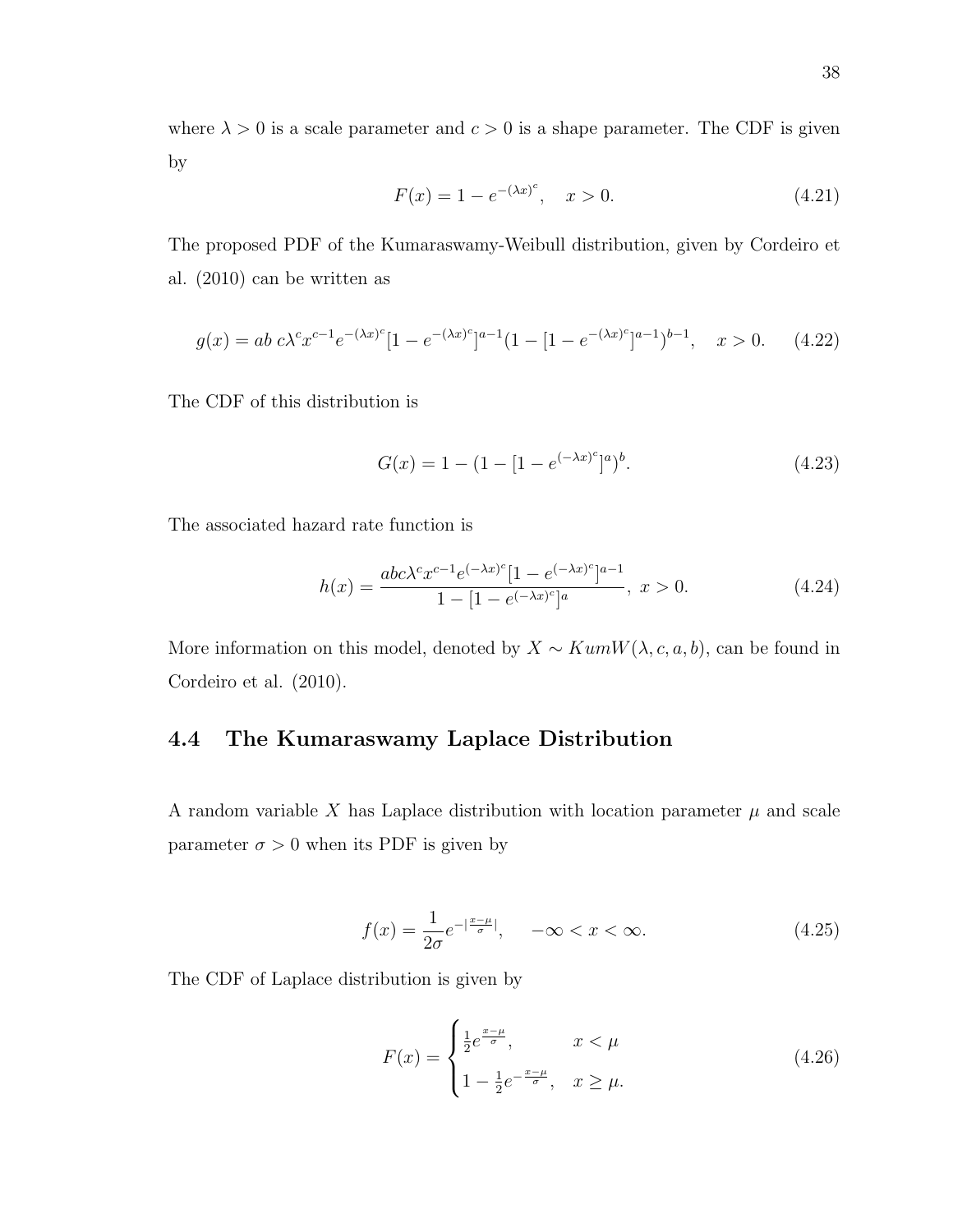$$
G(x) = \begin{cases} 1 - \left(1 - \left[\frac{1}{2}e^{\frac{x-\mu}{\sigma}}\right]^a\right)^b, & x < \mu \\ 1 - \left(1 - \left[1 - \frac{1}{2}e^{-\frac{x-\mu}{\sigma}}\right]^a\right)^b, & x \ge \mu. \end{cases}
$$
(4.27)

The corresponding PDF can be expressed as

$$
g(x) = \begin{cases} \frac{2^{-a}ab[e^{\frac{x-\mu}{\sigma}}]^{a}[1-2^{-a}(e^{\frac{x-\mu}{\sigma}})^{a}]^{b-1}}{\sigma}, & x < \mu \\ \frac{abe^{\frac{x-u}{\sigma}}(1-\frac{1}{2}e^{\frac{x-\mu}{\sigma}})^{a-1}[1-(1-\left[\frac{1}{2}e^{-\frac{x-\mu}{\sigma}}\right]^{a})^{b-1}]}{2\sigma}, & x \ge \mu. \end{cases}
$$
(4.28)

As shown in Nassar (2016), moments of the Kumaraswamy Laplace distribution are given by

$$
E(X^r) = m \int_{-\infty}^0 x^r e^{a(l+1)x} dx + k \int_0^\infty x^r e^{-a(l+1)x} dx,
$$
\n(4.29)

where

$$
m = \frac{ab}{2^a} \sum_{l=0}^{\infty} 2^{-al} (-1)^l {b-1 \choose l},
$$

and

$$
k = \frac{ab}{2} \sum_{j=0}^{\infty} \sum_{i=0}^{\infty} (-1)^{i+j} {b-1 \choose j} {a(j+1)-1 \choose i} 2^{-i}.
$$

More information on this model can be found in Aryal and Zhang (2016) and Nassar (2016).

# 4.5 The Kumaraswamy Lindley Distribution

A random variable  $X$  has Lindley distribution if it has the PDF as follows :

$$
f(x) = \frac{\theta^2}{\theta + 1} (1 + x)e^{-\theta x}, \quad x > 0,
$$
\n(4.30)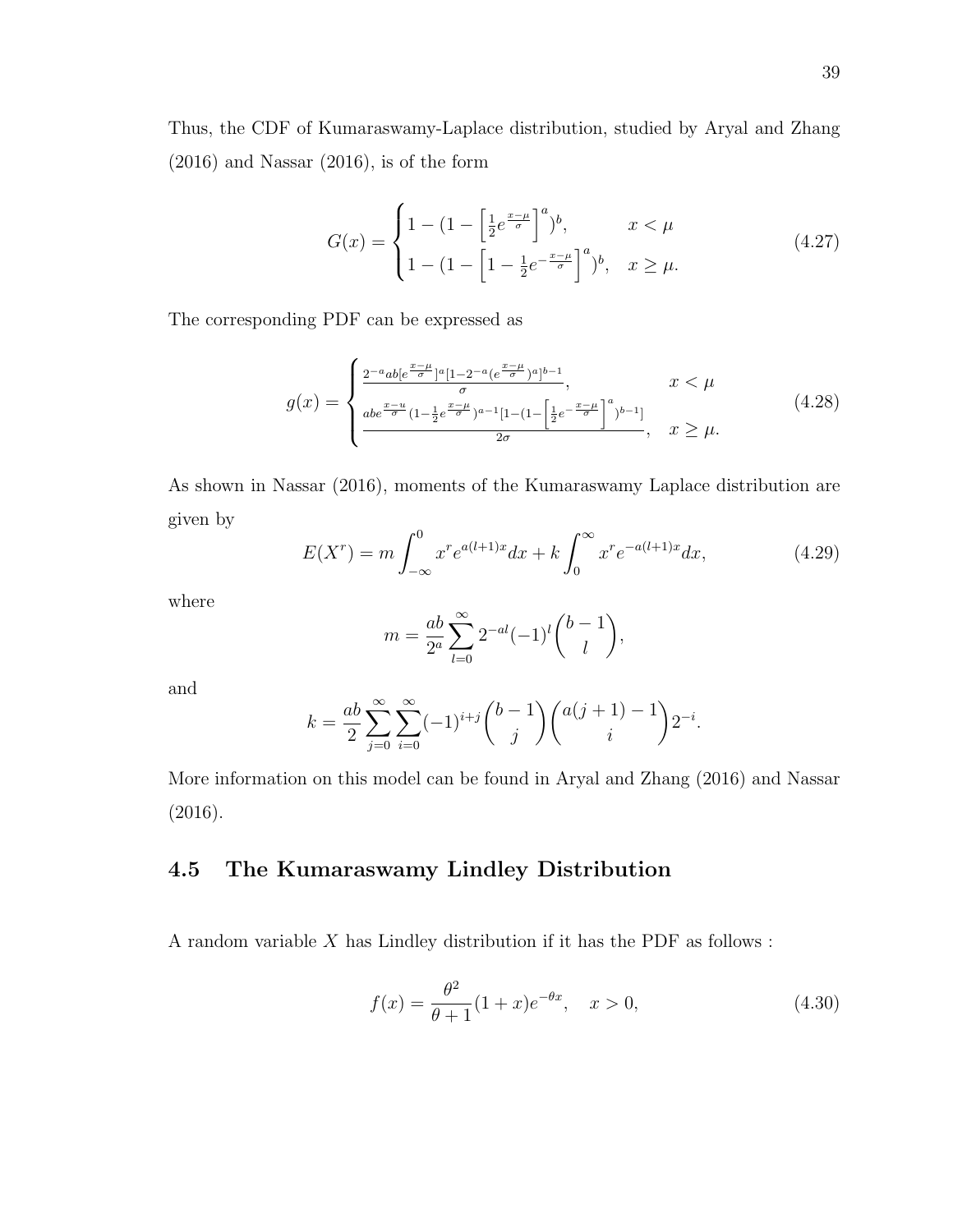where  $\theta > 0$  is a single parameter. The CDF of Lindley distribution can be written as

$$
F(x) = 1 - \frac{\theta + 1 + \theta x}{\theta + 1} e^{-\theta x}, \quad x > 0.
$$
 (4.31)

The Kumaraswamy Lindley distribution was studied by Oluyede et al. (2015). The CDF of Kumaraswamy Lindley distribution becomes

$$
G(x) = 1 - [1 - (1 - \frac{\theta + 1 + \theta x}{\theta + 1} e^{-\theta x})^a]^b, \quad x > 0.
$$
 (4.32)

The corresponding PDF, defined for  $x > 0$ , can be written as

$$
g(x) = ab \frac{\theta^2}{\theta + 1} (1 + x) e^{-\theta x} \left[ 1 - \frac{\theta + 1 + \theta x}{\theta + 1} e^{-\theta x} \right]^{a-1} \left[ 1 - (1 - \frac{\theta + 1 + \theta x}{\theta + 1} e^{-\theta x})^a \right]^{b-1}.
$$
\n(4.33)

The hazard rate function of the Kumaraswamy-Lindley distribution can be described as

$$
h(x) = \frac{ab \frac{\theta^2}{\theta+1} (1+x) e^{-\theta x} \left[1 - \frac{\theta+1+\theta x}{\theta+1} e^{-\theta x}\right]^{\alpha-1}}{1 - (1 - \frac{\theta+1+\theta x}{\theta+1} e^{-\theta x})^{\alpha}}, \quad x > 0.
$$
 (4.34)

More information can be found in the above literature.

#### 4.6 The Kumaraswamy Burr Type-III Distribution

If X is a random variable with Burr-III distribution, then its CDF is given by

$$
F(x) = (1 + x^{-c})^{-k}, \quad x > 0,
$$
\n(4.35)

where  $c > 0$  and  $k > 0$  are two shape parameters. The PDF of Burr-Type III distribution can be written as

$$
f(x) = c k x^{-(c+1)} (1 + x^{-c})^{-(k+1)}, \quad x > 0.
$$
 (4.36)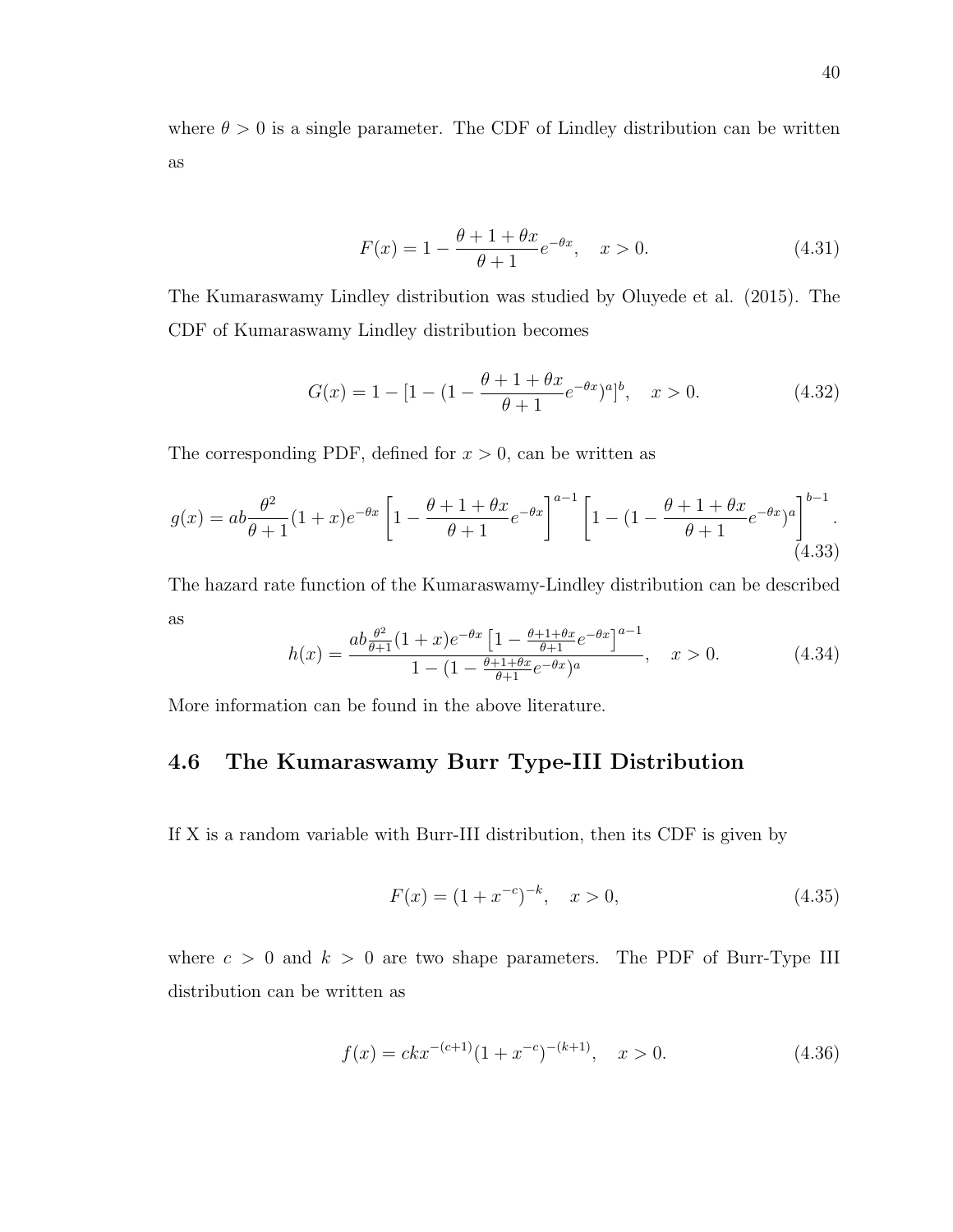The Kumaraswamy-Burr-Type III distribution was studied by Behairy et al. (2016). The PDF of this model is

$$
g(x) = ab \ c \ kx^{-(c+1)}(1+x^{-c}) - (ak+1)(1-(1+x^{-c})^{-ak})^{b-1}, \quad x > 0,
$$
 (4.37)

while the CDF can be written as

$$
G(x) = 1 - (1 - (1 + x^{-c})^{-ak})^b, \quad x > 0.
$$
\n(4.38)

The hazard rate function of the Kumaraswamy Burr Type-III distribution is given by

$$
h(x) = \frac{ab \ c \ kx^{-(c+1)}(1+x^{-c}) - (ak+1)}{1 - (1+x^{-c})^{-ak}}, \quad x > 0. \tag{4.39}
$$

More information can be found in the above literature.

## 4.7 The Kumaraswamy-Log Logistic Distribution

The CDF of log-logistic distribution is

$$
F(x) = 1 - \left[1 + \left(\frac{x}{\alpha}\right)^{\gamma}\right]^{-1}, \quad x > 0,
$$
\n(4.40)

where  $\alpha > 0$  is a scale parameter and  $\gamma > 0$  is a shape parameter. The PDF of this distribution can be written as

$$
f(x) = \frac{\gamma}{\alpha^{\gamma}} x^{\gamma - 1} \left[ 1 + \left(\frac{x}{\alpha}\right)^{\gamma} \right]^{-2}, \quad x > 0.
$$
 (4.41)

The four parameter Kumaraswamy-log-logistic distribution was studied by de Santana et al. (2012). The PDF of this distribution is given by

$$
g(x) = \frac{ab\gamma}{\alpha^{a\gamma}} x^{a\gamma - 1} \left[ 1 + \left(\frac{x}{\alpha}\right)^{\gamma} \right]^{-(a+1)} \left( 1 - \left[ 1 - \frac{1}{1 + \left(\frac{x}{\alpha}\right)^{\gamma}} \right]^{a} \right)^{b-1}, \quad x > 0, \quad (4.42)
$$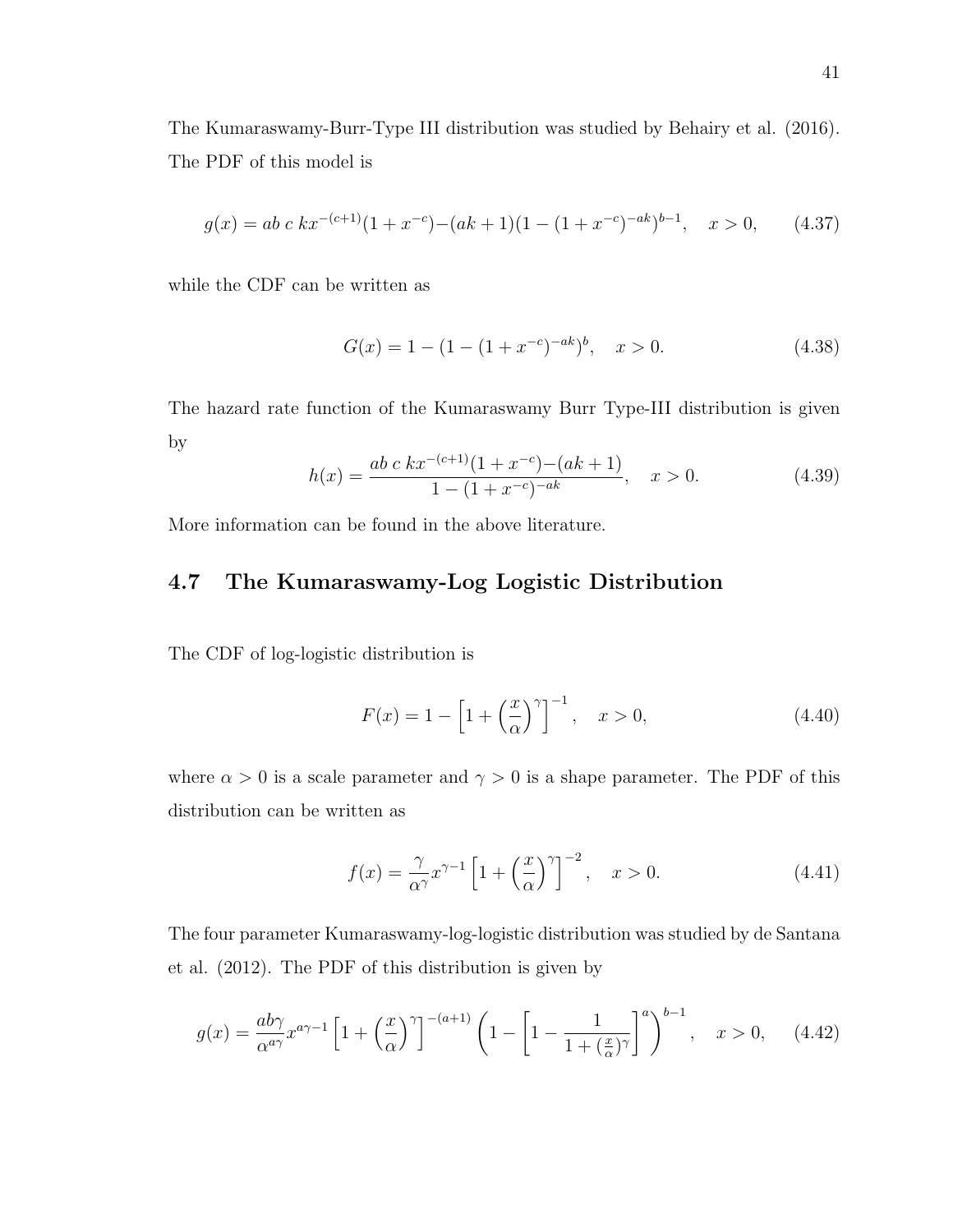with the hazard rate of the form

$$
h(x) = \frac{\frac{ab\gamma}{\alpha^{a\gamma}}x^{a\gamma - 1}\left[1 + \left(\frac{x}{\alpha}\right)^{\gamma}\right]^{-(a+1)}}{\left(1 - \left[1 - \frac{1}{1 + \left(\frac{x}{\alpha}\right)^{\gamma}}\right]^a\right)}.
$$
\n(4.43)

For more information on this model, see de Santana et al. (2012).

#### 4.8 The Kumaraswamy Gompertz Distribution

If X has Gompertz distribution with parameters  $\theta > 0$  and  $\gamma > 0$ , denoted by  $X \sim KG(\theta, \gamma)$ , than its the CDF is given by

$$
F(x) = 1 - e^{-\frac{\theta}{\gamma}(e^{\gamma x} - 1)}, \quad x > 0,
$$
\n(4.44)

while its PDF can be written as

$$
f(x) = \theta e^{\gamma x - \frac{\theta}{\gamma}(e^{\gamma x} - 1)}, \quad x > 0.
$$
\n(4.45)

The four-parameter Kumaraswamy Gompertz distribution was first studied by da Silva et al. (2015). The CDF of this distribution is of the form

$$
G(x) = 1 - \left[1 - (1 - e^{-\frac{\theta}{\gamma}(e^{\gamma x} - 1)})^a\right]^b, \quad x > 0.
$$
 (4.46)

Here we have shape parameters  $\theta$ , a, b and a positive scale parameter  $\gamma$ . The PDF of the Kumaraswamy Gompertz distribution is

$$
g(x) = ab\theta e^{\gamma x - \frac{\theta}{\gamma}(e^{\gamma x} - 1)} \left[ 1 - e^{-\frac{\theta}{\gamma}(e^{\gamma x} - 1)} \right]^{a-1} \left[ 1 - \left( 1 - e^{-\frac{\theta}{\gamma}(e^{\gamma x} - 1)} \right)^{a} \right]^{b-1}, \quad x > 0,
$$
\n(4.47)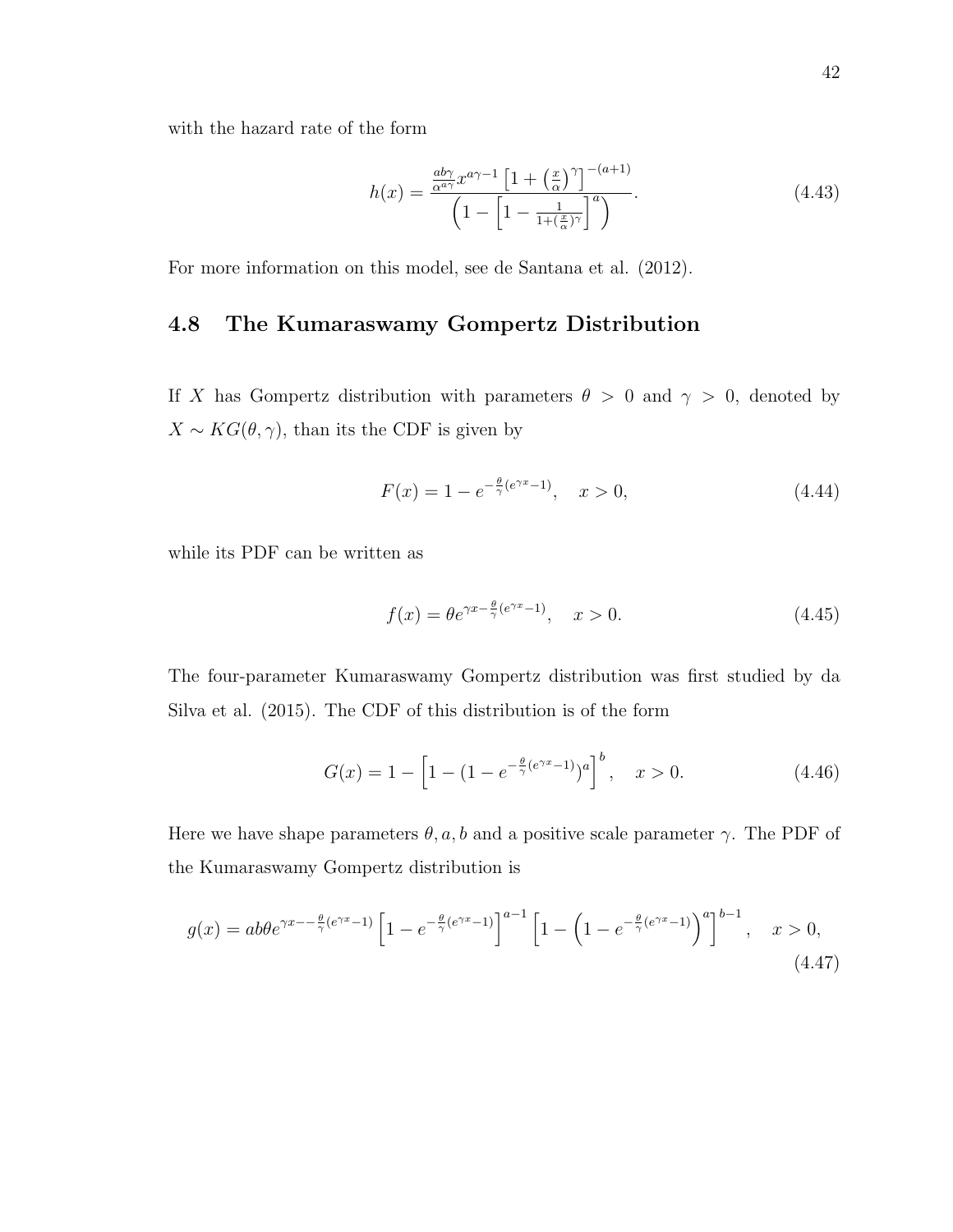while the corresponding hazard rate function becomes

$$
h(x) = \frac{ab\theta e^{\gamma x - \frac{\theta}{\gamma}(e^{\gamma x} - 1)} \left[1 - e^{-\frac{\theta}{\gamma}(e^{\gamma x} - 1)}\right]^{a-1}}{1 - \left(1 - e^{-\frac{\theta}{\gamma}(e^{\gamma x} - 1)}\right)^a}, \quad x > 0.
$$
 (4.48)

More information on this model can be found in da Silva et al. (2015).

# 4.9 The Kumaraswamy Birnbaum Saunders Distribution

A random variable X follows a Birnbaum Saunders distribution with parameters  $\alpha, \beta > 0$ , denoted  $BS(\alpha, \beta)$ , if its CDF is of the form

$$
F(x; \alpha, \beta) = \Phi\left(\frac{1}{\alpha} \left[ \left(\frac{x}{\beta}\right)^{\frac{1}{2}} - \left(\frac{\beta}{x}\right)^{\frac{1}{2}} \right] \right), \quad x > 0,
$$
\n(4.49)

where  $\Phi$  denotes the standard normal distribution function. The Kumaraswamy Birnbaum-Saunders distribution was studied by Saulo et al. (2012). The corresponding PDF is given by

$$
f(x; \alpha, \beta) = k(\alpha, \beta)x^{-3/2}(x+\beta)e^{-\tau(x/\beta)2\alpha^2}, \quad x > 0,
$$
\n(4.50)

where

$$
k(\alpha, \beta) = \frac{e^{\alpha^{-2}}}{2\alpha\sqrt{2\pi\beta}},
$$

and

$$
\tau(z) = z + z^{-1}.
$$

The CDF of this distribution is given by

$$
G(x; \alpha, \beta, a, b) = 1 - \left\{ 1 - \Phi\left(\frac{1}{\alpha} \left[ \left(\frac{x}{\beta}\right)^{\frac{1}{2}} - \left(\frac{\beta}{x}\right)^{\frac{1}{2}} \right] \right)^{a} \right\}^{b}, \quad x > 0, \quad (4.51)
$$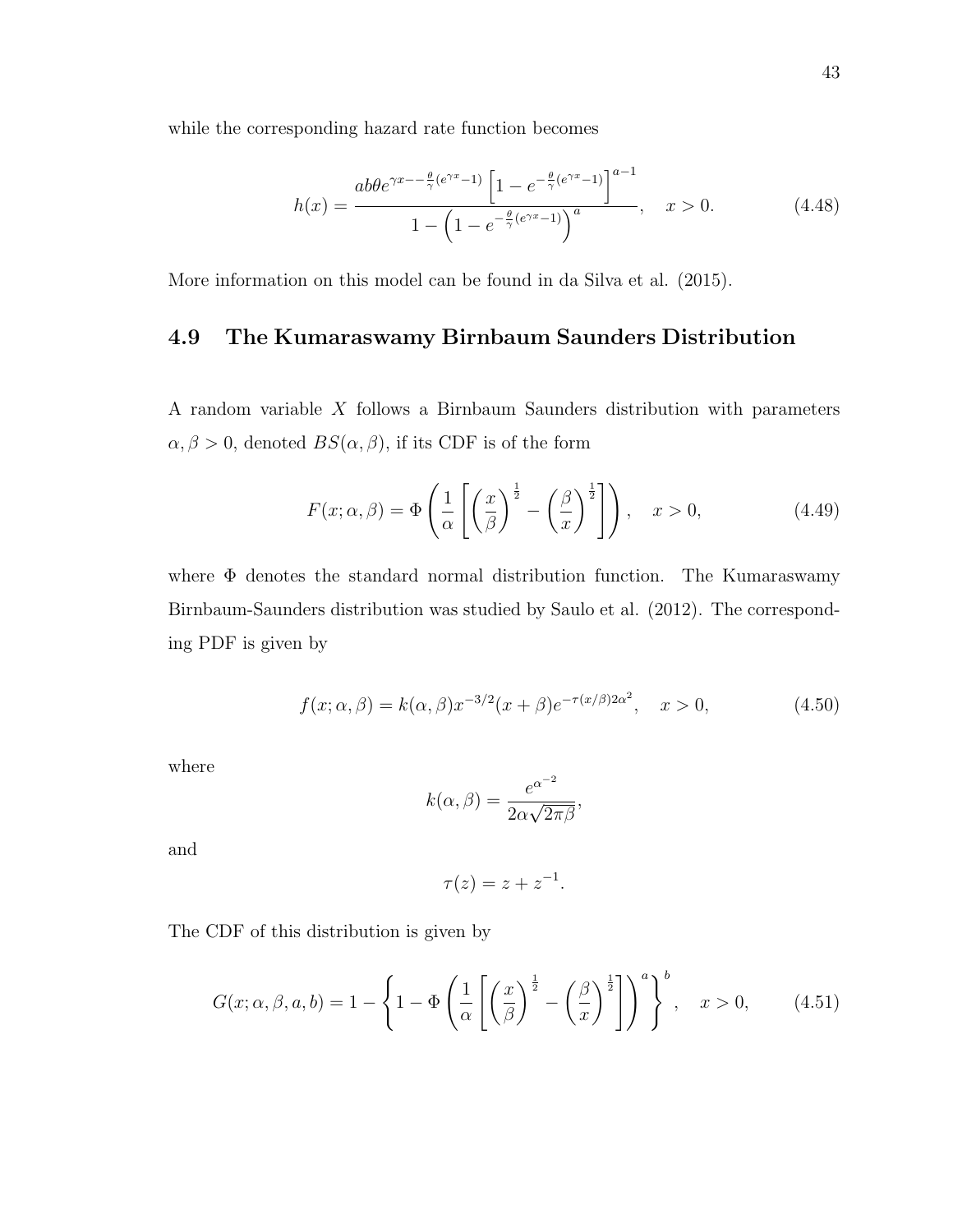where  $\beta$  is a scale parameter and the other positive parameters  $\alpha$ , a, b are shape parameters. The corresponding PDF of the Kumaraswamy Birnbaum Saunders distribution becomes

$$
g(x; \alpha, \beta, a, b) = abk(\alpha, \beta)x^{-3/2}(x+\beta)e^{-\tau(x/\beta)2\alpha^2}\phi(v)^{a-1}[1-\phi(v)^a]^{b-1}, \quad x > 0.
$$
\n(4.52)

The hazard rate function can be written as

$$
h(x; \alpha, \beta, a, b) = \frac{abk(\alpha, \beta)x^{-3/2}(x+\beta)e^{-\tau(x/\beta)2\alpha^2}\phi(v)^{a-1}}{1-\phi(v)^a}.
$$
 (4.53)

More information on this distribution can be found in Saulo et al. (2012).

#### 4.10 The Kumaraswamy-Kumaraswamy Distribution

The CDF of the Kumaraswamy distribution with two shape parameters  $\alpha > 0$  and  $\beta > 0$ , respectively, is

$$
F(x) = 1 - (1 - x^{\alpha})^{\beta}, \quad 0 < x < 1,\tag{4.54}
$$

and the corresponding PDF of this distribution is

$$
f(x) = \alpha \beta x^{\alpha - 1} (1 - x^{\alpha})^{\beta - 1}, \quad 0 < x < 1. \tag{4.55}
$$

Kumaraswamy-Kumaraswamy distribution was first studied by Sayed et al. (2014). The proposed CDF of the Kumaraswamy-Kumaraswamy distribution is

$$
G(x) = 1 - \left(1 - \left[1 - (1 - x^{\alpha})^{\beta}\right]^{a}\right)^{b}, \quad 0 < x < 1,\tag{4.56}
$$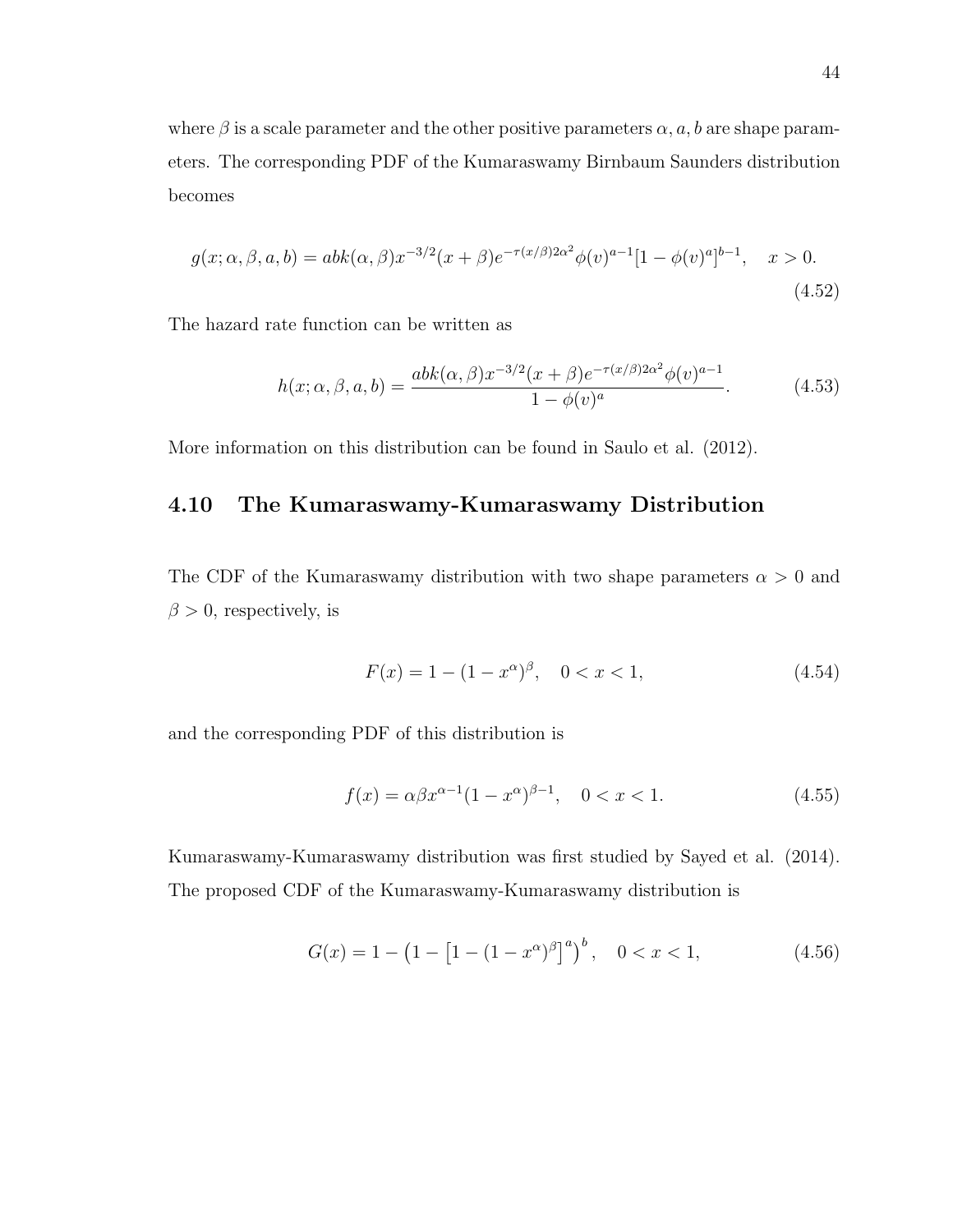while the PDF can be written as

$$
g(x) = ab\alpha\beta x^{\alpha - 1} (1 - x^{\alpha})^{\beta - 1} \left[ 1 - (1 - x^{\alpha})^{\beta} \right]^{a - 1} \left( 1 - \left[ 1 - (1 - x^{\alpha})^{\beta} \right]^{a} \right)^{b - 1}, \quad 0 < x < 1. \tag{4.57}
$$

The  $r^{th}$  moment can be written as

$$
EX^{r} = \sum_{i,j=0}^{\infty} w_{i,j} \int_{0}^{1} x^{r+\alpha-1} (1-x^{\alpha})^{\beta(1+j)-1} dx,
$$
\n(4.58)

where

$$
w_{i,j} = ab\alpha \beta \frac{(-1)^{i+j}}{j!} \frac{\Gamma(a(1+j))}{\Gamma(a(1+i)-j)}.
$$

More information on this model can be found in Sayed et al. (2014).

# 4.11 The Kumaraswamy Burr XII Distribution

The three-parameter Burr XII distribution is given by CDF

$$
F(x) = 1 - \left[1 + \left(\frac{x}{s}\right)^{c}\right]^{-k}, \quad x > 0,
$$
\n(4.59)

and the corresponding PDF is

$$
f(x) = cks^{-c}x^{c-1} \left[ 1 + \left(\frac{x}{s}\right)^c \right]^{-k-1}, \quad x > 0,
$$
\n(4.60)

where  $k > 0$  and  $c > 0$  are shape parameters and  $s > 0$  is a scale parameter. The Kumaraswamy Burr XII distribution was studied by Paranaiba et al. (2013). Its CDF is

$$
G(x) = 1 - \left[1 - \left(1 - \left[1 + \left(\frac{x}{s}\right)^c\right]^{-k}\right)^a\right]^b, \quad x > 0,
$$
\n(4.61)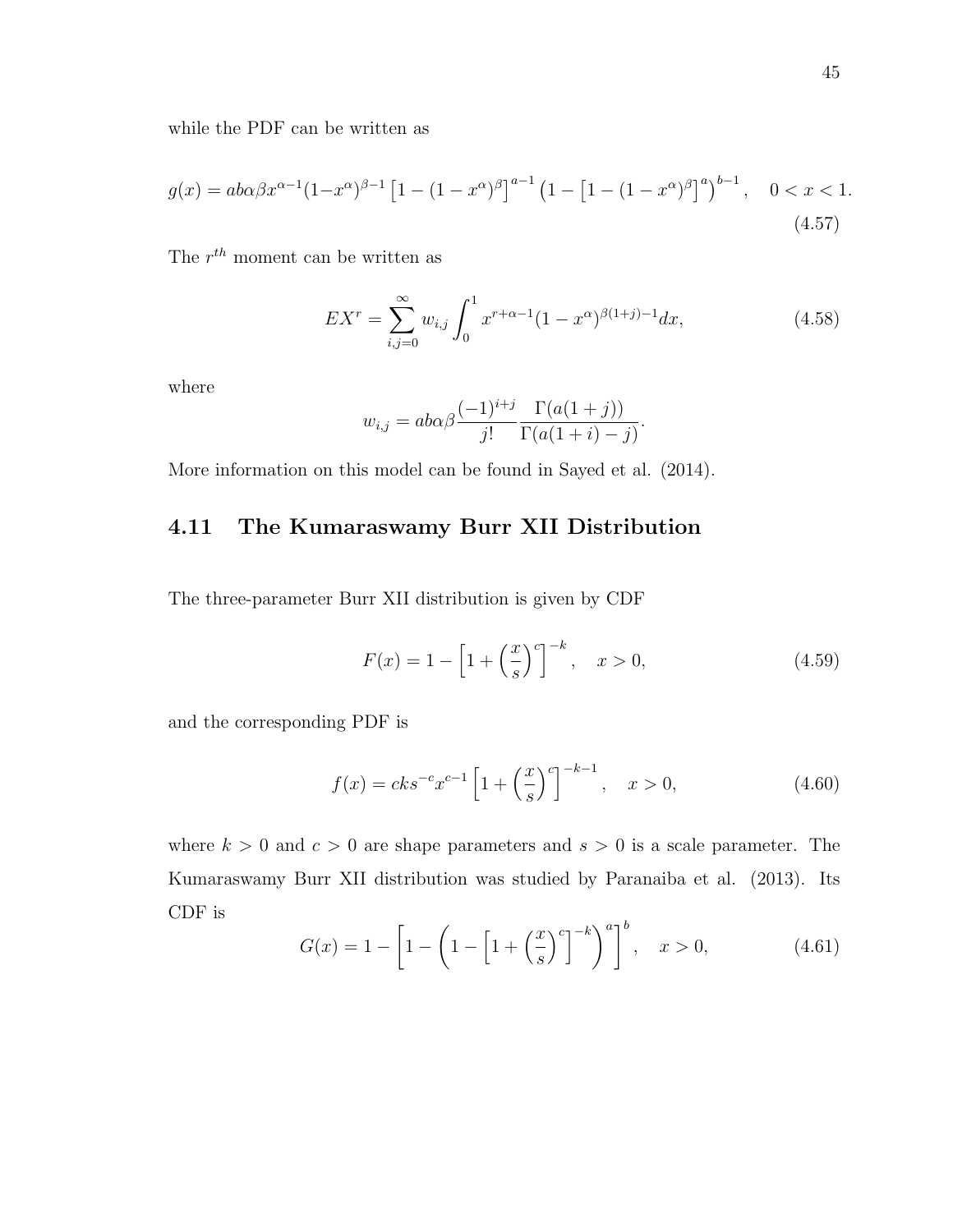where its corresponding PDF can be expressed as

$$
g(x) = \frac{abc k x^{c-1}}{s^c \left[1 + \left(\frac{x}{s}\right)^c\right]^{k+1}} \left[1 - \left[1 + \left(\frac{x}{s}\right)^c\right]^{-k}\right]^{a-1} \left[1 - \left(1 - \left[1 + \left(\frac{x}{s}\right)^c\right]^{-k}\right)^a\right]^{b-1}, \ x > 0. \tag{4.62}
$$

The hazard rate function for the Kumaraswamy Burr XII distribution is given by

$$
h(x) = \frac{abcks^{-c}x^{c-1}\left[1+\left(\frac{x}{s}\right)^c\right]^{-k-1}\left[1-\left[1+\left(\frac{x}{s}\right)^c\right]^{-k}\right]^{a-1}}{1-\left(1-\left[1+\left(\frac{x}{s}\right)^c\right]^{-k}\right)^a}, \quad x > 0. \tag{4.63}
$$

More information on this model can be found in Paranaiba et al. (2013).

#### 4.12 The Kumaraswamy Half Cauchy Distribution

If X follows a half-Cauchy distribution with parameter  $\delta$ , then its PDF of the form

$$
f(x) = \frac{2}{\pi \delta} \left( 1 + \left[ \frac{x}{\delta} \right]^2 \right)^{-1}, \quad x > 0,
$$
\n(4.64)

and the corresponding CDF can be written as

$$
F(x) = \frac{2}{\pi} \tan^{-1} \left( \frac{x}{\delta} \right), \quad x > 0.
$$
 (4.65)

The Kumaraswamy half-Cauchy distribution was studied by Ghosh (2014). The PDF of Kumaraswamy-half Cauchy distribution can be written as

$$
g(x) = \frac{ab2^a}{\delta \pi^a} (\tan^{-1} \left(\frac{x}{\delta}\right))^{a-1} \left(1 - \left(\frac{x}{\delta}\right)^a\right)^{b-1} \left(1 + \left(\frac{x}{\delta}\right)^2\right)^{-1}, \quad x > 0. \tag{4.66}
$$

The CDF of this distribution can be written as

$$
G(x) = 1 - \left(1 - \left[\frac{2}{\pi} \tan^{-1} \left(\frac{x}{\delta}\right)\right]^a\right)^b, \quad x > 0.
$$
 (4.67)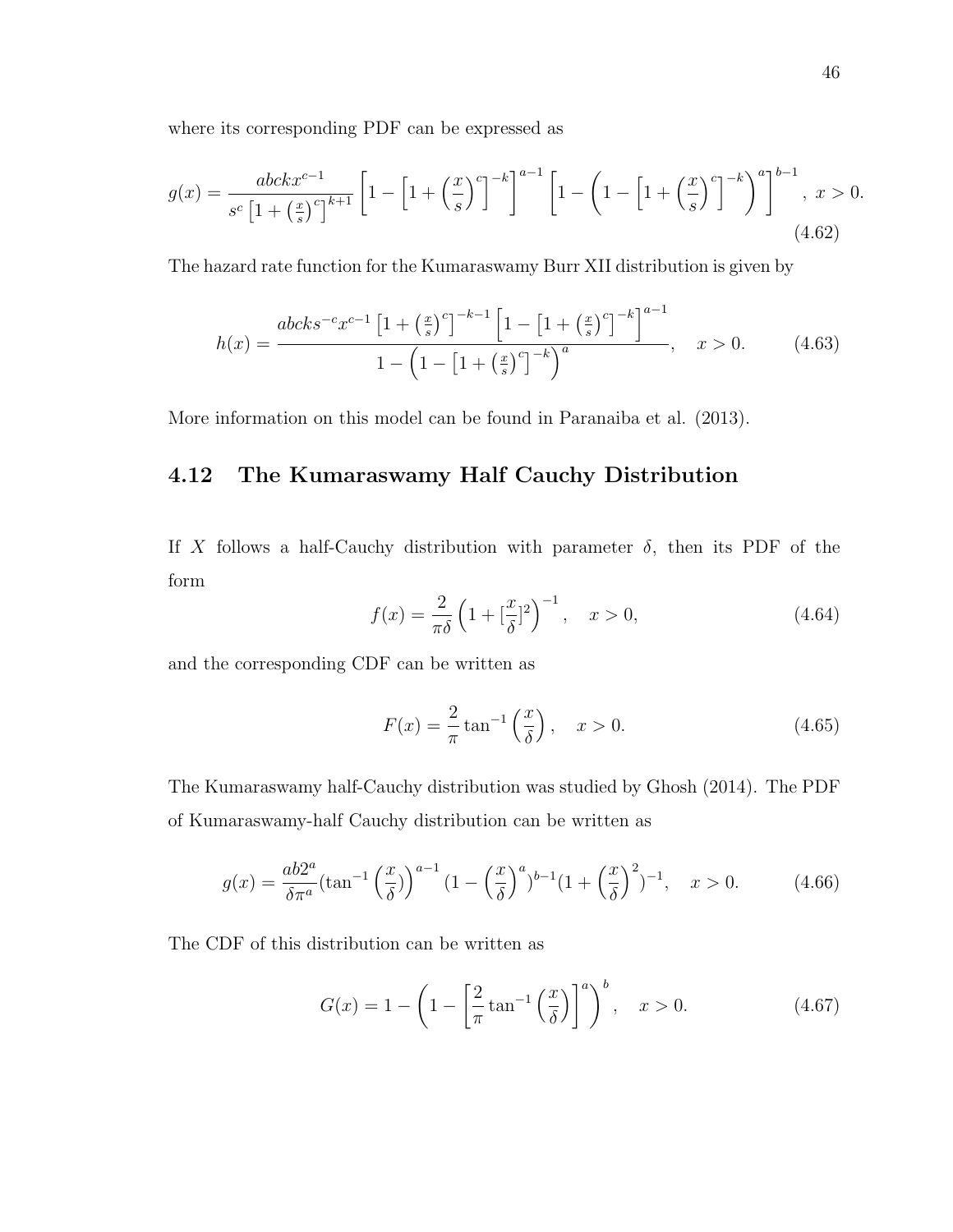The hazard rate function associated with Kumaraswamy half-Cauchy distribution becomes

$$
h(x) = \frac{\frac{ab2^a}{\delta \pi^a} (\tan^{-1}(\frac{x}{\delta}))^{a-1} (1 + (\frac{x}{\delta})^2)^{-1}}{\left(1 - \left[\frac{2}{\pi} \tan^{-1}\right]^a\right)^b}, \quad x > 0.
$$
 (4.68)

More information on this model can be found in Ghosh (2014).

This concludes our account of Kumaraswamy-generated family of distributions. These, and other related papers on this topic, are summarized in Table [\(4.1\)](#page-57-0).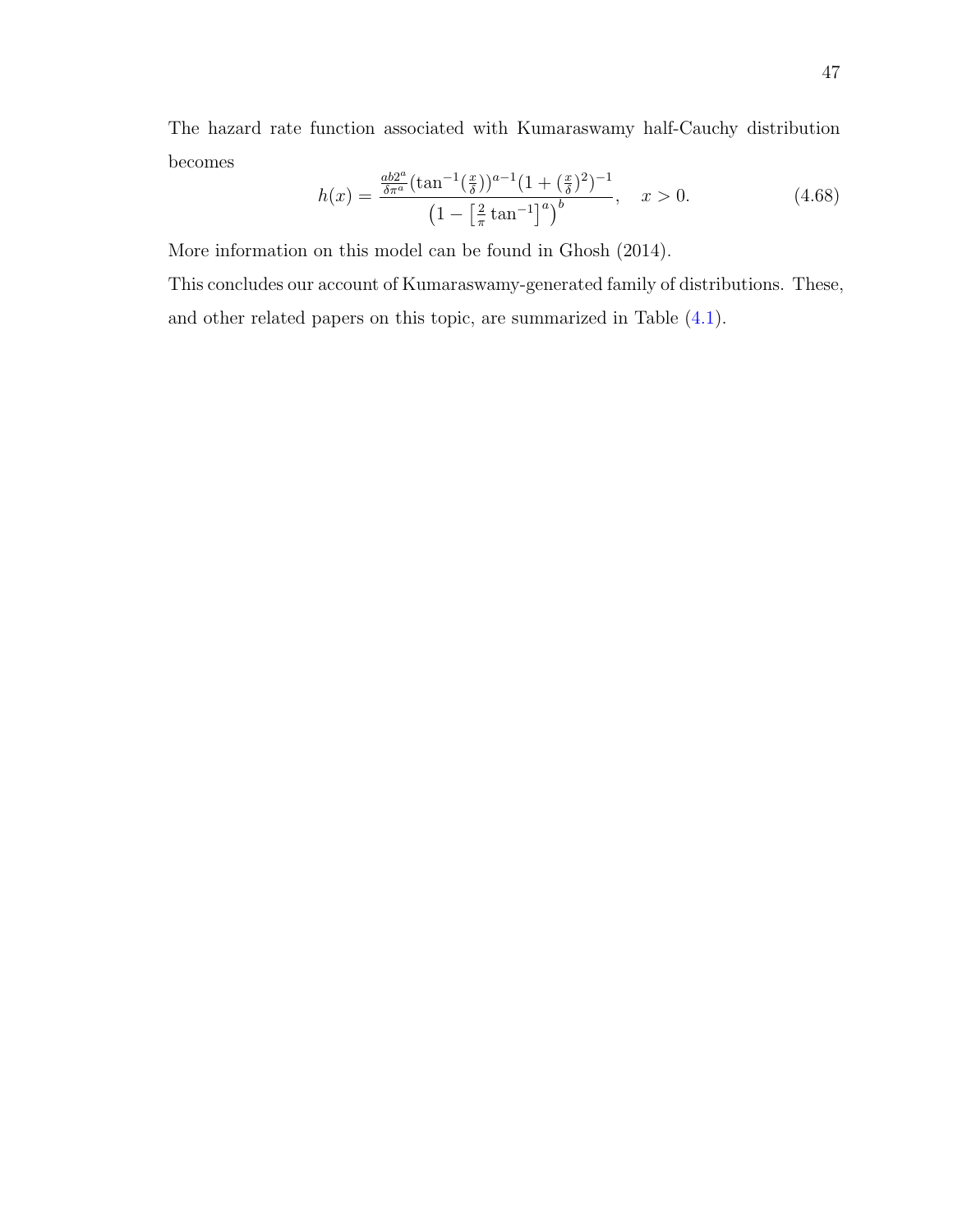| Number           | Name of the distribution                    | $\text{Author}(s)$ name       |
|------------------|---------------------------------------------|-------------------------------|
| $\overline{1}$   | Kumaraswamy Weibull                         | Cordeiro et al. $(2010)$      |
| $\sqrt{2}$       | Kumaraswamy generalized gamma               | de Pascoa et al. $(2011)$     |
| 3                | Kumaraswamy skew-normal                     | Kazemi et al. $(2011)$        |
|                  |                                             | Mameli $(2012)$               |
|                  |                                             | Mameli and Music (2013)       |
| 4                | Kumaraswamy Gumbel minimum                  | El-Sherpieny and Ahmed (2011) |
| $\overline{5}$   | Kumaraswamy log-logistic                    | de Santana et al. $(2012)$    |
|                  |                                             | Muthulakshmi and Selvi (2013) |
| 6                | Kumaraswamy Gumbel                          | Cordeiro et al. $(2012)$      |
| 7                | Kumaraswamy Birnbaum-Sanders                | Saulo et al. $(2012)$         |
| 8                | Kumaraswamy generalized half-normal         | Cordeiro et al. $(2012)$      |
| $\boldsymbol{9}$ | Kumaraswamy inverse Weibull                 | Shahbaz et al. $(2012)$       |
| 10               | Kumaraswamy normal                          | Correa et al. $(2012)$        |
| 11               | Kumaraswamy generalized inverse Weibull     | Yang $(2012)$                 |
| 12               | Kumaraswamy Pareto                          | Bourguignion et al. (2013)    |
| 13               | Kumaraswamy generalized Pareto              | Nadarajah and Eljabri (2013)  |
| 14               | Kumaraswamy Burr XII                        | Paranaíba et al. (2013)       |
| 15               | Kumaraswamy generalized extreme value       | Eljabri $(2013)$              |
| 16               | Kumaraswamy linear exponential              | Elbatal $(2013)$              |
| 17               | Kumaraswamy generalized linear failure rate | Elbatal $(2013)$              |
| 18               | Kumaraswamy exponentiated Pareto            | Elbatal $(2013)$              |
| 19               | Kumaraswamy Lomax                           | Shams $(2013)$                |
| $20\,$           | Kumaraswamy modifid Weibull                 | Cordeiro et al. $(2014)$      |
| 21               | Kumaraswamy generalized Rayleigh            | Gomes et al. $(2014)$         |
| 22               | Kumaraswamy-geometric                       | Akinsete et al. (2014)        |
| 23               | Kumaraswamy-Burr Type III                   | Behairy et al. (2016)         |
| 24               | Kumaraswamy-Lindley                         | Merovci and Sharma (2014)     |
| $25\,$           | Kumaraswamy GP                              | Nadarajah and Eljabri (2013)  |
| 26               | Kumaraswamy Gompertz                        | da Silva et al. $(2015)$      |
| $27\,$           | Kumaraswamy flexible Weibull                | El-Damcese et al. $(2016)$    |
| $28\,$           | Kumaraswamy quasi Lindley                   | Elbatal and Elgarhy (2013)    |
| 29               | Kumaraswamy-generalized exponentiated ex-   | Mohammed (2014)               |
|                  | ponential                                   |                               |
| 30               | Kumaraswamy exponentiated gamma             | Diab and Muhammed (2015)      |
| 31               | Kumaraswamy Gompertz Makeham                | Chukwu and Ogunde (2016)      |
| 32               | Kumaraswamy-half-Cauchy                     | Hamedani and Ghosh (2015)     |
| $33\,$           | Kumaraswamy Lindley Poisson                 | Pararai et al. (2015)         |
| 34               | Kumaraswamy Kumaraswamy                     | El-Sayed et al. $(2014)$      |
| 35               | Kumaraswamy generalized power Weibull       | Selim and Badr $(2016)$       |
| 36               | Kumaraswamy exponentiated Rayleigh          | Rashwan (2016)                |
| 37               | Kumaraswamy Laplace                         | Nassar $(2016)$               |
|                  |                                             | Aryal and Zhang (2016)        |
|                  |                                             |                               |

<span id="page-57-0"></span>Table 4.1: Summary of the literatures related to Kumaraswamy generated family of distributions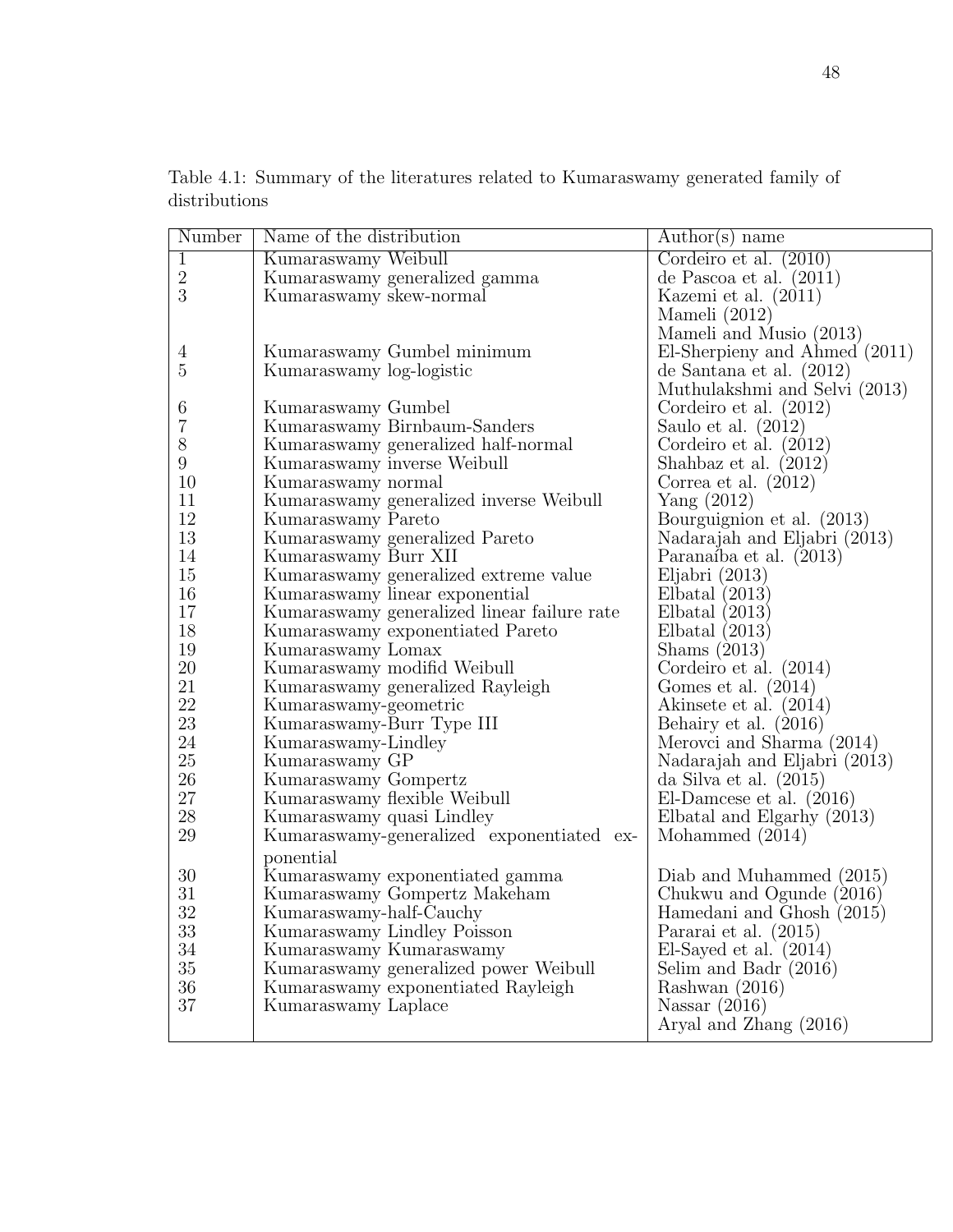# CHAPTER 5

# A New Generalized Asymmetric Laplace Distribution

We would now introduce a new class of generalized distributions obtained via  $(1.6)$ with  $T$  having a mixture of two beta distributions, with the CDF of  $T$  of the form

$$
H(x) = p H1(x) + (1 - p) H2(x) , \t\t(5.1)
$$

where  $H_1$  and  $H_2$  correspond to two special cases of beta distribution, where one of the parameters is equal to 1. We start with reviewing special cases of beta distribution. First, recall that the PDF of Beta distribution is of the form

$$
h(t) = \frac{\Gamma(\alpha + \beta)}{\Gamma(\alpha)\Gamma(\beta)} t^{\alpha - 1} (1 - t)^{\beta - 1}, t \in (0, 1), \alpha, \beta > 0.
$$
 (5.2)

Particular special cases of this distribution are as follows : **Case I :**  $\alpha = \beta = 1$ . Here, the PDF simplifies to

$$
h(t) = \frac{\Gamma(2)}{\Gamma(1)} t^{0} (1 - t)^{0} = 1, \quad t \in (0, 1),
$$
\n(5.3)

and we obtain standard uniform distribution.

**Case II :**  $\beta = 1$ . In this case, the beta PDF if of the form

$$
h(t) = \frac{\Gamma(\alpha + 1)}{\Gamma(\alpha)} t^{\alpha - 1} = \alpha t^{\alpha - 1}, \quad t \in (0, 1),
$$
\n
$$
(5.4)
$$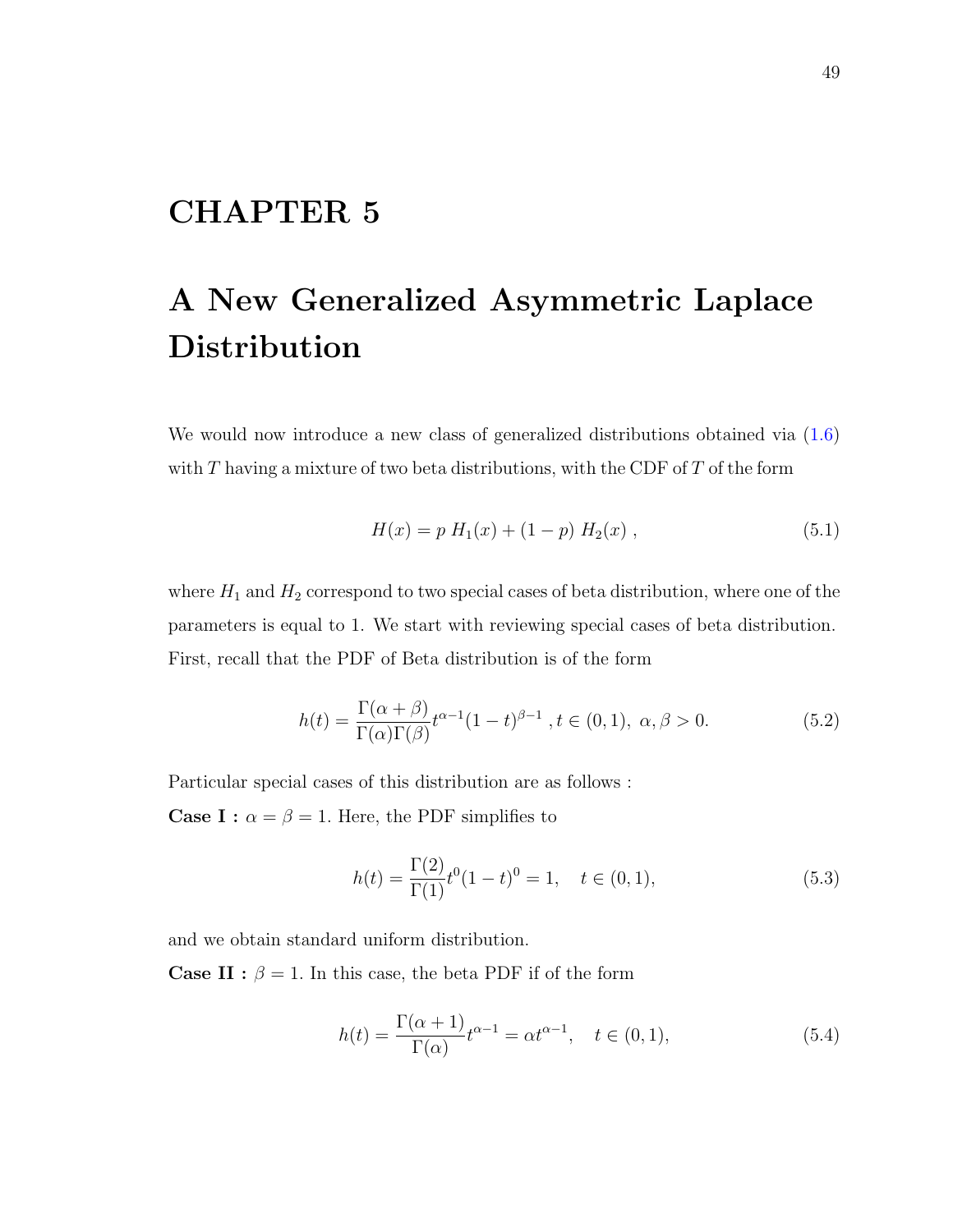with the corresponding CDF being

$$
H(t) = \int_0^t h(x)dx = \int_0^t \alpha x^{\alpha - 1} dx = t^{\alpha}, \quad t \in (0, 1).
$$
 (5.5)

This particular beta distributions has an explicit form of the CDF, in contrast with general beta distribution. Because of the special form of the CDF, it is known as Power Function distribution.

**Remark:** If we generalize F via  $(1.6)$  with this particular variable T, the CDF of the generalized distribution will be of the form

$$
G(y) = \int_0^{F(y)} h(t)dt = [F(y)]^{\alpha}.
$$
 (5.6)

**Case III :**  $\alpha = 1$ . Similarly to the above case, here we have

$$
h(t) = \frac{\Gamma(\beta + 1)}{\Gamma(\beta)} (1 - t)^{\beta - 1} = \beta (1 - t)^{\beta - 1}, \quad t \in (0, 1).
$$
 (5.7)

In turn, the CDF admits an explicit form as well,

$$
H(t) = \int_0^t h(x)dx = \int_0^t \beta(1-x)^{\beta-1}dx = 1 - (1-t)^{\beta}, \quad t \in (0,1).
$$
 (5.8)

**Remark:** If we generalize F via  $(1.6)$  with this particular variable T, the CDF of the generalization will be of the form :

$$
G(y) = \int_0^{F(y)} h(t)dt = H(F(t)) = 1 - [1 - F(y)]^{\beta}.
$$
 (5.9)

We now revisit the important property of this construction related to mixing, pre-sented in Proposition [\(2.5\)](#page-17-0). Let  $T_1, T_2$  be two random variables with support on  $(0, 1)$ , with the PDFs  $h_1(t)$ ,  $h_2(t)$  respectively. The corresponding CDFs are  $H_1(t)$ ,  $H_2(t)$ , respectively. If these distributions are mixed with weights  $p$ ,  $1 - p$ , where  $p \in [0, 1]$ ,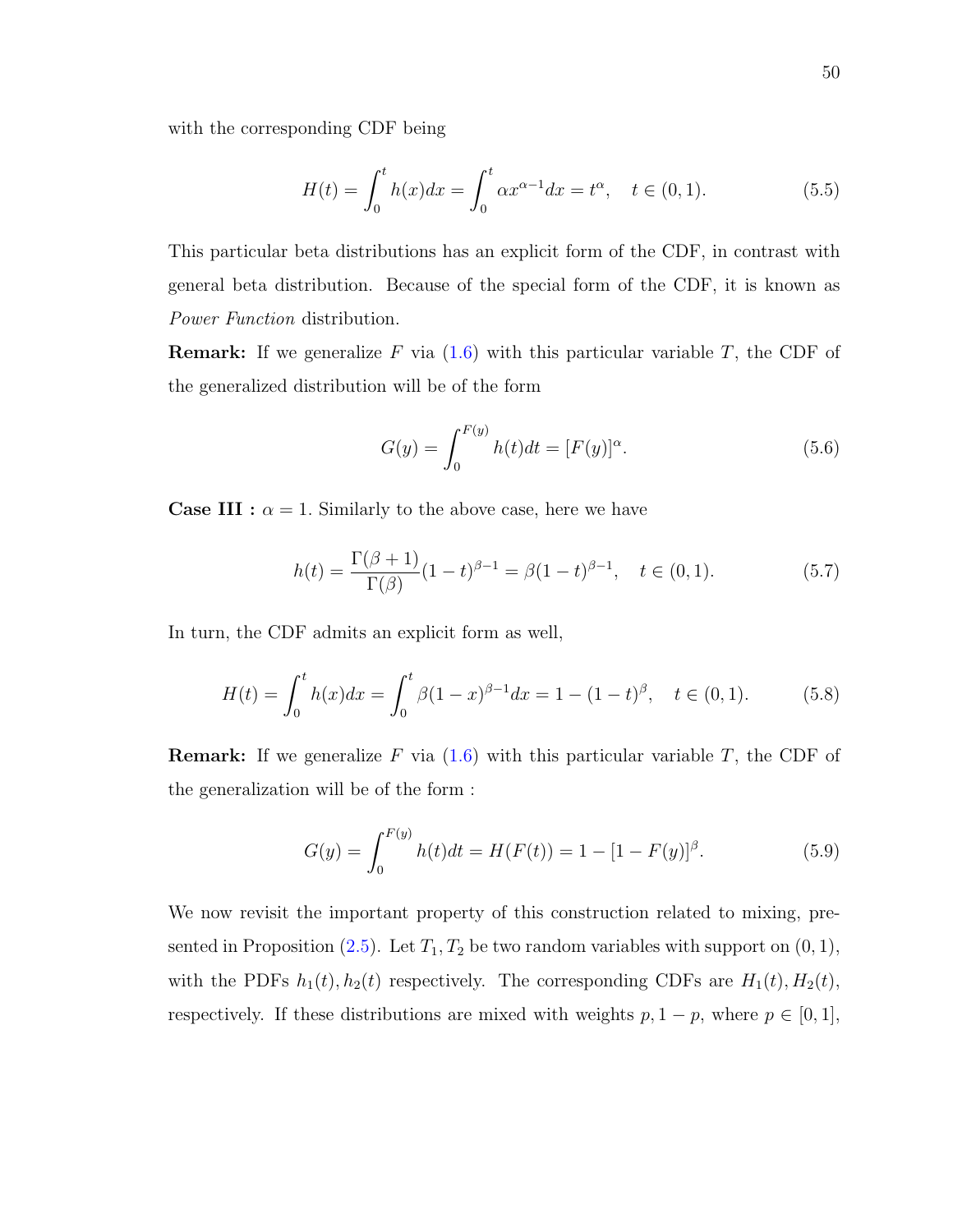the PDF of the mixture will be of the form :

<span id="page-60-0"></span>
$$
h(t) = ph_1(t) + (1 - p)h_2(t), \ t \in (0, 1). \tag{5.10}
$$

<span id="page-60-1"></span>In turn, the corresponding CDF will be

$$
H(t) = \int_0^t [ph_1(x) + (1-p)h_2(x)]dx
$$
  
=  $p \int_0^t h_1(x)dx + (1-p) \int_0^t h_2(x)dx$  (5.11)  
=  $pH_1(t) + (1-p)H_2(t), t \in (0,1).$ 

If we now generalized F via  $(1.6)$  with the above H, then, according to Proposition [\(2.5\)](#page-17-0), the generalized distribution will have the CDF of the form

$$
G(y) = p G1(y) + (1 - p) G2(y),
$$
\n(5.12)

where

$$
G_1(y) = H_1(F(y)),
$$

and

$$
G_2(y) = H_2(F(y)).
$$

We shall now utilize this constructions using  $T_1$  and  $T_2$  having special beta distributions discussed in the above special cases. Namely, we associate  $T_1$  with the  $T$  in special case II, so that

$$
H_1(t) = t^{\alpha}, \qquad h_1(t) = \alpha t^{\alpha - 1},
$$
 (5.13)

while  $T_2$  is associated with the  $T$  discussed in special case III, leading to

$$
H_2(t) = 1 - (1 - t)^{\beta}, \qquad h_2(t) = \beta (1 - t)^{\beta - 1}.
$$
 (5.14)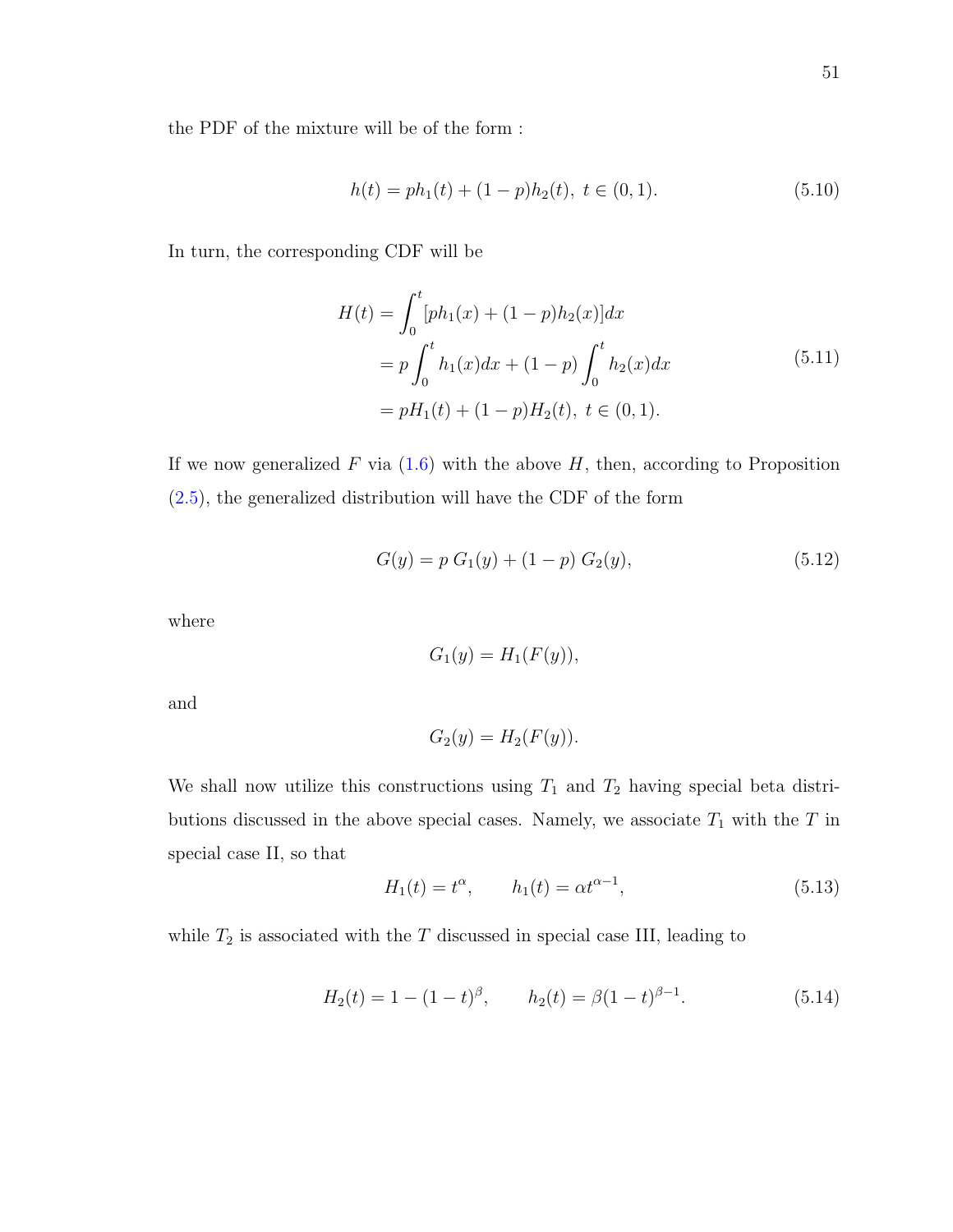Consequently, the PDF of  $T$  in  $(5.10)$ 

<span id="page-61-1"></span>
$$
h(t) = p \alpha t^{\alpha - 1} + (1 - p) \beta (1 - t)^{\beta - 1}, \ t \in (0, 1), \tag{5.15}
$$

with the corresponding CDF in  $(5.11)$  being of the form

<span id="page-61-2"></span>
$$
H(t) = p t^{\alpha} + (1 - p) [1 - (1 - t)^{\beta}], \ t \in (0, 1).
$$
 (5.16)

Consequently, the generalized CDF  $G$ , obtained from  $F$  and the above  $H$  via [\(1.6\)](#page-11-0), will be of the form

<span id="page-61-0"></span>
$$
G(x) = p[F(x)]^{\alpha} + (1 - p)[1 - (1 - F(x))^{\beta}].
$$
\n(5.17)

Note that in contrast with generalized beta distribution, here the CDF will have an explicit form. The PDF corresponding to [\(5.17\)](#page-61-0) will be

<span id="page-61-3"></span>
$$
g(x) = \left[ p\alpha (F(x))^{\alpha - 1} + (1 - p)\beta (1 - F(x))^{\beta - 1} \right] f(x) , \qquad (5.18)
$$

where  $f(\cdot)$  is the PDF corresponding to the base CDF F. In the sequel, we shall use the notation  $BM(\alpha, \beta)$  to denote the distribution with the PDF and CDF as in  $(5.15)$  and  $(5.16)$ , respectively. The term BM connects with the fact that this is a mixture of beta distributions (so BM stands for beta mixture). Similarly, a generalized distribution with the PDF  $(5.18)$  based on F shall be denoted as  $BM -$ F.

#### 5.1 A New Asymmetric Laplace Distribution

We now follow up on the ideas set up above to obtain a new generalization of the Laplace distribution. Recall that, Laplace distribution has the PDF and CDF speci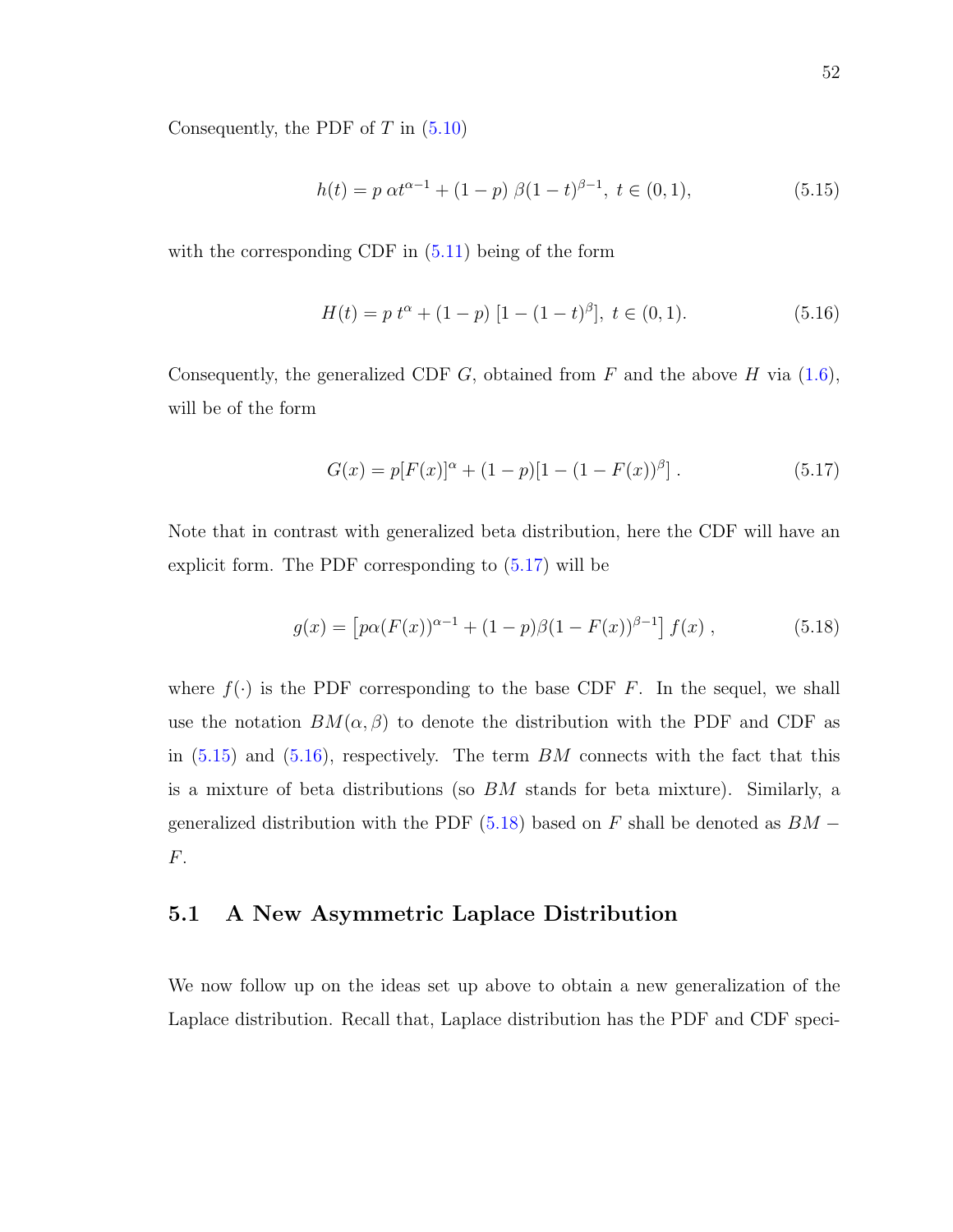fied as

<span id="page-62-1"></span>
$$
f(x) = \frac{1}{2\sigma} e^{-\left|\frac{x-\mu}{\sigma}\right|}, \quad -\infty < x < \infty,\tag{5.19}
$$

and

$$
F(x) = \begin{cases} \frac{1}{2} e^{\frac{x-\mu}{\sigma}}, & x < \mu \\ 1 - \frac{1}{2} e^{-\frac{x-\mu}{\sigma}}, & x \ge \mu, \end{cases}
$$
 (5.20)

respectively. Upon standardization,

$$
Z=\frac{x-\mu}{\sigma},
$$

the PDF and CDF of  $\boldsymbol{Z}$  reduce to

$$
f(z) = \frac{1}{2}e^{-|z|}, \quad -\infty < z < \infty,\tag{5.21}
$$

and

$$
F(z) = \begin{cases} \frac{1}{2}e^{z}, & z < 0\\ 1 - \frac{1}{2}e^{-z}, & z \ge 0, \end{cases}
$$
 (5.22)

respectively. We now apply  $(1.6)$  with H as in  $(5.16)$  and h as in  $(5.15)$  to obtain a generalized distribution, which has PDF of the following form :

<span id="page-62-0"></span>
$$
g(x) = \begin{cases} p\alpha(\frac{1}{2}e^x)^{\alpha} + (1-p)\beta[1-\frac{1}{2}e^x]^{\beta-1}\frac{1}{2}e^x, & x < 0\\ p\alpha(1-\frac{1}{2}e^{-x})^{\alpha-1}\frac{1}{2}e^{-x} + (1-p)\beta(\frac{1}{2}e^{-x})^{\beta}, & x \ge 0. \end{cases}
$$
(5.23)

We shall refer to this distribution as the  $BML$  model, which stands for beta mixture Laplace, and denote this distribution by  $BML(\alpha, \beta, p)$ . Figure [\(5.1\)](#page-63-0)-[\(5.3\)](#page-65-0) presented selected PDFs from this new stochastic model.

Remark. A more generalized scale-location model can be defined through

$$
g_{\mu,\sigma}(x) = \frac{1}{\sigma} g(\frac{x-\mu}{\sigma}), \quad x \in R,
$$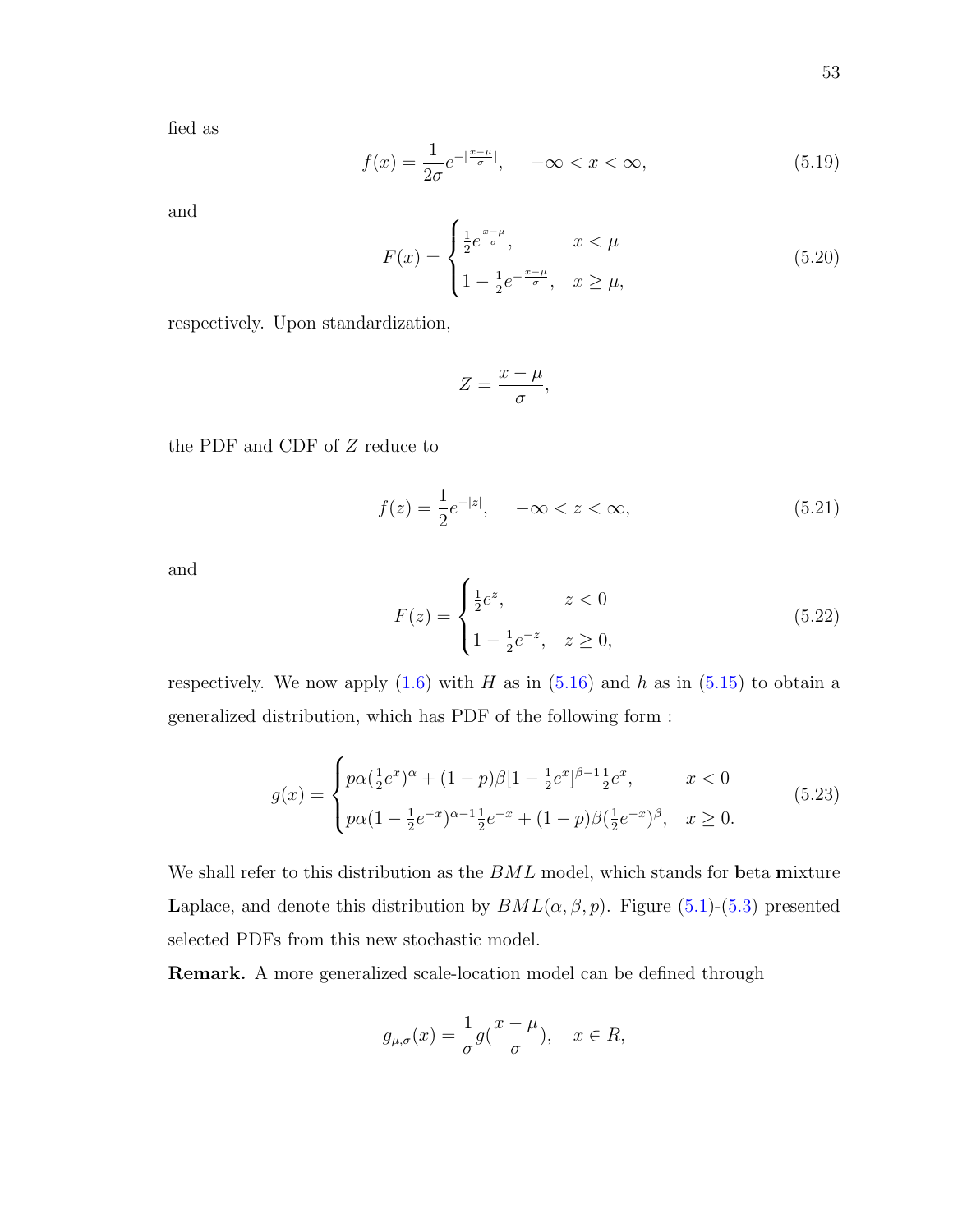with  $\mu \in R$ ,  $\sigma > 0$  and g is given by [\(5.23\)](#page-62-0). Although we focus on the standard model with  $\mu = 0$  and  $\sigma = 1$ , the properties of the general case can be easily obtained from those for the standard case.

<span id="page-63-0"></span>

Figure 5.1: Selected PDFs of *BML* distributions with  $\alpha = 2, \beta = 3$ , and selected values of p.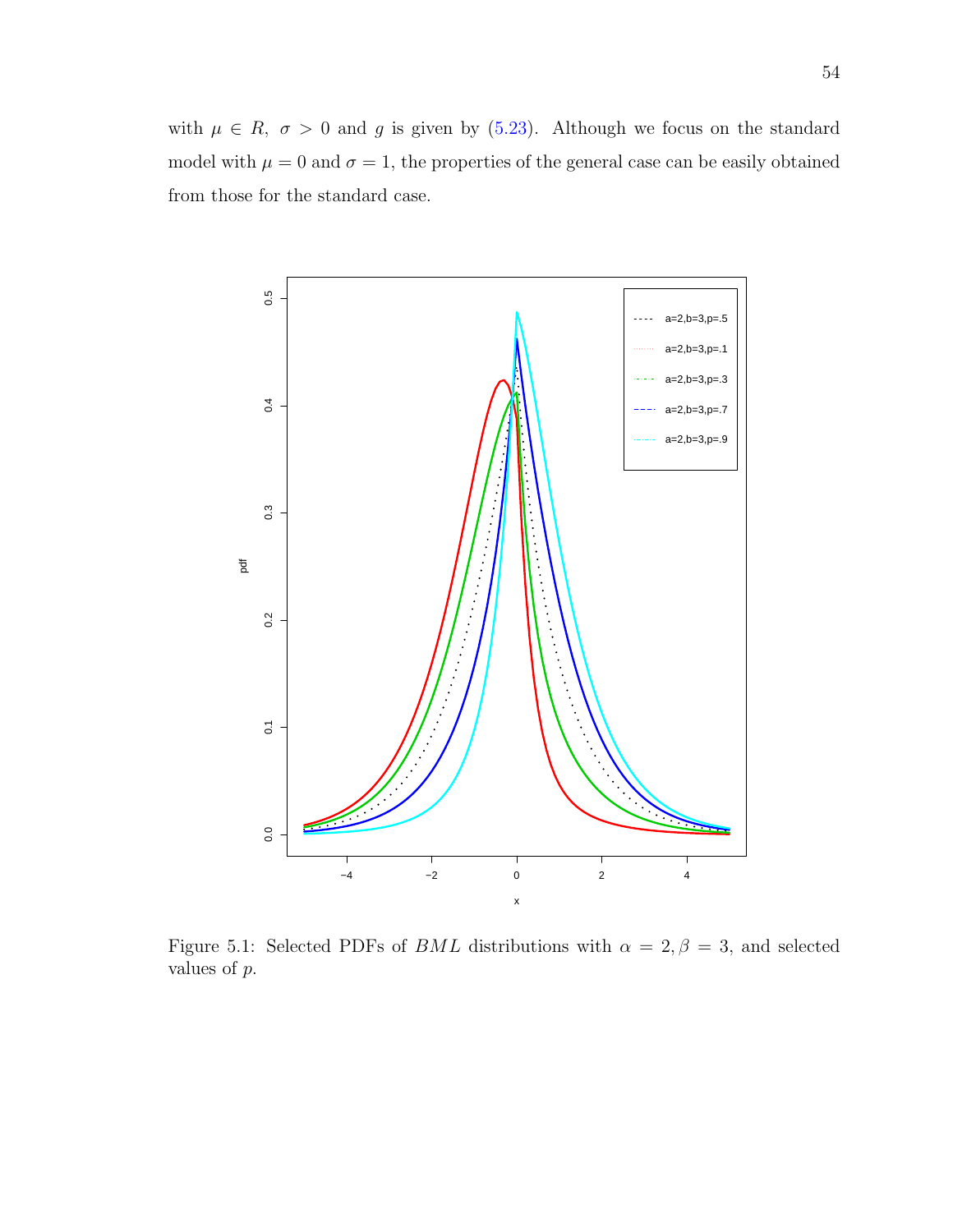

Figure 5.2: Selected PDFs of *BML* distributions with  $\beta = 5, p = .7$ , and selected values of  $\alpha.$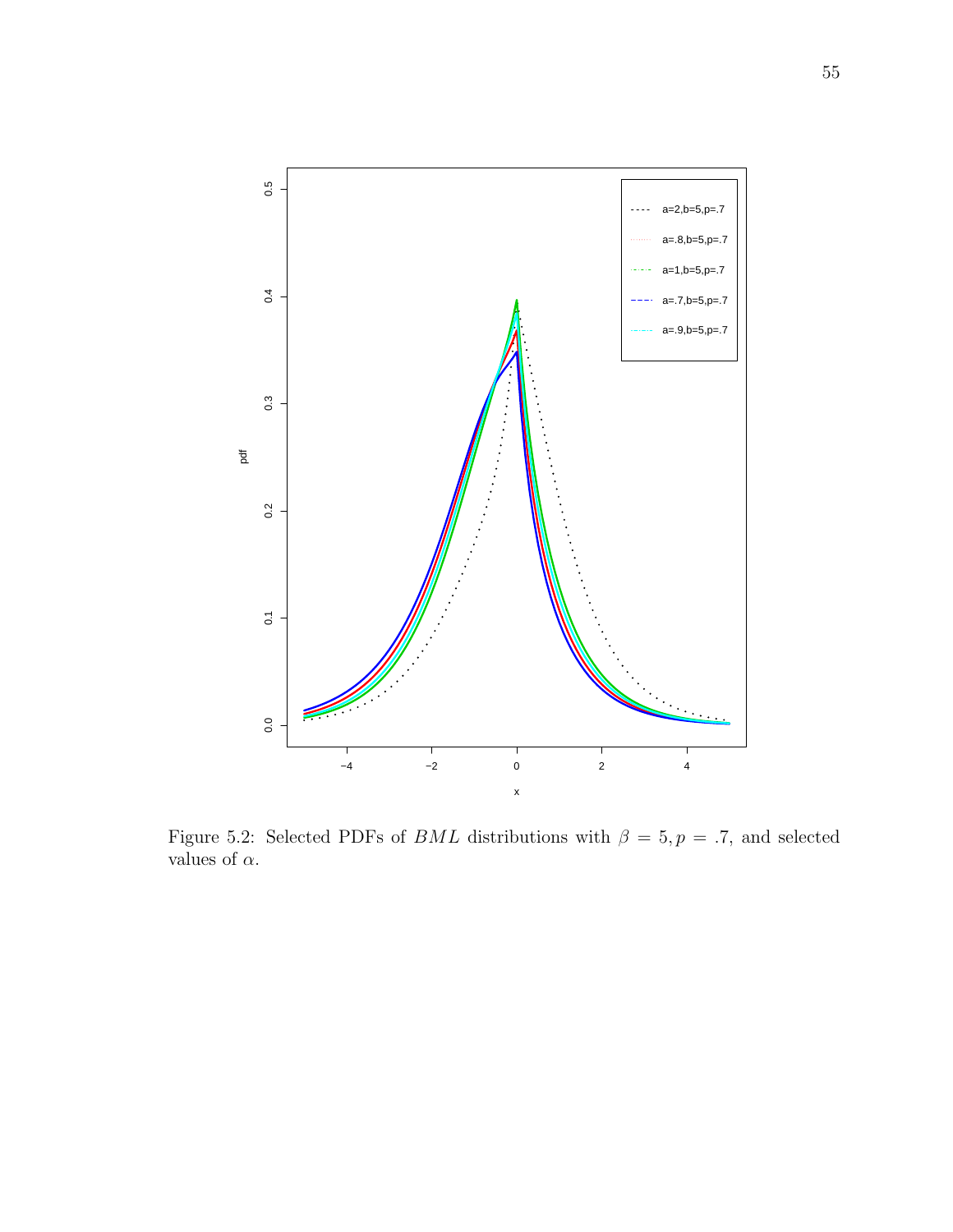<span id="page-65-0"></span>

Figure 5.3: Selected PDFs of  $BML$  distributions with  $\alpha = 2, p = .7$ , and selected values of  $\beta.$ 

The CDF of the  $BML(\alpha, \beta, p)$  distribution can be written as

<span id="page-65-1"></span>
$$
G(x) = \begin{cases} p(\frac{1}{2}e^x)^{\alpha} + (1-p)[1 - (1 - \frac{1}{2}e^x)^{\beta}], & x < 0\\ p(1 - \frac{1}{2}e^{-x})^{\alpha} + (1-p)[1 - (\frac{1}{2}e^{-x})^{\beta}], & x \ge 0. \end{cases}
$$
(5.24)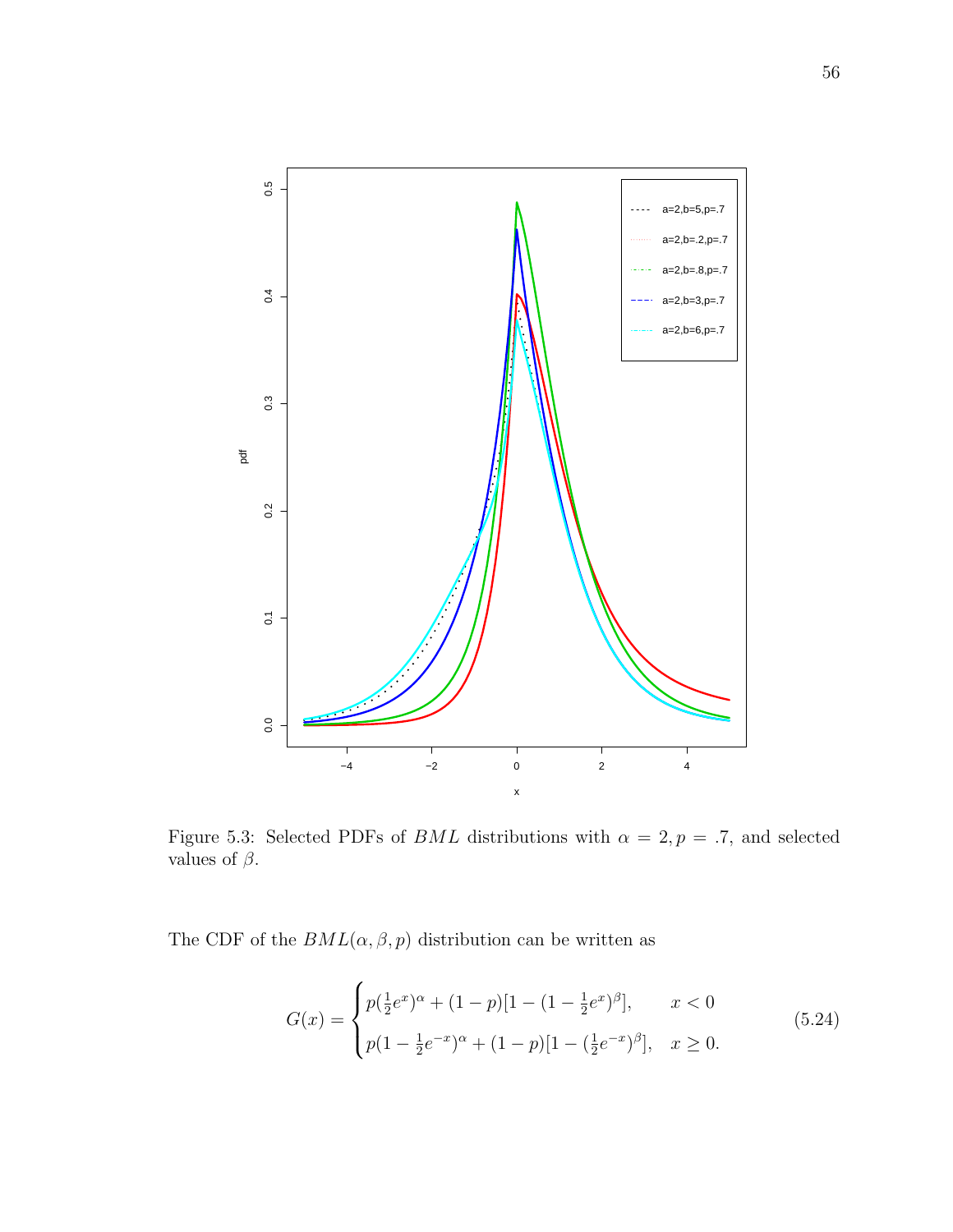<span id="page-66-0"></span>Figure [\(5.4\)](#page-66-0)-[\(5.6\)](#page-68-0) shows the CDFs with selected parameters.



Figure 5.4: Selected CDFs of *BML* distributions with  $\alpha = 2, \beta = 5$ , and selected values of p.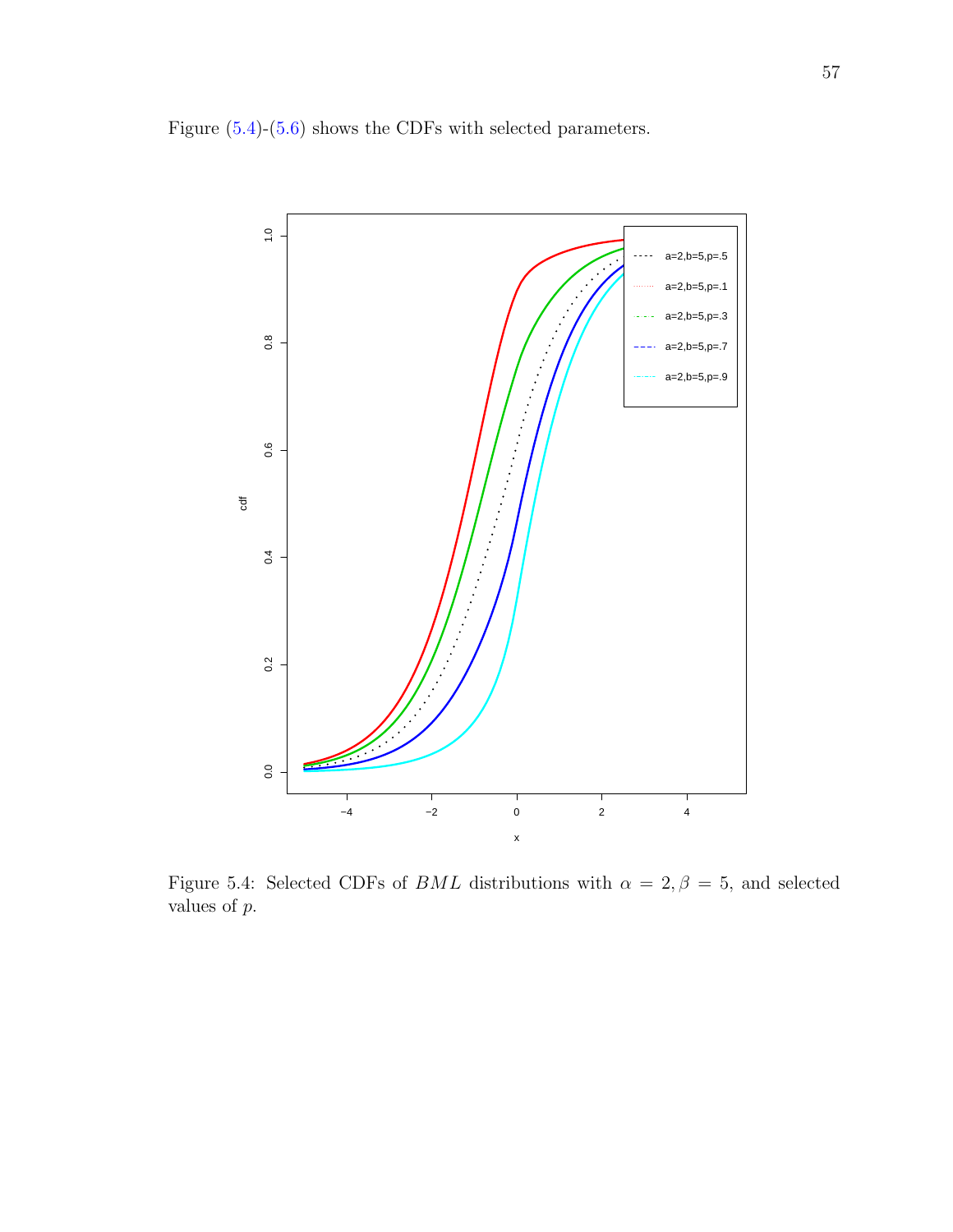

Figure 5.5: Selected CDFs of  $BML$  distributions with  $\beta = 5, p = .7$ , and selected values of  $\alpha.$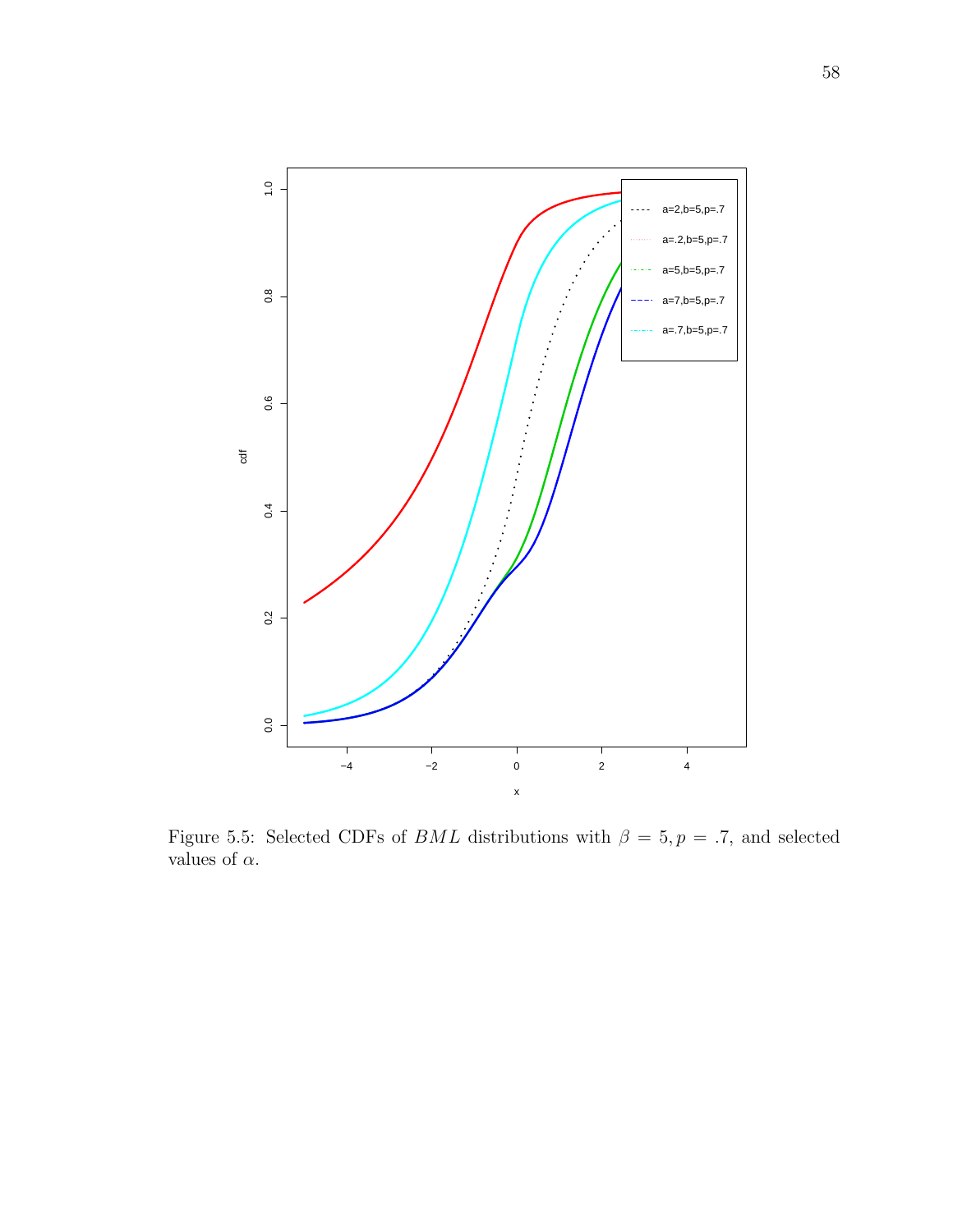<span id="page-68-0"></span>

Figure 5.6: Selected CDFs of *BML* distributions with  $\alpha = 2, p = .7$ , and selected values of  $\beta.$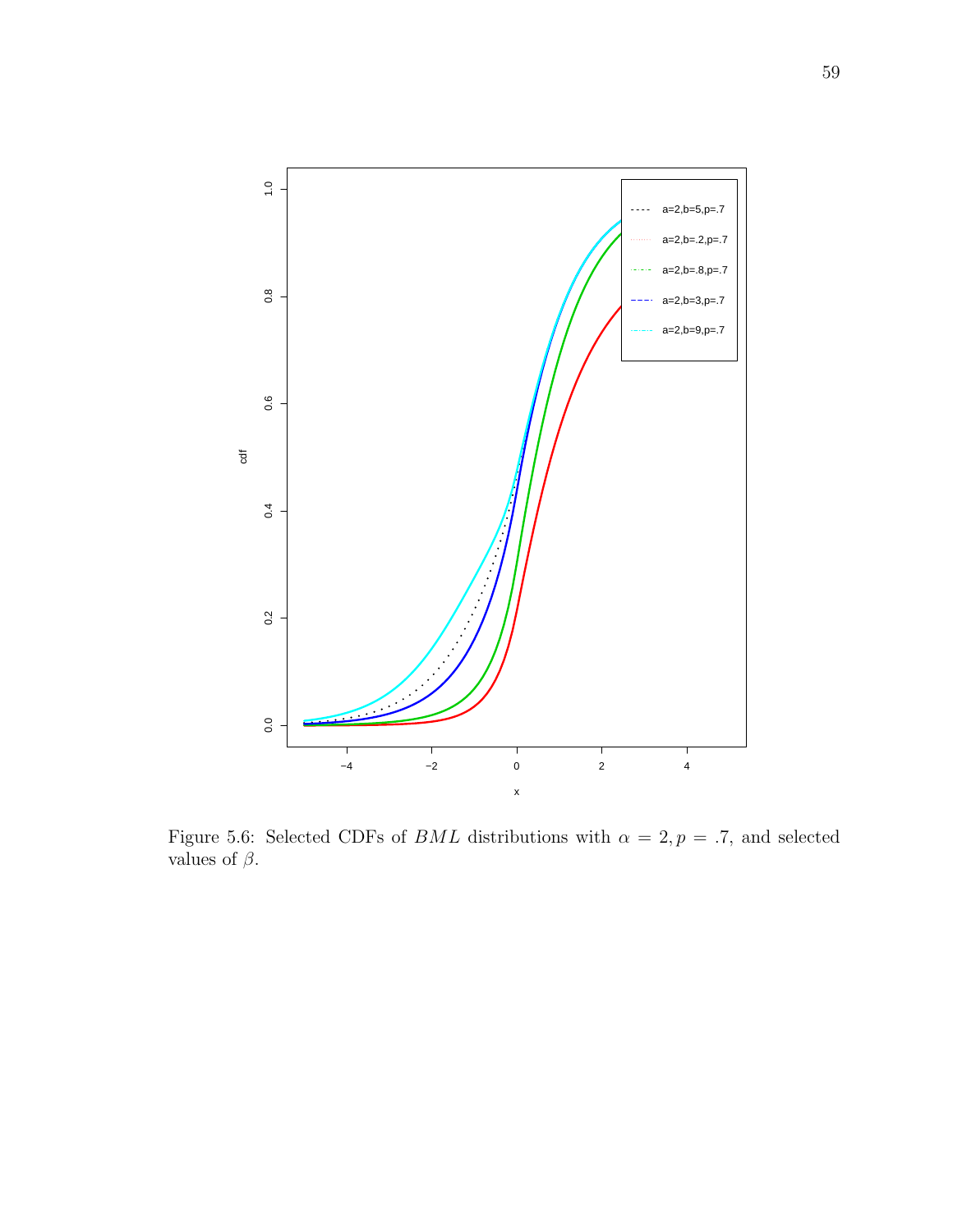#### 5.2 Special Cases of the BML Model

Let us note several special cases of the BML model. If  $p = 1$ , the the CDF [\(5.24\)](#page-65-1) reduces to í

<span id="page-69-0"></span>
$$
G_1(x) = \begin{cases} \left(\frac{1}{2}e^x\right)^{\alpha}, & x < 0\\ \left(1 - \frac{1}{2}e^{-x}\right)^{\alpha}, & x \ge 0, \end{cases}
$$
(5.25)

and the distribution coincides with beta-Laplace distribution, studied in section (3.5), built upon beta skewing mechanism with  $\beta = 1$ . It also coincide with Kumaraswamy-Laplace distribution, studied in section (4.4), built upon Kumaraswamy skewing mechanism with  $a = \alpha$  and  $b = 1$ .

Similarly, if  $p = 0$ , the CDF [\(5.24\)](#page-65-1) turns into

$$
G_2(x) = \begin{cases} 1 - \left(1 - \frac{1}{2}e^x\right)^{\beta}, & x < 0\\ 1 - \left(\frac{1}{2}e^{-x}\right)^{\beta}, & x \ge 0. \end{cases}
$$
(5.26)

This turns out to be a special case of beta-Laplace and Kumaraswamy-Laplace distributions as well, with  $\alpha = 1$  (in the beta-Laplace case) and  $a = 1$  (in the Kumaraswamy-Laplace case).

**Remark:** In the general case  $p \in [0, 1]$ , the BML distribution is a mixture of these two distributions, that is the  $BML$  CDF  $(5.24)$  can be written as

$$
G(x) = p G1(x) + (1 - p) G2(x),
$$
\n(5.27)

with the above  $G_1$  and  $G_2$ .

We now turn to the parameters  $\alpha$  and  $\beta$ . First observe that when  $\alpha = \beta = 1$ , then the resulting distribution is the Laplace distribution itself.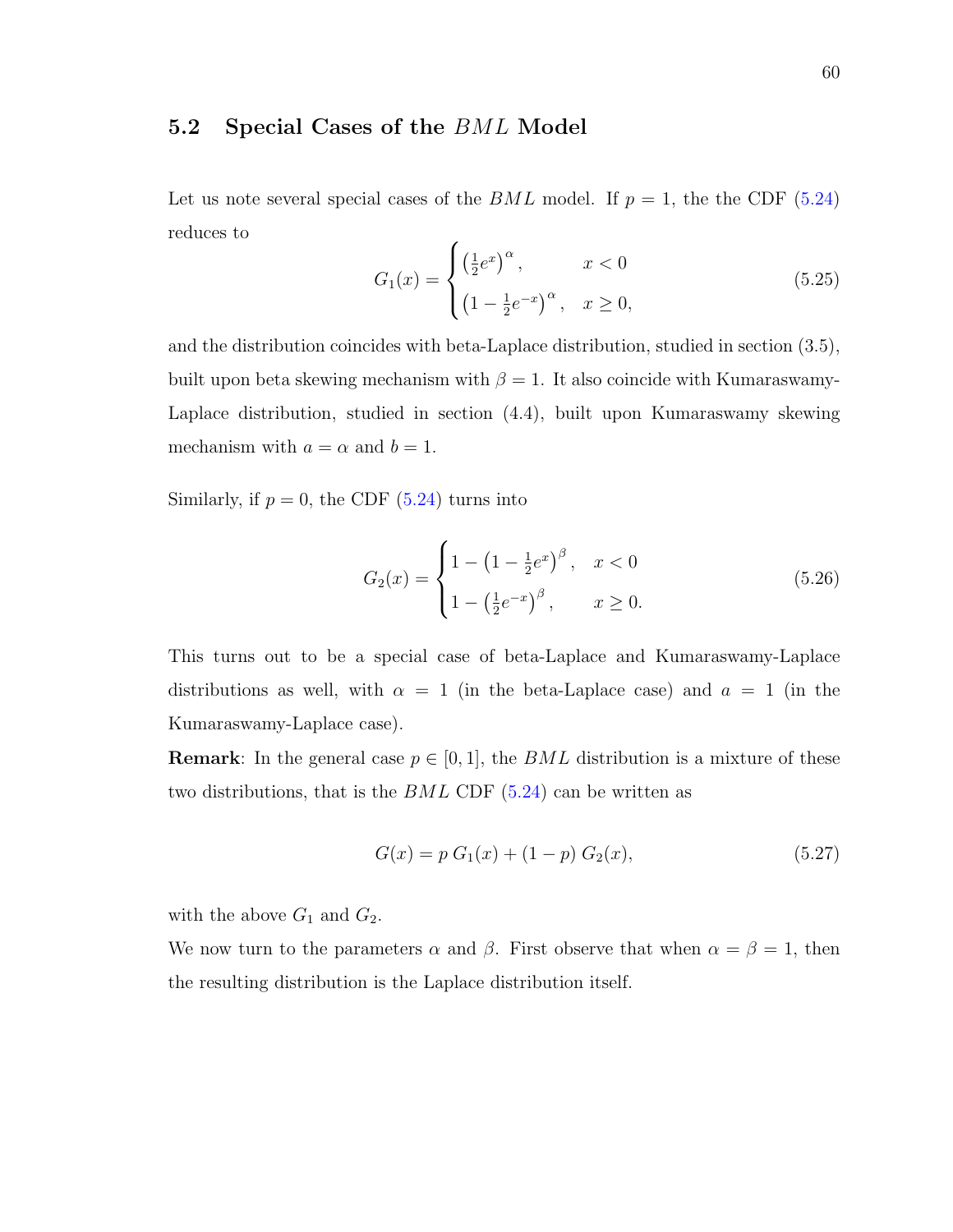Next, if  $\alpha = 1$ , then the resulting PDF

$$
g(x) = \begin{cases} p(\frac{1}{2}e^x) + (1-p)\beta[1 - \frac{1}{2}e^x]^{\beta - 1}\frac{1}{2}e^x, & x < 0\\ p(\frac{1}{2}e^{-x}) + (1-p)\beta(\frac{1}{2}e^{-x})^{\beta}, & x \ge 0. \end{cases}
$$
(5.28)

In addition to  $\alpha = 1$  we also have  $p = 1$ , we recover the Laplace distribution itself, with the PDF  $(5.19)$ .

Furthre, if  $\beta = 1$ , then the resulting PDF becomes

<span id="page-70-0"></span>
$$
g(x) = \begin{cases} p\alpha(\frac{1}{2}e^x)^{\alpha} + (1-p)\frac{1}{2}e^x, & x < 0\\ p\alpha(1 - \frac{1}{2}e^{-x})^{\alpha-1}\frac{1}{2}e^{-x} + (1-p)\frac{1}{2}e^{-x}, & x \ge 0. \end{cases}
$$
(5.29)

In addition we also have  $p = 1$ , then  $(5.29)$  turns into

$$
g(x) = \begin{cases} \alpha(\frac{1}{2}e^x)^{\alpha}, & x < 0\\ \alpha(1 - \frac{1}{2}e^{-x})^{\alpha - 1}\frac{1}{2}e^{-x}, & x \ge 0. \end{cases}
$$
(5.30)

If instead  $p = 0$ , we obtain the standard Laplace distribution.

#### 5.3 Series Representations

From the generalized binomial theorem, we know that, if  $\alpha$  is a positive real number and  $|v| < 1$ , then

$$
(1-v)^{\alpha} = \sum_{i=0}^{\infty} (-1)^i {\alpha \choose i} v^i.
$$

Applying this theorem to a CDF F or  $L - F$ , where F is strictly between 0 and 1, we can get the following series expression of the PDF  $g(x)$  in  $(5.18)$ , assuming that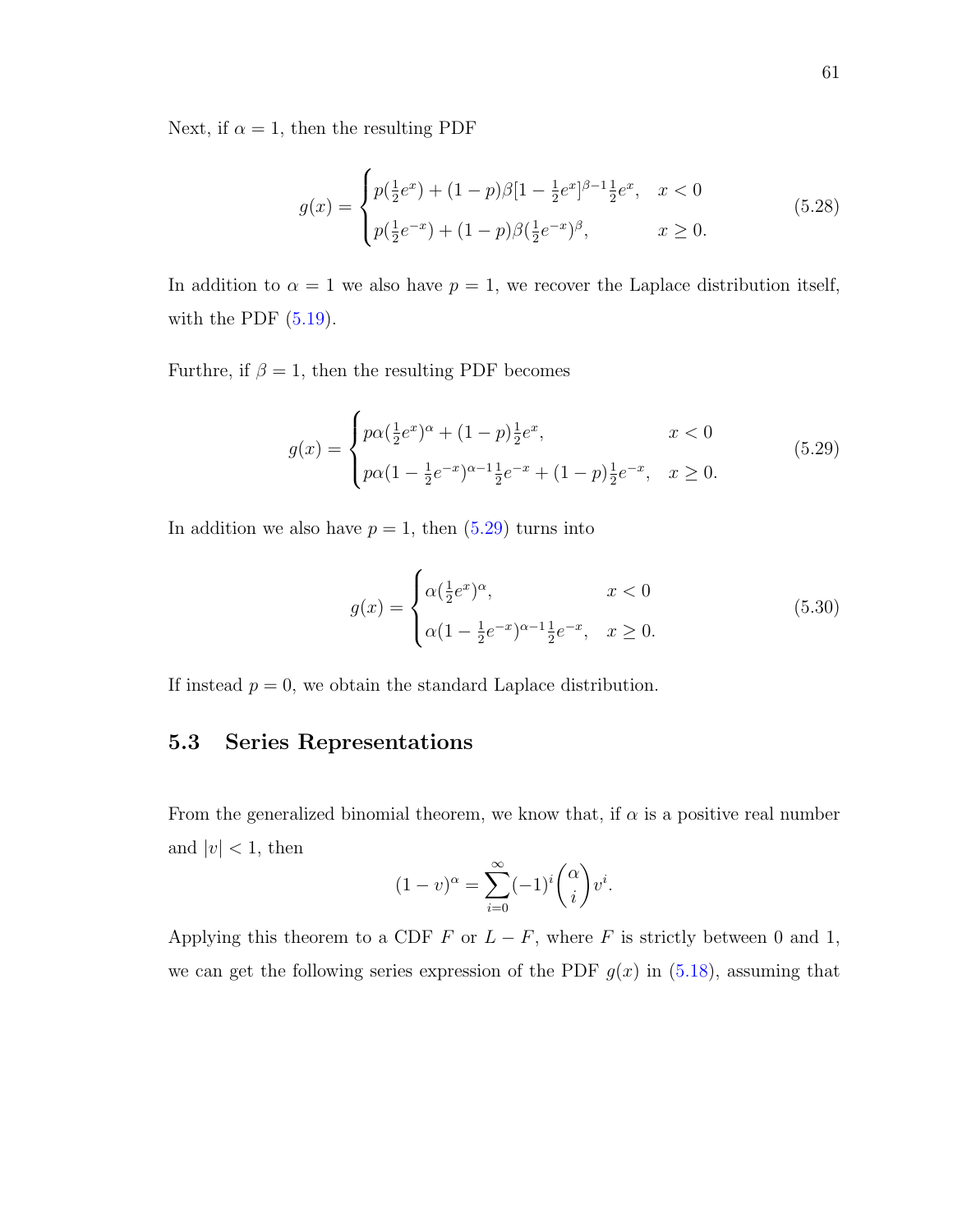$$
\alpha,\beta\geq 1:
$$

$$
g(x) = [p\alpha F(x)^{\alpha-1} + (1-p)\beta(1 - F(x))^{\beta-1}]f(x)
$$
  
\n
$$
= p\alpha f(x)F(x)^{\alpha-1} + (1-p)\beta f(x)(1 - F(x))^{\beta-1}
$$
  
\n
$$
= p\alpha f(x)F(x)^{\alpha-1} + (1-p)\beta f(x)\sum_{i=0}^{\infty} (-1)^{i} {(\beta-1) \choose i}F(x)^{i}
$$
  
\n
$$
= p\alpha f(x)[1 - 1 - F(x)]^{\alpha-1} + (1-p)\beta f(x)\sum_{i=0}^{\infty} (-1)^{i} {(\beta-1) \choose i}F(x)^{i}
$$
  
\n
$$
= p\alpha f(x)\sum_{j=0}^{\infty} (-1)^{j} {(\alpha-1) \choose j} [1 - F(x)]^{j} + (1-p)\beta f(x)\sum_{i=0}^{\infty} (-1)^{i} {(\beta-1) \choose i}F(x)^{i}
$$
  
\n
$$
= p\alpha f(x)\sum_{j=0}^{\infty} (-1)^{j} {(\alpha-1) \choose j} \sum_{k=0}^{j} (-1)^{k} {j \choose k}F(x)^{k} + (1-p)\beta f(x)\sum_{i=0}^{\infty} (-1)^{i} {(\beta-1) \choose i}F(x)^{i}
$$
  
\n
$$
= f(x)[\sum_{j=0}^{\infty} \sum_{k=0}^{j} w_{j,k}F(x)^{k} + \sum_{i=0}^{\infty} w_{i}F(x)^{i}],
$$

where

$$
w_{j,k} = (-1)^{j+k} p\alpha \binom{\alpha-1}{k} \binom{j}{k},
$$

and

$$
w_i = (-1)^i (1-p)\beta \binom{\beta-1}{i}.
$$

# 5.4 Moment Generating Function and Moments

We now derive the moment generating function of BML distribution, as well as moments. We begin with the case of the special case  $p = 1$ , in which case the  $BML(\alpha, \beta, p)$  distribution is given by the CDF [\(5.25\)](#page-69-0), with the corresponding PDF given by  $\lambda$ 

$$
g(x) = \begin{cases} \alpha(\frac{1}{2}e^x)^{\alpha}, & x < 0\\ \alpha(1 - \frac{1}{2}e^{-x})^{\alpha - 1}\frac{1}{2}e^{-x}, & x \ge 0. \end{cases}
$$
(5.31)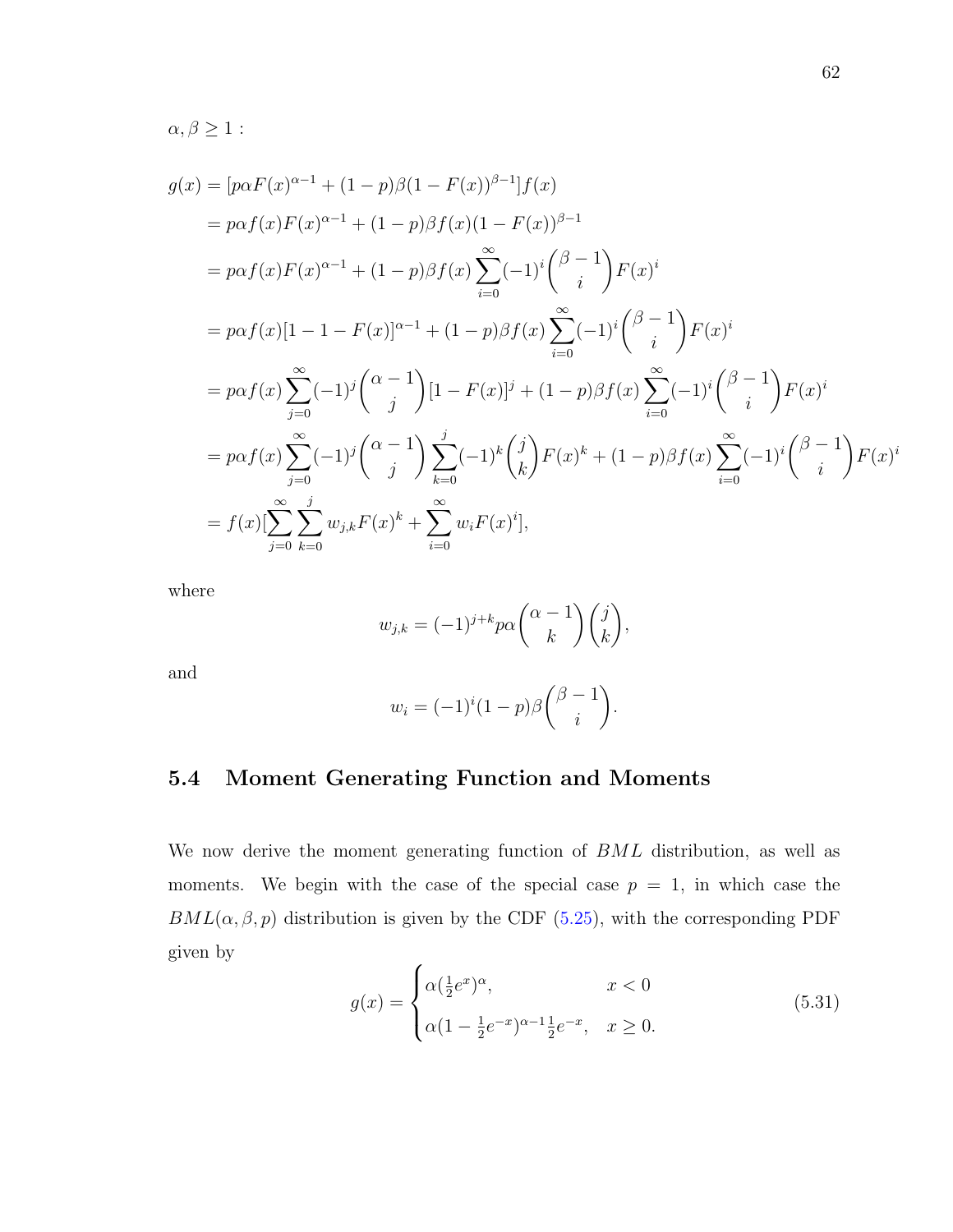Thus, the moment generating function (MGF) of  $X \sim BML(\alpha, \beta, 1)$  becomes

$$
M_1(x) = E e^{tx} = \frac{\alpha}{2^{\alpha}} \int_{-\infty}^0 e^{x(t+\alpha)} dx + \int_0^{\infty} \frac{\alpha}{2} e^{-x(1-t)} (1 - \frac{1}{2} e^{-x})^{\alpha - 1} dx.
$$
 (5.32)

The first integral above, which converges whenever  $t > -\infty$ , becomes

$$
\int_{-\infty}^{0} e^{x(t+\alpha)} dx = \frac{1}{t+\alpha}, \quad t > -\infty.
$$
 (5.33)

The second integral can be handled through a substitution

$$
u = 1 - \frac{1}{2}e^{-x},
$$

where after some algebra, it reduces to

$$
\frac{\alpha}{2^t} \int_{1/2}^1 u^{\alpha - 1} (1 - u)^{-t} du,\tag{5.34}
$$

which converges only for  $t < 1$ . Put this all together, we obtain the following expression for the MGF of X

<span id="page-72-0"></span>
$$
M_1(x) = \frac{\alpha}{2^{\alpha}} \frac{1}{(t+\alpha)} + \frac{\alpha}{2^t} \int_{1/2}^1 u^{\alpha-1} (1-u)^{-t} du,
$$
\n(5.35)

valid for  $-\infty < t < 1$ . The integral in the above expression generally does not admit an explicit form. However, it can be related to the incomplete beta function ratio

$$
I_x(\alpha, \beta) = \frac{1}{B(\alpha, \beta)} \int_0^x u^{\alpha - 1} (1 - u)^{\beta - 1} du, \quad x \in (0, 1),
$$
 (5.36)

where

$$
B(\alpha, \beta) = \frac{\Gamma(\alpha)\Gamma(\beta)}{\Gamma(\alpha + \beta)}, \ \alpha, \beta > 0,
$$

is the beta function. Indeed, we have

$$
\int_{1/2}^{1} u^{\alpha - 1} (1 - u)^{-t} du = \int_{0}^{1} u^{\alpha - 1} (1 - u)^{-t} du - \int_{0}^{1/2} u^{\alpha - 1} (1 - u)^{-t} du,
$$
 (5.37)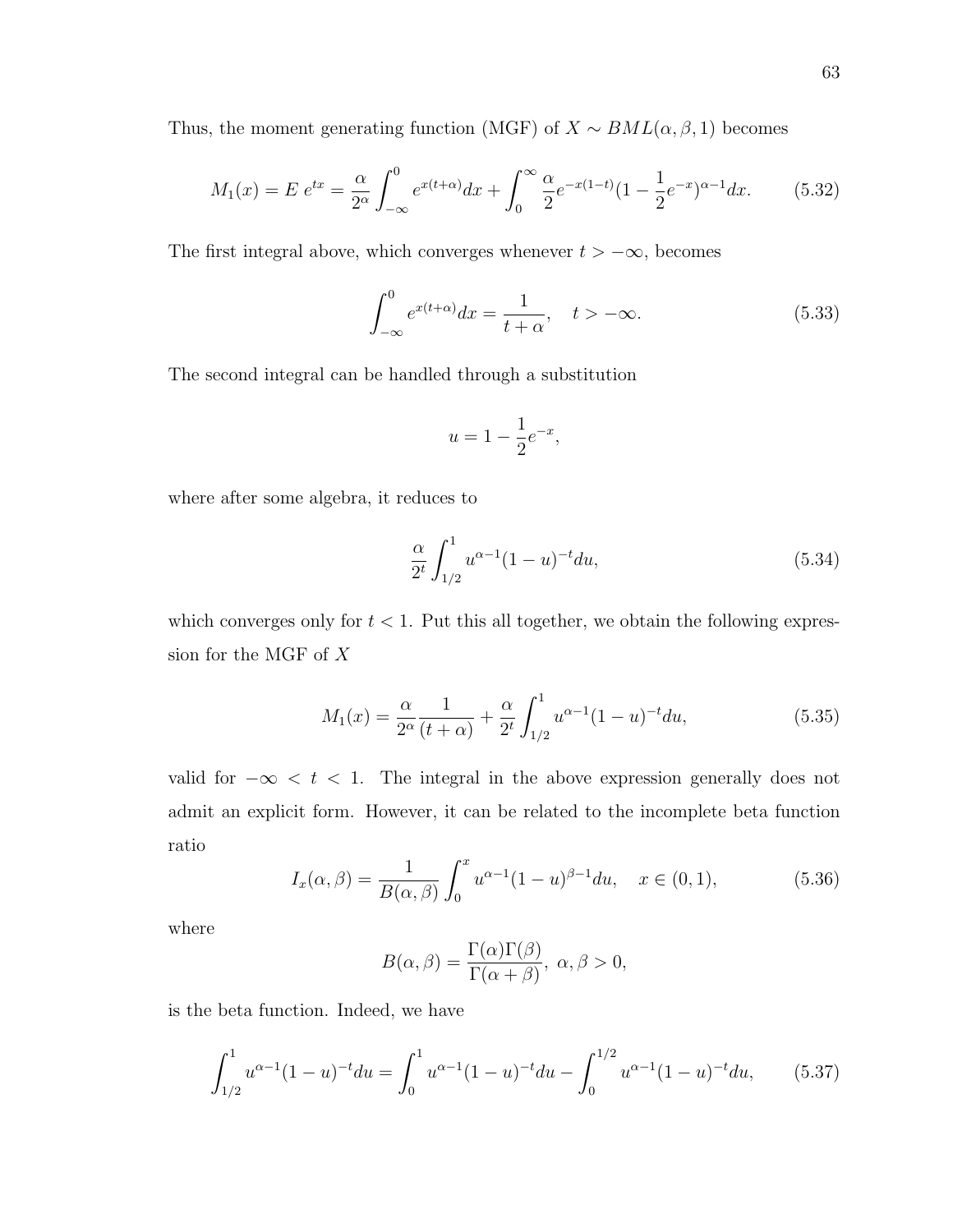and since

$$
\int_0^1 u^{\alpha - 1} (1 - u)^{1 - t - 1} du = B(\alpha, 1 - t),
$$
\n(5.38)

we obtain

<span id="page-73-0"></span>
$$
\int_{1/2}^{1} u^{\alpha - 1} (1 - u)^{-t} du = B(\alpha, 1 - t) \{1 - I_{1/2}(\alpha, 1 - t)\}.
$$
 (5.39)

We now insert  $(5.39)$  into  $(5.35)$ , we get our final expression for the MGF, which is presented in the following result.

**Proposition 5.1.** If  $X \sim BML(\alpha, \beta, 1)$ , then the MGF of X is

<span id="page-73-1"></span>
$$
M_1(x) = \frac{\alpha}{2^{\alpha}} \frac{1}{(t+\alpha)} + \frac{\alpha B(\alpha, 1-t)}{2^t} \{1 - I_{1/2}(\alpha, 1-t)\}, \quad -\alpha < t < 1. \tag{5.40}
$$

**Remark.** In the special case when  $\alpha = m \ge 1$  is an integer, the integral in [\(5.35\)](#page-72-0) will admit an explicit form under a substitution

$$
w=1-u,
$$

followed by the well-known binomial expansion

$$
(1-w)^{m-1} = \sum_{j=0}^{m-1} \binom{m-1}{j} (-1)^j w^j.
$$
 (5.41)

Following straight forward integration of an exponential function, we obtain

$$
M_1(t) = \frac{1}{2^m} \frac{m}{m+t} + \frac{m}{2} \sum_{j=0}^{m-1} {m-1 \choose j} (-1)^j \left(\frac{1}{2}\right)^j \frac{1}{1+j-t}.
$$
 (5.42)

By taking the derivatives of the above expression and inserting  $t = 0$ , we can then recover the moments of  $X$  of an integer of order  $K$ , leading to

<span id="page-73-2"></span>
$$
EX^{k} = k! \left\{ \frac{(-1)^{k}}{2^{m} m^{k}} + \frac{m}{2} \sum_{j=0}^{m-1} {m-1 \choose j} \frac{(-1)^{j}}{2^{j} (j+1)^{k+1}} \right\}.
$$
 (5.43)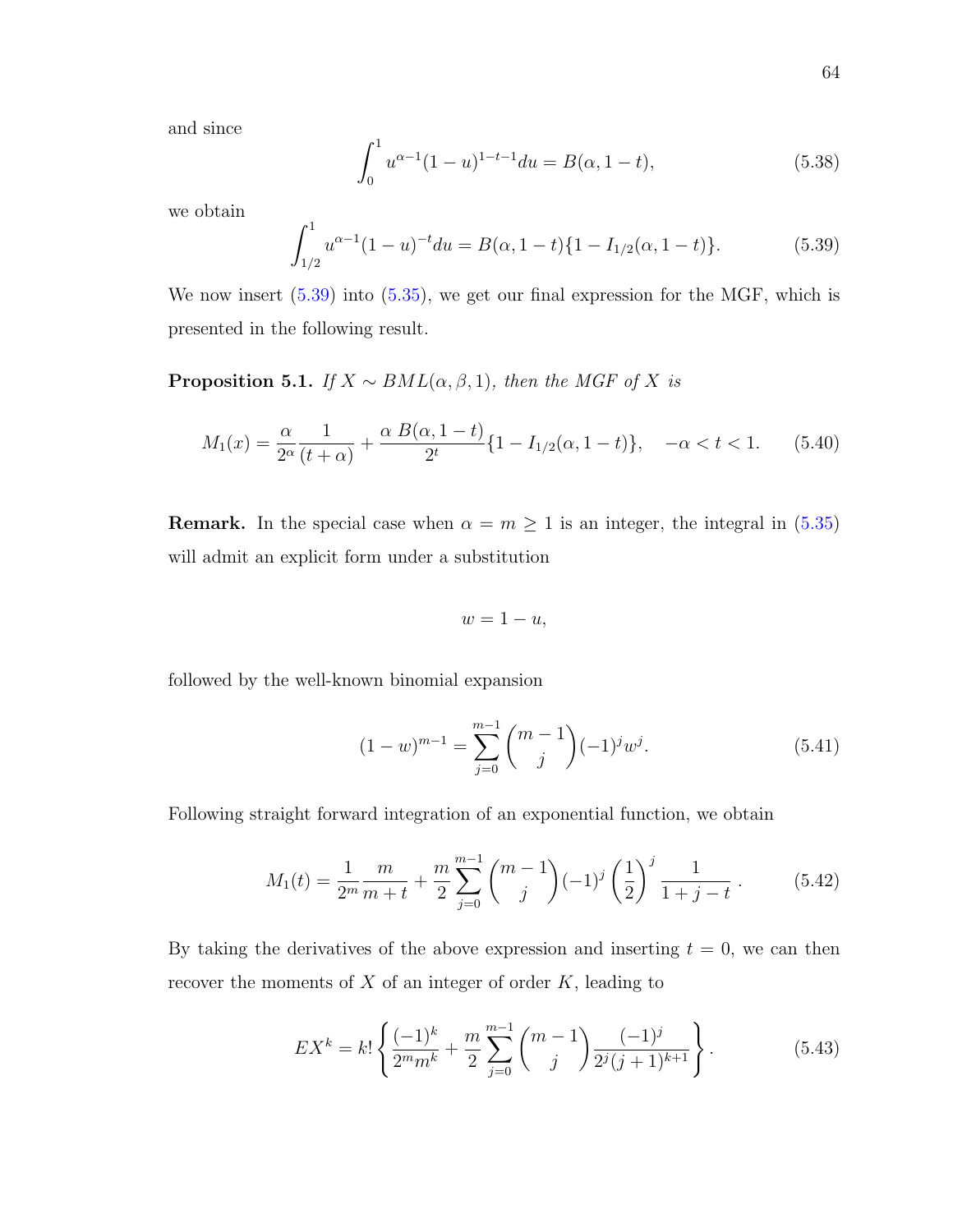We can follow similar calculations in case of  $X \sim BML(\alpha, \beta, 0)$ , where the CDF of  $X$  is given by  $G_2$  in [\(5.26\)](#page-69-0), with the corresponding PDF

$$
g_2(x) = \begin{cases} \beta \frac{1}{2} e^x [1 - \frac{1}{2} e^x]^{\beta - 1}, & x < 0 \\ \beta (\frac{1}{2} e^{-x})^{\beta}, & x \ge 0. \end{cases}
$$
(5.44)

We shall omit stnadard derivations leading to the following result,

**Proposition 5.2.** If  $X \sim BML(\alpha, \beta, 0)$ , then the MGF of X is

<span id="page-74-1"></span>
$$
M_2(x) = \frac{\beta}{2^{\beta}} \frac{1}{(\beta - t)} + \frac{\beta B(\beta, 1 + t)}{2^{-t}} \{1 - I_{1/2}(\beta, 1 + t)\}, \quad -1 < t < \beta.
$$
 (5.45)

**Remark.** Again, in the special case when  $\beta = n \geq 1$  is an integer, the MGF simplifies as follows :

<span id="page-74-0"></span>
$$
M_2(t) = \frac{1}{2^n} \frac{n}{n-t} + \frac{n}{2} \sum_{j=0}^n \binom{n-1}{j} (-1)^j \left(\frac{1}{2}\right)^j \frac{1}{1+j+t}, \ -1 < t < n. \tag{5.46}
$$

In turn, by taking derivatives of the above expression [\(5.46\)](#page-74-0) and setting them to zero, we obtain

<span id="page-74-2"></span>
$$
EX^{k} = k! \left\{ \frac{1}{2^{n}n^{k}} + \frac{n(-1)^{k}}{2} \sum_{j=0}^{n-1} {n-1 \choose j} \frac{(-1)^{j}}{2^{j}(j+1)^{k+1}} \right\}.
$$
 (5.47)

To get the MGF for the general case of on  $BML$  distribution with  $p \in [0,1]$ , we use the mixture representation [\(5.27\)](#page-69-1), which leads to the following result,

**Proposition 5.3.** If  $X \sim BML(\alpha, \beta, p)$  then the MGF of X is given by

$$
M(x) = e^{tx} = pM_1(x) + (1 - p)M_2(x),
$$
\n(5.48)

where

$$
-\min(1,\alpha) < x < \min(1,\beta),
$$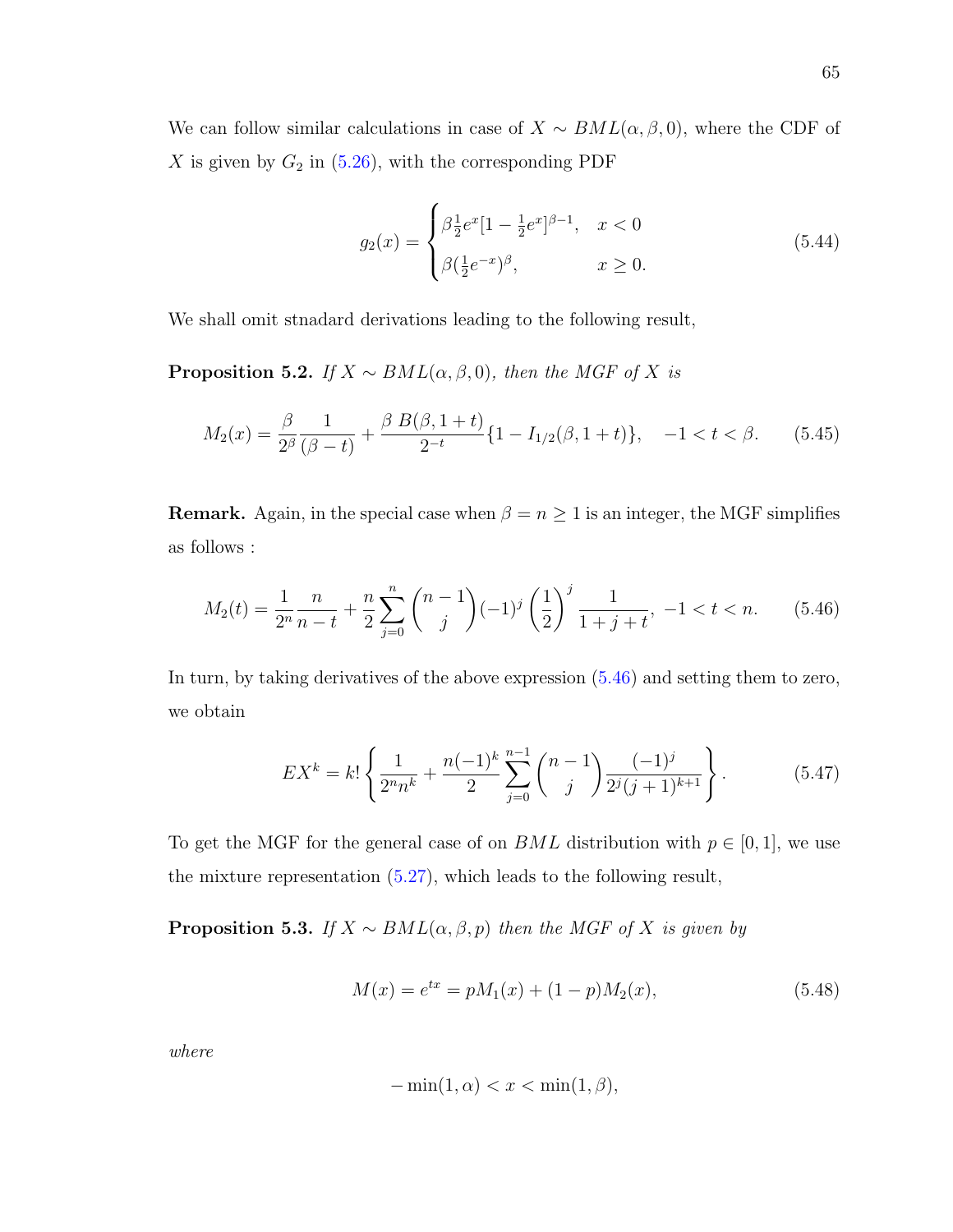and  $M_1(x)$  and  $M_2(x)$  are given by  $(5.40)$  and  $(5.45)$  respectively.

Similarly, we can get formulas for the moments of a general  $X \sim BML(\alpha, \beta, p)$  with integer valued  $\alpha$  and  $\beta$ , by combining expression [\(5.43\)](#page-73-2) and [\(5.47\)](#page-74-2), leading to the following result,

**Proposition 5.4.** If  $X \sim BML(\alpha, \beta, p)$ , where  $m, n \in N$ , then

$$
EX^{k} = k! \left\{ \frac{p(-1)^{k}}{2^{m} m^{k}} + \frac{1-p}{2^{n} n^{k}} \right\}
$$
  
+  $k! \left\{ \frac{pm}{2} \sum_{j=0}^{m-1} {m-1 \choose j} \frac{(-1)^{j}}{2^{j} (j+1)^{k+1}} + \frac{(1-p)n(-1)^{k}}{2} \sum_{j=0}^{n-1} {n-1 \choose j} \frac{(-1)^{j}}{2^{j} (j+1)^{k+1}} \right\}.$   
(5.49)

#### 5.5 Reliability Analysis

The reliability function of the BML distribution, also known as the survival function and denoted by  $R(t) = 1 - G(t)$  and given by

$$
R(x) = \begin{cases} 1 - \left[ p(\frac{1}{2}e^x)^{\alpha} + (1-p)[1 - (1-\frac{1}{2}e^x)^{\beta}] \right], & x < 0 \\ 1 - \left[ p(1-\frac{1}{2}e^{-x})^{\alpha} + (1-p)[1 - (\frac{1}{2}e^{-x})^{\beta}] \right], & x \ge 0. \end{cases}
$$
(5.50)

The hazard rate function, which plays an important role in reliability and other areas, takes on the form

$$
h(x) = \frac{g(x)}{1 - G(x)} = \begin{cases} \frac{p\alpha(\frac{1}{2}e^x)^{\alpha} + (1-p)\beta[1 - \frac{1}{2}e^x]^{\beta - 1}\frac{1}{2}e^x}{1 - [p(\frac{1}{2}e^x)^{\alpha} + (1-p)[1 - (1 - \frac{1}{2}e^x)^{\beta}]]}, & x < 0\\ \frac{p\alpha(1 - \frac{1}{2}e^{-x})^{\alpha - 1}\frac{1}{2}e^{-x} + (1-p)\beta(\frac{1}{2}e^{-x})^{\beta}}{1 - [p(1 - \frac{1}{2}e^{-x})^{\alpha} + (1-p)[1 - (\frac{1}{2}e^{-x})^{\beta}]]}, & x \ge 0. \end{cases}
$$
(5.51)

The hazard rate function can take a variety of shapes as illustrates in figures [\(5.7\)](#page-76-0)-  $(5.9).$  $(5.9).$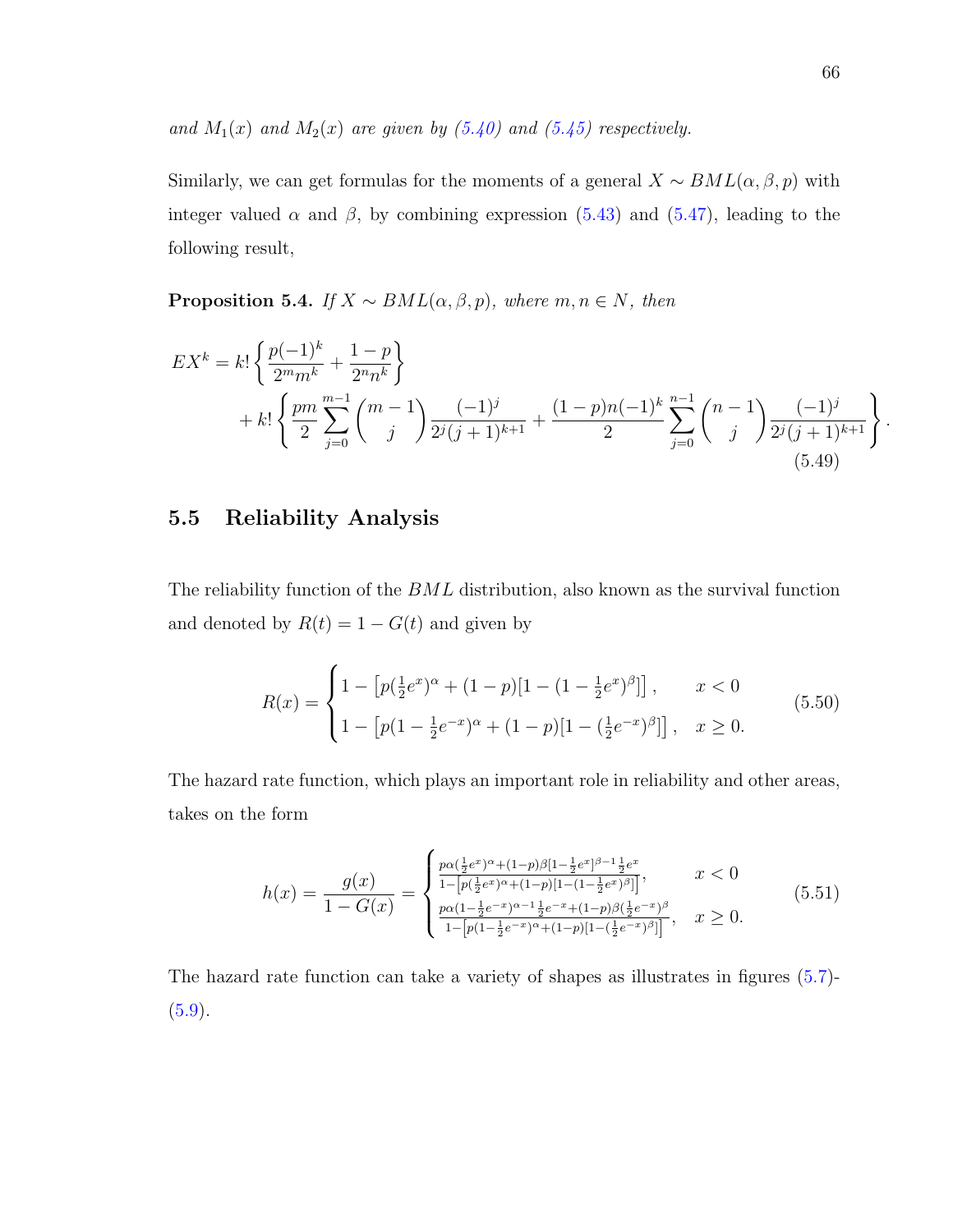<span id="page-76-0"></span>

Figure 5.7:  $h(x)$  of BML distribution with  $\alpha = 2, p = 0.7$ , and selected values of  $\beta$ .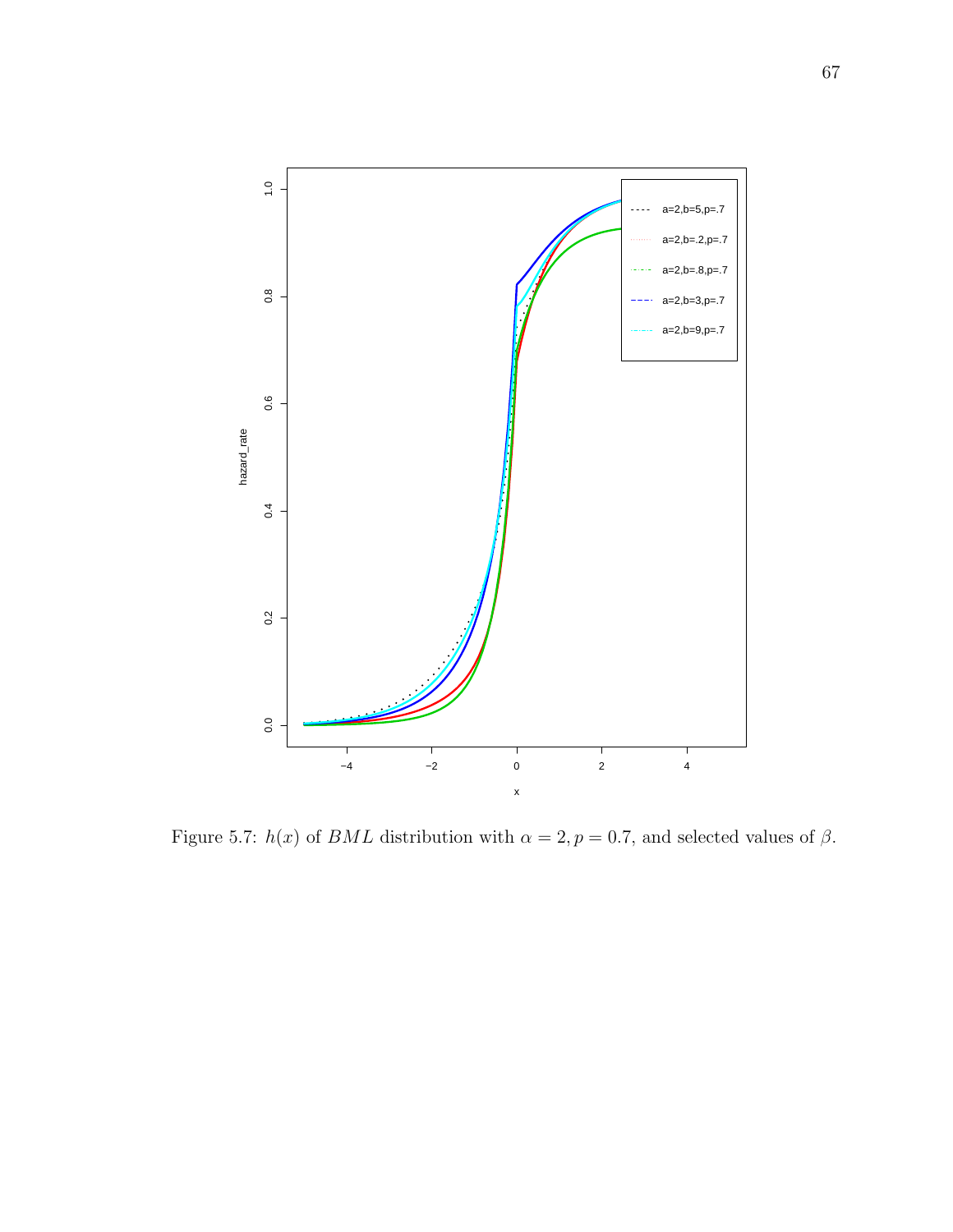

Figure 5.8:  $h(x)$  of BML distribution with  $\beta = 0.8, p = 0.7$ , and selected values of  $\alpha$ .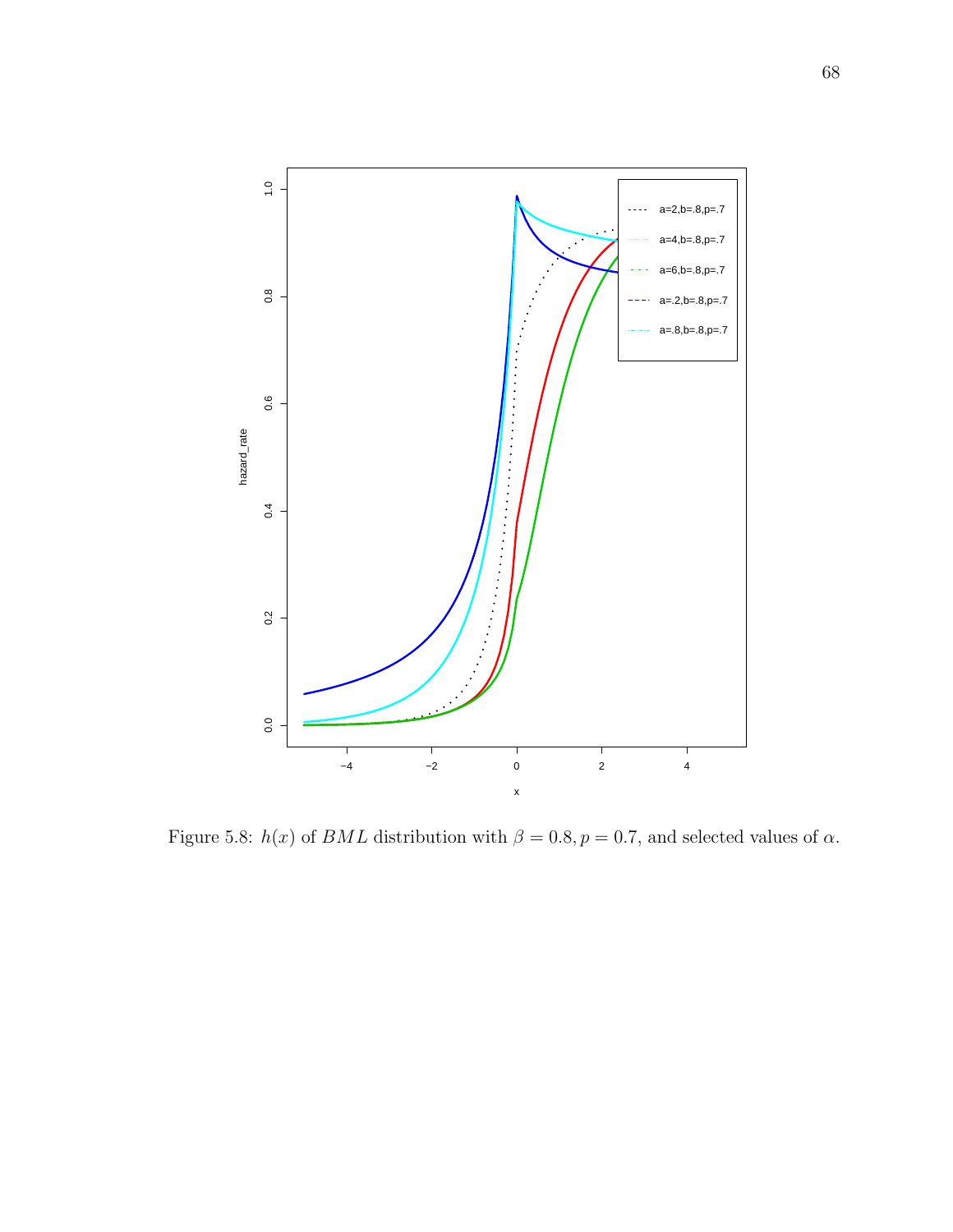<span id="page-78-0"></span>

Figure 5.9: Selected graphs of  $h(x)$  for  $BML$  distribution with selected parameters.

The limit of the hazard rate function when  $x \to 0^+$  is as follows :

$$
\lim_{x \to 0^{+}} h(x) = \frac{p\alpha(\frac{1}{2})^{\alpha} + (1 - p)\beta(\frac{1}{2})^{\beta}}{1 - \frac{p}{2^{\alpha}} - (1 - p)[1 - \frac{1}{2}\beta]}.
$$
\n(5.52)

We also see that

$$
\lim_{x \to \pm \infty} h(x) = 0. \tag{5.53}
$$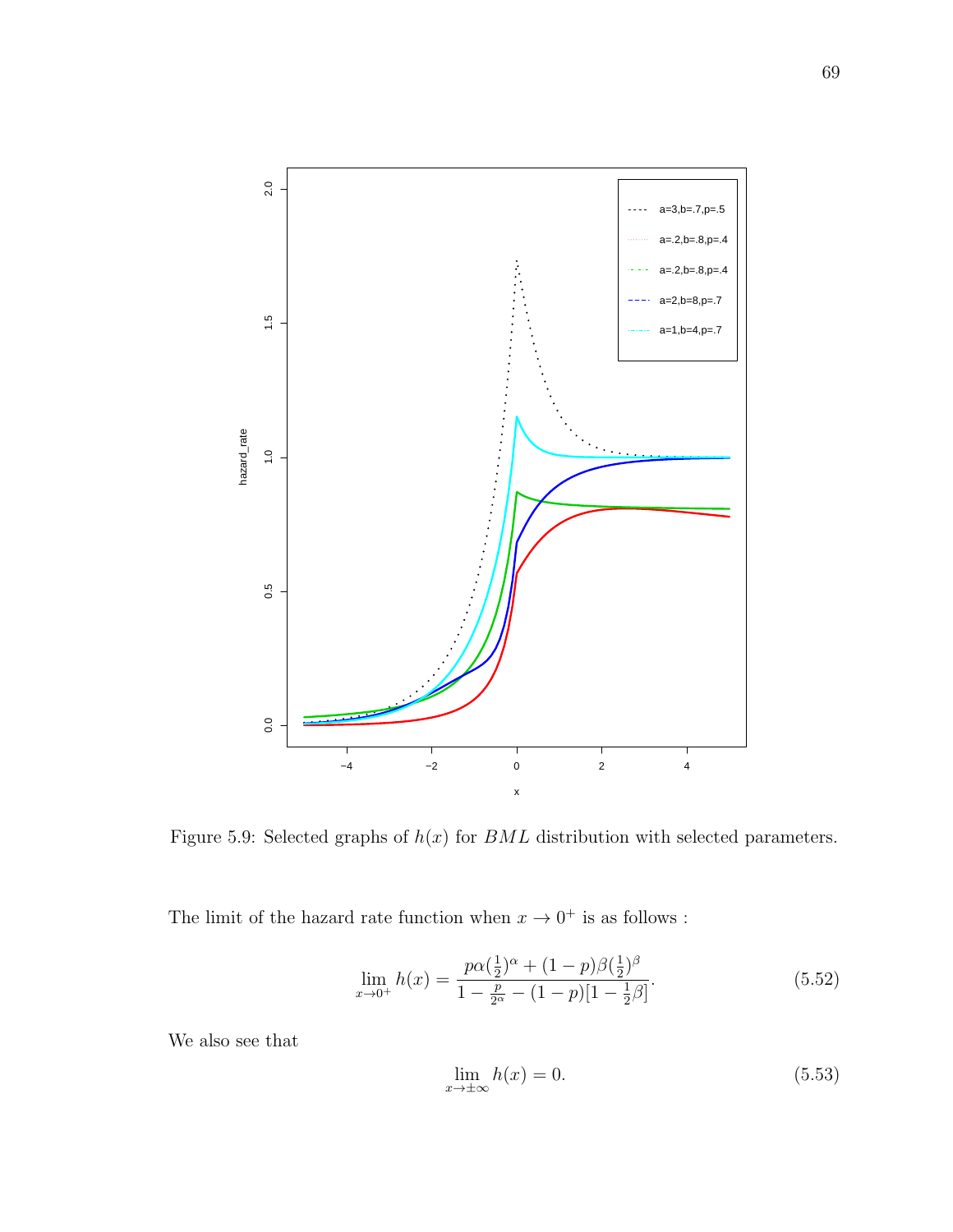#### 5.6 Random Variate Generation

In this section, we discuss techniques of random variate generation from  $BML$  distribution. Since the CDF of this distribution is

$$
G(y) = H(F(y)) = p[F(y)]^{\alpha} + (1 - p)[1 - (1 - F(y)^{\beta})],
$$

so,  $Y \sim BML(\alpha, \beta, p)$  is a mixture of  $BML(\alpha, \beta, 1)$  distribution, with the CDF  $[F(y)]^{\alpha}$ , and  $BML(\alpha, \beta, 0)$  distribution, with the CDF  $[1 - (1 - F(y)^{\beta})]$ .

To generate a random variate  $Y_{\alpha}$ , which follows the first distribution, we write  $Y_{\alpha} =$  $F^{-1}(T_1)$ , where  $T_1 \sim Beta(\alpha, 1)$  and F is the CDF of Laplace distribution,

$$
F(x) = \begin{cases} \frac{1}{2}e^x, & x < 0\\ 1 - \frac{1}{2}e^{-x}, & x \ge 0. \end{cases}
$$
 (5.54)

The inverse function,  $F^{-1}(u)$ , can be obtained as follows : For  $u < \frac{1}{2}$ , we have

$$
u = F(x) = \frac{1}{2}e^x
$$

$$
e^x = 2u
$$

$$
x = \log(2u).
$$

Similarly, for  $u > \frac{1}{2}$ ,

$$
u = F(x) = 1 - \frac{1}{2}e^{-x}
$$

$$
\frac{1}{2}e^{-x} = 1 - u
$$

$$
e^{-x} = 2(1 - u)
$$

$$
x = -\log(2(1 - u)).
$$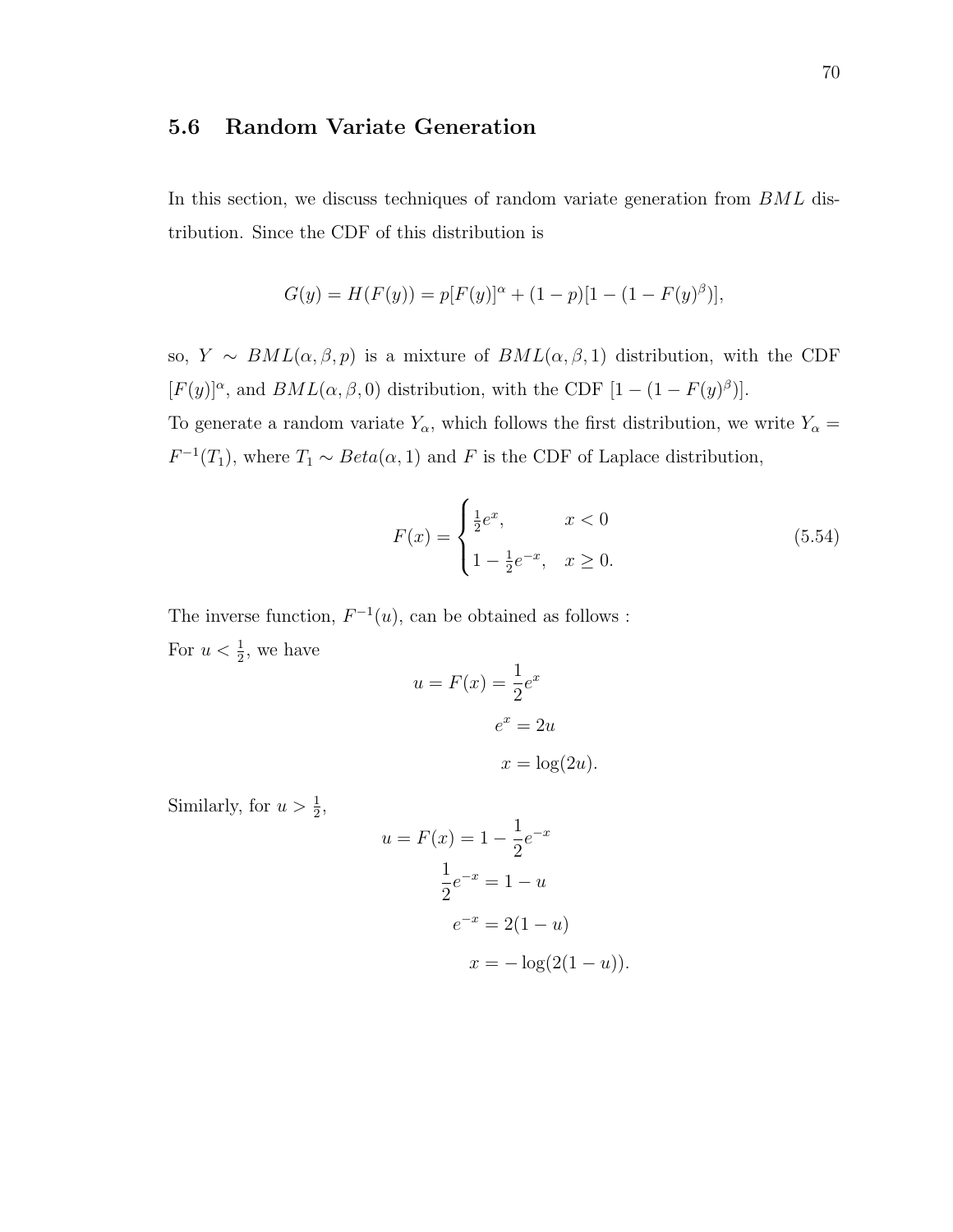Combining these facts are obtained the quantile function of the Laplace distribution,  $Q(u) = F^{-1}(u)$ , as follows :

$$
Q(u) = \begin{cases} \log(2u), & 0 < u < \frac{1}{2} \\ -\log(2(1-u)), & \frac{1}{2} \le u < 1. \end{cases}
$$
(5.55)

To generate a random variate  $Y_\beta$ , which follows the second distribution, we write  $Y_{\beta} = F^{-1}(T_2)$ , where  $T_2 \sim Beta(1, \beta)$  and  $F(x)$  is as before.

Now, to generate a variate that follows  $BML$  distribution, one can generate  $Y_{\alpha}$  and  $Y_{\beta}$ , as discussed above, and the first with probability p and the second one with probability  $1 - p$ . The following algorithm provides the necessary steps.

#### Random variate generation from  $BML(\alpha, \beta)$  distribution.

Step 1: Generate a standard uniform random variable U.

Step 2: If  $U < p$ , then generate a random variate B from  $Beta(\alpha, 1)$  distribution. Else, generate random variate B from  $Beta(1,\beta)$  distribution. Step 3: Calculate

$$
Y = \begin{cases} \log(2B), & 0 < B < \frac{1}{2} \\ -\log(2(1-B)), & \frac{1}{2} \le B < 1. \end{cases}
$$
(5.56)

Step 4: Return Y.

#### 5.7 Statistical Inference

Here we consider the issues of estimating the parameters  $\alpha$  and  $\beta$  from  $BML(\alpha, \beta, p)$ distribution. Let  $X_1, X_2, \cdots, X_n$  be a random sample from this distribution, so that the PDF is given by

<span id="page-80-0"></span>
$$
g(x|\alpha,\beta) = \begin{cases} p\alpha(\frac{1}{2}e^x)^{\alpha} + (1-p)\beta[1-\frac{1}{2}e^x]^{\beta-1}\frac{1}{2}e^x, & x < 0\\ p\alpha(1-\frac{1}{2}e^{-x})^{\alpha-1}\frac{1}{2}e^{-x} + (1-p)\beta(\frac{1}{2}e^{-x})^{\beta}, & x \ge 0. \end{cases}
$$
(5.57)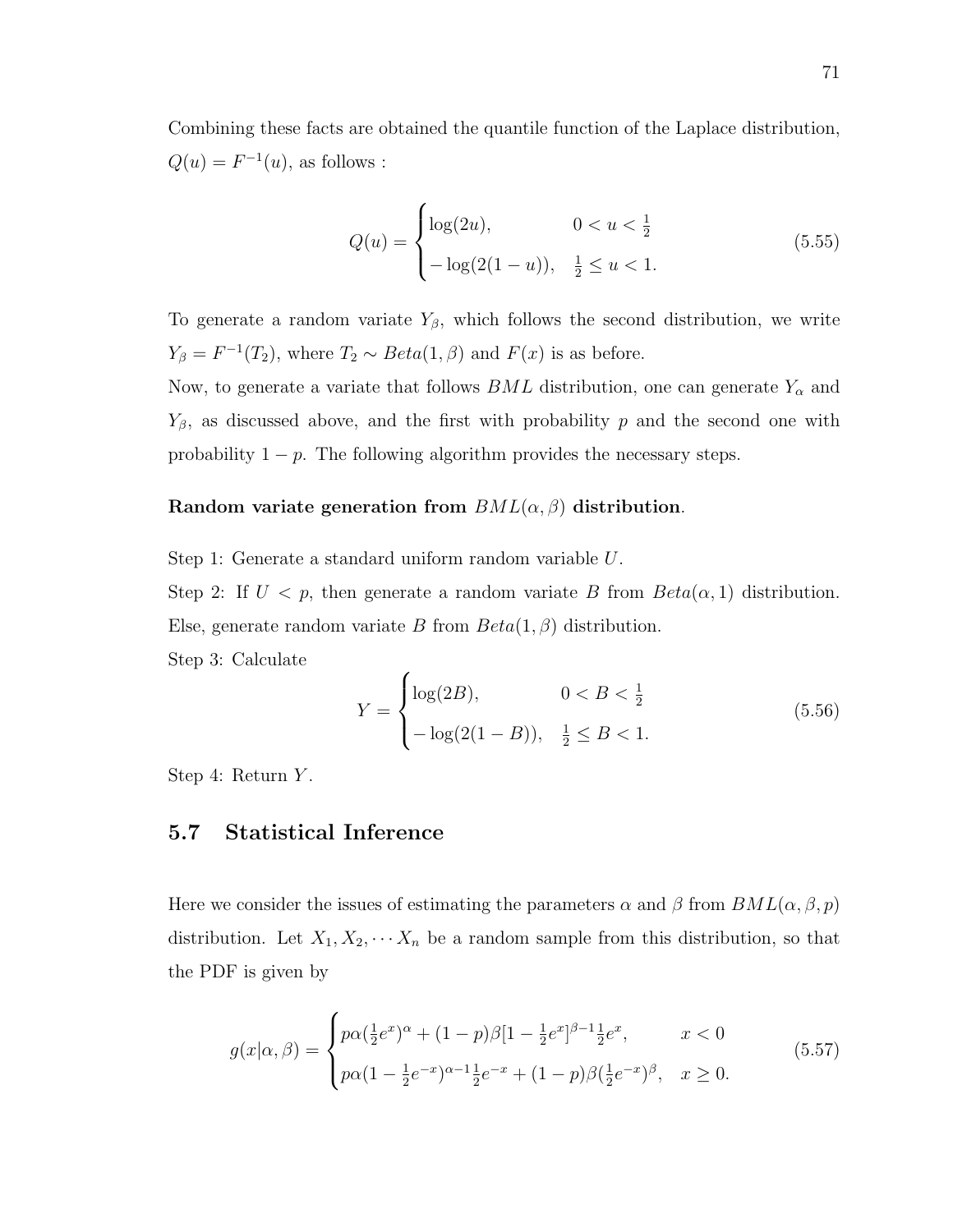The likelihood function is then of the form

<span id="page-81-3"></span>
$$
L(\alpha, \beta) = \prod_{i=1}^{n} g(x_i | \alpha, \beta).
$$
 (5.58)

We shall initially assume that the sample size is  $n = 1$ , so that we have just one observation  $X$ , with the likelihood function of the form :

<span id="page-81-0"></span>
$$
L(\alpha, \beta) = \begin{cases} p\alpha(\frac{1}{2}e^x)^{\alpha} + (1-p)\beta[1-\frac{1}{2}e^x]^{\beta-1}\frac{1}{2}e^x, & x < 0\\ p\alpha(1-\frac{1}{2}e^{-x})^{\alpha-1}\frac{1}{2}e^{-x} + (1-p)\beta(\frac{1}{2}e^{-x})^{\beta}, & x \ge 0. \end{cases}
$$
(5.59)

Our objective is to find the values of  $\alpha$  and  $\beta$  that maximize the function  $L(\alpha, \beta)$  in  $(5.59).$  $(5.59).$ 

#### 5.8 A special case  $n = 1$

Our estimation procedure shall depend on the sign of the single observation  $X \sim$  $BML(\alpha, \beta, p)$ . Thus, we have two distinct cases, discussed below

**Case I:**  $x < 0$ . In this case, the likelihood function  $L(\alpha, \beta)$  in [\(5.59\)](#page-81-0) becomes

$$
L(\alpha, \beta) = L_1(\alpha) + L_2(\beta), \qquad (5.60)
$$

where

<span id="page-81-1"></span>
$$
L_1(\alpha) = p\alpha \left(\frac{1}{2}e^x\right)^\alpha, \tag{5.61}
$$

and

<span id="page-81-2"></span>
$$
L_2(\beta) = (1 - p)\beta(1 - \frac{1}{2}e^x)^{\beta - 1}\frac{1}{2}e^x.
$$
\n(5.62)

Thus,  $L(\alpha, \beta)$  can be maximized separately for  $\alpha$  and  $\beta$ , by maximizing  $L_1$  with respect to  $\alpha$  and maximizing  $L_2$  with respect to  $\beta$ . We start with the problem of maximizing  $L_1$  with respect to  $\alpha$ . By taking the logarithm of both sides of equation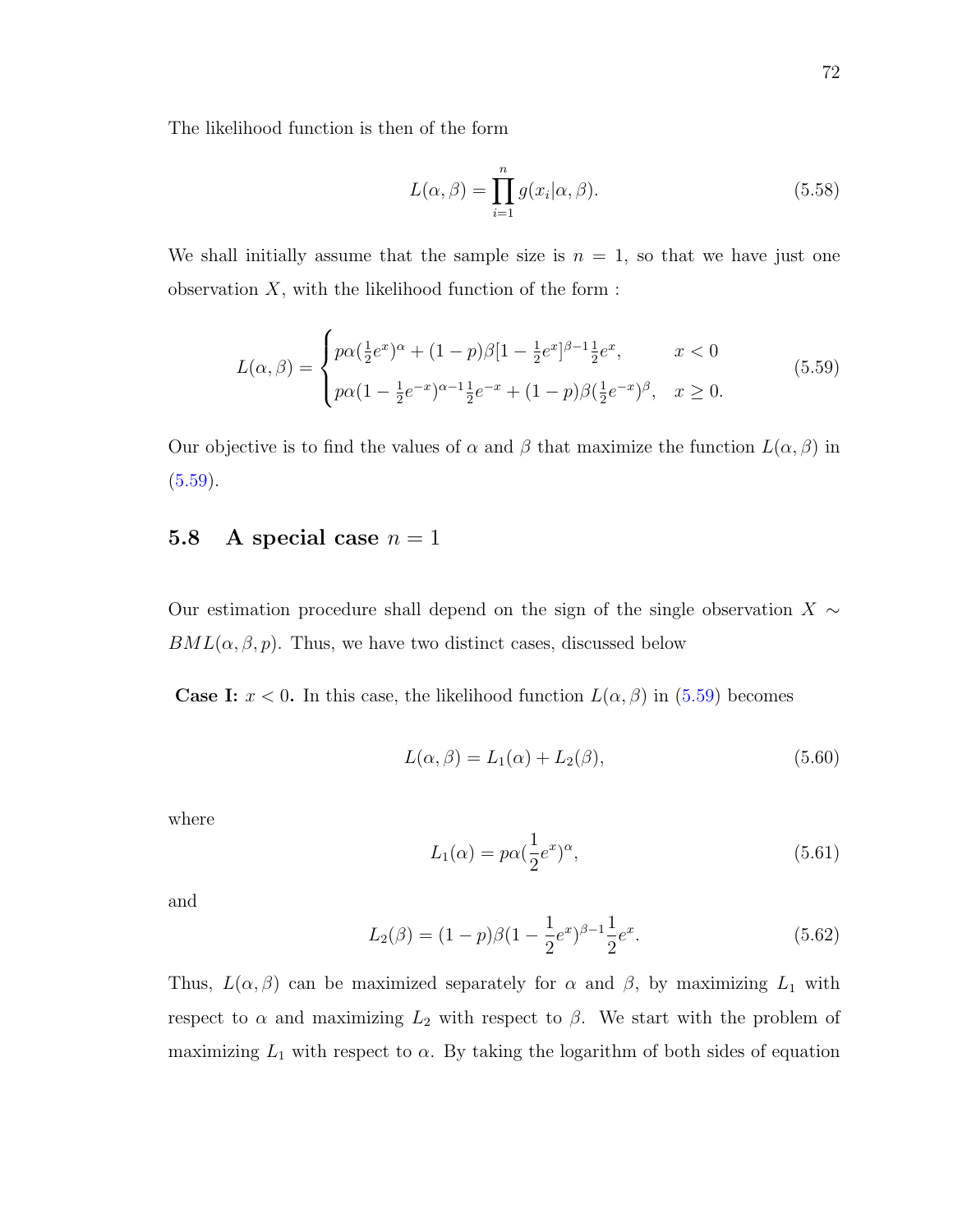[\(5.61\)](#page-81-1) we get,

<span id="page-82-0"></span>
$$
\log L_1(\alpha) = \log(p) + \log(\alpha) + \alpha \log(\frac{1}{2}e^x). \tag{5.63}
$$

Upon differentiating the functions in  $(5.63)$  with respect to  $\alpha$ , we obtain

<span id="page-82-1"></span>
$$
\frac{d \log(L_1(\alpha))}{d \alpha} = \frac{1}{\alpha} + \log(\frac{1}{2}e^x). \tag{5.64}
$$

By setting the right hand side of [\(5.64\)](#page-82-1) to zero, we easily find the critical number to be

<span id="page-82-2"></span>
$$
\hat{\alpha} = -\frac{1}{\log(\frac{1}{2}e^x)}.\tag{5.65}
$$

To determine whether the function has a maximum or minimum value at the critical point, we use the first derivative test. It follows that

$$
\frac{d \log L_1(\alpha)}{d\alpha} = \frac{1}{\alpha} + \log\left(\frac{1}{2}e^x\right) > 0 \quad \text{if} \quad \alpha < \hat{\alpha},\tag{5.66}
$$

and

$$
\frac{d \log L_1(\alpha)}{d\alpha} = \frac{1}{\alpha} + \log\left(\frac{1}{2}e^x\right) < 0 \quad \text{if} \quad \alpha > \hat{\alpha}.\tag{5.67}
$$

Therefore, the log likelihood function [\(5.63\)](#page-82-0) is increasing when  $\alpha < \hat{\alpha}$  and it is decreasing when  $\alpha > \hat{\alpha}$ . With the largest value occurring at  $\hat{\alpha}$  given by [\(5.65\)](#page-82-2). We now turn to estimate  $\beta$  based on a single observation of  $X = x$ . Here, we need to maximize the function  $L_2(\beta)$  given by [\(5.62\)](#page-81-2). Upon taking the logarithm on both sides, we get

<span id="page-82-3"></span>
$$
\log L_2(\beta) = \log(1 - p) + \log(\beta) + (\beta - 1)\log(1 - \frac{1}{2}e^x) + \log(\frac{1}{2}e^x). \tag{5.68}
$$

Now, when we take the derivative of the function in  $(5.68)$  with respect to  $\beta$ , we obtain

<span id="page-82-4"></span>
$$
\frac{d \log(L_2(\beta))}{d\beta} = \frac{1}{\beta} + \log(1 - \frac{1}{2}e^x).
$$
 (5.69)

To find the critical value of  $\beta$  for which the likelihood function has max/min we set the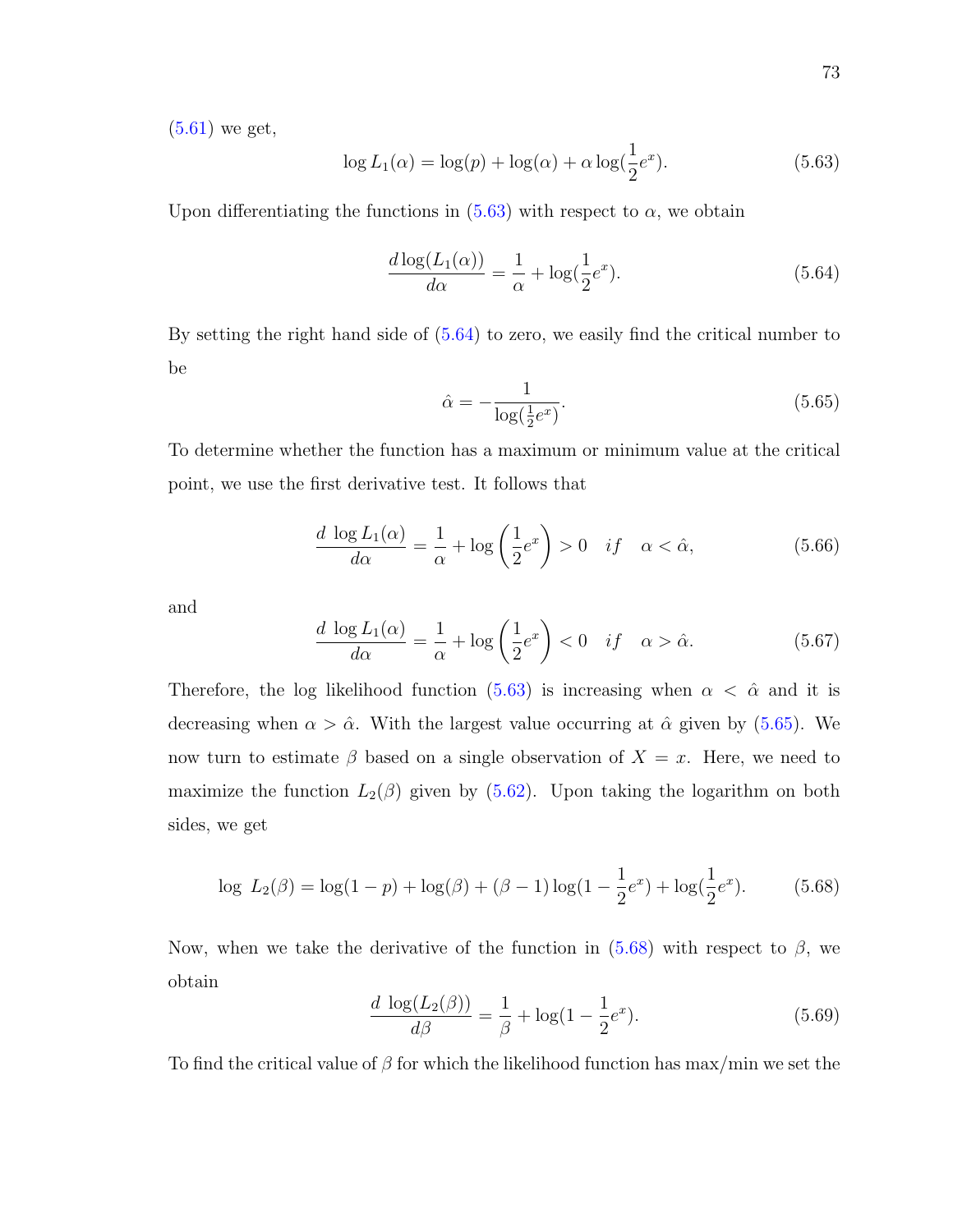function in  $(5.69)$  equal to zero and solve for  $\beta$ , which results in a unique value

$$
\hat{\beta} = -\frac{1}{\ln(1 - \frac{1}{2}e^x)}.\tag{5.70}
$$

To determine whether the likelihood function has a maximum or minimum at the critical point, we will use the first derivative test and conclude that

$$
\frac{d \log L_2(\beta)}{d\beta} = \frac{1}{\beta} + \log\left(1 - \frac{1}{2}e^x\right) > 0 \quad \text{if} \quad \beta < \hat{\beta},\tag{5.71}
$$

and

$$
\frac{d \log L_2(\beta)}{d\beta} = \frac{1}{\beta} + \log \left( 1 - \frac{1}{2} e^x \right) < 0 \quad \text{if} \quad \beta > \hat{\beta}.\tag{5.72}
$$

Therefore, the function in [\(5.68\)](#page-82-3) is increasing when  $\beta < \hat{\beta}$  and it is decreasing when  $\beta > \hat{\beta},$  so that the maximum occurs at  $\hat{\beta}.$ 

**Case 2:**  $x > 0$ . The procedure is quite similar when the sample value is positive. Here, the likelihood function in [\(5.59\)](#page-81-0) becomes

$$
L(\alpha, \beta) = W_1(\alpha) + W_2(\beta), \qquad (5.73)
$$

where

<span id="page-83-0"></span>
$$
W_1(\alpha) = p\alpha (1 - \frac{1}{2}e^{-x})^{\alpha - 1} \frac{1}{2}e^{-x},
$$
\n(5.74)

and

<span id="page-83-1"></span>
$$
W_2(\beta) = (1 - p)\beta \left(\frac{1}{2}e^{-x}\right)^{\beta}.
$$
\n(5.75)

Once again, the function  $L(\alpha, \beta)$  can be maximized separately for  $\alpha > 0$  and  $\beta > 0$ . we shall start with estimation of  $\alpha$ . By taking the logarithm function on both sides of formula  $(5.74)$  we get,

$$
\log W_1(\alpha) = \log(p) + \log(\alpha) + (\alpha - 1)\log(1 - \frac{1}{2}e^{-x}) + \log(\frac{1}{2}e^{-x}).
$$
 (5.76)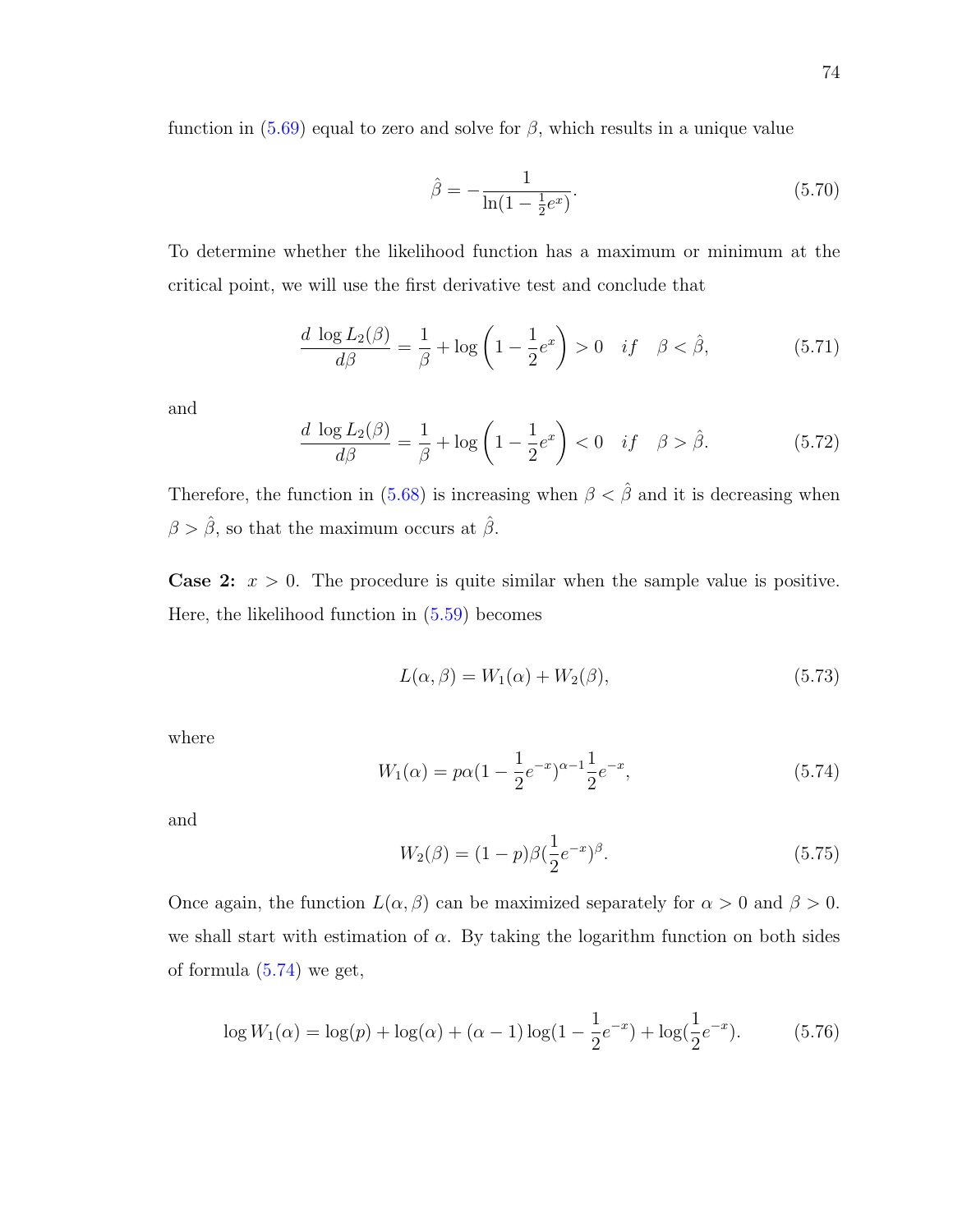The derivative of the above function with respect to  $\alpha$  becomes

<span id="page-84-0"></span>
$$
\frac{d \log(W_1(\alpha))}{d \alpha} = \frac{1}{\alpha} + \log\left(1 - \frac{1}{2}e^{-x}\right). \tag{5.77}
$$

To find the critical value of  $\alpha$ , we set the derivative in  $(5.77)$  equal to zero and solve for  $\alpha$ , which results in

$$
\hat{\alpha} = -\frac{1}{\log(1 - \frac{1}{2}e^{-x})}.\tag{5.78}
$$

To determine whether this corresponds to a maximum or a minimum value, we will use the first derivative test. Here,

$$
\frac{d\log W_1(\alpha)}{d\alpha} = \frac{1}{\alpha} + \log\left(1 - \frac{1}{2}e^{-x}\right) > 0 \quad \text{if} \quad \alpha < \hat{\alpha}.\tag{5.79}
$$

and

$$
\frac{d \log W_1(\alpha)}{d \alpha} = \frac{1}{\alpha} + \log \left( 1 - \frac{1}{2} e^{-x} \right) < 0 \quad \text{if} \quad \alpha > \hat{\alpha}.\tag{5.80}
$$

Therefore, the maximum occurs at  $\hat{\alpha}$ .

We now consider estimation of  $\beta$ , where we need to maximize the function  $W_2(\beta)$  in [\(5.75\)](#page-83-1). Taking the logarithm on both sides of [\(5.75\)](#page-83-1) we get,

<span id="page-84-1"></span>
$$
\log W_2(\beta) = \log(1 - p) + \log(\beta) + \beta \log \left(\frac{1}{2}e^{-x}\right).
$$
 (5.81)

Now, we take the derivative of the function  $(5.81)$  with respect to  $\beta$ , resulting in

$$
\frac{d \log(W_2(\beta))}{d \beta} = \frac{1}{\beta} + \log\left(\frac{1}{2}e^{-x}\right). \tag{5.82}
$$

To find the critical value of  $\beta$  for which this function attains max/min, we set the derivative equal to zero and solve for  $\beta$ , resulting in

<span id="page-84-2"></span>
$$
\hat{\beta} = -\frac{1}{\ln(\frac{1}{2}e^{-x})}.
$$
\n(5.83)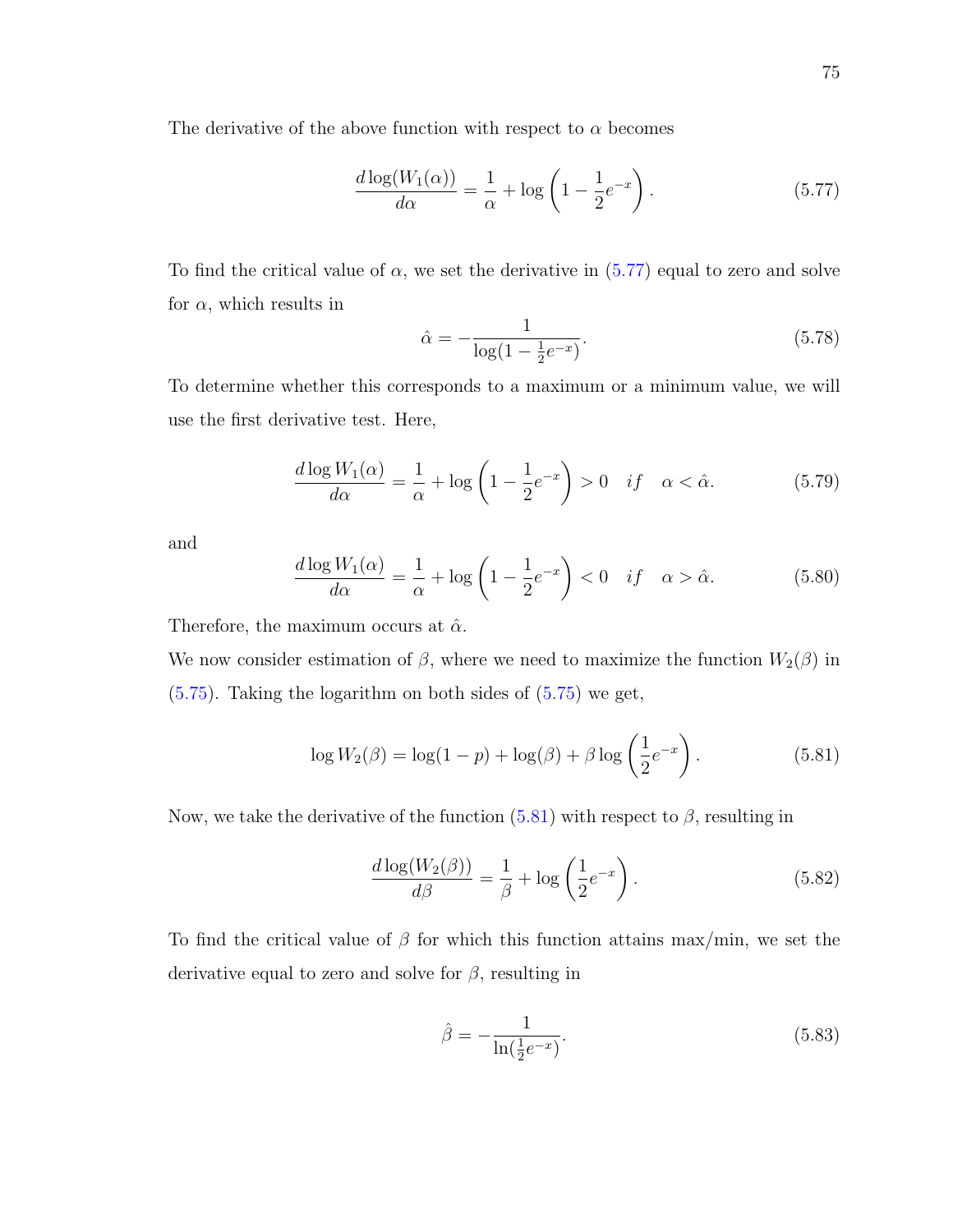To determine whether this is a maximum or minimum, we use the first derivative test,

$$
\frac{d \log W_2(\beta)}{d \beta} = \frac{1}{\beta} + \log \left( \frac{1}{2} e^{-x} \right) > 0 \quad if \quad \beta < \hat{\beta}.
$$
 (5.84)

and

$$
\frac{d\log W_2(\beta)}{d\beta} = \frac{1}{\beta} + \log\left(\frac{1}{2}e^{-x}\right) < 0 \quad \text{if} \quad \beta > \hat{\beta}.\tag{5.85}
$$

Therefore, the function is increasing when  $\beta < \hat{\beta}$  and it is decreasing when  $\beta > \hat{\beta}$ . So the function [\(5.75\)](#page-83-1) has a maximum value at  $\hat{\beta}$  given by [\(5.83\)](#page-84-2).

We summarize the above calculations through the following result.

<span id="page-85-2"></span>**Proposition 5.5.** Let X be a single observation from  $BML(\alpha, \beta, p)$  distribution. Then there exist an unique MLEs of  $\alpha$  and  $\beta$ , and they are given by

<span id="page-85-0"></span>
$$
\hat{\alpha} = \begin{cases}\n-\frac{1}{\log\left(\frac{e^x}{2}\right)}, & x < 0 \\
-\frac{1}{\log\left(1 - \frac{1}{2}e^x\right)}, & x \ge 0.\n\end{cases}
$$
\n(5.86)

and

<span id="page-85-1"></span>
$$
\hat{\beta} = \begin{cases}\n-\frac{1}{\log\left(1 - \frac{e^x}{2}\right)}, & x < 0 \\
-\frac{1}{\log\left(\frac{1}{2}e^x\right)}, & x \ge 0.\n\end{cases}
$$
\n(5.87)

#### 5.9 General Case

We now go back to the general case, where we have a random sample  $X_1, X_2, \cdots, X_n$ from  $BML(\alpha, \beta, p)$  distribution. The likelihood function is of the form [\(5.58\)](#page-81-3) with  $g(\cdot)$  given by [\(5.57\)](#page-80-0). Since maximum likelihood estimation involving maximization of [\(5.58\)](#page-81-3) is neither complex, we suggest a recommendation of Hossain et al. (2016) and combine the estimates obtained from individual  $\{X_i\}$  into a weighted average to obtain the final estimate. Specifically our procedure is as follows :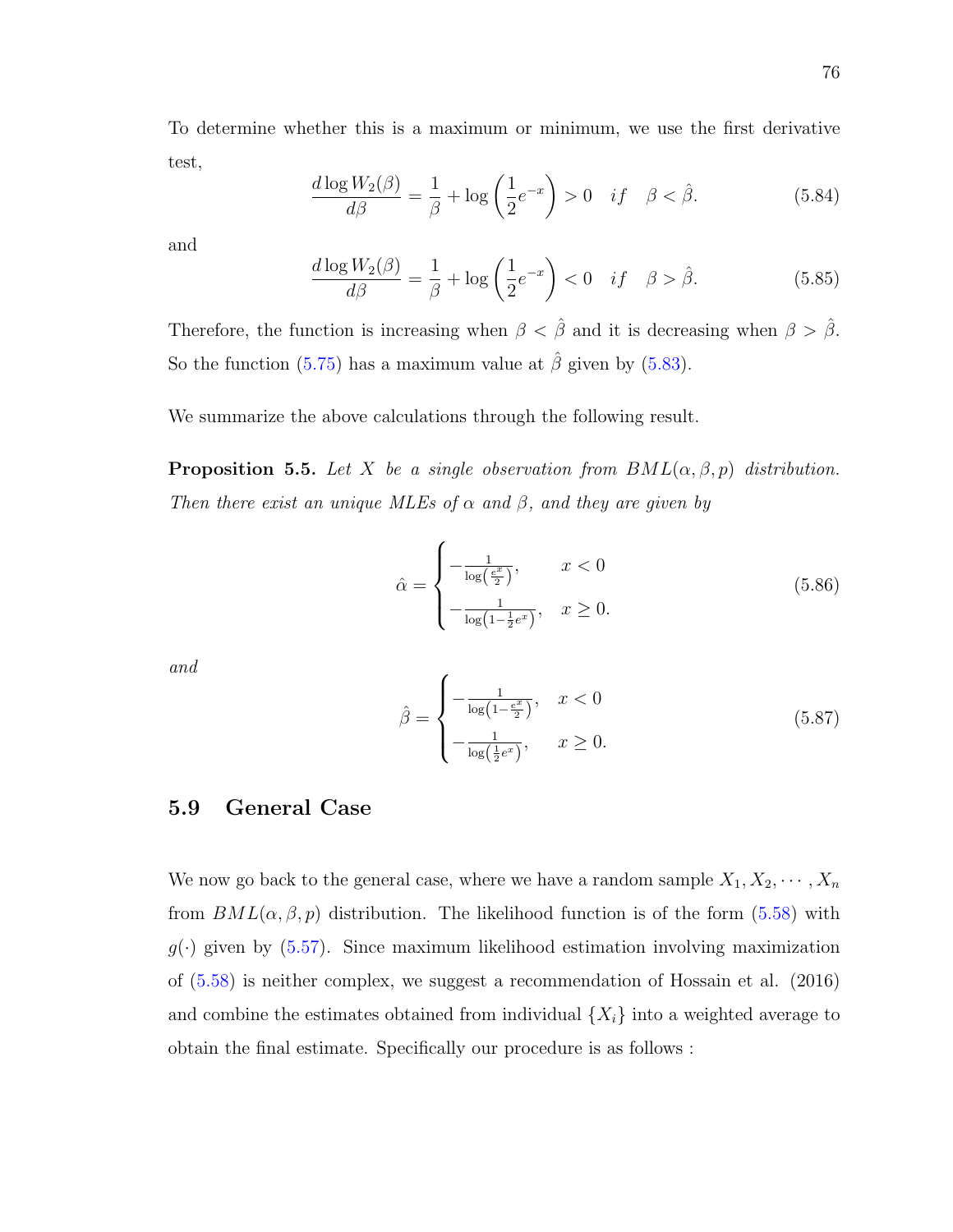Step 1: Estimate  $\alpha$  and  $\beta$  according to [\(5.86\)](#page-85-0)-[\(5.87\)](#page-85-1) in Proposition [\(5.5\)](#page-85-2) from each sample point  $X_i$ , leading to n pairs

<span id="page-86-0"></span>
$$
(\hat{\alpha}_1, \hat{\beta}_1), (\hat{\alpha}_2, \hat{\beta}_2), \cdots, (\hat{\alpha}_n, \hat{\beta}_n).
$$
 (5.88)

Step 2: Combine the estimates [\(5.88\)](#page-86-0) via the weighted averages,

$$
\hat{\alpha} = \sum_{i=1}^{n} \hat{\alpha}_i w_i,
$$
\n(5.89)

$$
\hat{\beta} = \sum_{i=1}^{n} \hat{\beta}_i w_i,
$$
\n(5.90)

where the weights, proportional to the likelihood evaluated at the  $i<sup>th</sup>$  estimate, are given by

$$
w_i = \frac{L(\hat{\alpha}_i, \hat{\beta}_i)}{\sum\limits_{j=1}^n L(\hat{\alpha}_j, \hat{\beta}_j)},
$$
\n(5.91)

with  $L$  as in  $(5.58)$ .

### 5.10 Simulation Result

The following tables from  $(5.1)-(5.4)$  $(5.1)-(5.4)$  is presented the estimated values of *BML* distribution using weighted likelihood estimation method.

Table 5.1: Estimated parameters of  $BML$  distribution for  $\alpha, \beta \geq 1$ .

<span id="page-86-1"></span>

| n   | K     | $\alpha$ | $\alpha$ | <b>MSE</b> |          | $MSE(\beta)$ |
|-----|-------|----------|----------|------------|----------|--------------|
|     | LOOOO |          | .722293  | 13.21667   | 8.1652   | 48.8299      |
| IU. | 10000 |          | 241041   | 0.1723607  | 2.510154 | 11.50961     |
| 50  | 10000 |          | 114591   | 0.03346608 | 2.03774  | 0.1127001    |
| 80  | 10000 |          | 1.095235 | 0.0214523  | 2.029866 | 0.06523504   |
| 100 | -0000 |          | .087628  | 0.01728452 | 2.02997  | 9.0508898    |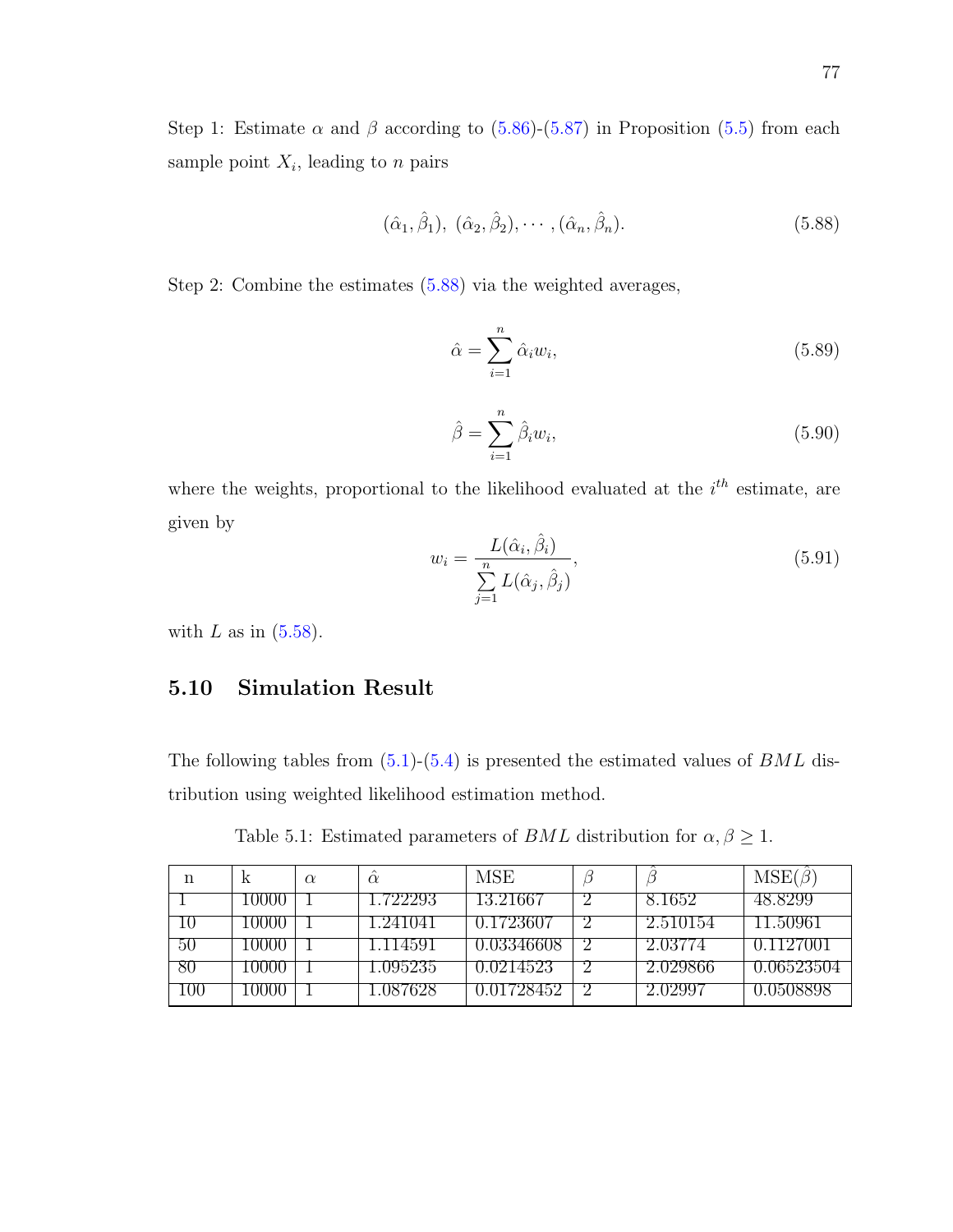| n   | k     | $\alpha$ | $\hat{\alpha}$ | <b>MSE</b> |       |                 | $MSE(\beta)$ |
|-----|-------|----------|----------------|------------|-------|-----------------|--------------|
|     | 10000 |          | 41.66873       | 296.9668   | (0.9) | 1.370306        | 5.019549     |
| ПU  | 10000 |          | 2.521222       | 1.530615   | (1.9) | 1.149045        | 0.2211706    |
| 50  | 10000 |          | 2.225727       | 0.1730746  | 0.9   | 1.028014        | 0.03258948   |
| 80  | 10000 |          | 2.204947       | 0.1131908  | 0.9   | 1.017985        | 0.02332787   |
| 100 | 10000 |          | 2.197811       | 0.09450559 | 0.9   | <b>U.015069</b> | 0.02066828   |

Table 5.2: Estimated parameters of *BML* distribution for  $\alpha \geq 1$  and  $0 < \beta < 1$ .

Table 5.3: Estimated parameters of *BML* distribution for  $0 < \alpha < 1$  and  $\beta \ge 1$ .

| n   | K     | $\alpha$ | $\alpha$ | <b>MSE</b> |          | $MSE(\beta)$ |
|-----|-------|----------|----------|------------|----------|--------------|
|     | 10000 | (0.9)    | 1.398884 | 13.12406   | 15.15379 | 259.9138     |
|     | 10000 | 0.9      | 1.142916 | 0.2069947  | 2.530062 | 1.510668     |
| 50  | 10000 | 0.9      | 1.028462 | 0.03280372 | 2.224754 | 0.1729768    |
| 80  | 10000 | 0.9      | 1.01939  | 0.02359852 | 2.200844 | 0.1093862    |
| 100 | 10000 | 0.9      | 1.016459 | 0.02087915 | 2.193817 | 0.09244837   |

Table 5.4: Estimated parameters of  $BML$  distribution for  $\alpha, \beta < 1$ .

<span id="page-87-0"></span>

| n       | K     | $\alpha$ | $\alpha$  | <b>MSE</b> |       |          | $MSE(\beta)$ |
|---------|-------|----------|-----------|------------|-------|----------|--------------|
|         | 10000 | 0.8      | 39.97228  | 2969750    | (0.9) | 29.29763 | 216377.2     |
|         | 10000 | 0.8      | 1.337916  | 1.788733   | (0.9) | 4.045057 | 341.8288     |
| 50      | 10000 | 0.8      | 1.014848  | 0.0890033  | (0.9) | 2.420546 | 2.714263     |
| 80      | 10000 | 0.8      | 0.9973678 | 0.06406065 | 0.9   | 2.36158  | 2.364395     |
| $100\,$ | 10000 | 0.8      | 0.9911185 | 0.05594836 | 0.9   | 2.34409  | 2.264043     |

The estimated values  $\hat{\alpha}$  and  $\hat{\beta}$  from the tables [\(5.1\)](#page-86-1)-[\(5.4\)](#page-87-0) are the average values based on  $k = 10000$  estimated values. The mean square errors are also calculated on the basis of this k iterations as well.

From the above tables, it is clear that the estimated values  $\hat{\alpha}$  and  $\hat{\beta}$  are converging to the true values of  $\alpha$  and  $\beta$  as the sample size increases.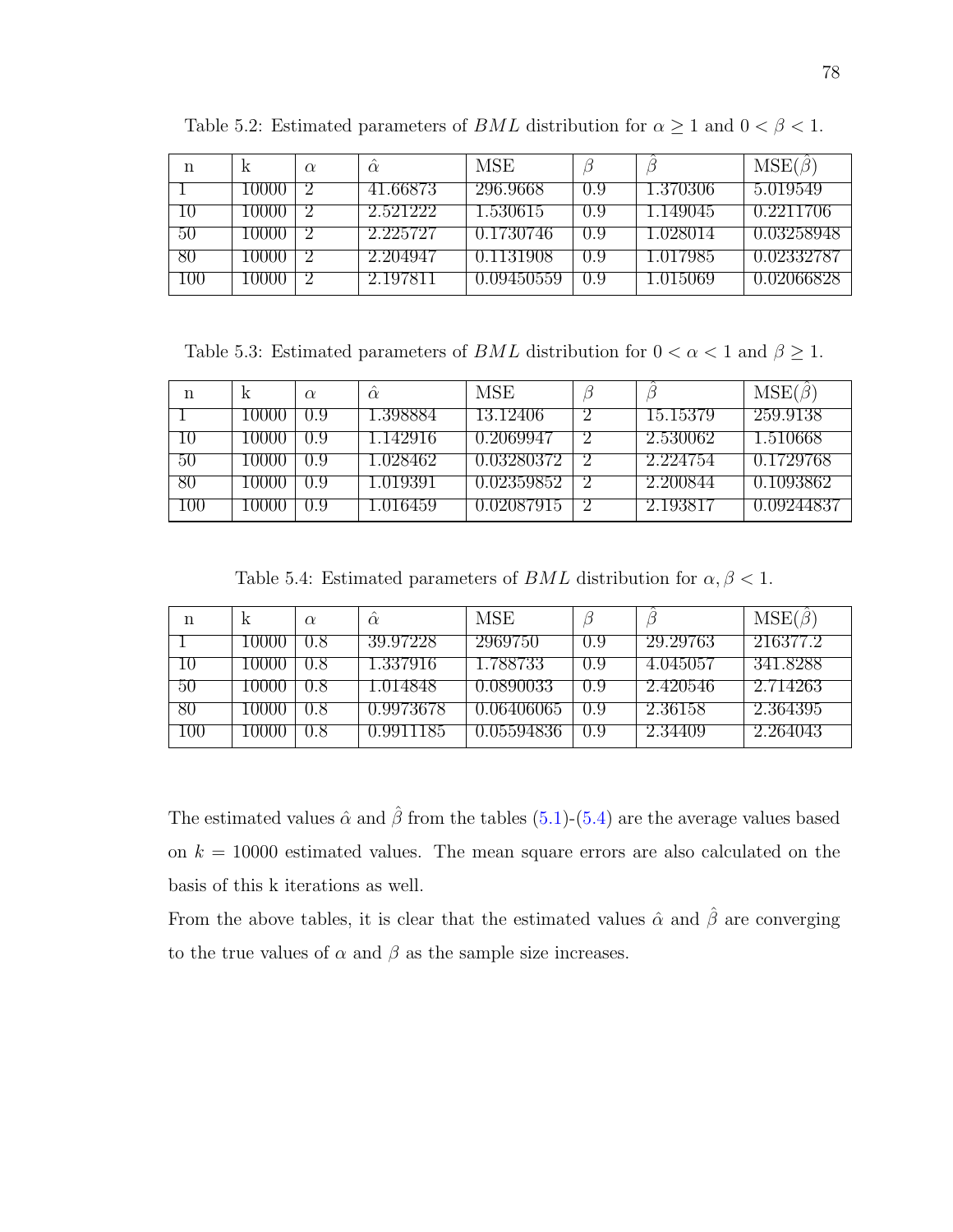# REFERENCES

- [1] Akinsete, A., Famoye F. and Lee, C. (2008). The beta-Pareto distribution, Statistics, Computers and Mathematics with Application,  $42(6)$ , 547-563.
- [2] Akinsete, A., Famoye, F. and Lee, C. (2014). The Kumaraswamy geometric distribution. Journal of Statistical Distributions and Applications, 1(1), 17.
- [3] Akinsete, A. and Lowe, C. (2009). Beta-Rayleigh distribution in reliability measure, Section on Physical and Engineering Sciences, In. Proceedings of the American Statistical Association, 1, 3103-3107.
- [4] Alizadeh, M., Tahir, M.H., Cordeiro, G.M., Mansoor, M., Zubair, M. and Hamedani, G.G. (2015). The Kumaraswamy Marshal-Olkin family of distributions, Journal of the Egyptian Mathematical Society, 23, 546-557.
- [5] Alshawarbeh, E., Famoye, F. and Lee, C. (2013). Beta-Cauchy distribution: Some properties and applications, Journal of Statistical Theory and Applica*tions*,  $12(4)$ , 378-391.
- [6] Alshawarbeh, E., Lee, C. and Famoye, F. (2012). The beta-Cauchy distribution, Journal of Probability and Statistical Science, 10, 41-57.
- [7] Amusan, G.E. (2010). The Beta Maxwell distribution, Master's Thesis, Marshall Digital Scholar.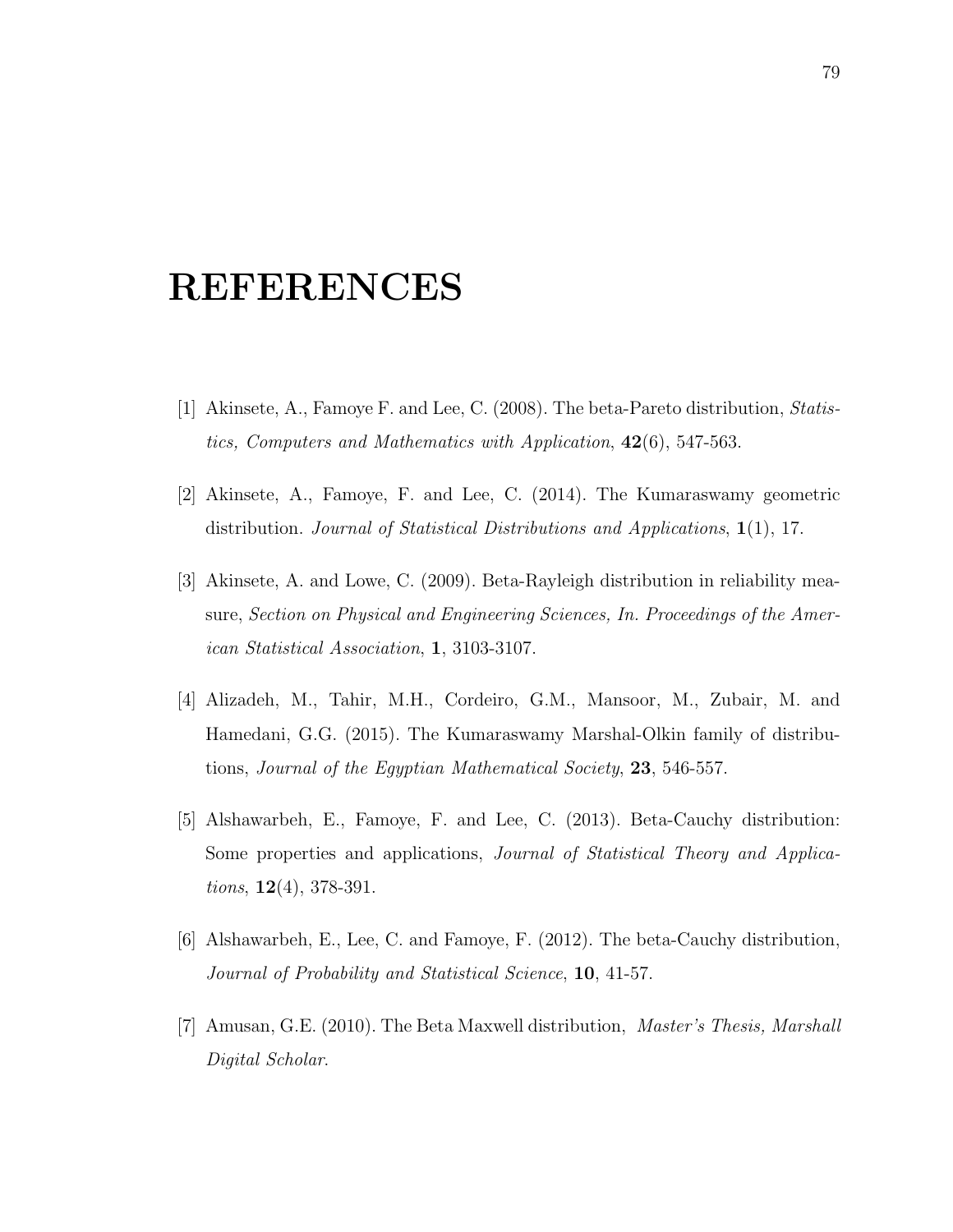- [8] Arnold, B.C. and Beaver, R.J. (2000). The skew-Cauchy distribution, Statistics and Probability Letters, 49, 285-290.
- [9] Aryal, G. and Zhang, Q. (2016). Characterizations of Kumaraswamy Laplace distribution with applications, *Economic Quality Control*, **31**(2), 59-70.
- [10] Azzalini, A. (1985). A class of distributions which includes the normal ones, Scandavian Journal of Statistics, 12, 171-178.
- [11] Azzalini, A. (1986). Further results on a class of distributions which includes the normal ones, Statistica Sinica, 46, 199-208.
- [12] Barreto-Souza, W., Cordeiro, G.M. and Simas, A.B. (2011). Some results for beta Fréchet distribution, Communications in Statistics-Theory and Methods, 40(5), 798-811.
- [13] Barreto-Souza, W., Santos, A.H. and Cordeiro, G.M. (2010). The beta generalized exponential distribution, Journal of Statistical Computation and Simulation, 80(2), 159-172.
- [14] Behairy, S.M., AL-Dayian, G.R. and EL-Helbawy, A.A. (2016). The Kumaraswamy-Burr Type III distribution: properties and estimation, British Journal of Mathematics and Computer Science. 14(2), 1-2.
- [15] Bidram, H. (2012). The beta exponential-geometric distribution, Communications in Statistics-Simulation and Computation, 41(9), 1606-1622.
- [16] Bidram, H., Behboodian, J. and Towhidi, M. (2013). The beta Weibull-geometric distribution, Journal of Statistical Computation and Simulation, 83(1), 52-67.
- [17] Bourguignon, M., Silva, R.B., Zea, L.M. and Cordeiro, G.M. (2012). The Kumaraswamy Pareto distribution, Journal of Statistical Theory and Applications, 12, 129-144.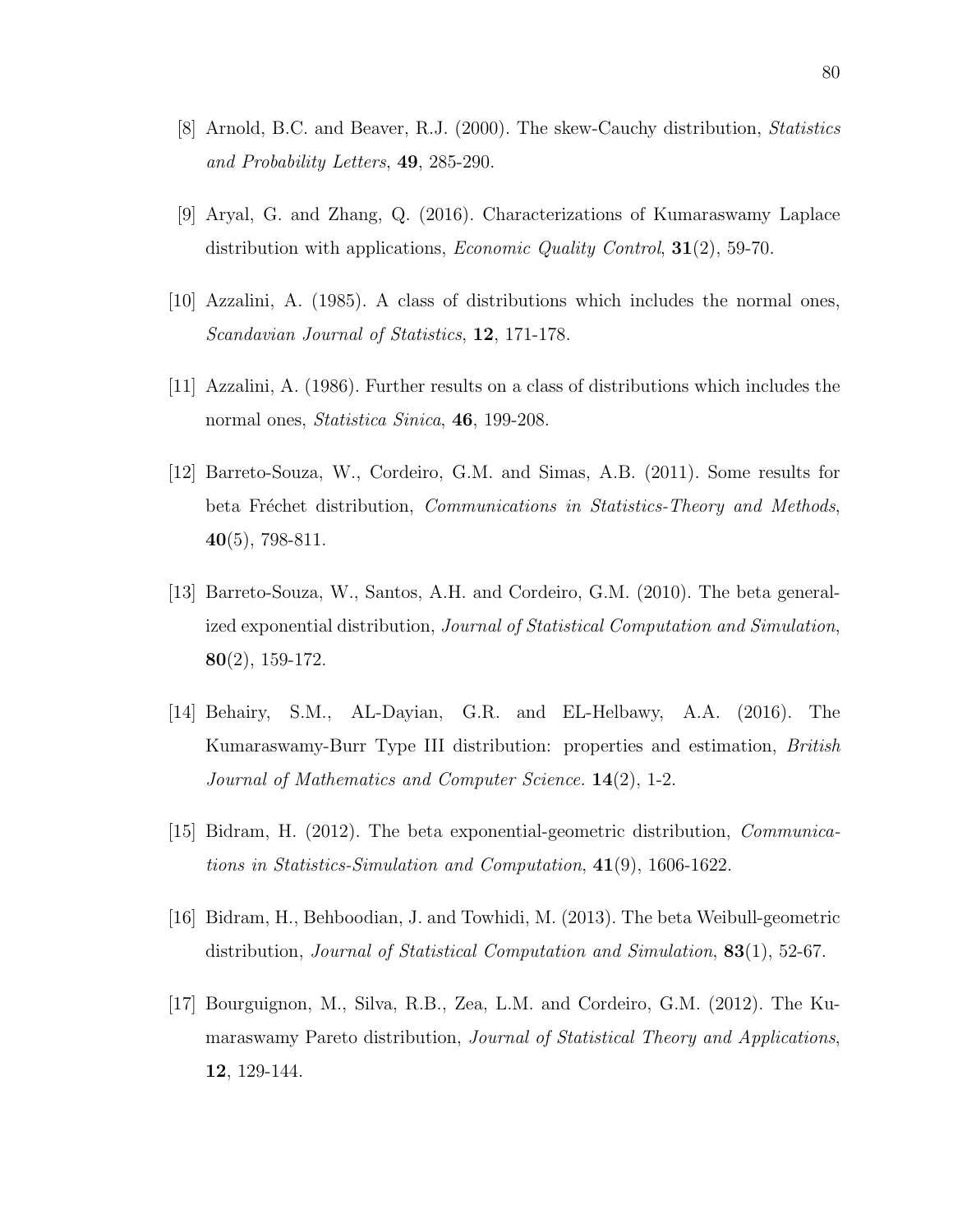- [18] Castellares, F., Montenegro, L.C. and Cordeiro, G.M. (2011). The beta lognormal distribution, Journal of Statistical Computation and Simulation, 83, 203- 228.
- [19] Chukwu, A.U. and Ogunde, A.F. (2016). On Kumaraswamy Gompertz Makeham distribution, American Journal of Mathematics and Statistics,  $6(3)$ , 122-127.
- [20] Cordeiro, G.M. and Brito, R.D.S. (2012). The beta power distribution, Brazilian Journal of Probability and Statistics, 26(1), 88-112.
- [21] Cordeiro, G.M., Castellares, F., Montenegro, L.C. and de Castro, M. (2013). The beta generalized gamma distribution, Statistics, 47(4), 888-900.
- [22] Cordeiro, G.M., Cristino, C.T., Hashimoto, E.M. and Ortega, E.M.M. (2013). The beta generalized Rayleigh distribution with applications to lifetime data, Statistical Papers, 1-29.
- [23] Cordeiro, G.M. and De Castro, M. (2011). A new family of generalized distributions, Journal of Statistical Computation and Simulation, 81, 883-898.
- [24] Cordeiro, G.M., Gomes, A.E., da-Silva, C.Q., and Ortega, E.M.M. (2013). The beta exponentiated Weibull distribution, Statistical Papers, 83(1), 114-138.
- [25] Cordeiro, G.M., Junior, A.C., Demetrio, C.G., Ortega, E.M.M. and Pescim, R.R. (2014). Some new results for the Kumaraswamy modified Weibull distribution, Journal of Statistical Theory and Applications, 13, 86-104.
- [26] Cordeiro, G.M. and Lemonte, A.J. (2011). The beta Laplace distribution, Statistics and Probability Letters, 81, 973-982.
- [27] Cordeiro, G.M. and Lemonte, A.J. (2011). The Beta-half-Cauchy distribution, Journal of Probability and Statistics, 5(18).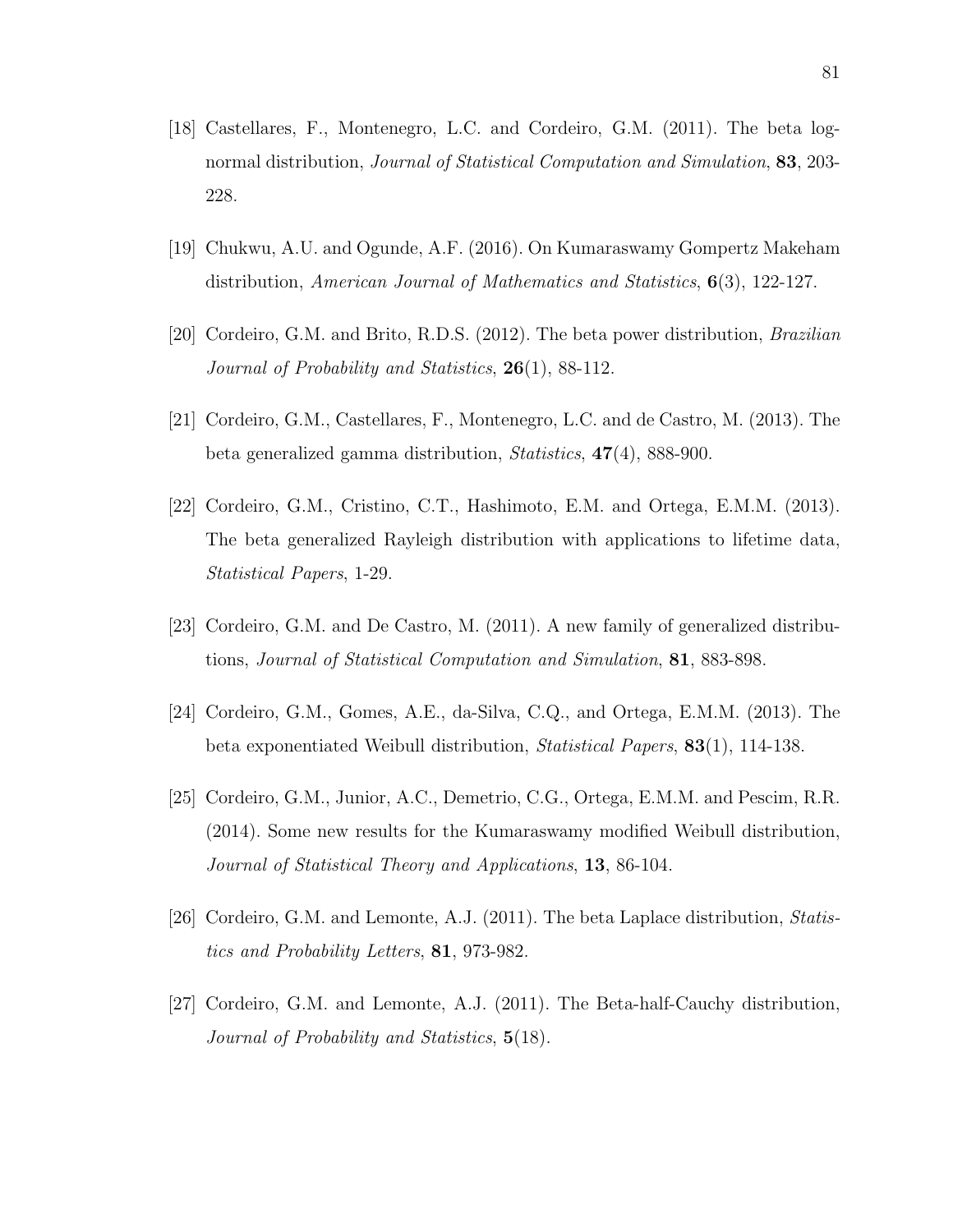- [28] Cordeiro, G.M. and Lemonte, A.J. (2011). The β-Birnbaum-Saunders distribution: an improved distribution for fatigue life modeling, *Computational Statistics* and Data Analysis,  $55(3)$ , 1445-1461.
- [29] Cordeiro, G.M., Nadarajah, S. and Ortega, E.M.M. (2012). The Kumaraswamy Gumbel distribution, *Statistical Methods and Applications*, **21**(2), 139-168.
- [30] Cordeiro, G.M., Nobre, J.S., Pescim, R.R. and Ortega, E.M.M. (2012). The beta Moyal: A useful-skew distribution, International Journal of Research and Reviews in Applied Sciences,  $10(2)$ , 171-192.
- [31] Cordeiro, G.M., Ortega, E.M.M. and Nadarajah, S. (2010). The Kumaraswamy Weibull distribution with application to failure data, Journal of the Franklin Institute, 347, 1399-1429.
- [32] Cordeiro, G.M., Ortega, E.M.M. and Silva, G.O. (2014). The Kumaraswamy modified Weibull distribution: theory and applications, Journal of Statistical Computation and Simulation, 84(7), 1387-1411.
- [33] Cordeiro, G.M., Pescim, R.R. and Ortega, E.M.M. (2012). The Kumaraswamy generalized half-normal distribution for skewed positive data, Journal of Data Science, **10**, 195-224.
- [34] Cordeiro, G.M., Ortega, E.M.M. and Silva, G.O. (2012). The beta extended Weibull family, *Journal of Probability and Statistical Science*, **10**(10), 15-40.
- [35] Cordeiro, G.M., Silva, G.O. and Ortega, E.M.M. (2013). The beta-Weibull geometric distribution, Statistics, 47(4), 817-834.
- [36] Cordeiro, G.M., Silva, G.O., Pescim, R.R. and Ortega, E.M.M. (2014). General properties for the beta extended half-normal model, Journal of Statistical Computation and Simulation, 84(4), 881-901.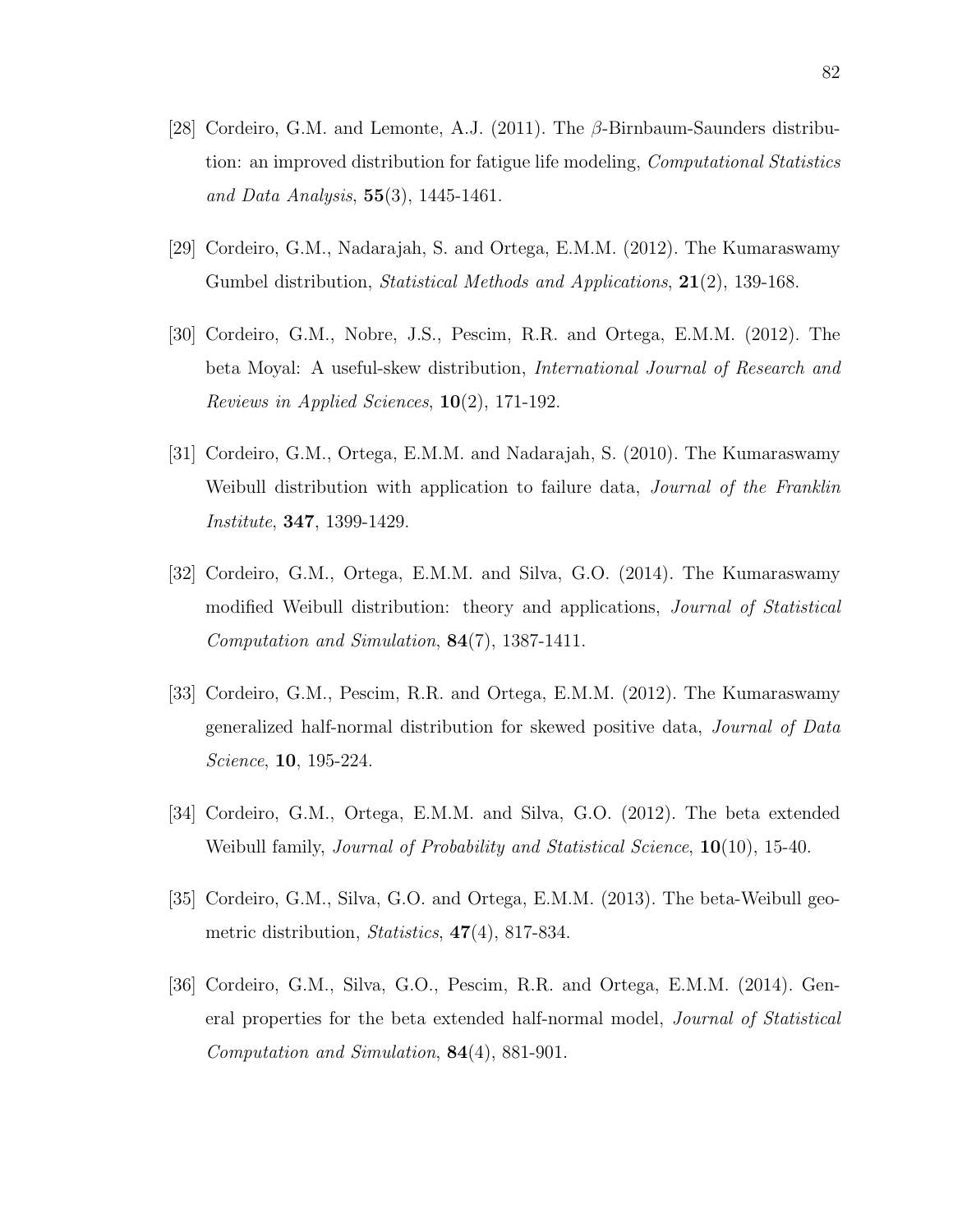- [37] Cordeiro, G.M., Simas, A.B. and Stosic, B.D. (2011). Closed form expressions for moments of the beta Weibull distribution, Anais da Academia Brasileira de  $Ci\hat{e}ncias, 83(2), 357-373.$
- [38] Correa, M.A., Nogueira, D.A. and Ferreira, E.B. (2012). Kumaraswamy normal and Azzalini's skew normal modeling asymmetry, Sigmae, 1(1), 65-83.
- [39] da Silva, R.C., Sanchez, J.J., Lima, F.P. and Cordeiro, G.M. (2015). The Kumaraswamy Gompertz distribution, *Journal of Data Science*, **13**(2), 241-259.
- [40] de Pascoa, M.A., Ortega, E.M.M. and Cordeiro, G.M. (2011). The Kumaraswamy generalized gamma distribution with application in survival analysis, Statistical Methodology, 8(5), 411-433.
- [41] de Santana, T.V.F., Ortega, E.M.M., Cordeiro, G.M., and Silva, G.O. (2012). The Kumaraswamy log-logistic distribution, Journal of Statistical Theory and *Applications*,  $11(3)$ , 265-291.
- [42] Diab, L.S. and Hiba, Z.M. (2015). Statistical properties of Kumaraswamy exponentiated gamma distribution, International Journal of Reliability and Applica*tions*,  $16(2)$ , 81-98.
- [43] Dias, C.R.B., Alizadeh, M. and Cordeiro, G.M. (2016). The beta Nadarajah-Haghighi distribution, Hacettepe University Bulletin of Natural Sciences and Engineering Series B: Mathematics and Statistics.
- [44] Domma, F. and Condino, F. (2013). The Beta-Dagum distribution: definition and properties, *Communications in Statistics - Theory and Methods*,  $42(22)$ , 4070-4090.
- [45] Elbatal, I. (2013). Kumaraswamy linear exponential distribution, Pioneer Journal of Theory and Applied Statistics, 5, 59-73.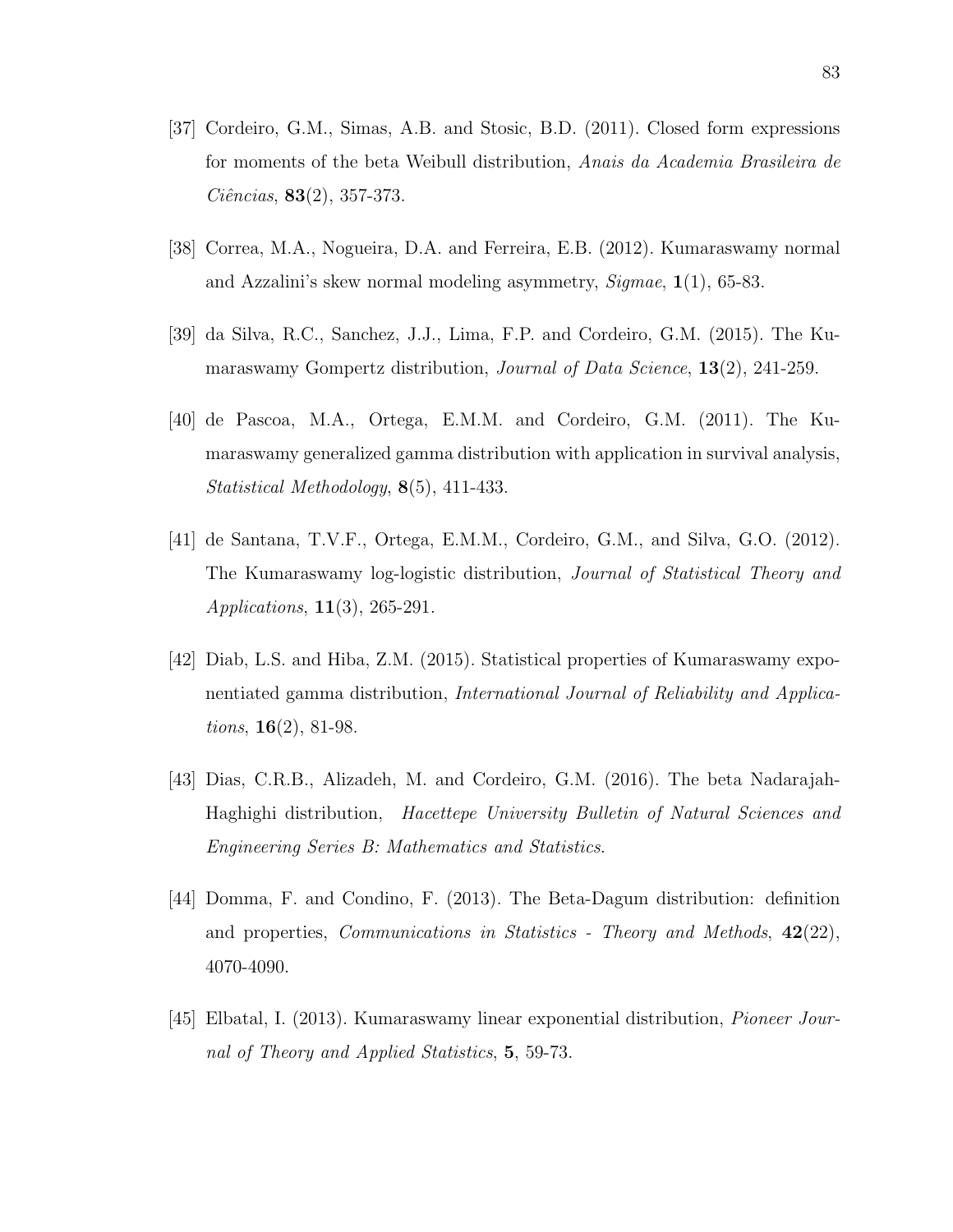- [46] Elbatal, I. (2013). Kumaraswamy generalized linear failure rate distribution, Indian Journal of Computational Applied Mathematics, 1, 61-78.
- [47] Elbatal, I. (2013). The Kumaraswamy exponentiated Pareto distribution, Economic Quality Control, 28, 1-8.
- [48] Elbatal, I. and Kareem, A. (2014). Statistical properties of Kumaraswamy exponentiated Lomax distribution, Journal of Modern Mathematics and Statistics, 8, 1-7.
- [49] El-Damcese, M.A., Mustafa, A., El-Desouky, B.S. and Mustafa, M.E. (2016). The Kumaraswamy flexible Weibull extension, International Journal of Mathematics and its Applications, 4, 1-14.
- [50] Eugene, N., Lee, C. and Famoye, F. (2002). Beta-normal distribution and its applications, *Communication in Statistics-Theory and Methods*, **31**, 497-512.
- [51] Famoye, F., Lee, C. and Eugene, N. (2004). Beta-normal distribution: bimodality properties and applications, Journal of Modern Applied Statistical Methods, 3, 85-103.
- [52] Famoye, F., Lee, C. and Olumolade, O. (2005). The beta-Weibull distribution, Journal of Statistical Theory and Applications, 4(2), 121-138.
- [53] Ferreira, J.T A.S. and Steel, M.F.J. (2006). A constructive representation of univariate skewed distributions, Journal of the American Statistical Association, 101(474), 823-829.
- [54] Fischer, M.J. and Vaughan, D. (2016). The beta-hyperbolic secant distribution, Austrian Journal of Statistics, **39**(3), 245-258.
- [55] Ghosh, I. (2014). The Kumaraswamy-half-Cauchy distribution: properties and applications, *Journal of Statistical Theory and Applications*,  $13(2)$ , 122-134.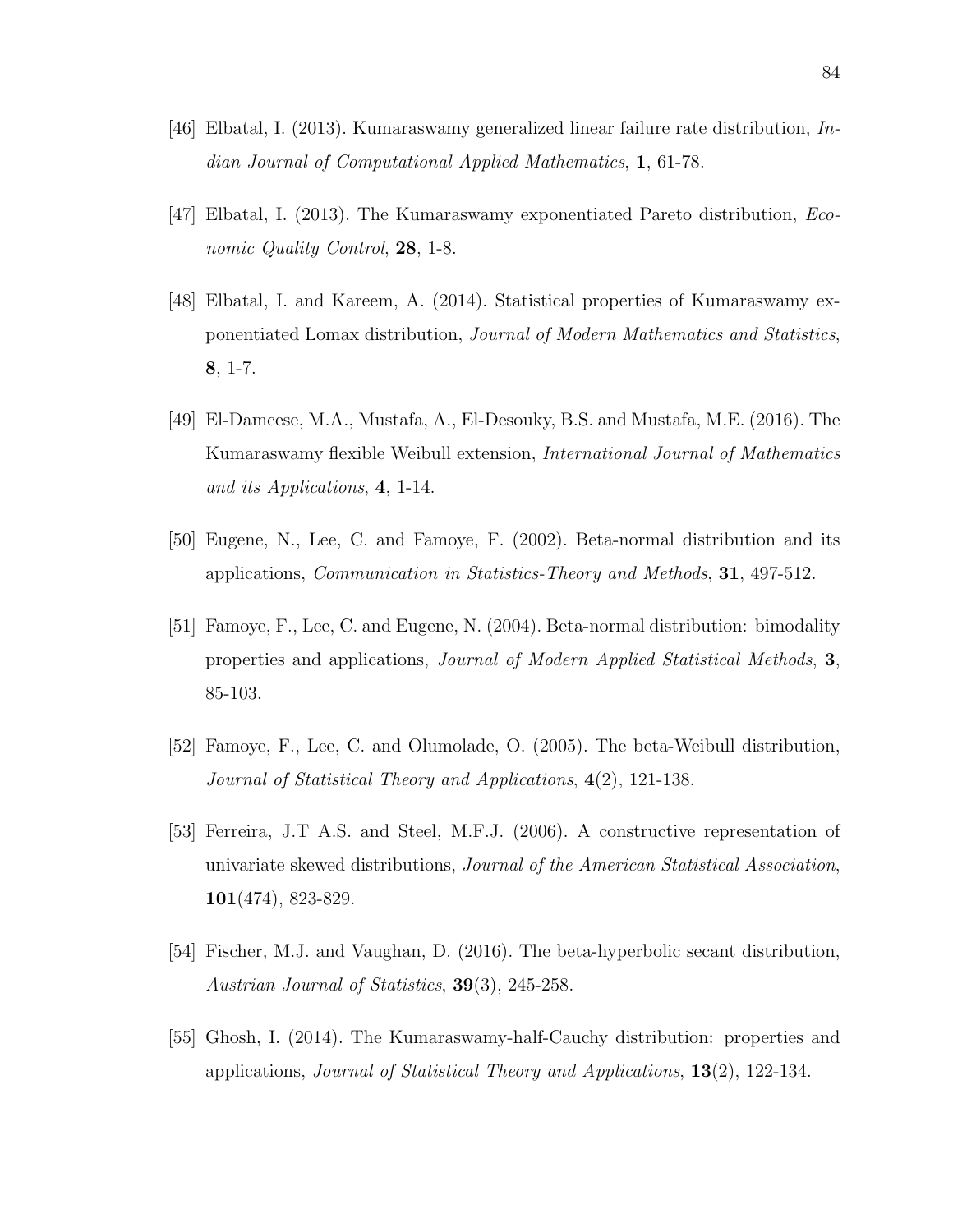- [56] Gomes, A.E., da-Silva, C.Q., Cordeiro, G.M. and Ortega, E.M.M. (2013). The beta Burr III model for lifetime data, Brazilian Journal of Probability and Statistics,  $27(4)$ , 502-543.
- [57] Gomes, A.E., da-Silva, C.Q., Cordeiro, G.M. and Ortega, E.M.M. (2014). A new lifetime model: the Kumaraswamy generalized Rayleigh distribution, Journal of Statistical Computation and Simulation, 84(2), 290-309.
- [58] Gupta, A.K., Chang, F.C. and Huang, W.J. (2002). Some skew-symmetric models, Random Operation Stochastic Equations, 10, 133-140.
- [59] Gupta, A.K. and Nadarajah, S. (2004). On the moments of the beta normal distribution, *Communication in Statistics-Theory and Methods*, **31**, 1-13.
- [60] Gupta, A.K. and Nadarajah, S. (2006). Beta Bessel distribution, International Journal of Mathematics and Mathematical Sciences, 2006.
- [61] Hanook, S., Shahbaz, M.Q., Mohsin, M. and Golam Kibria, B.M. (2013). A note on beta inverse-Weibull distribution, Communications in Statistics-Theory and Methods, 42(2), 320-335.
- [62] Huang, S. and Oluyede, B.O. (2014). Exponentiated Kumaraswamy-Dagum distribution with applications to income and lifetime data, Journal of Statistical Distributions and Applications,  $\mathbf{1}(20)$ , 1-20.
- [63] Hossain, M.M., Kozubowski, T.J. and Podórski, K. (2016). A novel weighted likelihood estimation with empirical Bayes flavor, Communications in Statistics : Simulation and Computation, [http://dx.doi.org/10.1080/03610918.2016.1197246,](http://dx.doi.org/10.1080/03610918.2016.1197246) 2016.
- [64] Hussian, M.A. (2013). Estimation of  $P(Y < X)$  for the class of Kumaraswamy-G distributions, Australian Journal of Basic Applied Science, 7, 158-169.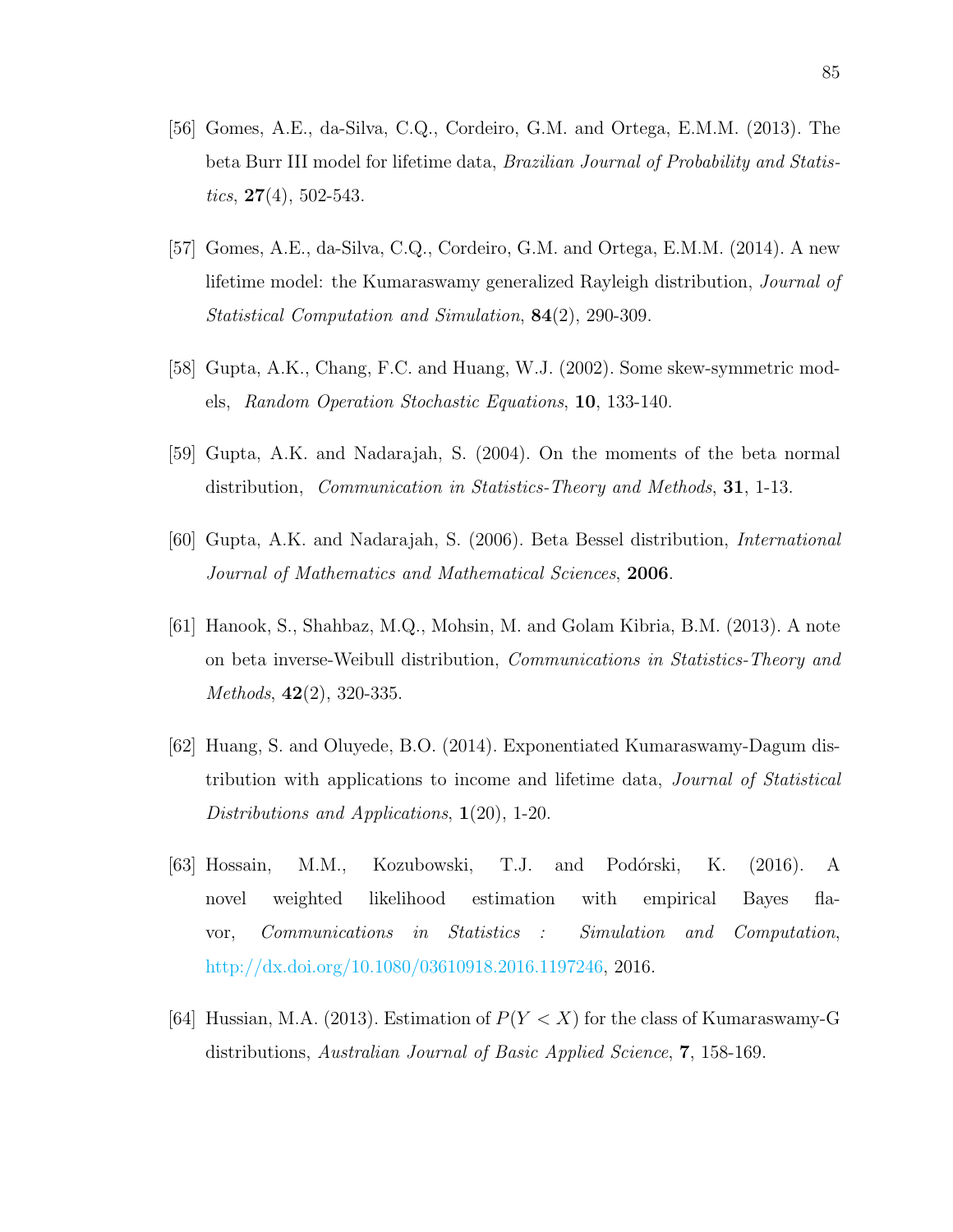- [65] Jafari, A.A. and Mahmoudi, E. (2012). Beta-linear failure rate distribution and its applications, arXiv preprint [arXiv:1212.5615](http://arxiv.org/abs/1212.5615).
- [66] Jafari, A.A., Tahmasebi, S. and Alizadeh, M. (2014). The beta-Gompertz distribution, Revista Colombiana de Estadstica, 37(1), 141-158.
- [67] Jalmar, M.F., Silvia, C., Ferrari, L.P. and Cordeiro, G.M. (2009). A new generalized Kumaraswamy distribution, http://arxiv.org/abs/1004.0911v1.
- [68] Javanshiri, Z. and Maadooliat, M. (2014). Beta Burr XII or five parameter beta Lomax distribution: remarks and characterizations, *Journal of Statistical Theory* and Applications,  $13(2)$ , 105-110.
- [69] Johnson, N.L., Kotz, S. and Balakrishnan, N. (1995). Continuous Univariate Distributions, John Wiley and Sons, New York.
- [70] Jones, M.C. (2004). Families of distributions arising from distributions of order statistics, Test,  $13(1)$ , 1-43.
- [71] Jones, M.C. (2004). The moments of the beta-normal distribution with integer parameters are the moments of order statistics from the normal distribution (letter), Communications in Statistics-Theory and Methods, 33, 2869-2870.
- [72] Jones, M.C. (2009). Kumaraswamy's distribution: a beta-type distribution with tractability advantages, Statistical Methodology, 6, 70-81.
- [73] Kong, L., Lee, C. and Sepanski, J.H. (2007). On the properties of beta-gamma distribution, Journal of Modern Applied Statistical Methods, 6(1), 18.
- [74] Kozubowski, T.J. and Nadarajah, S. (2008). The beta-Laplace distribution, Journal of Computational Analysis and Applications,  $10(3)$ , 305-318.
- [75] Kumaraswamy, P. (1980). Generalized probability density-function for doublebounded random-processes, Journal of Hydrology, 46, 79-88.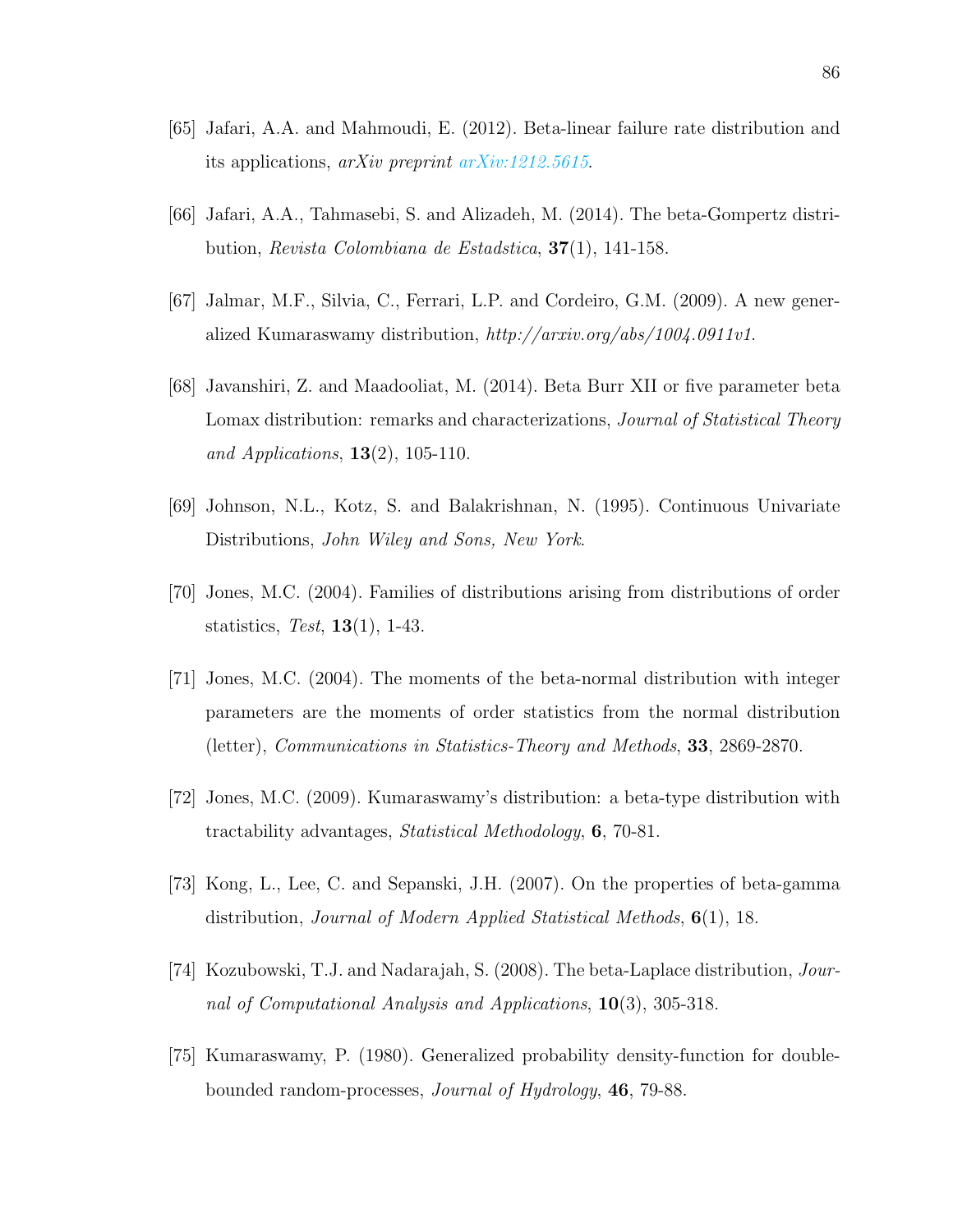- [76] Leão, J., Saulo, H., Bourguignon, M., Cintra, R., Rêgo, L. and Cordeiro, G.M (2013). On some properties of the beta inverse Rayleigh distribution, Chilean Journal of Statistics,  $4(2)$ , 111-131.
- [77] Lee, C., Famoye, F. and Alzaatreh, A.Y. (2013). Methods for generating families of univariate continuous distributions in the recent decades, WIREs Computational Statistics, 5, 219-238.
- [78] Lee, C., Famoye, F. and Olumolade, O. (2007). Beta-Weibull distribution: Some properties and applications to censored data, Journal of Modern Applied Statistical Methods,  $6(1)$ , 176-186.
- [79] Lemonte, A.J. (2014). The beta log-logistic distribution, Brazilian Journal of Probability and Statistics, 28(3), 313-332.
- [80] Lourenzutti, R., Duarte, D. and Azevedo, M. (2014). The Beta truncated Pareto distribution, Unpublished Manuscript.
- [81] Ma, Y. and Genton, M.G. (2004). Flexible class of skew-symmetric distributions, Scandinavian Journal of Statistics, **31**, 459-468.
- [82] Mahmoud, M.R. and Mandouh, R.M. (2012). Parameter estimation of beta-Weibull distribution based on censored samples. *Journal of Applied Science Re*search, **8**, 390-400.
- [83] Mahmoud, M.R. and Mandouh, R.M. (2012). Maximum likelihood estimation of two unknown parameter of beta-Weibull distribution under type II censored samples, Applied Mathematical Sciences, 6(48), 2369-2384.
- [84] Mahmoud, M.R. and Mandouh, R.M. (2012). Maximum likelihood estimation of three unknown parameter of beta-Weibull distribution under type II censored samples, Journal of Applied Science Research, 8, 2221-2231.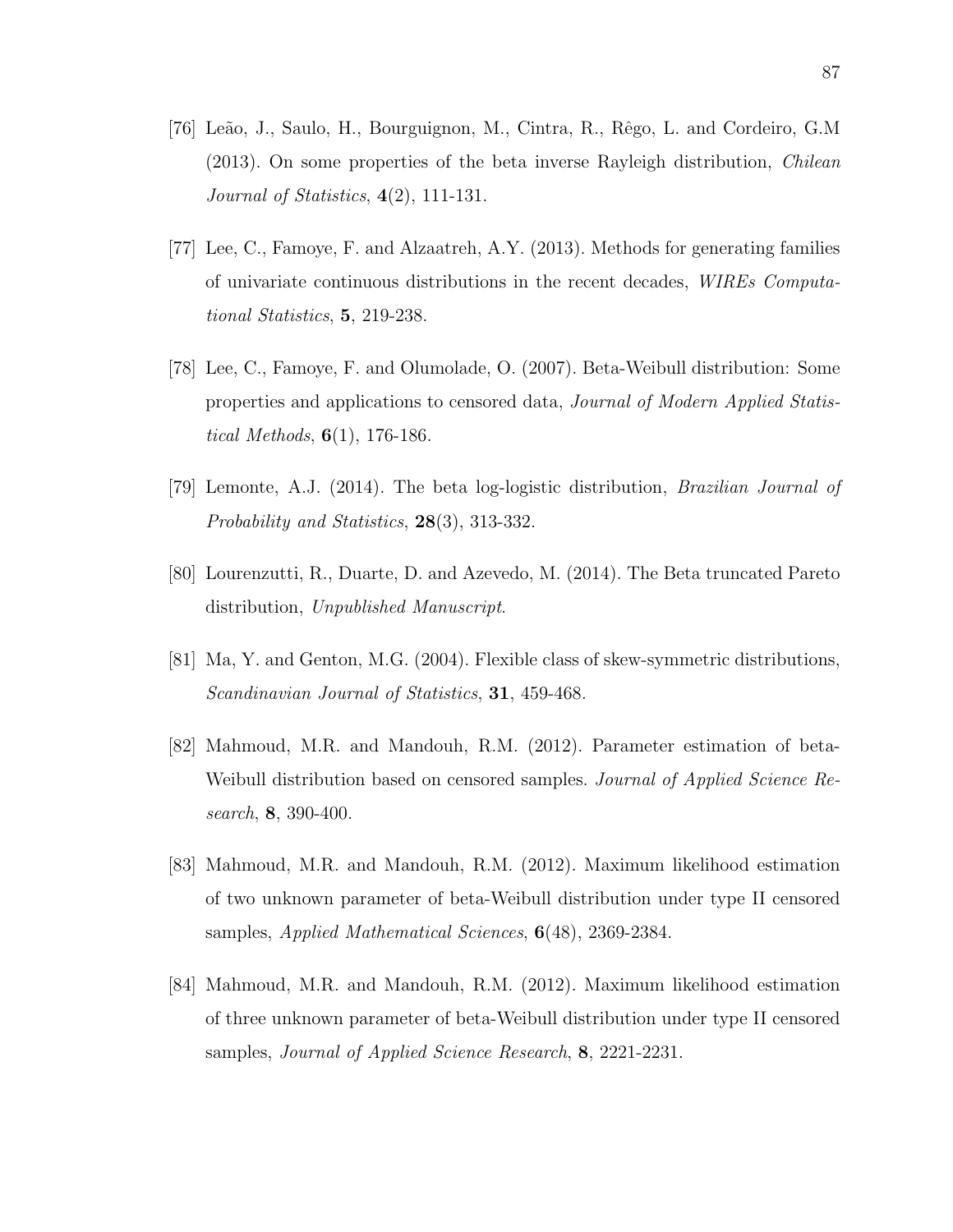- [85] Mahmoudi, E. (2011). The beta generalized Pareto distribution with application to lifetime data, Mathematics and Computers in Simulation, 81(11), 2414-2430.
- [86] Mameli, V. (2015). The Kumaraswamy skew-normal distribution, Statistics and Probability Letters, **104**, 75-81.
- [87] Mameli, V. and Musio, M. (2013). A generalization of the skew-normal distribution: the beta skew-normal, Communications in Statistics-Theory and Methods, 42(12), 2229-2244.
- [88] McDonald, J.B. and Richards, D.O. (1987). Some generalized models with application to reliability, Journal of Statistical Planning and Inference, 16, 365-376.
- [89] Merovci, F., Khalee, M.A., Ibrahim, N.A. and Shitan, M. (2016). The beta Burr type X distribution: properties with application, SpringerPlus, 5(1), 1-18.
- [90] Merovci, F. and Sharma, V.K. (2014). The beta-Lindley distribution: properties and applications, Journal of Applied Mathematics, 2014.
- [91] Mir Mostafaee, S.M.T.K., Mahdizadeh, M. and Nadarajah, S. (2015). The beta Lindley distribution, Journal of Data Science, 13, 603-626.
- [92] Mohammed, B.E. (2014). Statistical properties of Kumaraswamy-generalized exponentiated exponential distribution, International Journal of Computer Applications,  $94(4)$ .
- [93] Morais, A.L., Cordeiro, G.M. and Cysneiros, A.H. (2013). The beta generalized logistic distribution, *Brazilian Journal of Probability and Statistics*, **27**(2), 185-200.
- [94] Nadarajah, S. (2005). Exponentiated beta distributions, Computers and Mathematics with Application, **49**, 1029-1035.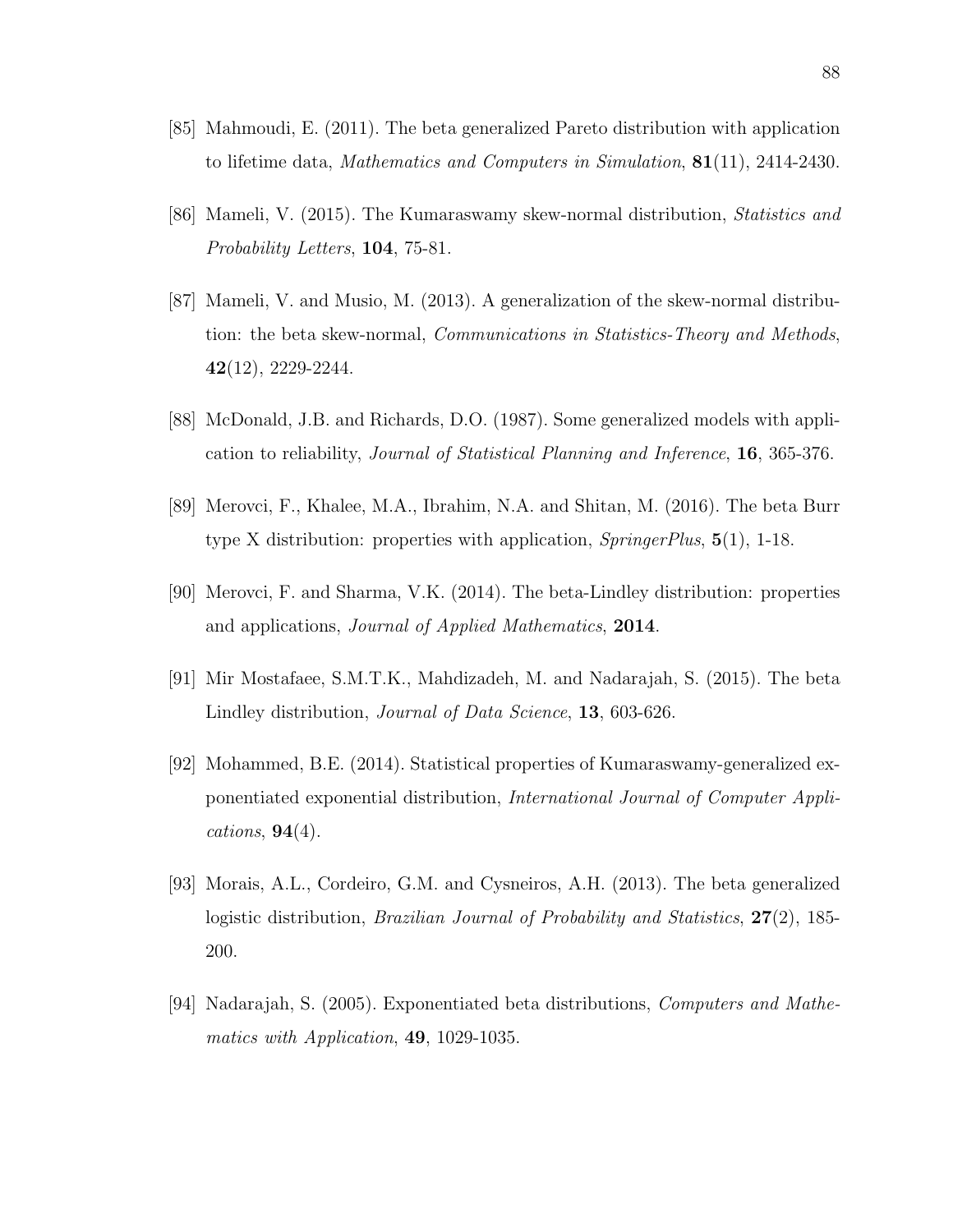- [95] Nadarajah, S. (2008). On the distribution of Kumaraswamy, Journal of Hydrology, 348, 568-569.
- [96] Nadarajah, S., Cordeiro, G.M. and Ortega, E.M.M. (2011). General results for the Kumaraswamy-G distribution.Journal of Statistical Computation and Simu $lation, 83(7), 951-979.$
- [97] Nadarajah, S., Cordeiro, G.M. and Ortega, E.M.M. (2011). General results for the beta-modified Weibull distribution, Journal of Statistical Computation and Simulation, **81**(10), 1211-1232.
- [98] Nadarajah, S. and Eljabri, S. (2013). The Kumaraswamy generalized Pareto distribution, *Journal of Data Science*,  $7(2)$ , 739-766.
- [99] Nadarajah, S. and Gupta, A.K. (2004). The beta Fréchet distribution, Far East Journal of Theoretical Statistics, 14, 15-24.
- [100] Nadarajah, S. and Kotz, S. (2004). The beta Gumbel Distribution, Mathematical Problems in Engineering, 4, 323-332.
- [101] Nadarajah, S. and Kotz, S. (2006). Skew distributions generated from different families. Acta Applicandae Mathematica, 91, 1-37.
- [102] Nadarajah, S. and Kotz, S. (2006). The beta-exponential distribution, Reliability Engineering and System Safety,  $91(1)$ , 689-697.
- [103] Nadarajah, S., Nassiri, V. and Mohammadpour, A. (2014). Truncatedexponential skew-symmetric distributions, A Journal of Theoretical and Applied Statistics, 48(4), 872-895.
- [104] Nassar, M.M. (2016). The Kumaraswamy-Laplace distribution, Pakistan Journal of Statistics and Operation Research. 12(4), 609-624.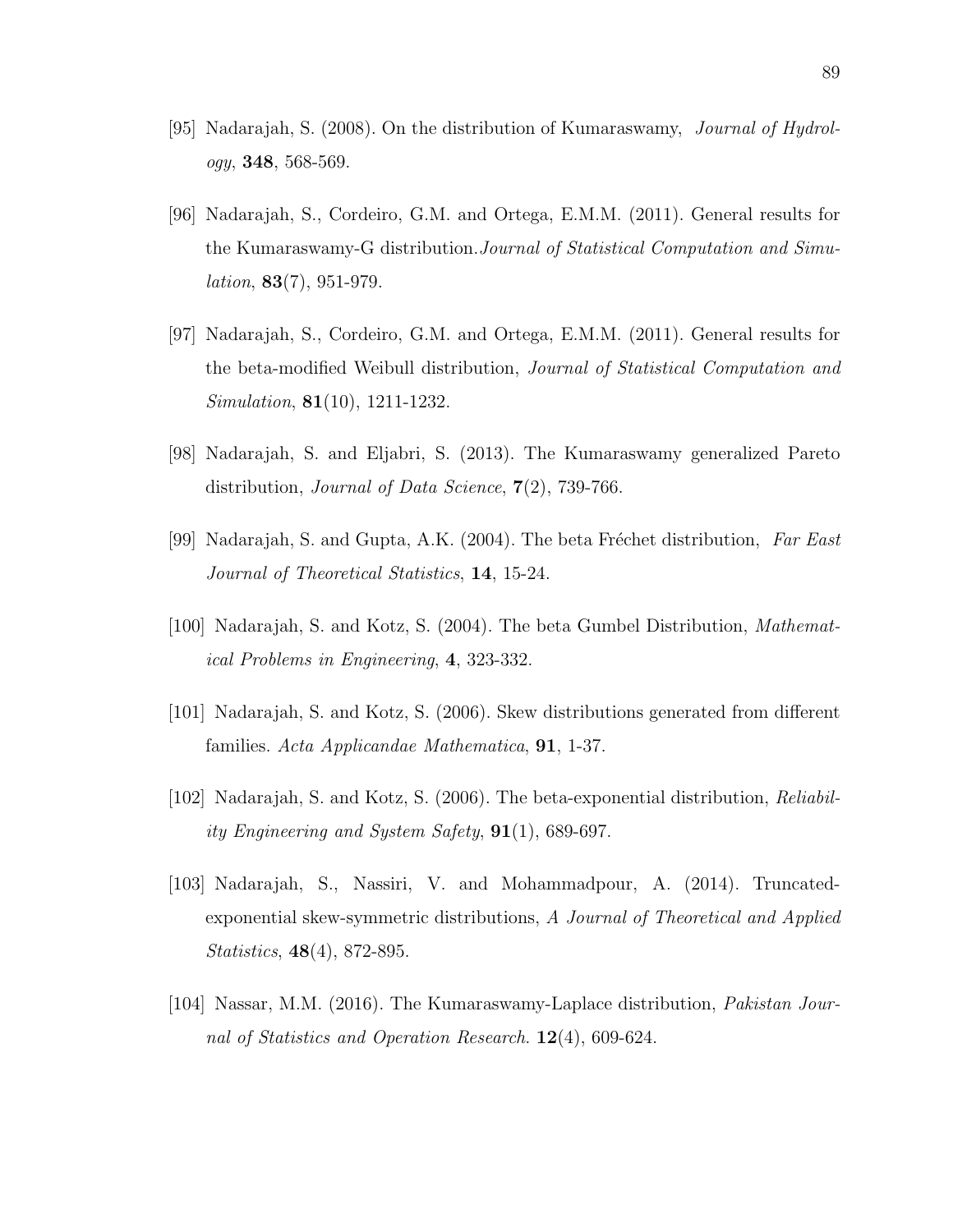- [105] Nassar, M.M. and Nada, N. K. (2011). The beta generalized Pareto distribution, Journal of Statistics: Advances in Theory and Applications, 6, 1-17.
- [106] Oluyede, B.O., Yang, T. and Omolo, B. (2015). A generalized class of Kumaraswamy Lindley distribution with applications to life time data, *Journal of* Computations and Modeling, 5(1), 27-70.
- [107] Paranaiba, P.F., Ortega, E.M.M., Cordeiro, G.M. and Pascoa, M.D. (2013). The Kumaraswamy Burr XII distribution: theory and practice, Journal of Statistical Computation and Simulation, 83(11), 2117-2143.
- [108] Paranaiba, P.F., Ortega, E.M.M., Cordeiro, G.M. and Pescim, R.R. (2011). The beta Burr XII distribution with application to lifetime data, Computational Statistics and Data Analysis, 55(2), 1118-1136.
- [109] Pascoa, A.R.M., Ortega, E.M.M. and Cordeiro, G.M. (2011). The Kumaraswamy generalized gamma distribution with application in survival analysis. Statistical Methodology, 8(5), 411-433.
- [110] Pescim, R.R., Cordeiro, G.M., Demétrio, C.G., Ortega, E.M.M. and Nadarajah, S. (2012). The new class of Kumaraswamy beta generalized distributions, Sort,  $36(2)$ , 153-180.
- [111] Pescim, R.R., Demétrio, C.G., Cordeiro, G.M., Ortega, E.M.M. and Urbano, M.R. (2010). The beta generalized half-normal distribution, Computational Statistics and Data Analysis, 54(4), 945-957.
- [112] Rajab, M., Aleem, M., Nawaz, T., Louzada, F. and Daniyal, M. (2013). On five parameter beta Lomax distribution, Journal of Statistics, 20(1), 118-17.
- [113] Rêgo, L.C., Cintra, R.J. and Cordeiro, G.M. (2012). On some properties of the beta normal distribution, Communications in Statistics-Theory and Methods, 41(20), 3722-3738.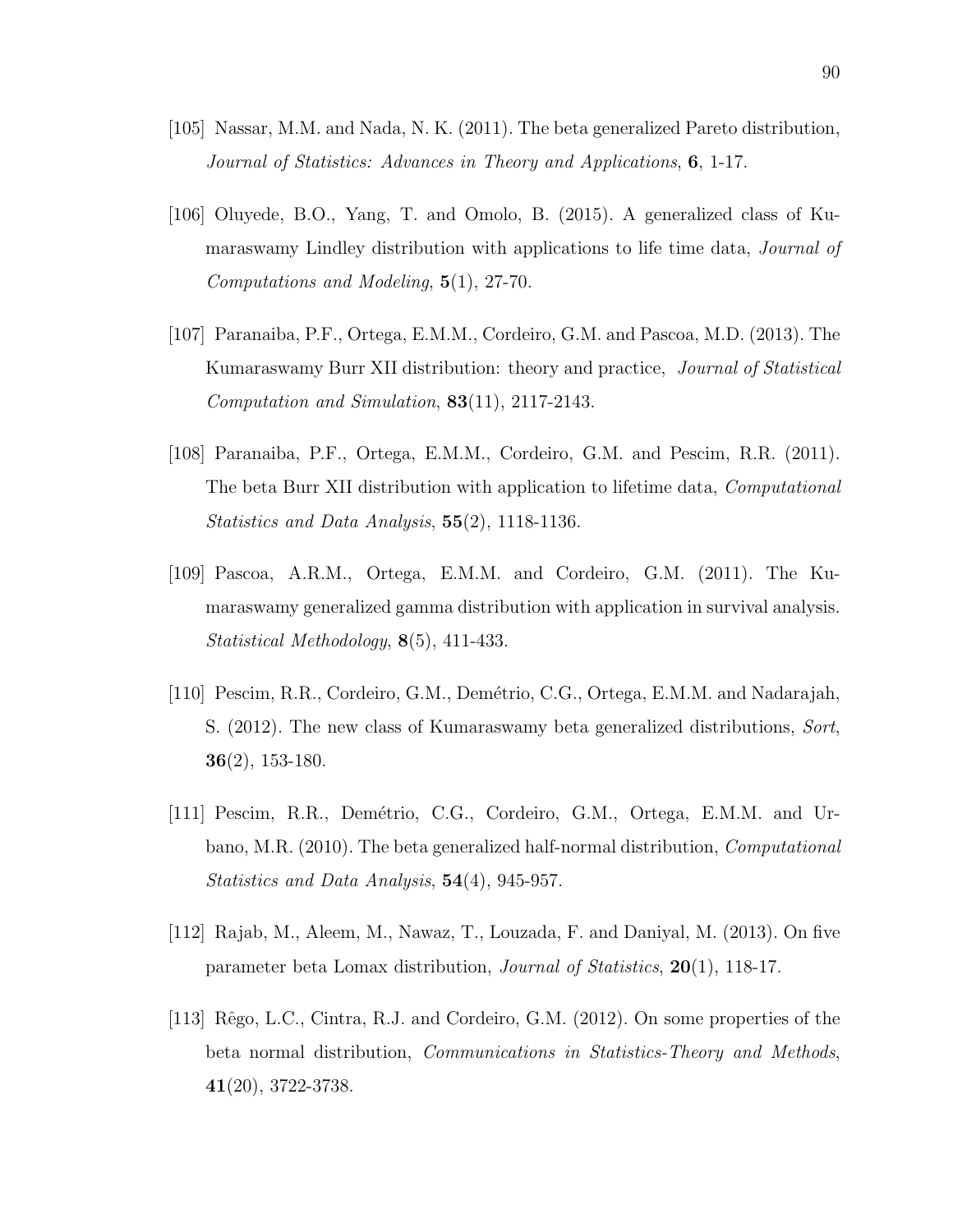- [114] Rocha, R., Nadarajah, S., Tomazella, V., Louzada, F. and Eudes, A. (2015). New defective models based on the Kumaraswamy family of distributions with application to cancer data sets, *Statistical Methods in Medical Research*,  $\mathbf{0}(0)$ , 1-23.
- [115] Saulo, H., Leao, J. and Bourguignon, M. (2012). The Kumaraswamy Birnbaum-Saunders distribution, *Journal of Statistical Theory and Practice*,  $6(4)$ , 745-759.
- [116] Sayed, E., Sherpieny, A.E. and Ahmed, M.A. (2014). On the Kumaraswamy Kumaraswamy distribution, International Journal of Basic and Applied Sciences, 3(4), 372-381.
- [117] Selim, M.A. and Badr, A.M. (2016). The Kumaraswamy generalized power Weibull distribution, Mathematical Theory and Modeling,  $6(2)$ , 110-124.
- [118] Shahbaz, M.Q., Shahbaz, S. and Butt, N.S. (2012). The Kumaraswamy-inverse Weibull distribution, Pakistan Journal of Statistics and Operation Research, 8(3), 479-489.
- [119] Shams, M.T. (2013). The Kumaraswamy generalized exponentiated Pareto distribution, European Journal of Applied Sciences, 5(3), 92-99.
- [120] Shittu, O.I. and Adepoju, K.A. (2012). On the Beta-Nakagami distribution, Progress in Applied Mathematics, 5(1), 49-58.
- [121] Silva, G.O., Ortega, E.M.M. and Cordeiro, G.M. (2010). The beta modified Weibull distribution, *Lifetime Data Analysis*, **16**(3), 409-430.
- [122] Singla, N., Jain, K. and Sharma, S.K. (2012). The beta generalized Weibull distribution: properties and applications, *Reliability Engineering and System*  $Safety, 102, 5-15.$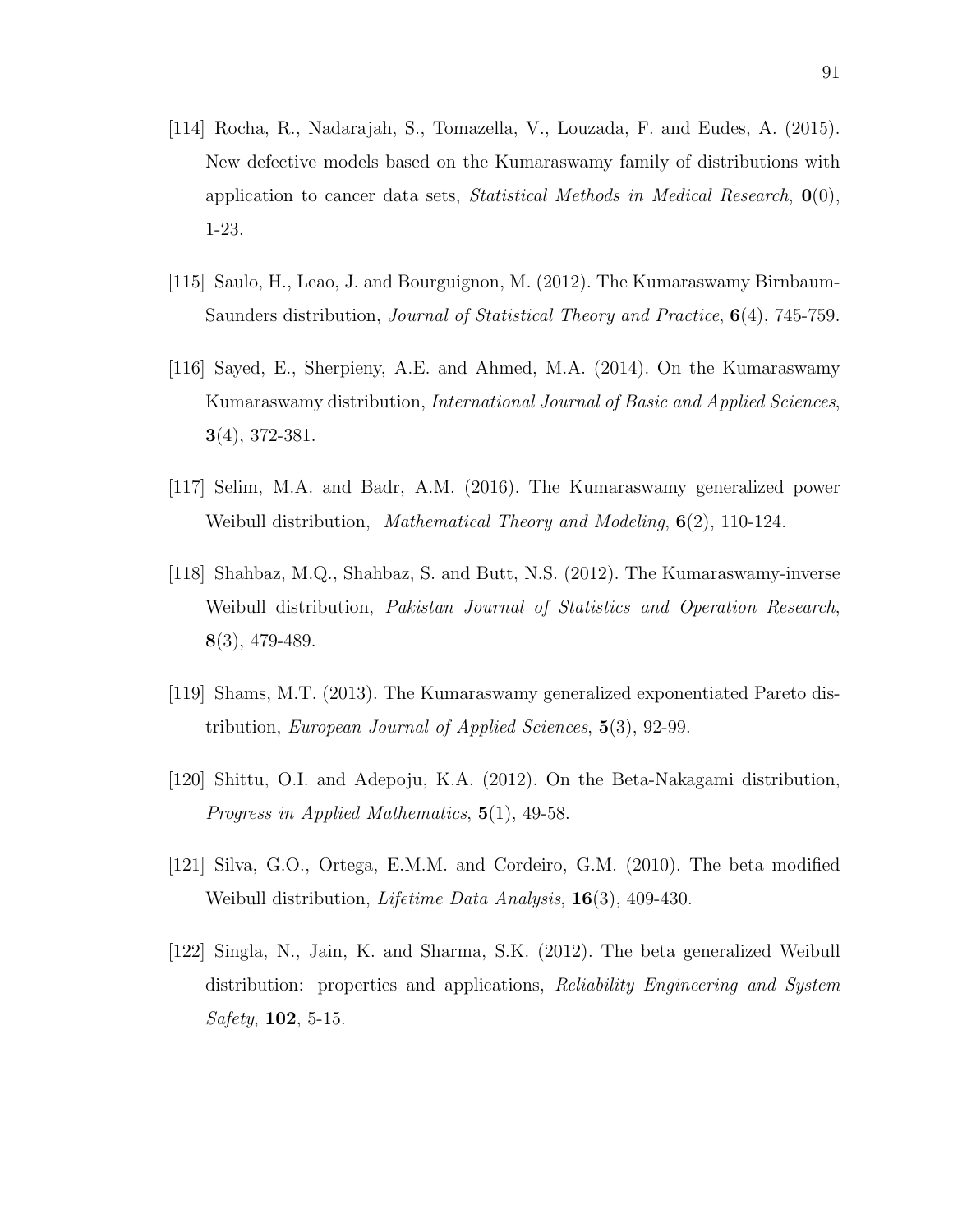- [123] Tahir, M.H. and Nadarajah, S. (2015). Parameter induction in continuous univariate distributions: Well-established G families, Anais da Academia Brasileira de Ciências, 87(2), 539-568.
- [124] Xiaohu, L., Yanyan, H. and Xueyan, Z. (2011). The Kumaraswamy binomial distribution, Chinese Journal of Applied Probability and Statistics,  $27(5)$ , 511-521.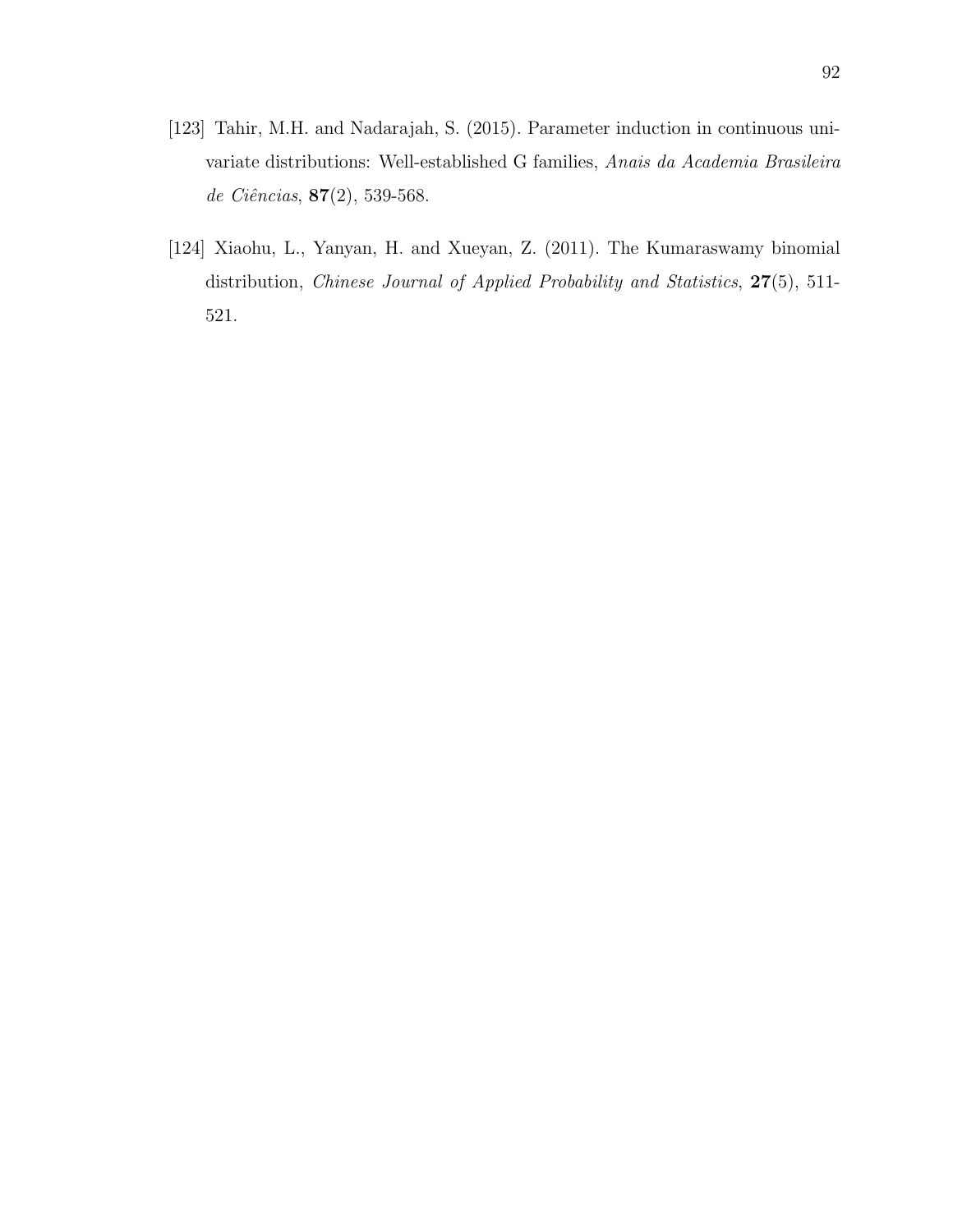## APPENDIX A

### R code used in this thesis paper

A.1 Plot the probability density of beta- mixture Laplace distribution using different P values. see figure  $(5.1)$ 

```
###########################################################################
## Mixture laplace distribution
## Probability density plot of beta mixture laplace distribution
## Input : x, alpha, beta, p
## Output: density Plot for different P values when alpha and beta are fixed
###########################################################################
```

```
density <- function(x, alpha,beta,p) {
if(x < 0) {
p*alpha*(0.5*exp(x))^(alpha)+(1-p)*beta*(1-0.5*exp(x))^(beta-1)*(0.5*exp(x))} else if(x >= 0) {
p*alpha*(1-0.5*exp(-x))^(alpha-1)*(0.5*exp(-x))+(1-p)*beta*(0.5*exp(-x))^(beta)}
}
\#x \leq -\text{seq}(-1,1,0.1)x \le -seq(-5, 5, 0.1)plot(x, sapply(x, density, alpha=2, beta=3, p=0.5), ylim=c(0,0.5), type = "l",
```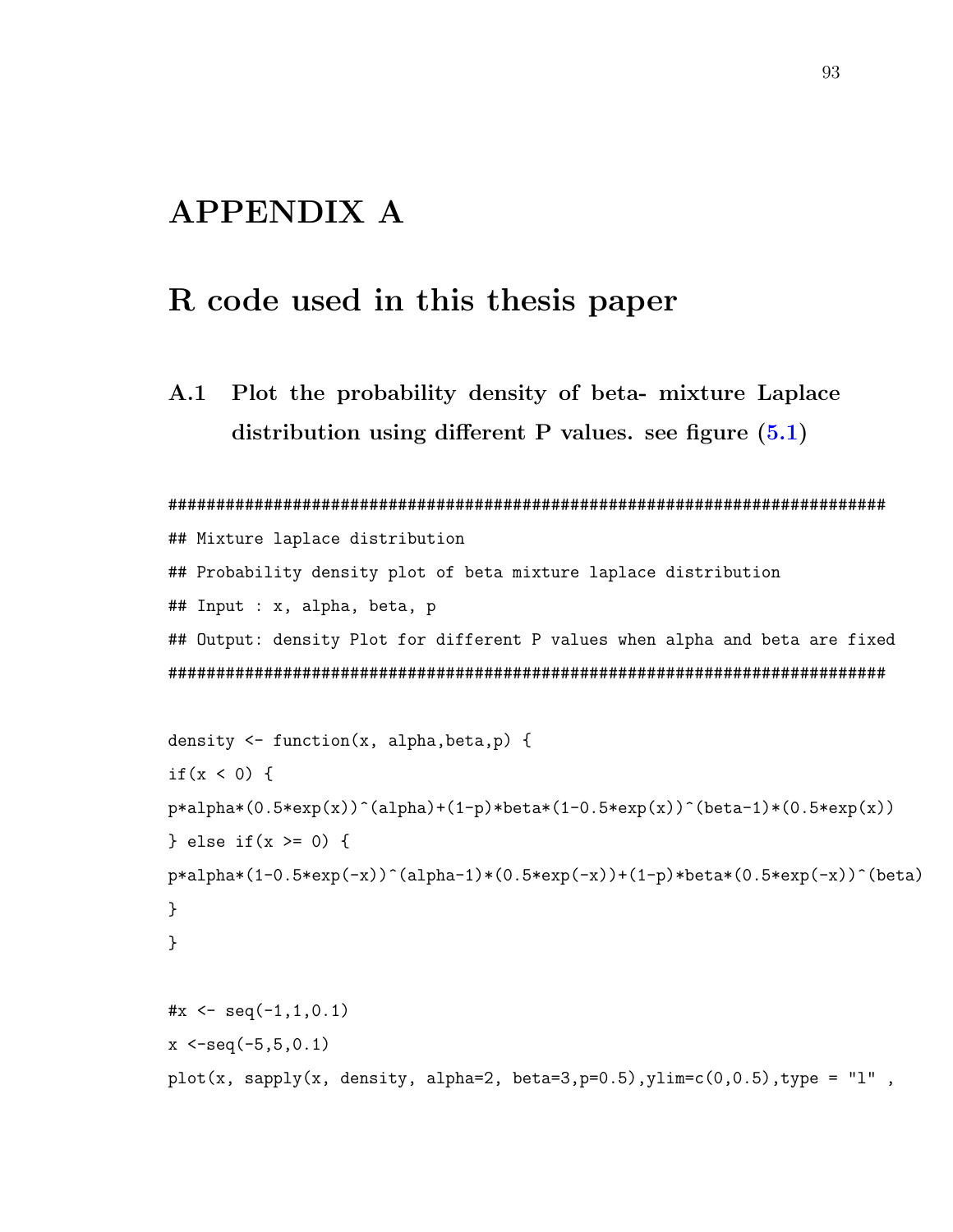lwd=3,lty=3)

lines(x, sapply(x, density, alpha=2, beta=3, p=0.1), type = "l", lwd=3, col="2") lines(x, sapply(x, density, alpha=2, beta=3, p=0.3), type = "l",  $lwd=3$ ,  $col="3"$ ) lines(x, sapply(x, density, alpha=2, beta=3, p=0.7), type = "l", lwd=3, col="4") lines(x, sapply(x, density, alpha=2, beta=3, p=0.9), type = "l", lwd=3, col="5") legend("topright",inset=0.02,legend=c("a=2,b=3,p=.5","a=2,b=3,p=.1","a=2,b=3, p=.3","a=2,b=3,p=.7","a=2,b=3,p=.9"),col=c("black","2","3","4","5"),lty=2:6)

### A.2 Plot the probability density of beta- mixture Laplace distribution using different  $\alpha$  values. see figure [\(5.2\)](#page-64-0)

```
###########################################################################
## Mixture laplace distribution
## Probability density plot of beta mixture laplace distribution
## Input : x, alpha, beta, p
## Output: density Plot for different alpha values when p and beta are fixed
###########################################################################
```

```
density \leq function(x, alpha, beta, p) {
if(x < 0) {
p*alpha*(0.5*exp(x))^(alpha)+(1-p)*beta*(1-0.5*exp(x))^(beta-1)*(0.5*exp(x))} else if(x >= 0) {
p*alpha*(1-0.5*exp(-x))^(alpha-1)*(0.5*exp(-x))+(1-p)*beta*(0.5*exp(-x))^(beta)}
}
\#x \leq -\text{seq}(-1,1,0.1)
```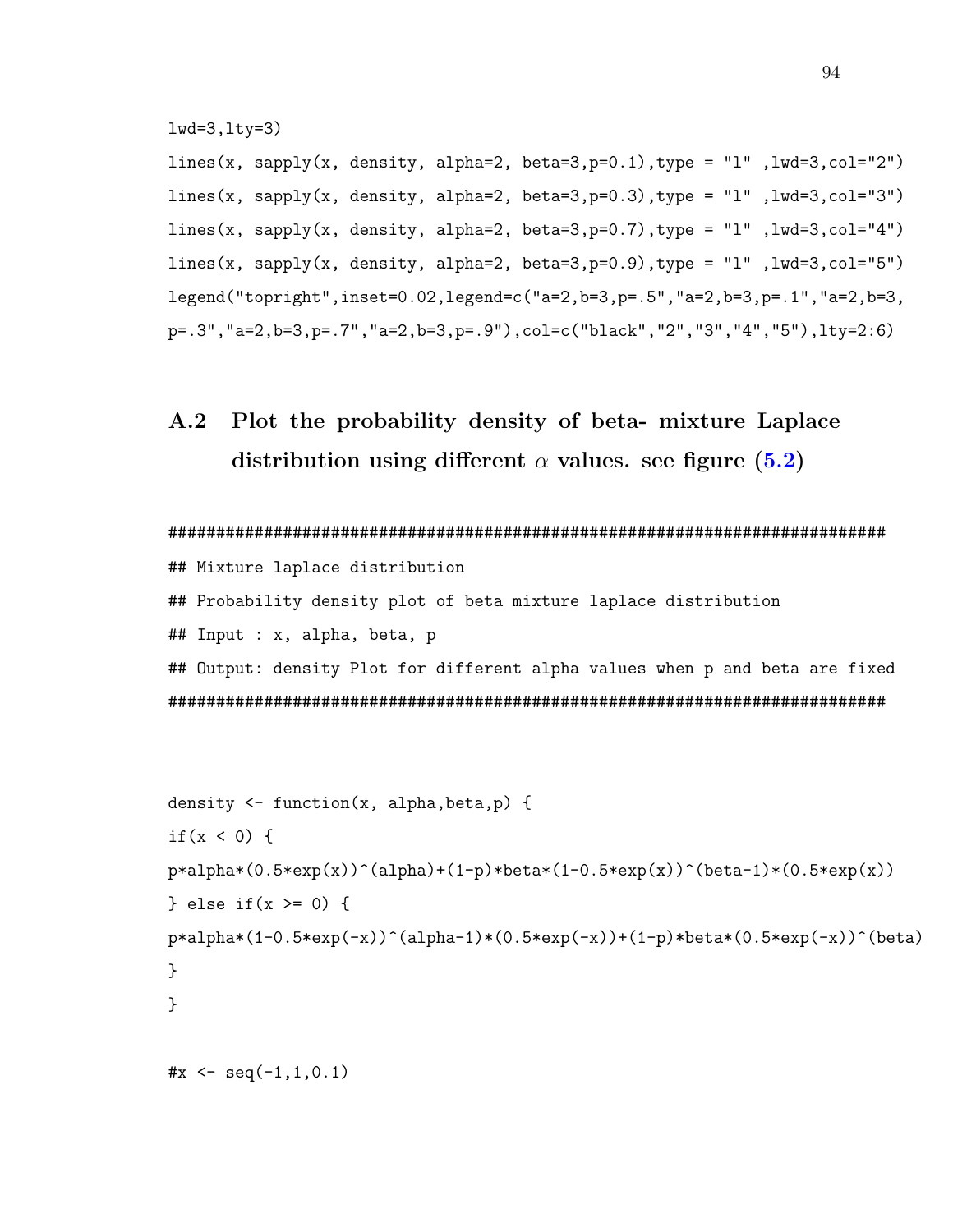```
x \le -seq(-5, 5, 0.1)plot(x, sapply(x, density, alpha=2, beta=5,p=0.7), ylim=c(0,0.5), type = "l",
lwd=3,lty=3)
lines(x, sapply(x, density, alpha=.8, beta=5,p=0.7),type = "1",1wd=3,col=''2")lines(x, sapply(x, density, alpha=1, beta=5, p=0.7), type = "l", lwd=3, col="3")
lines(x, sapply(x, density, alpha=.7, beta=5,p=0.7),type = "1",lwd=3,col="4")
lines(x, sapply(x, density, alpha=.9, beta=5,p=0.7),type = "1",lwd=3,col="5")
legend("topright",inset=0.02,legend=c("a=2,b=5,p=.7","a=.8,b=5,p=.7","a=1,b=5,
p=.7","a=.7,b=5,p=.7","a=.9,b=5,p=.7"),col=c("black","2","3","4","5"),lty=2:6)
```
A.3 Plot the probability density of beta- mixture Laplace distribution using different  $\beta$  values. see figure [\(5.3\)](#page-65-0)

```
###########################################################################
## Mixture laplace distribution
## Probability density plot of beta mixture laplace distribution
## Input : x, alpha, beta, p
## Output: density Plot for different beta values when alpha and P are fixed
###########################################################################
```

```
density \leq function(x, alpha, beta, p) {
if(x < 0) {
p*alpha*(0.5*exp(x))^(alpha)+(1-p)*beta*(1-0.5*exp(x))^(beta-1)*(0.5*exp(x))} else if(x >= 0) {
p*alpha*(1-0.5*exp(-x))^(alpha-1)*(0.5*exp(-x))+(1-p)*beta*(0.5*exp(-x))^(beta)}
}
```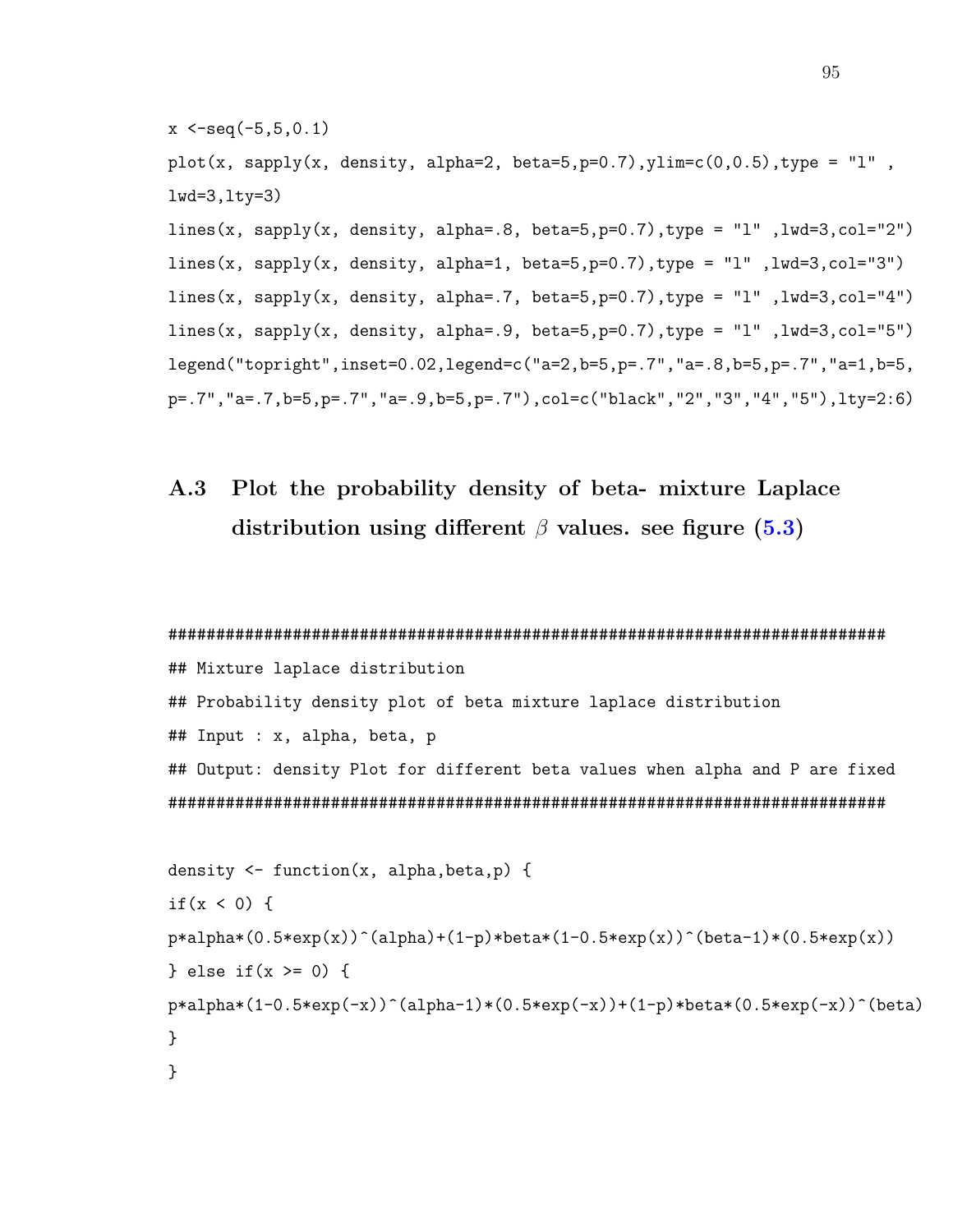```
\#x \leq -\text{seq}(-1,1,0.1)x \le -seq(-5, 5, 0.1)plot(x, sapply(x, density, alpha=2, beta=5, p=0.7), ylim=c(0, .5), type = "l",
lwd=3,lty=3)
lines(x, sapply(x, density, alpha=2, beta=.2,p=0.7),type = "l",lwd=3,col="2")
lines(x, sapply(x, density, alpha=2, beta=.8,p=0.7),type = "1",lwd=3,col="3")
lines(x, sapply(x, density, alpha=2, beta=3, p=0.7), type = "1", lwd=3, col="4")
lines(x, sapply(x, density, alpha=2, beta=6, p=0.7), type = "l", lwd=3, col="5")
legend("topright",inset=0.02,legend=c("a=2,b=5,p=.7","a=2,b=.2,p=.7","a=2,b=.8,
p=.7","a=2,b=3,p=.7","a=2,b=6,p=.7"),col=c("black","2","3","4","5"),lty=2:6)
```
A.4 Plot the cumulative distribution function of beta- mixture Laplace distribution using different P values. see figure  $(5.4)$ 

```
###########################################################################
## Mixture laplace distribution
## Cumulative distribution function plot of beta mixture laplace distribution
## Input : x, alpha, beta, p
## Output: Plot for different P values when alpha and beta are fixed
###########################################################################
density \leq function(x, alpha, beta, p) {
```

```
if(x < 0) {
p*(0.5*exp(x))<sup>(alpha)+(1-p)*(1-(1-0.5*exp(x))<sup>o</sup>(beta))</sup>
} else if(x >= 0) {
p*(1-0.5*exp(-x))^(alpha)+(1-p)*(1-(0.5*exp(-x))^(beta))
```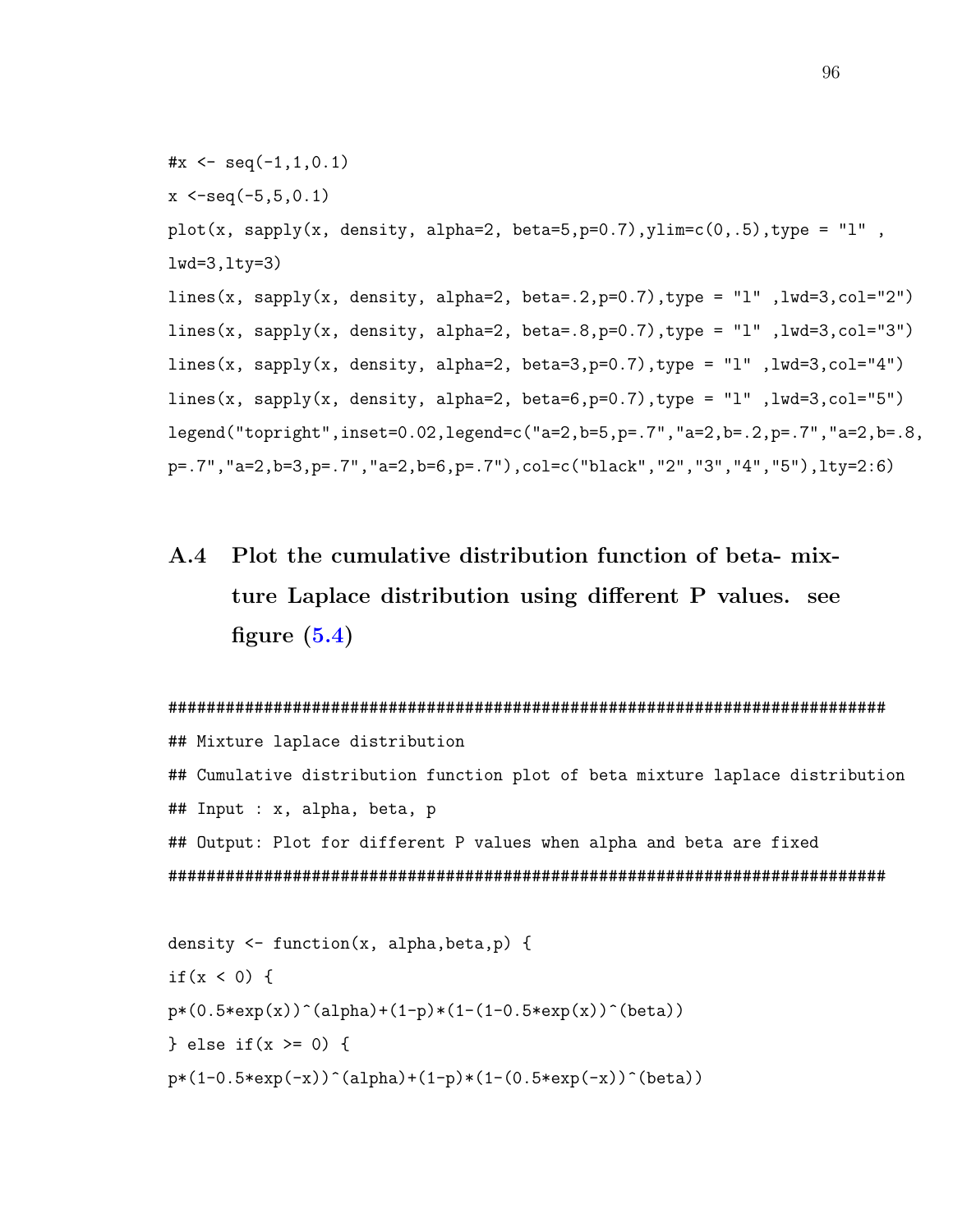```
}
}
x=10density(x,10,10,0.5)
\#x \leq -\text{seq}(-1,1,0.1)x \le -seq(-5, 5, 0.1)plot(x, sapply(x, density, alpha=2, beta=5, p=0.5), ylim=c(0,1), type = "l",
lwd=3,lty=3)
lines(x, sapply(x, density, alpha=2, beta=5, p=0.1), type = "l", lwd=3, col="2")
lines(x, sapply(x, density, alpha=2, beta=5, p=0.3), type = "l", lwd=3, col="3")
lines(x, sapply(x, density, alpha=2, beta=5, p=0.7), type = "l", lwd=3, col="4")
lines(x, sapply(x, density, alpha=2, beta=5,p=0.9),type = "l" ,lwd=3,col="5")
legend("topright",inset=0.02,legend=c("a=2,b=5,p=.5","a=2,b=5,p=.1","a=2,b=5,
p=.3","a=2,b=5,p=.7","a=2,b=5,p=.9"),col=c("black","2","3","4","5"),lty=2:6)
```
A.5 Plot the cumulative distribution function of beta- mixture Laplace distribution using different  $\alpha$  values. see figure  $(5.5)$ 

```
###########################################################################
## Mixture laplace distribution
## Cumulative distribution function plot of beta mixture laplace distribution
## Input : x, alpha, beta, p
## Output: Plot for different alpha values when P and beta are fixed
###########################################################################
```

```
density \leq function(x, alpha, beta, p) {
if(x < 0) {
```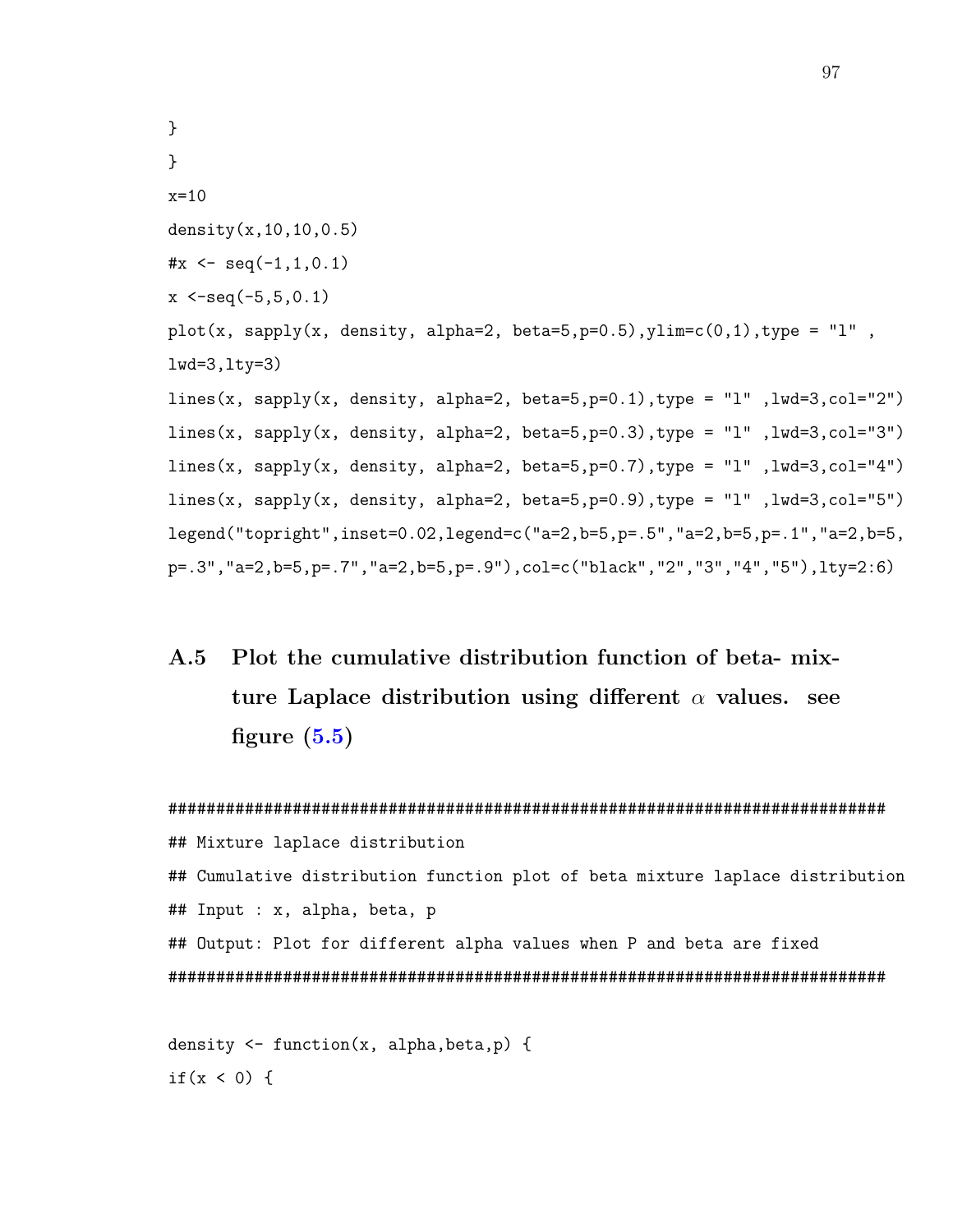```
p*(0.5*exp(x))<sup>(alpha)+(1-p)*(1-(1-0.5*exp(x))<sup>-</sup>(beta))</sup>
} else if(x >= 0) {
p*(1-0.5*exp(-x))^(alpha)+(1-p)*(1-(0.5*exp(-x))^(beta))}
}
\#x \leq -\text{seq}(-1,1,0.1)x \le -seq(-5, 5, 0.1)plot(x, sapply(x, density, alpha=2, beta=5,p=0.7), ylim=c(0,1), type = "l",
lwd=3, lty=3)lines(x, sapply(x, density, alpha=.2, beta=5,p=0.7),type = "1",1wd=3,col=''2")lines(x, sapply(x, density, alpha=5, beta=5, p=0.7), type = "1", lwd=3, col="3")
lines(x, sapply(x, density, alpha=7, beta=5, p=0.7), type = "l", lwd=3, col="4")
lines(x, sapply(x, density, alpha=0.7, beta=5, p=0.7), type = "1", lwd=3, col="5")
legend("topright",inset=0.02,legend=c("a=2,b=5,p=.7","a=.2,b=5,p=.7","a=5,b=5,
p=.7","a=7,b=5,p=.7","a=0.7,b=5,p=0.7"),col=c("black","2","3","4","5"),lty=2:6)
```
A.6 Plot the cumulative distribution function of beta- mixture Laplace distribution using different  $\beta$  values. see figure  $(5.6)$ 

```
###########################################################################
## Mixture laplace distribution
## Cumulative distribution function plot of beta mixture laplace distribution
## Input : x, alpha, beta, p
## Output: Plot for different beta values when alpha and beta are fixed
###########################################################################
```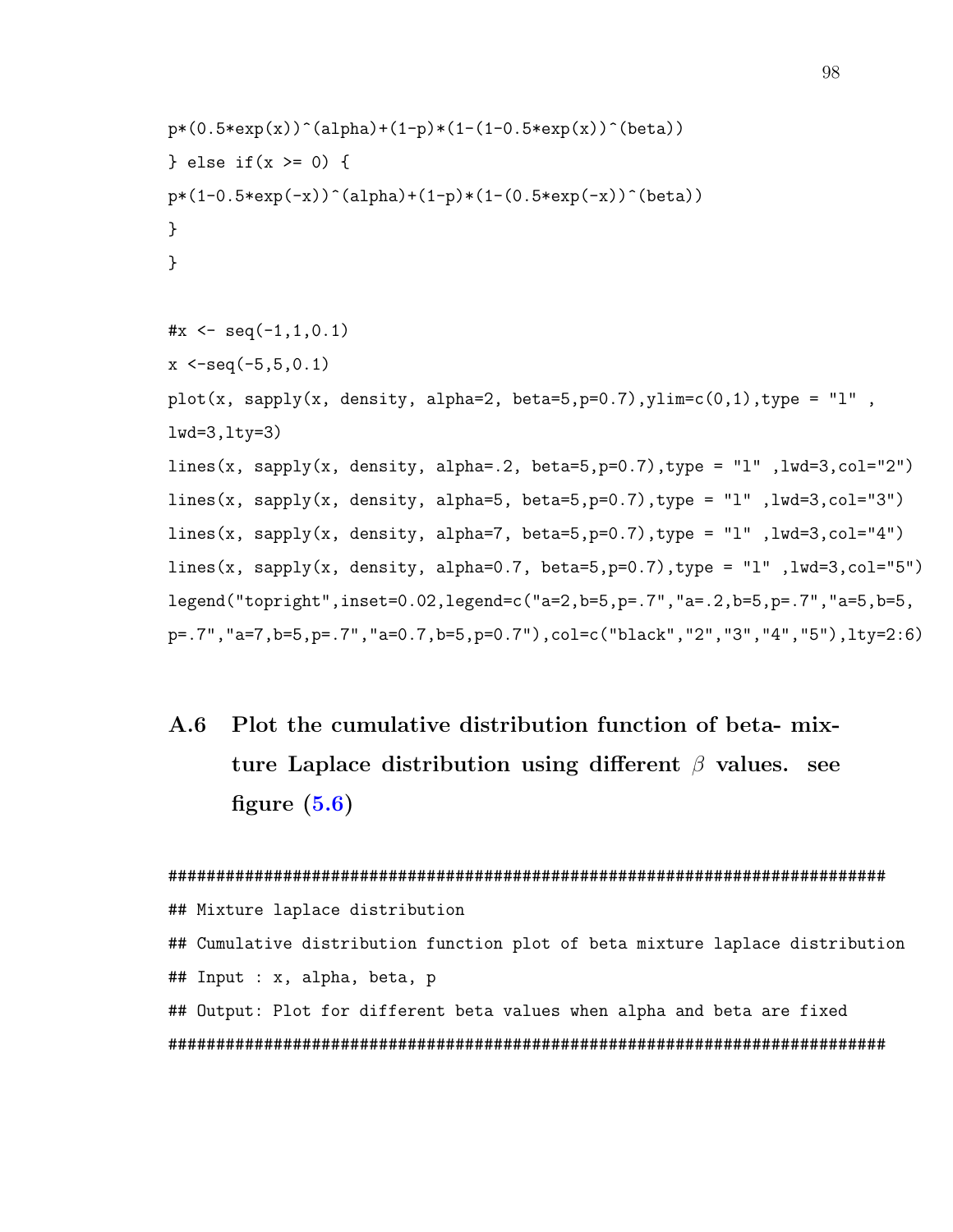```
density \leq function(x, alpha, beta, p) {
if(x < 0) {
p*(0.5*exp(x))^(alpha)+(1-p)*(1-(1-0.5*exp(x))^(beta))} else if(x >= 0) {
p*(1-0.5*exp(-x))^(alpha)+(1-p)*(1-(0.5*exp(-x))^(beta))}
}
\#x \leq -\text{seq}(-1,1,0.1)x \le -seq(-5, 5, 0.1)plot(x, sapply(x, density, alpha=2, beta=5, p=0.7), ylim=c(0,1), type = "l",
lwd=3,lty=3)
lines(x, sapply(x, density, alpha=2, beta=.2,p=0.7),type = "1",1wd=3,col=''2")lines(x, sapply(x, density, alpha=2, beta=.8,p=0.7),type = "1",1wd=3,col="3")
lines(x, sapply(x, density, alpha=2, beta=3, p=0.7), type = "1", lwd=3, col="4")
lines(x, sapply(x, density, alpha=2, beta=9, p=0.7), type = "l", lwd=3, col="5")
legend("topright",inset=0.02,legend=c("a=2,b=5,p=.7","a=2,b=.2,p=.7","a=2,b=.8,
p=.7","a=2,b=3,p=.7","a=2,b=9,p=.7"),col=c("black","2","3","4","5"),lty=2:6)
```
## A.7 Plot the hazard rate function of beta- mixture Laplace distribution using different parameters see figure  $(5.7)$

```
###########################################################################
## Mixture laplace distribution
## hazard rate function plot of beta mixture laplace distribution
## Input : x, alpha, beta, p
## Output: Plot for different parameter.
```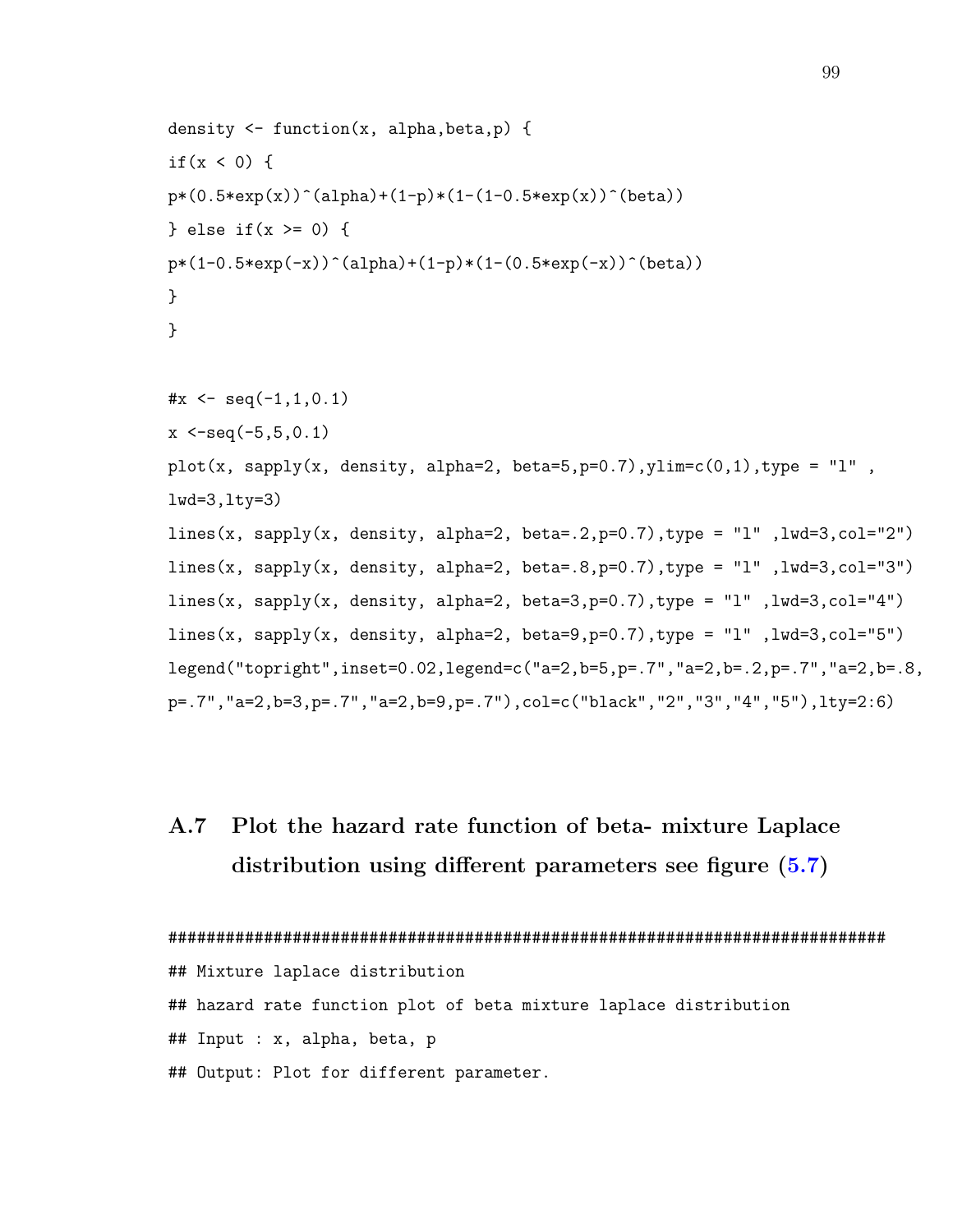100

```
density \leq function(x, alpha, beta, p) {
if(x < 0) {
(p*alpha*(0.5*exp(x))^(alpha)+(1-p)*beta*(1-0.5*exp(x))^(beta-1)*(0.5*exp(x)))/(1-(p*(0.5*exp(x))^(alpha)+(1-p)*(1-(1-0.5*exp(x))^(beta)))} else if(x >= 0) {
(p*alpha*(1-0.5*exp(-x))^(alpha-1)*(0.5*exp(-x))+(1-p)*beta*(0.5*exp(-x))^(beta)}
}
\#x \leq -\text{seq}(-1,1,0.1)x \le -seq(-5, 5, 0.1)plot(x, sapply(x, density, alpha=2, beta=5, p=0.7), ylim=c(0,1), type = "l",
lwd=3, lty=3)lines(x, sapply(x, density, alpha=2, beta=6, p=0.9), type = "1", lwd=3, col="2")
lines(x, sapply(x, density, alpha=2, beta=.8,p=0.7),type = "1",lwd=3,col="3")
lines(x, sapply(x, density, alpha=2, beta=3, p=0.7), type = "l", lwd=3, col="4")
lines(x, sapply(x, density, alpha=2, beta=4, p=0.7), type = "l", lwd=3, col="5")
legend("topright",inset=0.02,legend=c("a=2,b=5,p=.7","a=2,b=.2,p=.7","a=2,b=.8,
p=.7","a=2,b=3,p=.7","a=2,b=9,p=.7"),col=c("black","2","3","4","5"),lty=2:6)
```
## ###################################################################

## A.8 Simulation study and random number generator. see table  $(5.1)-(5.4)$  $(5.1)-(5.4)$  $(5.1)-(5.4)$

.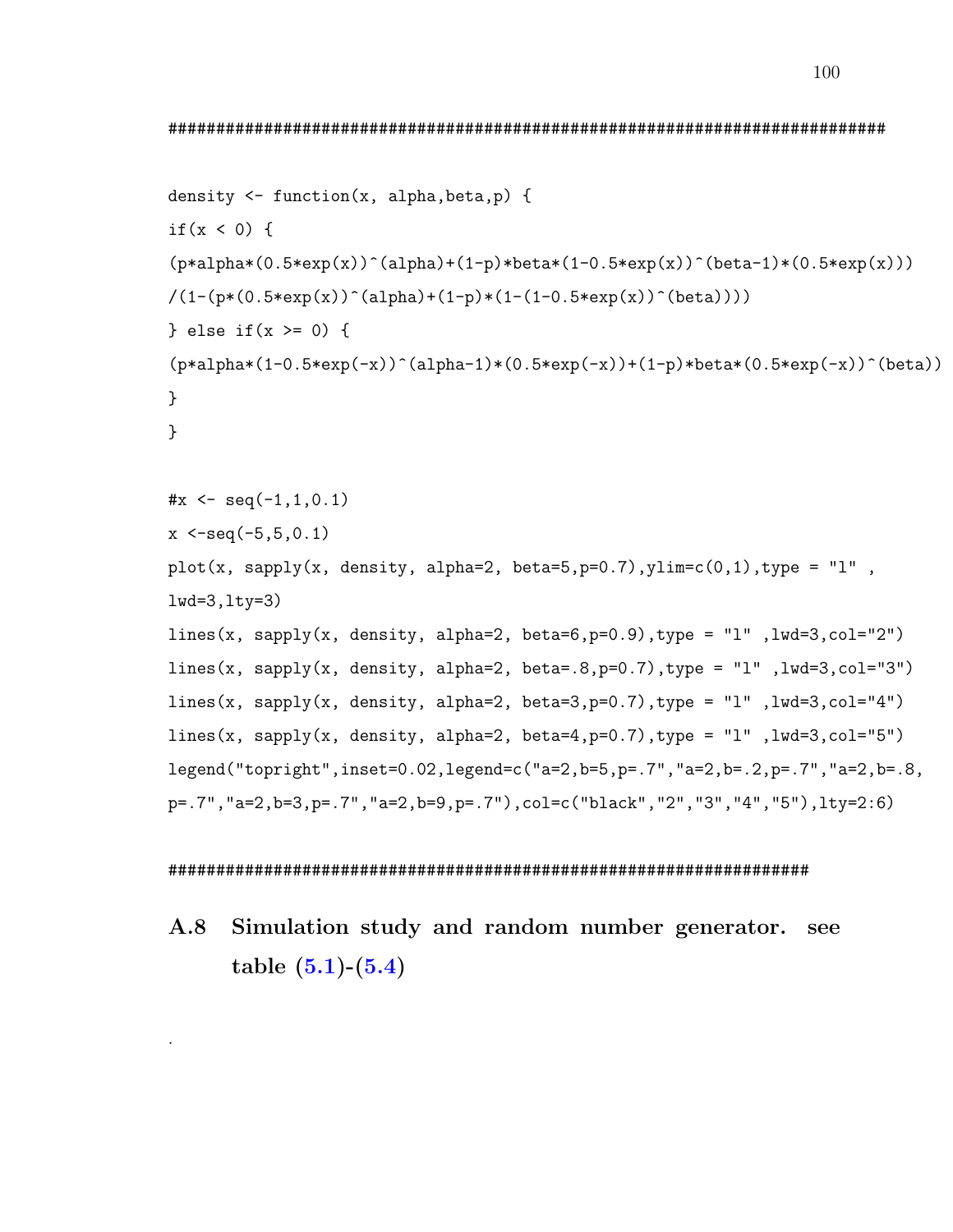```
###########################################################################
## Mixture laplace distribution
## Simulation studt of beta mixture laplace distribution
## Input : n, k, x, alpha, beta, p
## Output: estimated alpha and beta and their MSE
###########################################################################
```
## Random number Generation

```
myfun=function(n,p,alpha,beta){
u=runif(n,0,1)u1=qbeta(u,alpha,1)
x1=ifelse(u1<0.5,log(2*u1),-log(2*(1-u1)))
u2=qbeta(u,1,beta)
x2=ifelse(u2<0.5,log(2*u2),-log(2*(1-u2)))
xvalues=c(x1,x2)
x=ifelse(u<p,x1,x2)
}
```
## alpha and beta parameter estimation

```
estimate \leq function(n, p, alpha, beta, k){
alphahat=1:k
betahat=1:k
for (i in 1:k) {
x=myfun(n,p,alpha,beta)
\#x=c(-0.2,-0.6,.4,.9)
```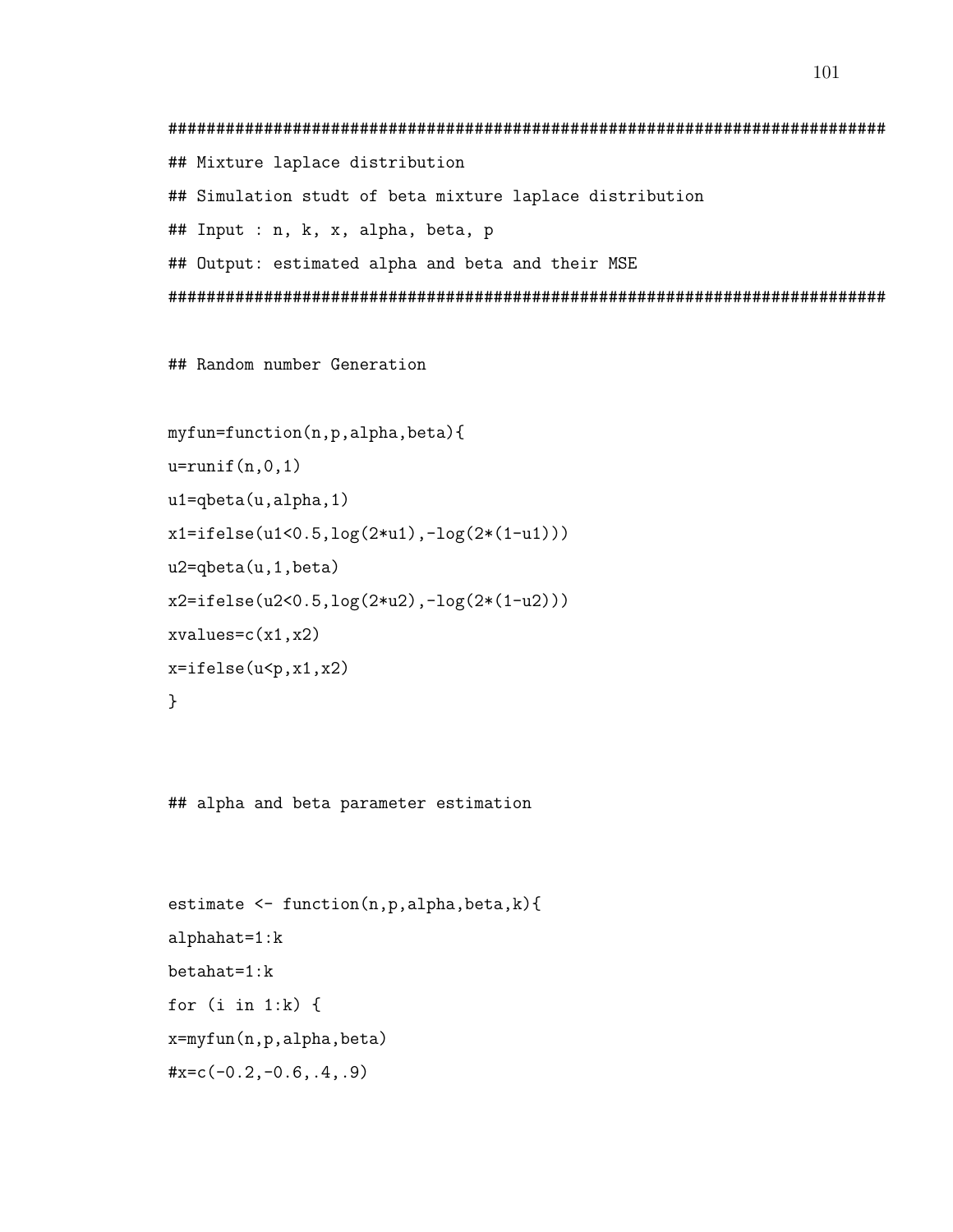```
a=ifelse(x<0, -1/(log(0.5*exp(x))),-(1/(log(1-(0.5*exp(-x))))))b=ifelse(x<0,-(1/(log(1-(0.5*exp(x))))),-(1/(log(0.5*exp(-x)))))
df \leq data.frame(a,b) #cbind(a,b)df=as.matrix(df)
M=matrix(0,length(df[,1]),1)
for(j in 1:\text{length}(df[,1]))
{
aa=df[j,1]bb=df[i,2]#M[j,1]=sum(log(ifelse(x<0,p*aa*(0.5*exp(x))^(aa)+(1-p)*bb*(1-(0.5*exp(x)))^{\hat{ }}(bb-1)*(0.5*exp(x)),pxaa*(1-(0.5*exp(-x)))^{\hat{ }}(aa-1)*(0.5*exp(-x))+(1-p)*bb*(0.5*exp(-x))^(bb))
```

```
M[j,1]=\text{prod}(ifelse(x<0,p*aa*(0.5*exp(x))^(aa)+(1-p)*bb*(1-(0.5*exp(x)))^(bb-1)*(0.5*exp(x)),p*aa*(1-(0.5*exp(-x)))^(aa-1)*(0.5*exp(-x))+(1-p)*bb*(0.5*exp(-x))^{\hat{(}}b)))
}
M
#print(M)
W=M/(sum(M))#print(W)
alphahat[i]=sum(W*a)
#print(alphahat)
betahat[i]=sum(W*b)
#print(betahat)
}
#hist(alphahat,probability=TRUE, main='Histogram of estimated alpha values')
#hist(betahat,probability=TRUE, main='Histogram of estimated beta values')
MSE1=(1/k)*sum((alphahat-alpha)^2)
```